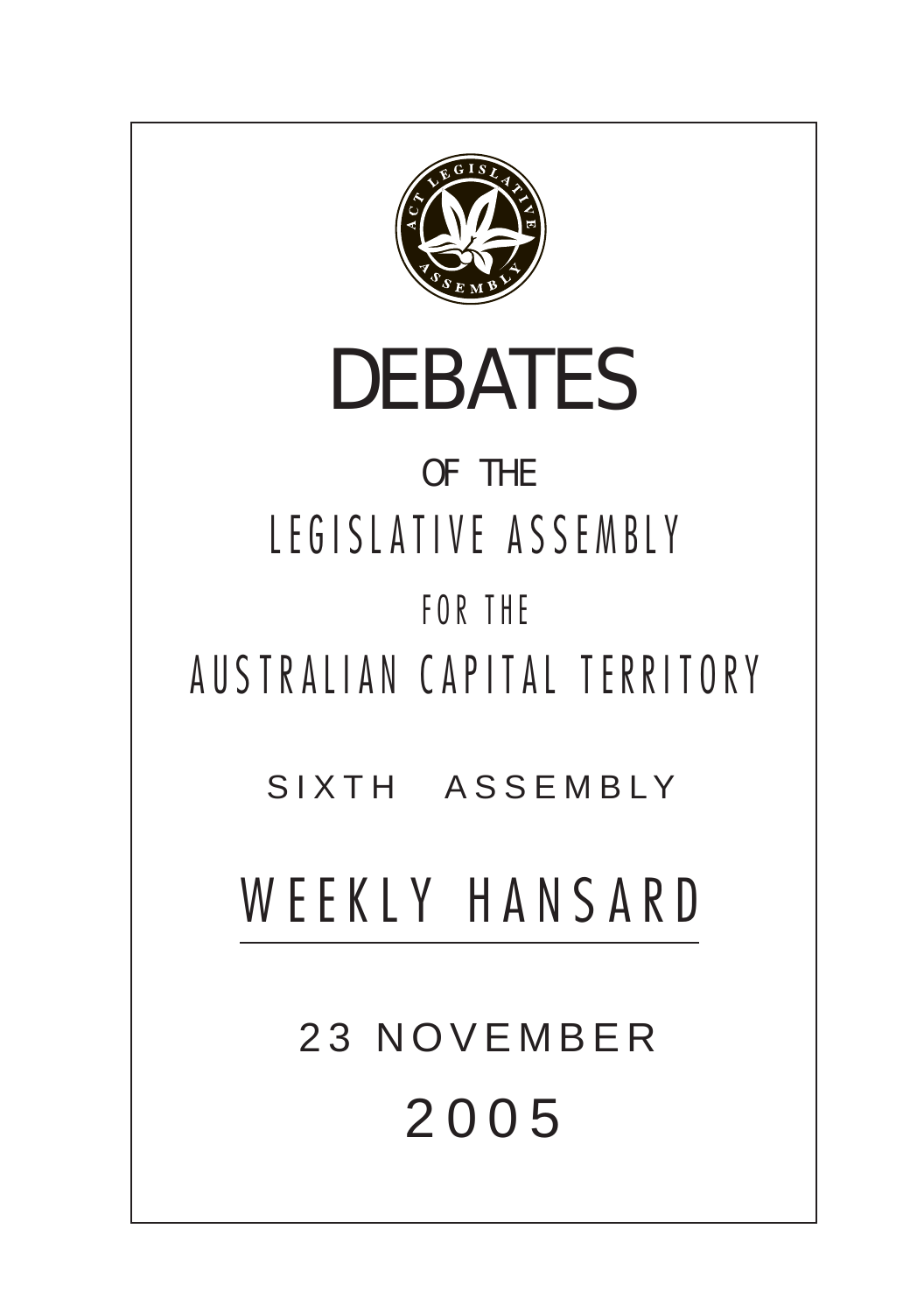# Wednesday, 23 November 2005

| Questions without notice:                          |  |
|----------------------------------------------------|--|
|                                                    |  |
|                                                    |  |
|                                                    |  |
|                                                    |  |
|                                                    |  |
|                                                    |  |
|                                                    |  |
|                                                    |  |
|                                                    |  |
|                                                    |  |
|                                                    |  |
| Supplementary answers to questions without notice: |  |
|                                                    |  |
|                                                    |  |
|                                                    |  |
|                                                    |  |
|                                                    |  |
|                                                    |  |
| Adjournment:                                       |  |
|                                                    |  |
|                                                    |  |
|                                                    |  |
|                                                    |  |
|                                                    |  |
|                                                    |  |
|                                                    |  |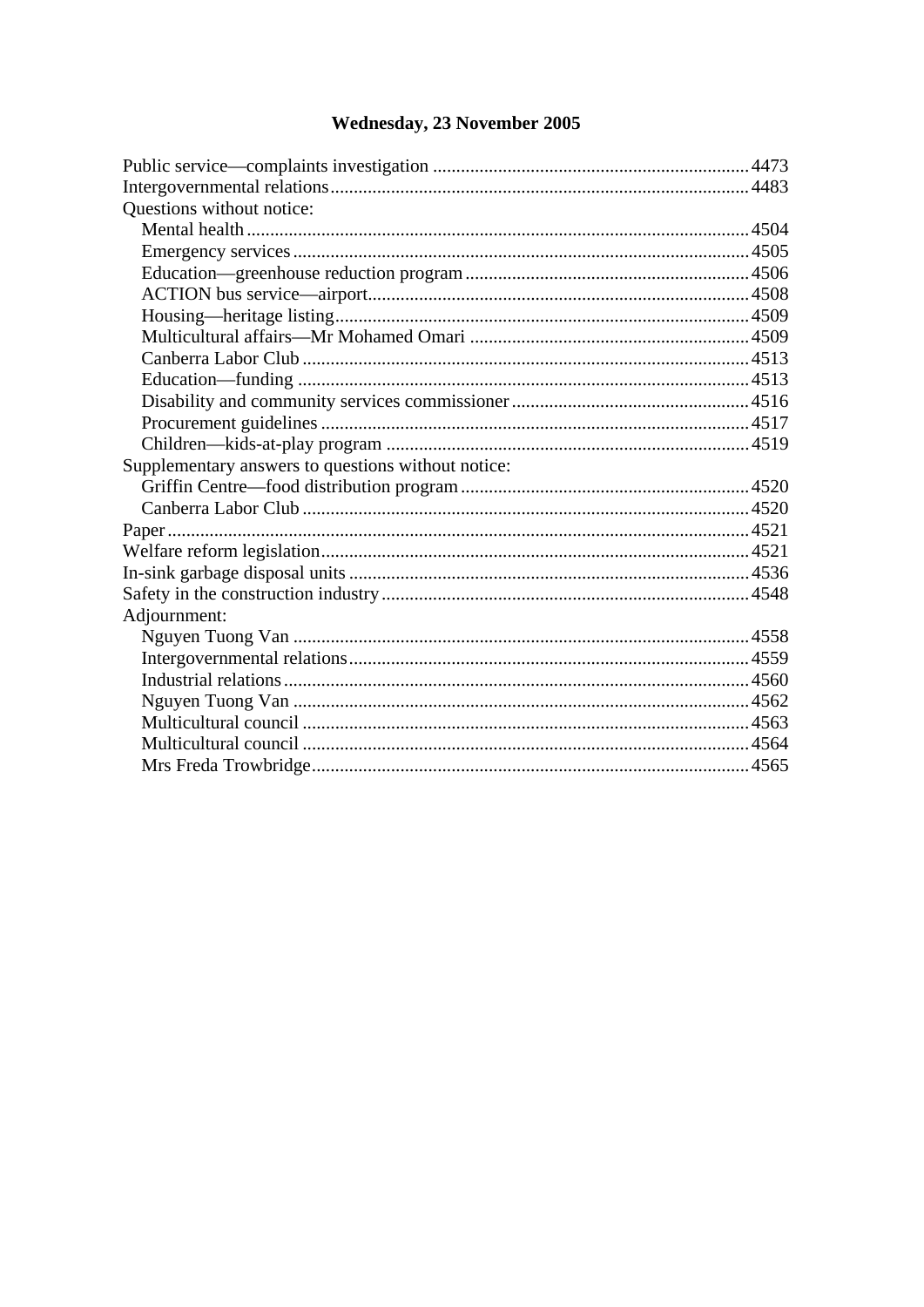# <span id="page-2-0"></span>**Wednesday, 23 November 2005**

#### **The Assembly met at 10.30 am.**

*(Quorum formed.)* 

**MR SPEAKER** (Mr Berry) took the chair and asked members to stand in silence and pray or reflect on their responsibilities to the people of the Australian Capital Territory.

## **Public service—complaints investigation**

**DR FOSKEY** (Molonglo) (10.33): I move:

That this Assembly:

- (1) recognises the importance of creating a culture in the ACT Public Service which responds positively to internal criticism and concern;
- (2) acknowledges the potential for ongoing serious personal costs to all parties involved in complaints about a workplace;
- (3) notes:
	- (a) that a full investigation has been conducted into concerns regarding the ACT Government's Alcohol and Drug Program;
	- (b) results of the three investigations commissioned by the ACT Government and resulting reports that have been tabled in the Assembly; and
	- (c) the ACT Minister for Health has responded to the reports on behalf of the ACT Government in this Assembly; and
- **(**4) ensures recommended strategies are sufficiently supported and scrutinised.

Before I begin I just want to make clear that the motion we have in front of us, along with the amendment that I will move towards the end and which no doubt will be circulated while I am speaking, has been the result of a collaborative process. You will notice that the motion on today's notice paper is different from the ones that were on last week's notice paper. I thank all members for their contribution to this.

In general, this motion is about the need to support a learning culture in the ACT public service. More specifically, it is about ensuring that planned improvements to the ACT health department's alcohol and drug program, henceforth ADP, are put in place and supported and monitored. The action plan for the ADP has been put together following three investigations into concerns and allegations about policies and practice inside the program made public last year by ex-staff members.

As I understand it, those concerns were raised on more than one occasion to senior staff and by the union. It was, however, only after a high-profile article in the *Canberra Times*, which included the names of the complainants, and the presentation of those concerns to the Chief Minister by Greens MLA Kerrie Tucker in June 2004, that the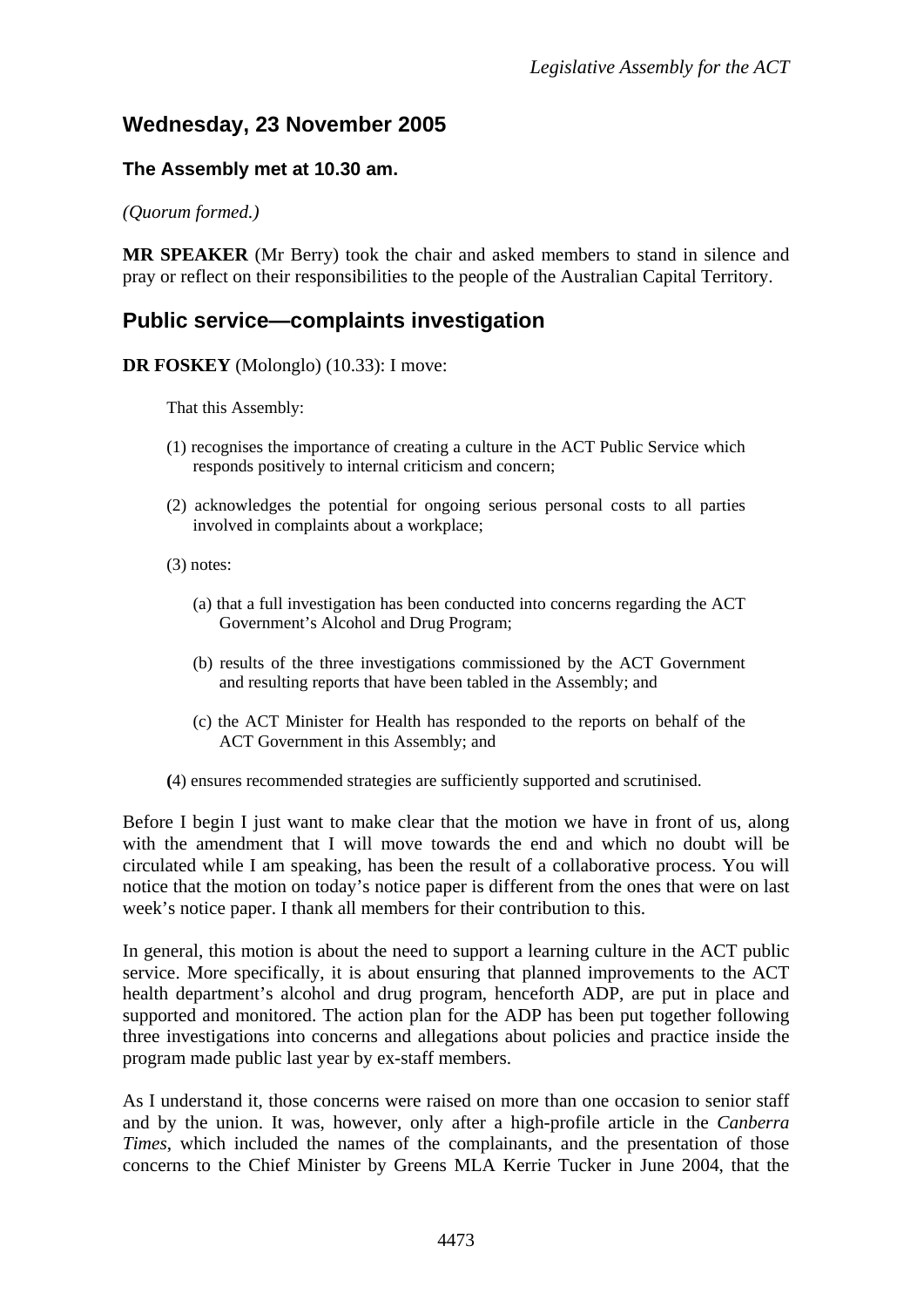government responded with a plan of action. I am pleased to recognise that, once the matter had got that far, the ACT government undertook full and serious investigations consisting of three independent reviews: a probity review, a workplace environment review and a clinical governance review.

In response to concerns regarding probity in the ADP, the probity review, which reported in July 2004, recommended corrections in procedures or policy in every one of the areas identified for investigation. The workplace environment review, which reported in December 2004, the full report of which I have not seen, made 31 recommendations ranging from defining the roles and responsibilities for senior staff and incorporating them into their performance agreements, which it would seem is a new process, to ensuring staff receive adequate support following serious incidents, which until then it could not be said that they did. The clinical governance review, which was released with a government response in June this year, made 52 recommendations, beginning with the development of a more client-centred culture within the service, recommendation 1, and moving to recommendations at the end of the report asking the ADP to develop a strategic approach to service commissioning and implementation. Considered together, these are specifications for a profound remodelling of the ADP, with a number of safeguards and substantial quality improvements. I do not think we can trivialise the significance of the changes that were foreshadowed by this process.

It is important to remind members that concerns regarding the ADP—how it worked internally with its clientele and with community partners—predate the disclosures of last year and, indeed, many of the staff. I would suggest there were embedded dysfunctions that had never been properly addressed, and it is important to keep that in mind when looking at this latest sequence of events and considering how to move forward now.

I would like to put on the record that both I and my Greens MLA predecessor, Kerrie Tucker, publicly pressed for the concerns and allegations about the ADP to be independently and thoroughly investigated and, where substantiated, addressed. Our concern was always to ensure that the important work of the alcohol and drug program was supported and that inefficiencies, conflicts or service quality problems were dealt with fairly and openly. My aim now is to ensure that any subsequent plans or strategies that have emerged from the inquiry process are both rigorous and sustainable.

I do not see my role as one of pursuing or addressing the behaviour or the performance of individuals who gave rise to or who were the focus of these investigations, because individual workplace issues are not usually a matter for debate in the Assembly. Rather, the intent of this motion is to ensure that the proposed improvements are put in place, are well supported and closely scrutinised, and, further, that lessons learned from the problems identified at ADP are applied to other government programs so that crisis does not have to be reached before action occurs.

This motion, as it is now written, acknowledges the damage that can be done to all parties when issues of dysfunction and divergent views of process have to be dealt with in such a public manner. People who find themselves making complaints or under attack publicly make themselves extraordinarily vulnerable. Furthermore, when systems are shown to have failed, the consequences can rebound on individuals to an extraordinary degree. The negative long-term impacts can be terrible, and people often emerge from such experiences with limited work opportunities and shattered confidence.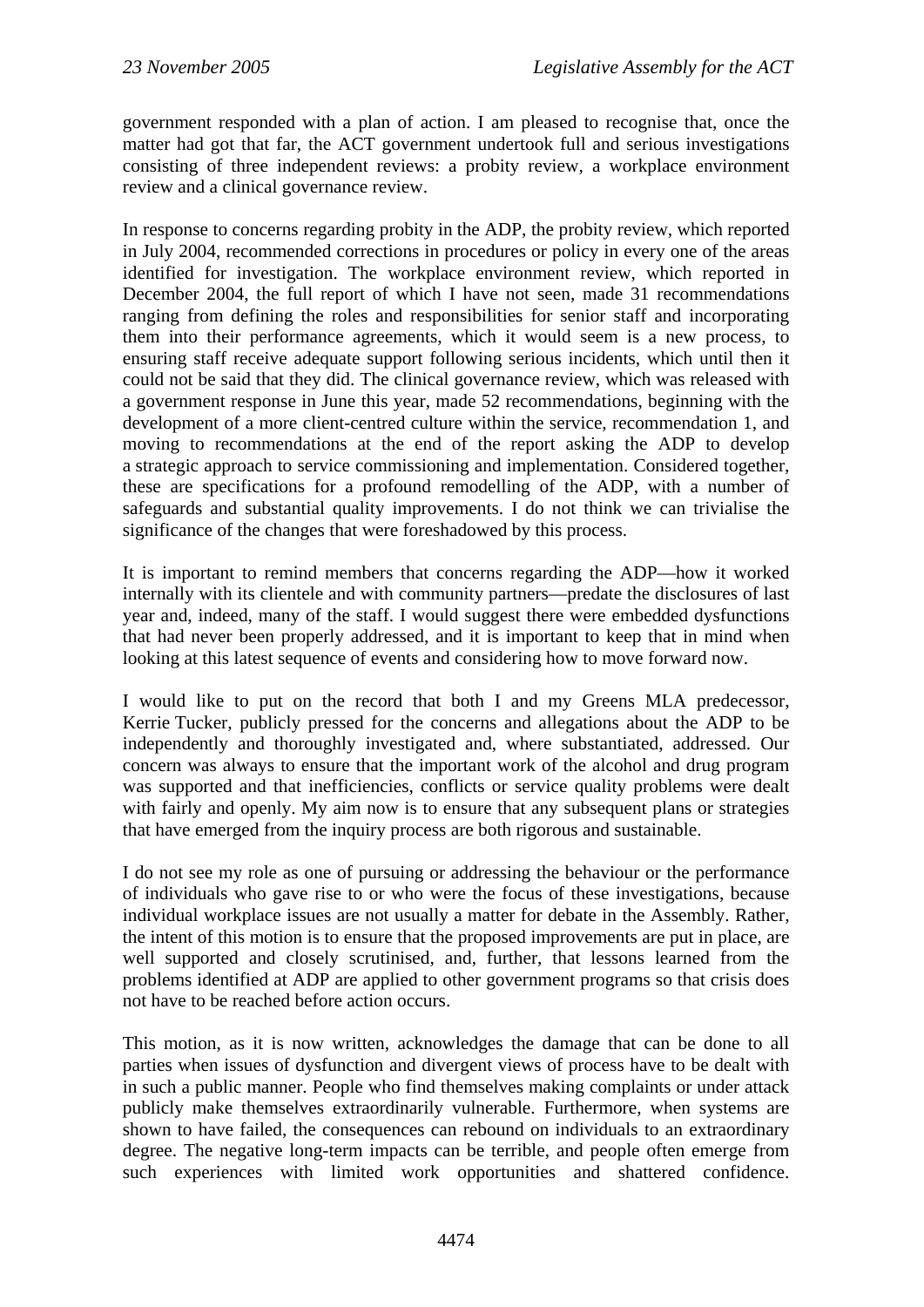Consequently, we need to look for systemic ways of managing problems sooner rather than later and to set up resilient procedures to assist people in reporting their concerns.

Hospitals are learning more about dealing with failure than are many other organisations, which might be because the consequences can be so stark. So we can learn from them. It is now well accepted that hospitals need to be learning organisations and systems need to be put in place to deal with adverse events—not so that they rebound on staff involved in those events, or on their insurance policies, but so that the hospital can continually improve in delivering its service.

Many public organisations, however, are not set up to learn from internal failures. One institution that has had its share of catastrophic failure recently has been the commonwealth department of immigration. It is hard to know how much the individual outcomes are the consequence of internal failure or the direct result of government policy. Too often governments take the easy way out by scapegoating individuals and refusing to examine the culture, which is more diffuse and harder to identify. I understand why rebranding the department of immigration to say that its business is people makes some sense, at least in addressing problems with the vision thing. More practical strategies, however, do not appear to be in place. I do not believe, for example, that there is yet any system in place in DIMIA that would allow officers to easily raise matters of concern regarding particular actions they or others in the department were taking, such as impacting on the human rights of clients. This is a concern that would also apply for health services such as the ADP. Raising matters of such sensitivity is probably very difficult for officers in DIMIA, but it ought to be exactly the kind of information that is welcomed.

It is self-evident that, if agencies do not put systems in place to acknowledge criticism and failure and to respond positively to concerns when they are raised at all levels of operation, the operation of the agencies and the health of their staff will be compromised. In a complex, demanding area of work such as alcohol and drug services that is doubly so. I believe that some of the measures evident in the ADP action plan that emerged in response to the three reviews can give us some extra confidence; but the unresolved question is one of oversight.

I note that the ACT government has recently conducted a review of the Public Interest Disclosure Act, although this review has not yet been released. The PID act is our legislative backup when it comes to integrity in operations, and I look forward to seeing what comes out of this exercise. I am aware from the ombudsman's annual report that there are difficulties for agencies with carriage of public interest disclosures in separating matters of internal dispute and procedure from those of greater public interest significance.

It seems to me that either we look to make PID processes more resilient and give investigating agencies better resources to explore disclosures or we ensure that all agencies, in addition to complying with the PID act, have more accessible systems designed for staff to raise questions of policy and procedure. That is why for the ADP the detail of so many of the recommendations from both the clinical governance and workplace environment reviews is critical, because they are proposing more effective feedback and accountability systems.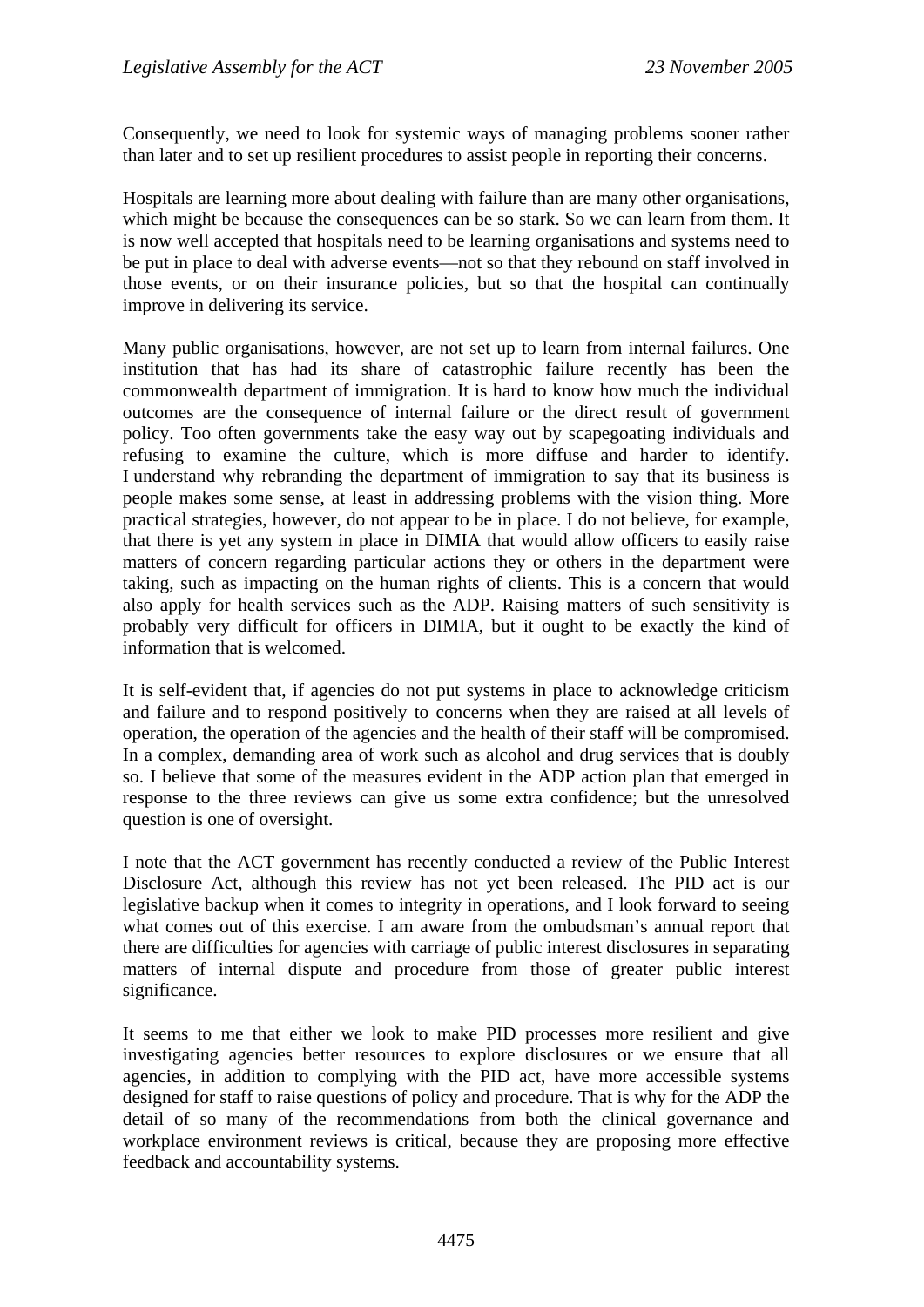This motion today is, if you like, an exercise in the possible. I have taken out elements of the original motion that were critical of government or people within it, because we really need to be using this moment of change as an opportunity to put something better in place. It is very important to gain here in the Assembly a strong government agreement to offer some real scrutiny of this reformulated ADP. For example, the review of clinical governance made the point in its first recommendation that, in the past, ADP procedures had evolved to suit the ADP. Now they will be required to develop a client-centred approach. I am not convinced that just appointing a few new staff and writing a planning document that addresses the recommendations will ensure that such a significant change is effected at all levels of operation, whatever the intent. More is needed.

There is a requirement for government to ensure that there is sufficient support. That means not just support for enough staff hours, although that too is important; it means support for mechanisms to hear divergent views and comments. It also means support for some internal and external scrutiny. I will certainly be taking up the opportunity to ask for regular briefings from the ADP and I will remain in reasonably close contact with community organisations and individuals who access the ADP's services to provide some scrutiny from my position. I would imagine that members of the Assembly's health committee might also find a constructive role for themselves in that regard.

More generally, in meeting the terms of this motion, I would like to see ACT Health echo the approach of the Department of Disability, Housing and Community Services in reporting against the outcomes of these three reviews. While ACT Health's 2004-05 annual report does mention that the reviews have taken place and that the recommendations of those will need to be pursued, there is almost no detail of the kinds of changes that are required. If readers did not know anything about the history of the reviews and the issues underpinning them, they would have no appreciation of the substantial changes now under way. That, in my eyes, is a failure in the reporting mechanisms and it highlights the need for specific scrutiny. In addition to using the annual report requirements to give some transparency to the implementation of the plan, I would ask that an advisory council or committee have some overview of the process. Given that the alcohol and other drugs task force is no longer operating, perhaps it should be the evaluation group for the ACT alcohol, tobacco and other drug strategy, or a subcommittee of that group.

To quote a constituent concerned about the process as it exists now:

The three reports make a number of far reaching recommendations. 53 recommendations in the Clinical Report alone. Has the government set up a taskforce or some other committee or body to review and progress the recommendations? Will they do that? Have they learnt anything? Do they really care?

There are lessons in what happened at ADP for the government and its service agencies. There are no doubt dissatisfied and concerned members of staff at all levels who would like to speak out on behalf of their clients. The Greens would like this to be seen as a positive opportunity for growth and change, not an ongoing exercise in individual incrimination. This motion is driven by a desire to see that the government and we as a community learn from our experiences and that the recommendations of these reviews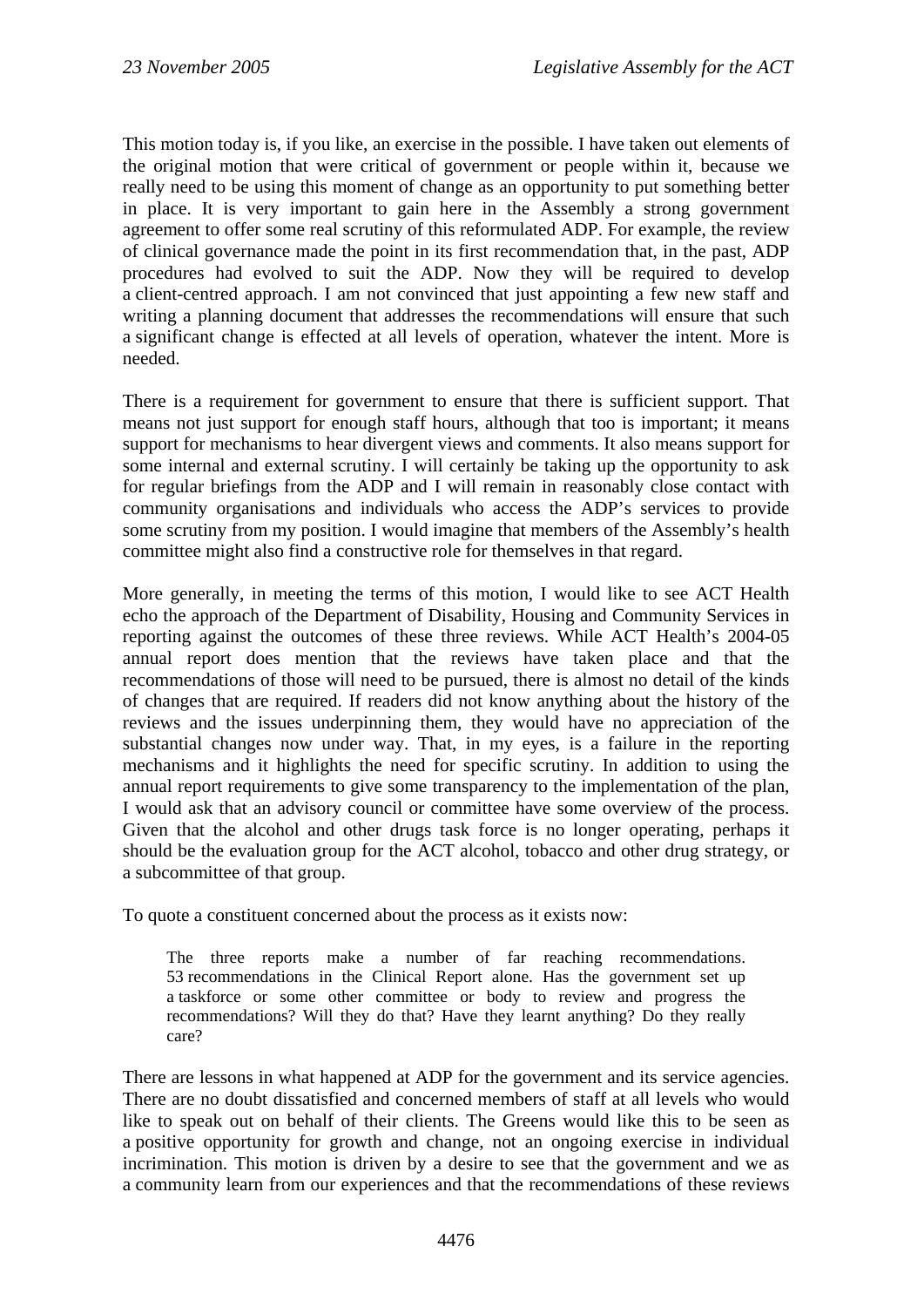are intelligently pursued. Thus I commend it to the Assembly and I seek leave to move an amendment to my motion:

Leave granted.

#### **DR FOSKEY**: I move:

Omit paragraph (4), substitute:

**(**4) calls on the ACT government to ensure recommended strategies are sufficiently supported and scrutinised.

**MR CORBELL** (Molonglo—Minister for Health and Minister for Planning) (10.46): I welcome the opportunity to speak on the progress being made within the alcohol and drug program since the release of the final report from the review of clinical governance. As many members of the Assembly may remember, four former employees of the alcohol and drug program raised concerns through Ms Kerrie Tucker when she was a member of the Assembly. As a consequence, the department, ACT Health, commissioned three separate external reviews to investigate these concerns.

Firstly, there was a probity review, which was conducted by Acumen Alliance and which was tabled in the Assembly on 24 August last year. A workplace environment review was conducted by Katherine McPherson, an expert in human resources. The review recommendations and the government's response were sent to all MLAs on 17 December last year. A review of clinical governance was conducted that included interviews and discussions with consumer and family groups, other services and involved providers, such as community pharmacists. This final report and the response by the department were tabled in the Assembly in June this year.

The government acknowledges the contribution of complainants in this matter, thanks them for raising their concerns and also acknowledges the efforts of all staff involved in the alcohol and drug program in seeking to work to address issues raised as part of these investigations.

The Chief Executive of ACT Health has met with the complainants to provide them with feedback in relation to both the probity review and the workplace environment review. I would like to mention that at this stage it is not the government's intention to table in the Assembly further reports on the implementation of the recommendations of the three separate reviews. The issue of the ongoing implementation of the recommendations is being addressed within the broader context of the ACT alcohol and other drug strategy 2004-08. An annual progress report on the implementation of the strategy will be tabled in the Assembly. This is consistent with the approach already taken by the government in relation to other areas, such as mental health.

As members of the Assembly already know, a progress report on the implementation of the ACT mental health strategy and action plan is tabled annually in the Assembly and the government will undertake a similar approach in the alcohol and drug area. In addition, under the guidance of a new program director, an alcohol and drug program business plan for the 2005-06 year has been developed with extensive involvement of staff and managers. It incorporates the recommendations from all three reviews, with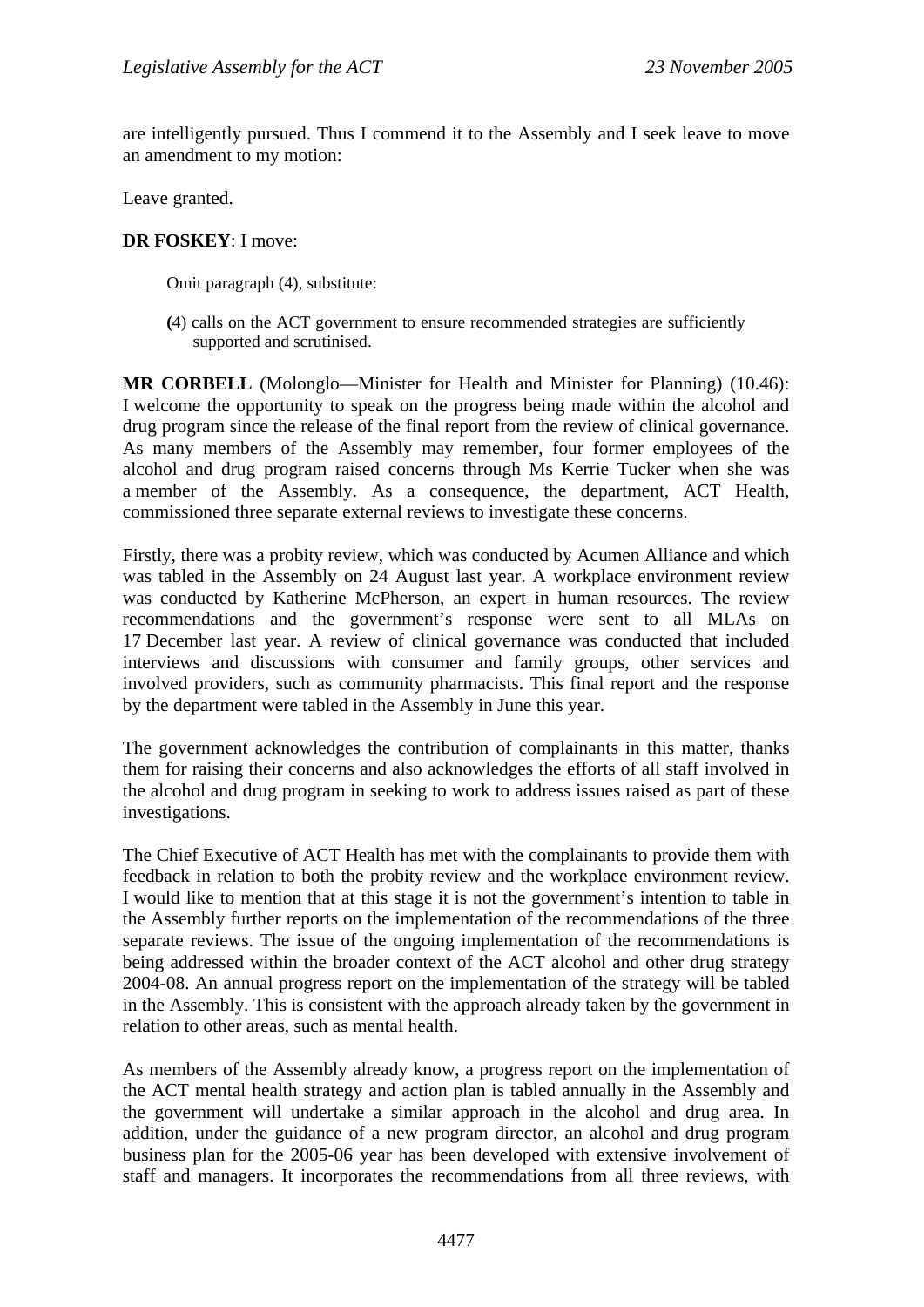other policy drivers identified in the ACT alcohol, tobacco and other drug strategy. The industrial representative groups have reviewed and endorsed the business plan, together with reformed ADP corporate and clinical governance structures. Implementation of the strategies in the business plan has commenced and will continue throughout 2006.

The alcohol and drug program business plan is one of the fundamental tools for building a framework for good clinical practice. Good clinical practice will result in better long-term outcomes for the clients of the service and their families. The level of staff skills and knowledge will also be improved, and there will be clear accountability and participation from client groups. A culture is being fostered that is respectful, compassionate and unambiguous. The alcohol and drug program business plan makes provision to build on the existing services by strengthening work that will reduce future alcohol and drug misuse. This means working with families of people with drug and alcohol problems and the consumers themselves, increasing the skills of youth workers to identify alcohol and drug use, and reinforcing partnerships with other alcohol and drug services.

Significant changes have already been implemented within the alcohol and drug program. I would just like to outline these for the benefit of members: a significant updating of or changes in relation to medical record storage systems; work undertaken in relation to the development of a culture with increased staff and client communication and consultation; the refurbishment of the Wruwallin clinic, which was reported in the *Canberra Times* on 24 August this year and is a significant step forward in improving the physical environment in which services are delivered; the modification of data collection systems to ensure data is compliant with national standards; the realignment of management positions to improve government structures, strengthen human resource practices and impact on the cultural environment; and the review of clinical pathways to increase access and to improve the quality of the clients' experiences with the services.

All of these highlight the steps the government is taking to address the issues identified in complaints and subsequent investigations. I do not think anyone in this Assembly could criticise the government for not being open and transparent in the way this matter has been conducted.

I want to add just a couple of other comments in relation to Dr Foskey's motion. The first thing I would say is that the government will support the motion but it does so with a number of provisos. The first is in relation to Dr Foskey's amendment. The alcohol and drug program, like every other program in every other part of the government, could easily argue for improved funding and further funding. That is a consequence of any service delivery anywhere in government. Whilst Dr Foskey is asking the Assembly to call on the government to ensure that recommended strategies are sufficiently supported and scrutinised, I am sure that Dr Foskey and I will continue to have a disagreement about what is an appropriate level of funding. In my experience, you can never spend enough money in health. Let us just take that as a given: you can never spend enough money in health. So I do not want Dr Foskey to come back to this place at some later time and say, "You said you would sufficiently fund this and you have not." We can have the debate about what is sufficient.

But it is important to note that the government must look to ensure that all programs are funded appropriately within the budget parameters that governments face. So I just want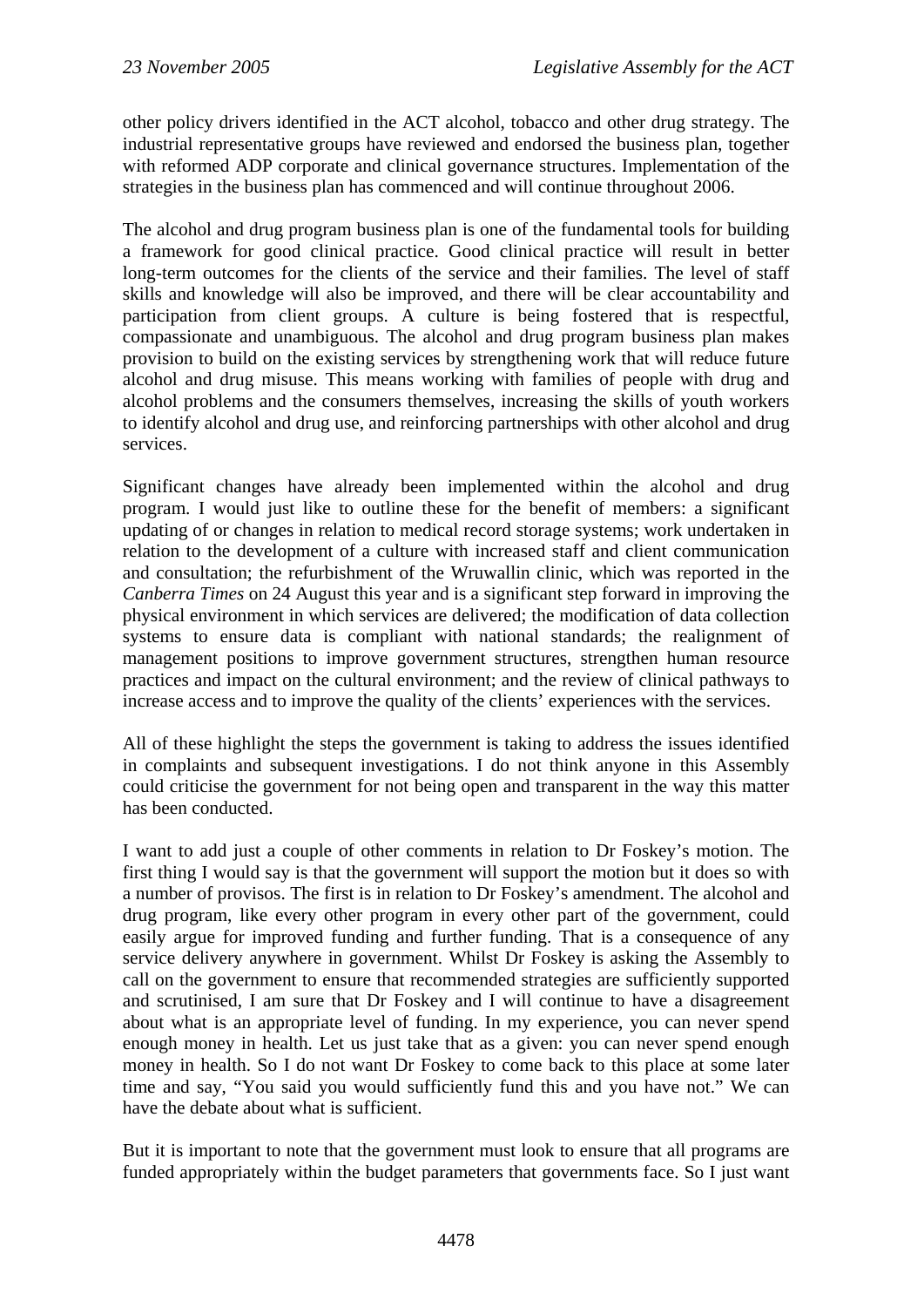to make that quite clear. That does not for a moment seek to undermine or to dismiss the importance of ensuring that as many resources as possible are put into providing support for people with alcohol and drug problems. We focus very strongly on that, we continue to improve funding, but I am sure we will continue to have an argument about what is sufficient.

The other point I want to make is in relation to ongoing scrutiny. Ongoing scrutiny is an appropriate role for this Assembly and there is a range of opportunities for members to do that. Reports and estimates hearings are the most obvious avenue of scrutiny, as well as members' questions in this place and debates in this place. But members should always be cautious about trying to do the job of managers in the operation of a service. At the end of the day, I expect my chief executive—and in turn he expects his managers in ACT Health—to do their jobs in delivering programs and delivering them efficiently and effectively and consistent with the strategies that government has set in place at a policy level. Whilst it is reasonable for members to ask questions of and to provide scrutiny of management of public services in the ACT, we do have to be conscious of where we draw the line about scrutiny and where it really is a matter for managers to manage appropriately and professionally in terms of the delivery of services.

I know Dr Foskey was interested in some sort of ongoing oversight mechanism. I do not believe that is appropriate. I believe there are sufficient oversight mechanisms in place annual reports and estimates in the Assembly—and I will always, as I have indicated on this issue today and as I have demonstrated on this issue today, provide information openly and comprehensively on these matters so that members can be assured as to what steps are being taken to address issues of concern. But the issue of us trying to duplicate the work of or look over the shoulders of managers in making sure they do their jobs must also be kept in mind by members.

The government will support the motion. I think we have demonstrated our willingness as a government to investigate these matters fully and comprehensively and to be open about the outcomes, and I look forward to continuing improvements in the delivery of services for people with alcohol and drug problems here in Canberra as a result of these changes.

**MR SMYTH** (Brindabella—Leader of the Opposition) (10.57): To remind members of why this came about, it is important to look at the issues that were raised by those members of the service that made the public interest disclosure. The public interest disclosure looked at four areas: the conduct of the opiate treatment service, the methadone program; counselling, case management and health promotion; management and staffing issues; and service delivery issues.

Whilst I note the subdued support from the minister, this came about because the minister and his senior management ignored what was going on in the service. It was raised, issues were brought to people's attention and it was not until we had a public interest disclosure, articles in the *Canberra Times* and motions in this place that the minister actually did something about it.

It is quite interesting to read the report on the investigation into allegations of bullying and harassment done by Maureen Cane, whom I think we all know from communities at work. It states: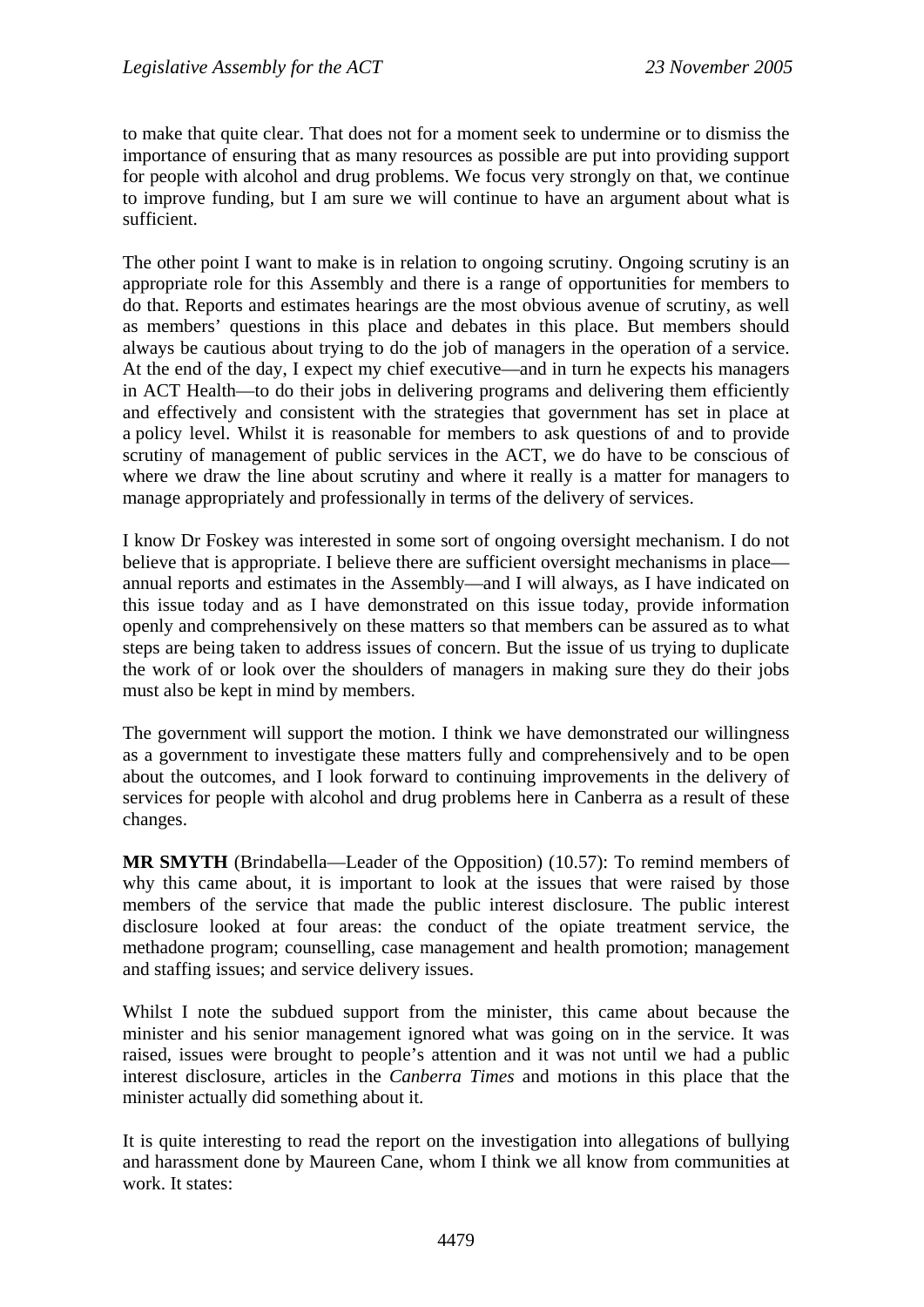Also and most regrettably, no action was taken by senior line management or by Human Resources to quickly investigate the incident and resolve the matter.

An individual who is not named—

… said there was not a culture of immediate investigation. The possibility of the parties getting together in discussion was not pursued because management did not agree that the ANF should be present at any such meeting. I was advised by—

another blanked-out name—

… that HR did not do anything because they did not receive a formal complaint. It appears that neither senior line management nor Human Resources considered the incident serious enough to instigate an investigation on their own behalf.

Here is the important line:

As a result, the feelings aroused were allowed to fester … and impact negatively on relationships thenceforth.

That is the problem: people were aware but nothing happened. Nothing happened until the public interest disclosure was made and there was a *Canberra Times* article, then discussions in this place. The question is: why do you have to get to the need for a group who feel disaffected, marginalised or sidelined to take up a public interest disclosure before we get the government taking responsibility for the services that they provide? I think that is the whole point: how do we get a service where there is no need for public interest disclosures? That is what we should be aiming at and I think that is what Dr Foskey is aiming at in her motion here today. I think that is the point that the minister misses.

The minister said the government will support, this with provisos—qualified conditional support—that there be not necessarily additional funding. Obviously from the public interest disclosure and some of the issues raised in the reports, there needs to be additional funding. If we are not going to adequately fund the change, there will not be a change; it is as simple as that. If the people, the public servants who work in the alcohol and drug services, are not allowed to do their jobs properly, the culture will not change either. For instance, there are serious concerns about counselling services and the need to promote health promotion strategies. If we are only going to deal with people when they get to the acute stage of their illness—we are seeing this with this minister in mental health and we see this with this minister in alcohol and drug services—if we are not going to intervene early and fund it, it is not going to change. It does require funding, minister; you cannot walk away from that. He says, "We sort of agree with the recommendation, but then we put in this clause to say that we don't want Dr Foskey or others coming back into this place to say that I haven't kept my word. So I am telling you that I agree, but it might not change because there might not be any money for it."

In terms of ongoing scrutiny, the minister says there is adequate scrutiny and he will table a report every 12 months. This is going to be the minister for long report times. Health waiting list numbers used to be monthly, then they were quarterly; now they are biannually. We are going to get a report on this very important service once a year, but of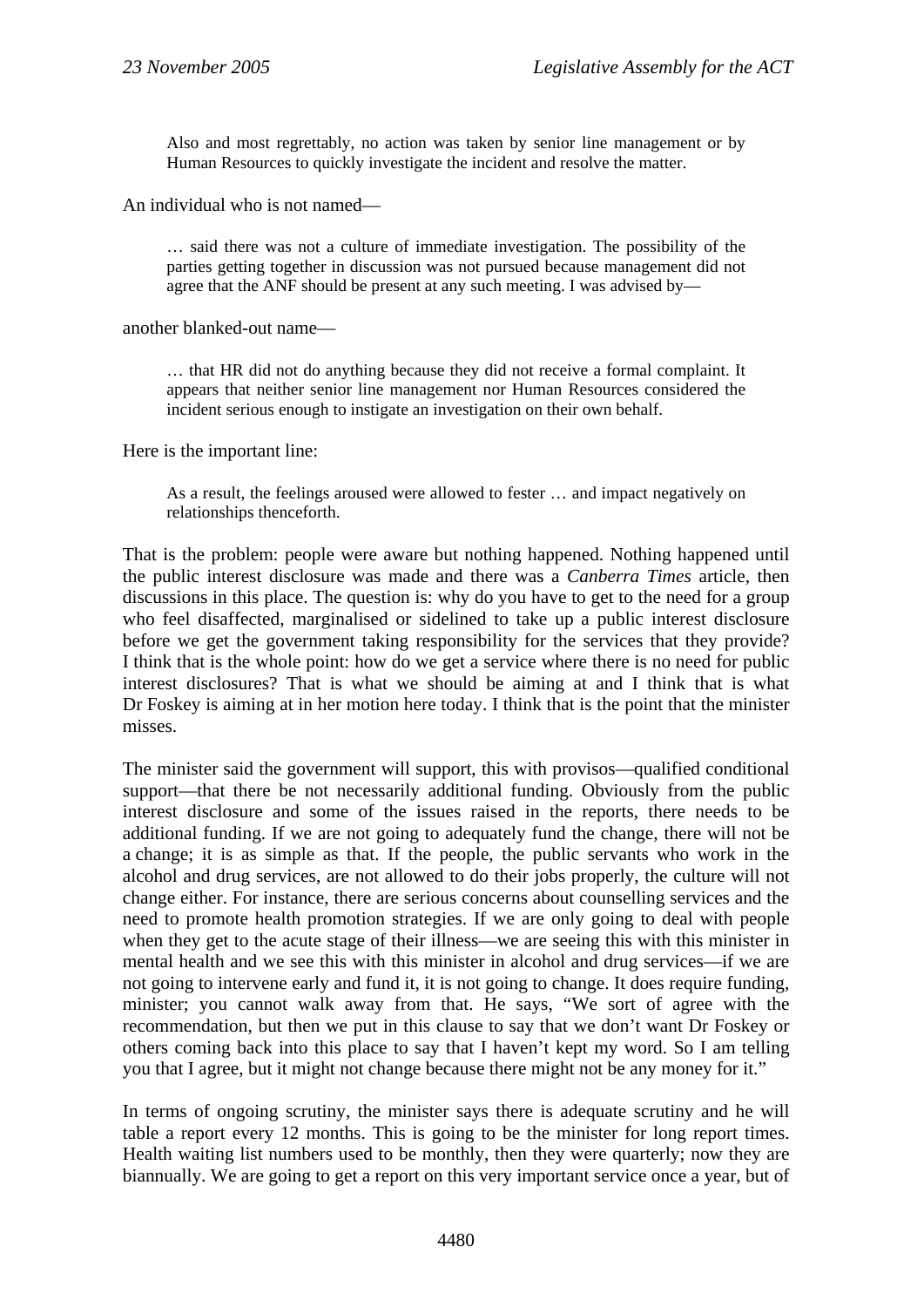course members can take it up in estimates and annual reports, which is their right. I would have thought that, if the minister were serious in his commitment to implement reform and allow the workers in the alcohol and drug program to do their job properly and if he knew he was going to be successful and it had his backing—he would be down here with a quarterly report, because he would want to spruik about the changes that they had made, how they had picked up the good things, eradicated what might have been flaws in the previous system and were effecting real change for those who need alcohol and drug services in our community. But, no: "Members can follow it up as they see fit. I'm not going to make your job any easier. I'm not going to deliver the level of transparency that people are asking for, which prompted the original complaints to put in the public interest disclosure." So, again, it is a limited sort of support for the notion that is put forward in this motion.

As you can see from what Maureen Cane says in her report, clearly senior management were aware of unrest inside the alcohol and drug services but really did nothing about it. Ultimately, that comes up the line to you, minister. If you are aware of these things and you do nothing about it, you are neglecting your ministerial responsibility.

The minister talked about ongoing oversight. Well, we will watch with interest. We will certainly take up the opportunity in annual reports and estimates in this place to continue to look at what is happening there, minister, but I suspect we will come back and revisit this issue. The way to avoid that, minister, is for you to stand up before this debate is closed and give a commitment to report on a more regular basis. If what you are saying is true, if what you are saying will be effective and if you believe what you have put in place will effect the change that I think everybody wants—to be able to look after the clients of the alcohol and drug services—I would have thought you would be really quite relaxed with the notion of coming back to this place on a quarterly basis and updating us.

Of the three reports that the minister mentioned, a number of the concerns were substantiated and others were not. But the point of this is that it is the implementation now. If we do not get a clear picture of the implementation and if you, minister, are not convinced that you are going to achieve this, I put it to you that that is why you are only going to come back here on an annual basis to give us the annual update on what is going on. If you seriously believe you are going to make changes that would lead to better service, you would be down here quarterly telling the Assembly of the good things that you have done.

The point of today is that the government did not act when all of this information was brought to their attention. The information was there. I am not apportioning blame on either side. One of the areas of the PID dealt with the workplace. The review is on either side, but nothing was done by senior management to effect the change there, and I wonder whether the new head of this service will find the same lack of support from senior management and will get the support that she needs to be able to deliver for the clients. That is something that we will watch.

We will support the motion because the government needs to handle the PID, the public interest disclosure, processes better so that things do not get out of control and so that issues can be addressed in a fair way. I do not think people are busting to go home at night, write down a PID and in the morning drop it in the office in-tray to start a process that for the majority of them—if not all of them—is incredibly difficult and has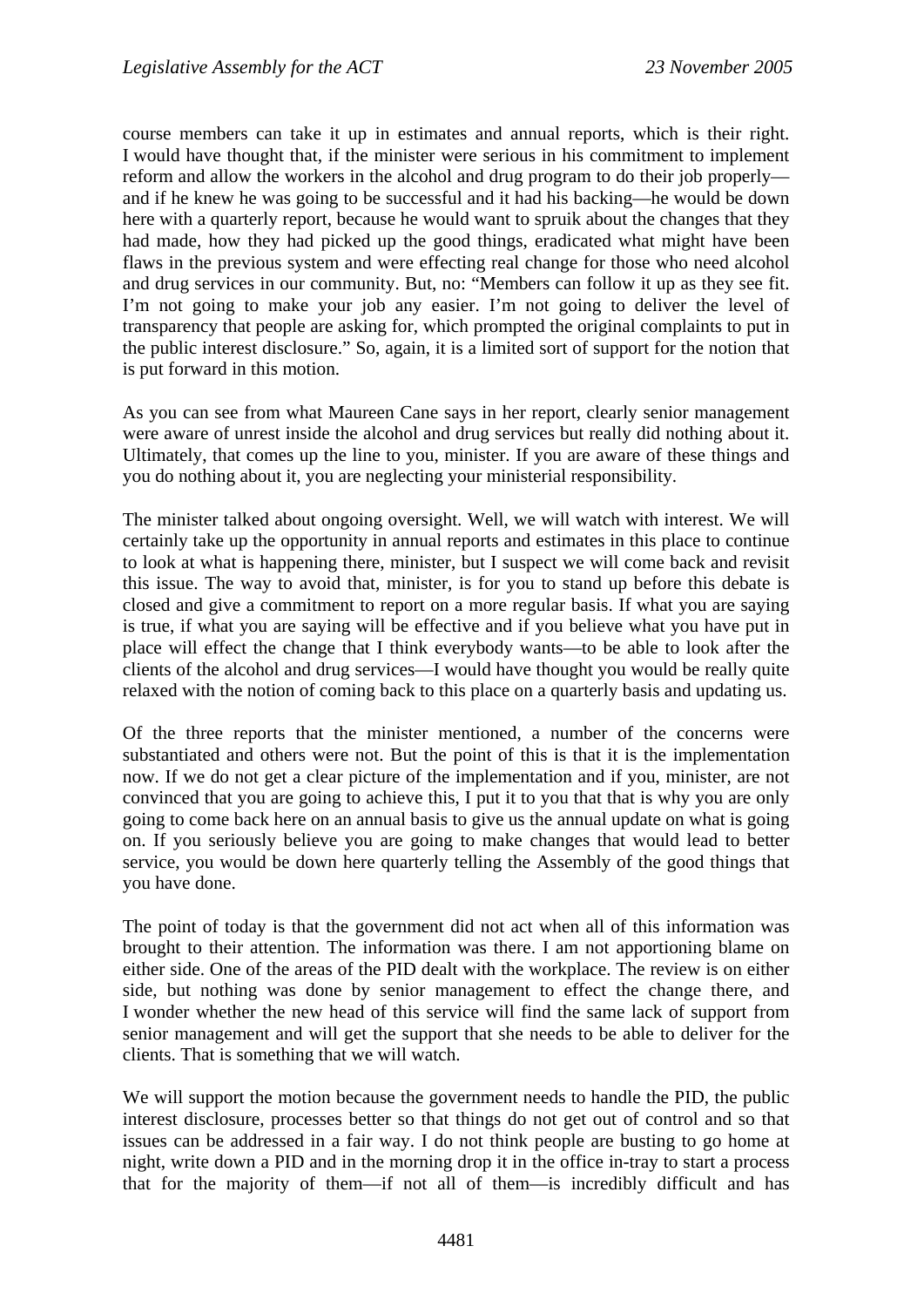detrimental effects on those who put the PID in and those who are the subject of the PID. As in so many cases, there are always two sides to each story. But what we need to do is to avoid getting to that stage as it is.

So, in regard to the motion before us, yes, we recognise the importance of creating a culture in the public service that responds positively to internal criticism and concern, and that can only be done with leadership from the senior managers and their being in touch with what is happening in their workplaces and making sure that small things do not fester, as the report says, into larger things.

Paragraph (2) acknowledges the potential for ongoing serious personal cost to all parties involved in complaints about a workplace. I think we all know that that is true. What we have got to do is to again avoid getting to that position where people feel that they have to go to a PID. When the PID is made, we also have to ensure that both sides are heard fairly, that both sides are represented in the reports that are put in place and that natural justice occurs.

Paragraph (3) talks about the process and that there has been a full investigation. Well, I think there are some things that still have not been investigated and that could be addressed more. It mentions the three reports that were tabled; the minister has responded. Paragraph (4) calls on the government to ensure recommended strategies are sufficiently supported and scrutinised. Well, he has qualified that—there will not necessarily be the support—and the scrutiny will be as we have now; it is not going to get any better because I do not believe the minister is seriously interested in resolving this issue.

**MR SPEAKER**: Order! The member's time has expired.

**DR FOSKEY** (Molonglo) (11.07): I welcome the responses of the government and the opposition to the motion. I am happy that it is going through and I just remind members that it is very much a motion that resulted from collaboration in the first place.

I will respond to some of the points made by Mr Corbell and Mr Smyth. Mr Corbell put on the record that agreement from the government to this motion did not imply that there suddenly was going to be a deep well of funding available. But, while we of course are very concerned that there be adequate funding, both for the program to run and for changes as recommended to be implemented, we are very keen to be engaged in the robust debates that will occur around that at estimates committees in looking at community sector budget submissions and being involved in debates in the house.

This motion is much less about funding and much more about scrutiny and support, and that is why we are going to need and call for regular briefings. Having been in this place for a year, the way I see the different parties, just through division of labour and the realistic use of our resources, is that a lot of these sorts of roles of health issues, at the community level, are where the Greens are probably more focused. We do not have the resources to regard, for instance, the whole of government in the detail that we would like. I have noted that the Liberals tend to focus on issues at the pointier end of the health system—the waiting lists and so on. I must say that I appreciate that, because I do not have the resources to do that detailed work, but I just point out that it was the Greens that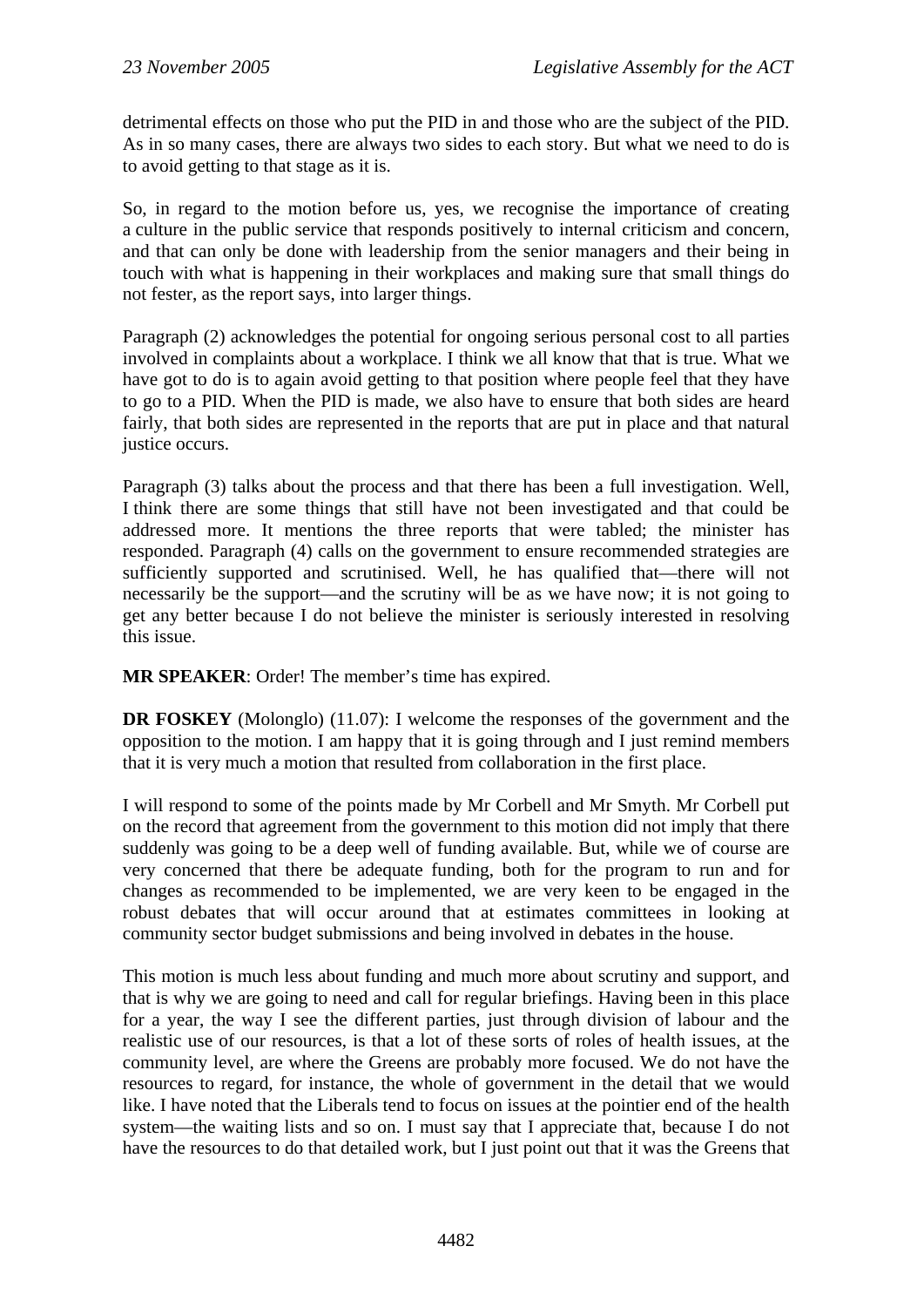<span id="page-12-0"></span>brought this issue into the Assembly and I believe that we have the responsibility and the interest to carry that through.

Certainly, Mr Corbell is concerned that members—and I suppose he meant me—might want to take on the job of managing services such as this. I can tell you that that is the last thing I want. But I do want to make sure that people in the public service who have the role of manager are adequately supported, that they are included in decisions that are made that affect their departments and their work, and that realistic expectations are held for them. We cannot expect our managers to do what government should do.

I was sorry that the implementation group proposal was rejected by the government, because there is historical evidence that changes that are often recommended in good faith and agreed to by the government in good faith are lost along the way; they are not carried through in practice. That is why an implementation group of people really concerned about the changes being carried through makes this a really important process, we believe, because there are changes of personnel in departments, governments can drop the ball, and that is why we need this group.

Mr Smyth went over some of the history of this issue. It just reminded us of how this all happened in the first place and I am pleased that he very clearly understands what the intent of our motion is. Like Mr Smyth, I noted that the minister did not address our concerns about the systemic nature of the problems in ADP and the implications this may have for other service delivery agencies. However, we can look at this again in more detail when we have the results of the public interest disclosure review before us.

Mr Smyth made a point about funding. Of course it is absolutely essentially that we have adequate funds to implement the changes and to make sure the ADP program can work as intended, but our focus really here is on culture. The culture of an organisation is absolutely integral to the way money is spent and to the way decisions are made to the satisfaction of employees and services and to clients of those services. We know that culture is not as easily identified as budgetary allocations, so we can talk about the dollars but we need more clues as to what is happening in the culture. It is very good to hear from Mr Smyth and to know that the Liberals will be involved in oversight of this as well.

To conclude, it would have been interesting to have heard from members of the health committee because I did indicate in my speech that the health committee has a role in this Assembly, covering at least two parties, to ensure that change in the ADP is as deep and systemic as the reviews indicated it needs to be and that it is well supported. I commend the motion and the amendment to the chamber.

Amendment agreed to.

Motion, as amended, agreed to.

## **Intergovernmental relations**

**MR MULCAHY** (Molonglo) (11.14): I move: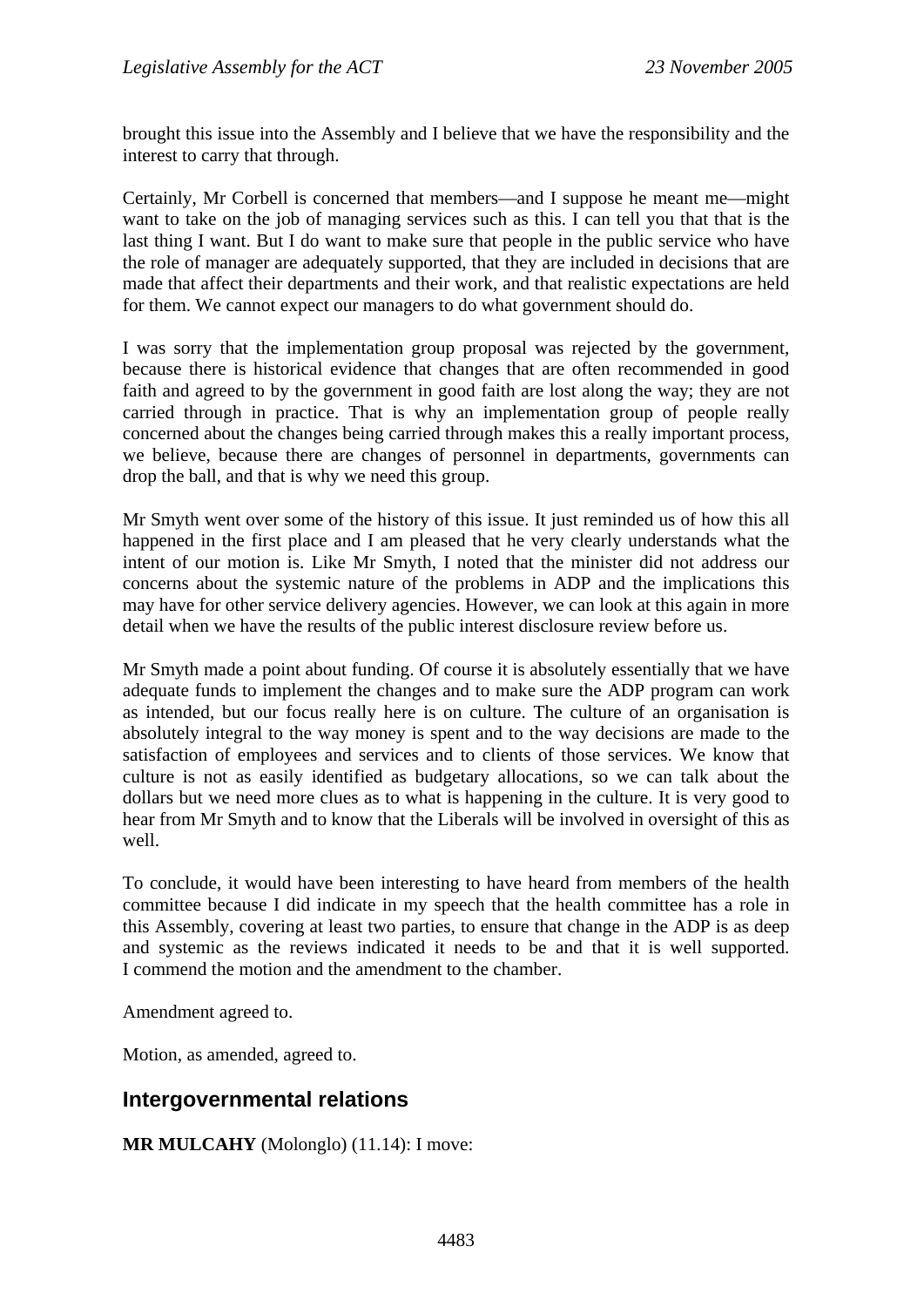That this Assembly:

- (1) express concern at the deterioration in relations between the ACT Government and the Australian Government; and
- (2) calls on the ACT Government to work more constructively to enhance opportunities for the Territory in terms of Australian Government activities within the ACT.

It is regrettable that any member has the need to bring forward a motion of this nature. It has come only after a deal of consideration of what seems to be an endless war that is running between the territory, particularly the Chief Minister, and his colleagues at the commonwealth level. I raise it because it comes up in conversation so often with people in Canberra who are vexed as to how these perpetual battles can be quietened.

There is concern expressed to me by so many in the business community in this city about the potential long-term damage that this deteriorating relationship will have on commerce in the territory. It stands to reason that, if there is a constant barrage of criticism emanating out of the territory government against the major player in this town, the commonwealth, with their massive expenditures, employment creation and support for industry, the day of reckoning may be looming where we start to slide further down the priority scales in terms of their decisions to allocate expenditure.

The petulant attitude of the ACT government, I suggest, towards the federal government is essentially bad for Canberra. The territory government is constantly seen as putting a party-political, point-scoring view above sensible cooperation. What is best for Canberra comes a long way behind Labor taking unrealistic ideological positions on what should be sensible management decisions. I remain quite unconvinced that the position that the Chief Minister advocates on so many issues is necessarily reflective of the view of all of his colleagues, many of whom, I suspect, cringe at the difficulties that his approach creates and the isolation in which it constantly puts the ACT.

Labor in the ACT, sadly, still carries much of the characteristics of the old Victorian left which always preferred ideological purity to practical governance. I know there are some on the other side who would not align themselves with the old Victorian left, but I suggest that is a prevailing view which colours much of the utterances that we hear in this place from time to time. The fact that there may be differences of viewpoint on policy over various issues does not mean that there cannot be a constructive relationship.

In other states, whilst they may have differences with the commonwealth, when things are critical and on matters of importance to their jurisdiction, in fact they work to get the best outcome, on a cooperative basis. It seems to me that, instead of adopting an antagonistic approach to the federal government, the ACT should be more sensible and businesslike.

There is a string of areas we could look at with regard to their inflammatory and misleading statements. We have seen it recently with the supposed impact of the WorkChoices bill. The Chief Minister said such absurd things as: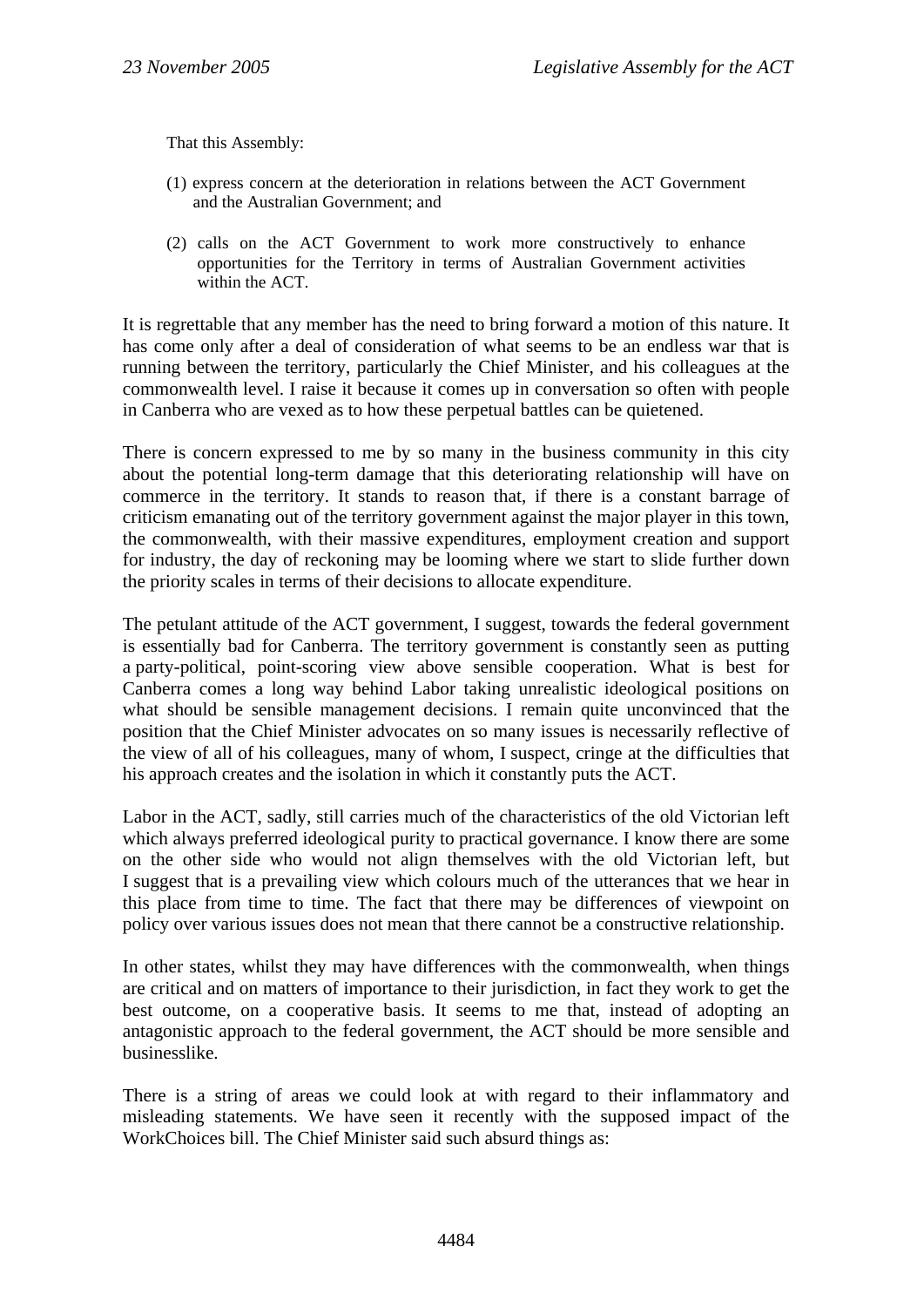In the space of just 24 hours, the Federal Government has undermined the working conditions and cherished lifestyle fought for by the parents and grandparents of today's workers.

Incredibly extreme statements like that are going to look as foolish down the track as were those statements from Mr Beazley back in 1996 when he predicted gloom and doom and the end of our life as we know it. So much of it is empty rhetoric. The Chief Minister plays to the gallery and is more intent on drumming up political points than genuinely informing people. The Chief Minister cannot accept a prime minister to take him seriously when he constantly tries to distort facts in this fashion.

The Minister for Industrial Relations, in her own words, has "slammed the federal government over the workplace reforms" and has labelled the legislation "a direct attack on working Australians". After that diatribe, she then whines when she cannot get a meeting with the federal minister. We hear of all these supposed requests, but I have been struggling to find anyone up there who can confirm these applications for meetings. She abuses him and then wonders why there is no-one making any effort to invite her to the front of the queue.

She is plainly wrong in saying that the workplace reforms would stifle the ACT and Australian economies, as she said in the *Canberra Times* on 3 November. Indeed, very much the opposite is the case. We will have more flexibility and choice of arrangements; workplace productivity will increase; and so will economic activity and the living standards of the ACT community. We can still make progress even on our 3.1 per cent unemployment figures.

The ACT minister threatens to do all she can to resist the changes and then wonders why her federal colleague is not interested in hearing a repetition of her negative rhetoric. She was going to change the laws, bring in new legislation and overturn it and then, a day or so later, somebody obviously gave her a bit of constitutional advice and that great initiative went out the door.

We have seen very recently this conflict with the commonwealth over the antiterrorism legislation. We saw the Chief Minister break confidentiality and show disdain for the commitment that had been made in that meeting with his state Labor colleagues and the Prime Minister. Even his state Labor colleagues, who acknowledge the argument for informing the public, thought what Mr Stanhope did in breaking his undertaking of the Prime Minister was inappropriate. Regrettably, it shows that he cannot be—

**Mr Stanhope**: On a point of order, Mr Speaker: I did not break any undertaking. That statement was simply false.

**MR SPEAKER:** It is a debatable point, which I am sure you will—

**Mr Stanhope**: It is not a debatable point at all. The member has absolutely no information that I broke any undertaking that I gave the Prime Minister. I gave no undertaking to the Prime Minister at all. It was quite a serious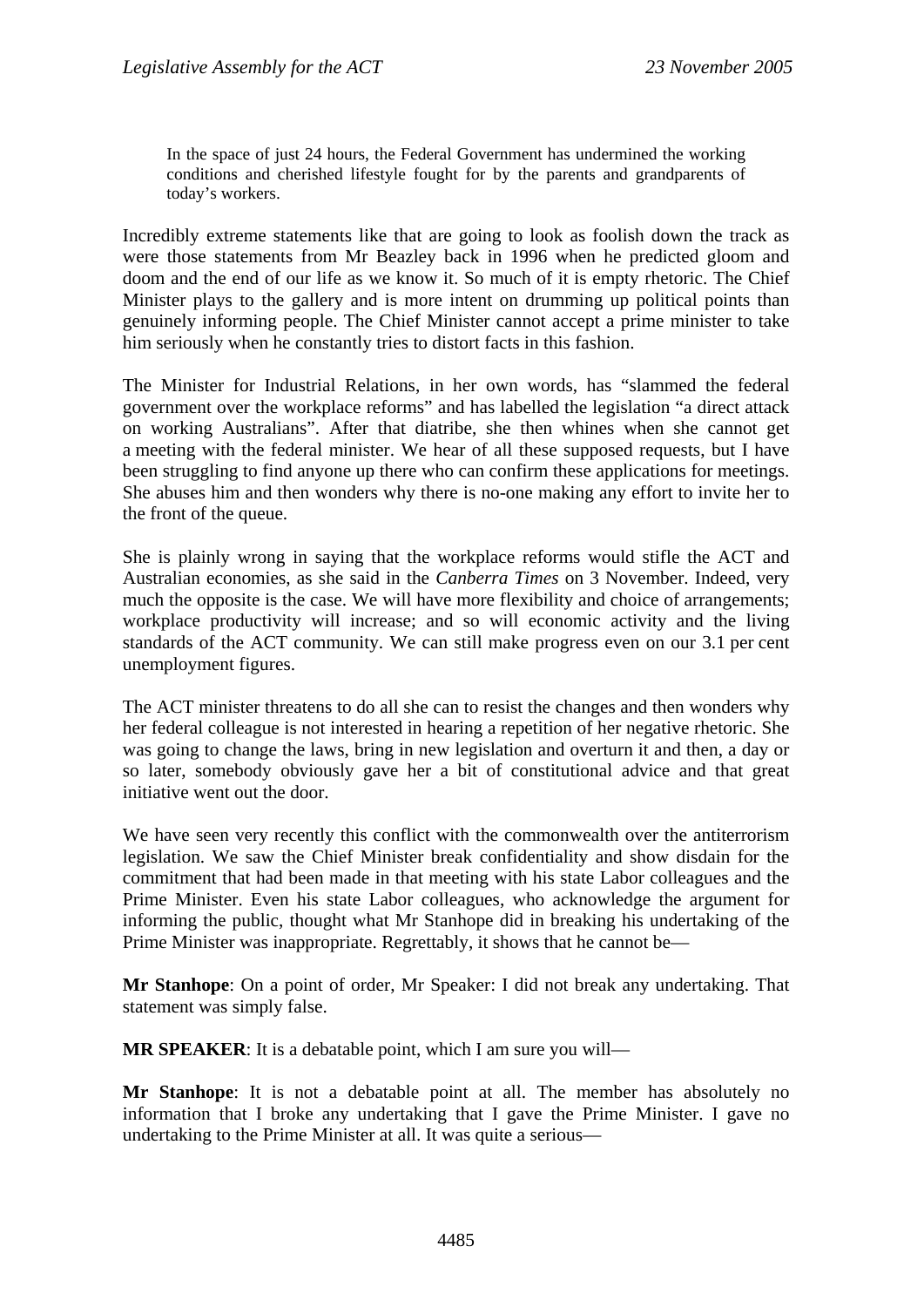**MR SPEAKER**: Order! That is a debatable point, and I am sure you will deal with it appropriately.

**Mr Stanhope**: On the point of order, Mr Speaker: the statement that Mr Mulcahy just made is quite clearly false.

**MR SPEAKER**: That is something you can raise in debate.

**MR MULCAHY**: As sensitive as the Chief Minister may be on these matters, the fact of the matter is that the record speaks for itself. It is a terrible reflection that the ACT has found itself isolated on these matters, to the point where even all the state Labor premiers have moved on and said, "We will progress this matter and leave him behind." That troubles me, not particularly because of the Chief Minister's sensitivities but because of the impact on the territory's standing.

If we look at the ACT budget for 2005-06 we see commonwealth spending through our budget is \$1.148 million, which is about 43 per cent of total ACT revenue. This is what is coming through the budget. It does not reflect the expenditures being made directly by the commonwealth in a host of different areas—their support for federal agencies, federal institutions and the enormous value of contracts let to the private sector in this town that saw the IT industry move here in larger numbers. Credit for that is often claimed by our colleagues opposite, but in fact it was a direct consequence of the federal government's initiatives in these areas. We have seen the growth in law firms in this town as a consequence of the volume of work that has been outsourced by the commonwealth. So the commonwealth is a major player in the ACT.

Many people here draw their livelihood either through direct employment or through federal government contracts that are let in this city. They play an important part in our overall economic growth. It would trouble me if we were going to see the string of battles continue. In the limited time available I will not be able to detail them all. This quarrelsome approach is now characteristic of the way the Chief Minister conducts business in the territory. It is regrettable for the ACT.

We have seen the same position echoed by the industrial relations minister in her battles over skills-training funding. There is no attempt to recognise the generosity that has been afforded, but always criticism: not enough, not enough being done. If that is how you are negotiating, it is not a good way to expect people to improve their position.

Mr Corbell has been less than thrilled with the wonderful progress that has been made at the Canberra airport because it contrasts with the cumbersome approach that has been a characteristic of his style as planning minister. We have seen the investment in the Canberra airport and the vision shown by Terry Snow delivering enormous benefits in high-quality accommodation. The Chief Minister has been happy to claim some reflected credit for that. The wonderful developments out there are an example of how things could be done in progressing planning matters.

The ACT, though, persists in being antagonistic. It cannot expect easy and practical resolution of differing points of view and responsibilities if we are going to always find ourselves in direct conflict with the commonwealth.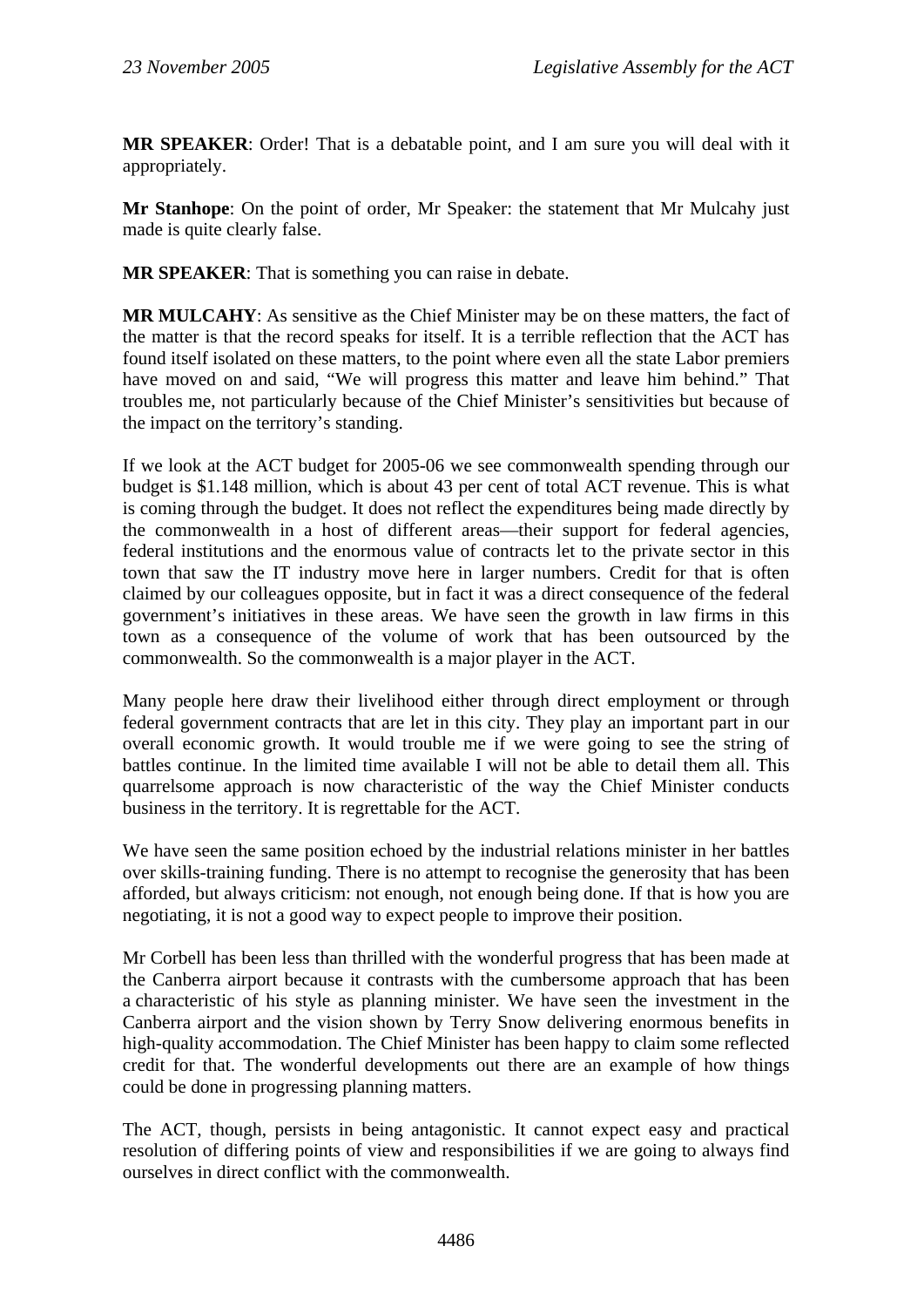We saw, going back a little while, before my time in this place, the saga of the GDE. It was endlessly and needlessly delayed for some 18 months because Labor attempted, unsuccessfully I might add, to change the alignment from the eastern route to a western route as part of its quest to have a political difference from the formal Liberal government. The people of Canberra have suffered as a result of these wrong and inept decisions by the ACT government.

What have we got now? The people of Gungahlin have got to live with a two-lane road instead of a four-lane road—

**Mr Stanhope**: No wonder your vote is going down.

**MR MULCAHY**: My vote went very well, I might tell you. I am very happy with my vote. We have got now this two-lane road that will probably be obsolete by the time it starts. Under their true style of economic management, the costs have blown out from \$32 million to \$105 million. I suspect that we are going to end up with a situation where it will cost a deal more and we will still not have an adequate solution to the transport needs of this fast growing area where tens of thousands of Canberrans who are setting up home expect, not unreasonably, that this matter should have been attended to a long time ago.

We go to the bushfire saga. And what a saga that was! How did the Chief Minister constantly annoy the federal government and the people of Canberra by needlessly delaying the ACT government's response to the COAG bushfire report—the report of the independent national inquiry into the bushfires delivered to the Prime Minister in April 2003? The aim was to release the report and its findings well before the next bushfire season so that preparations could be made. In the end, the report was delayed until January 2004, far too late to be of any practical use that summer. We still do not know why the ACT—

**Mr Stanhope**: On a point of order, Mr Speaker: the ACT did not delay the release of the report. That issue has been agitated in this place. The ACT government did not delay the release of the COAG report.

**MR SPEAKER**: That is an issue you will have to deal with in the context of the debate.

**Mr Stanhope**: The member does need to be honest. That is simply not true. That matter has been dealt with in the Assembly before. The member knows that is not true. He should not be repeating in this place things that he knows not to be true.

**MR SPEAKER**: That is something you can raise in the debate. Withdraw the imputation of dishonesty. You drew into question a member's honesty. You cannot do that in this place.

**Mr Stanhope**: He said I delayed a report. I categorically did not delay it.

**MR SPEAKER**: You can move a substantive motion, if that is what you wish.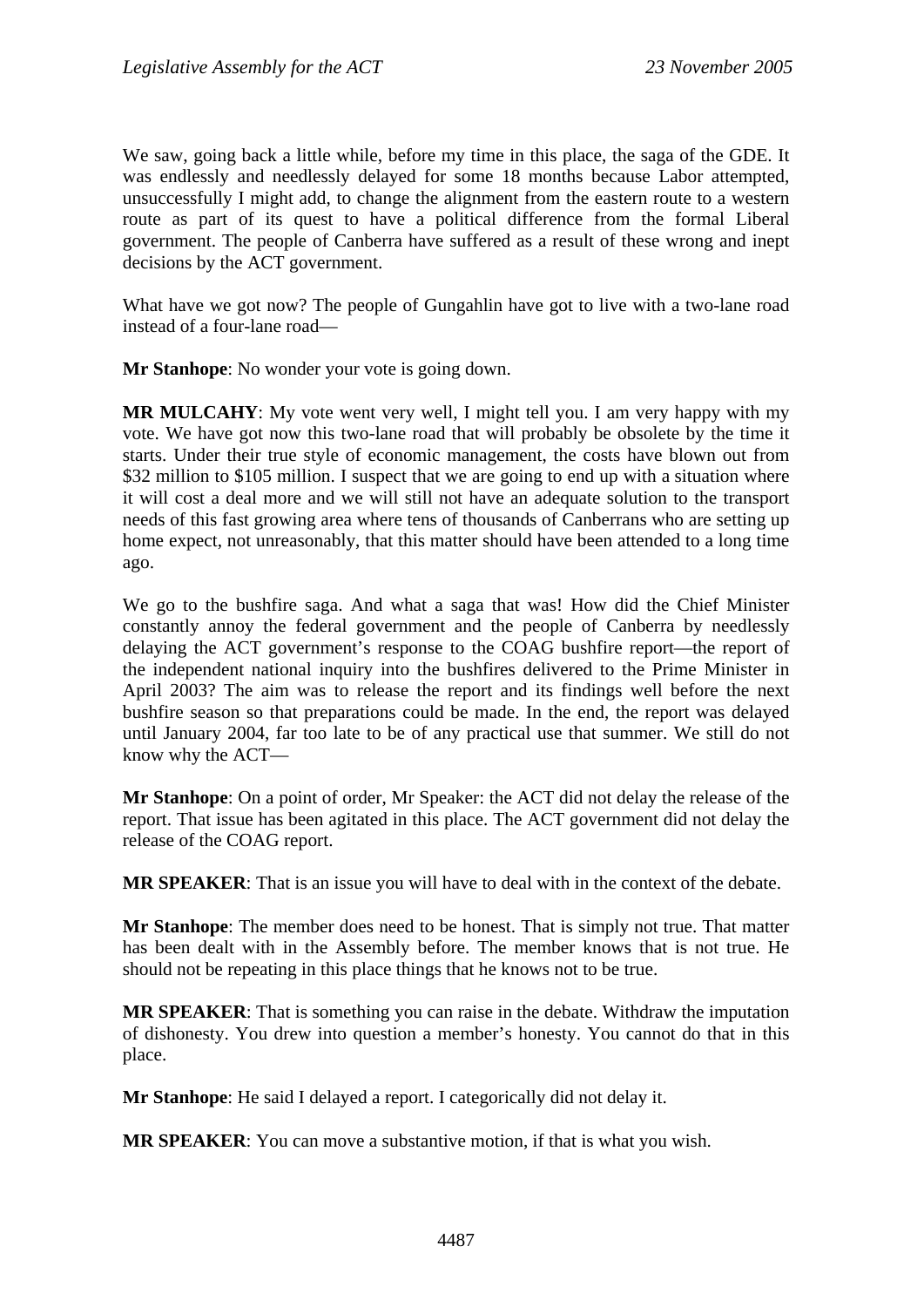**Mr Stanhope**: If there is any more of this behaviour I might have to do that. I withdraw it, but it is simply not true.

**MR SPEAKER**: If at some time in the future you feel as though you have been misrepresented, you are entitled to raise the matter under standing order 46 and you will be given leave.

**MR MULCAHY**: There was the failure to participate in the Nairn inquiry. The list goes on endlessly.

We saw the me-too approach taken in relation to the GST. I cannot explore all those issues, but let us reflect on what was said in March this year. I was looking back through some old press statements when I was researching my remarks and I noticed how the Chief Minister accused the federal Treasurer of threatening to rip up the intergovernmental agreement on tax reform, planning to raise the GST to 15 per cent and keeping the extra revenue for himself—all these prophetic statements in relation to tax reform, throwing all this argy-bargy out there, as is very much the characteristic of the Chief Minister, scare-mongering for a political audience. In fact, it is not true. If he wants to dispute those things they are contained in the Chief Minister's press releases.

In the limited time available, let me say that it is very clear that there has been a long pattern of this attitude: let us declare war on the commonwealth and we will get ourselves a bit of a headline and a bit of publicity. I do not see the interests of the people of the ACT getting a big run in all of this.

He was given a civil request to relay concerns about whaling to the people in Nara when he went there but, because it came from the commonwealth, he could not entertain it. If John Howard went there and had the same mission, he would be a heretic. He would be a heretic because he did not carry out what Jon Stanhope wanted. It is an extraordinary level of sensitivity that the Chief Minister shows. One thing that is very clear is that handling criticism is not a characteristic that the Chief Minister excels in. I am amazed at his incapacity to seriously address these issues.

**MR SPEAKER**: The member's time has expired.

**MR SESELJA** (Molonglo) (11.29): I had not anticipated that I would have 15 minutes to speak on this. I thought the Chief Minister would be to his feet very quickly to respond to and refute what he alleges are untruths in what Mr Mulcahy had to say. Maybe he is waiting to go and check the facts and see whether what Mr Mulcahy said may be true.

I commend Mr Mulcahy for bringing this forward. It is an important motion. It is an important debate that we have got to have because, like it or not, the federal government is obviously a very important player in the ACT. It is an important player in our economy and an important part of our employment market, in particular. Much of the expenditure in the territory is a result of federal government involvement.

It is a very important debate. Mr Stanhope seeks to make light of it, but it is an important debate to have. I guess this goes back to the fact that for a lot of people, not least our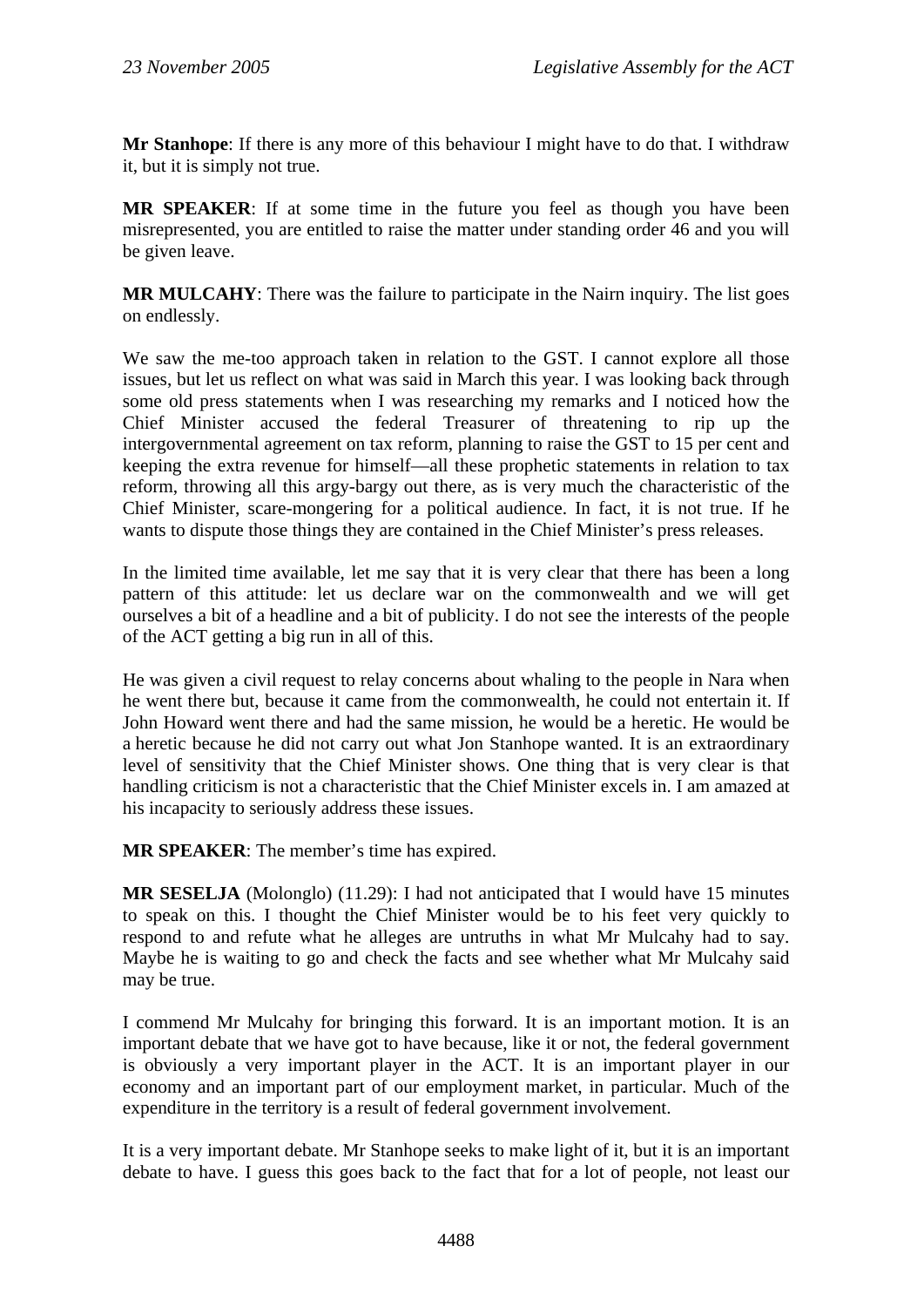Chief Minister, it is fun to have a go at the Howard government. There is no doubt that the intellectual left enjoys nothing better than to give the Howard government, in particular, a kick. We have seen that in various forums. The Chief Minister would like to see himself as part of that intellectual left.

It is unfortunate, though, that, when leaders of our political parties and leaders of governments desire to give the Howard government a kick—and it is a free society; if people want to attack the government they are quite entitled to do that—they do so at the expense of civil relations with other governments, in particular the federal government. There is no more important relationship for the ACT government than the relationship with the federal government.

It is unfortunate when that desire to appease the Howard haters and have a go at the Howard government for whatever they might do is put before the genuine needs of the people of the ACT and put before a genuine seeking of good outcomes for the people of the ACT. The question then becomes: what does this kind of grandstanding do for the people of the territory? I suggest that it does not do very much at all.

I want to go through some of the examples. As I said, I had not expected 15 minutes, but we will see how we go. Mr Mulcahy mentioned Simon Corbell railing against the airport constantly. At the heart of that is the fact that the planning system that the airport is subject to does not appear to be anywhere near as cumbersome as the planning system that Mr Corbell presides over. Of course that is a sore point for Mr Corbell. In his attack on one of the commonwealth government agencies moving to the airport, he said, "This will hurt Civic," when it emerged that there were no jobs moving out of Civic; it was extra jobs going to the airport. Never let the facts get in the way of a good rant.

In this place last week we had a bipartisan motion, supported by all 17 members, condemning the death penalty. It was condemned by all members. It should have been something that was bipartisan, where we could have said, "The whole Assembly supports this motion; the whole Assembly abhors the death penalty."

**Mr Stanhope**: We do not get involved in those. We don't sign international petitions.

**MR SESELJA**: The Chief Minister interjects and, as usual, he has not checked his facts. In fact, the motion said that the ACT Assembly abhors the death penalty. I do not think that is an international issue; that is an issue here. The ACT Assembly is saying that we abhor the death penalty. Once again, the Chief Minister has not checked his facts in his interjections. Maybe you can interject more with some ill-advised remarks and I can try to respond. That was about abhorrence of the death penalty.

What did the Chief Minister do? They had a stunt of a press conference. He tried to turn it into a partisan stunt, attacking the Howard government, somehow seeking to blame the Howard government for the situation that Van Nguyen finds himself in. I signed the petition. The situation is tragic. I oppose the death penalty. The Chief Minister, instead of embracing what was a bipartisan position in the Assembly, sought to turn it into an attack on the Howard government. That is another example of where, instead of having reasoned debate, we see this undergraduate stunt.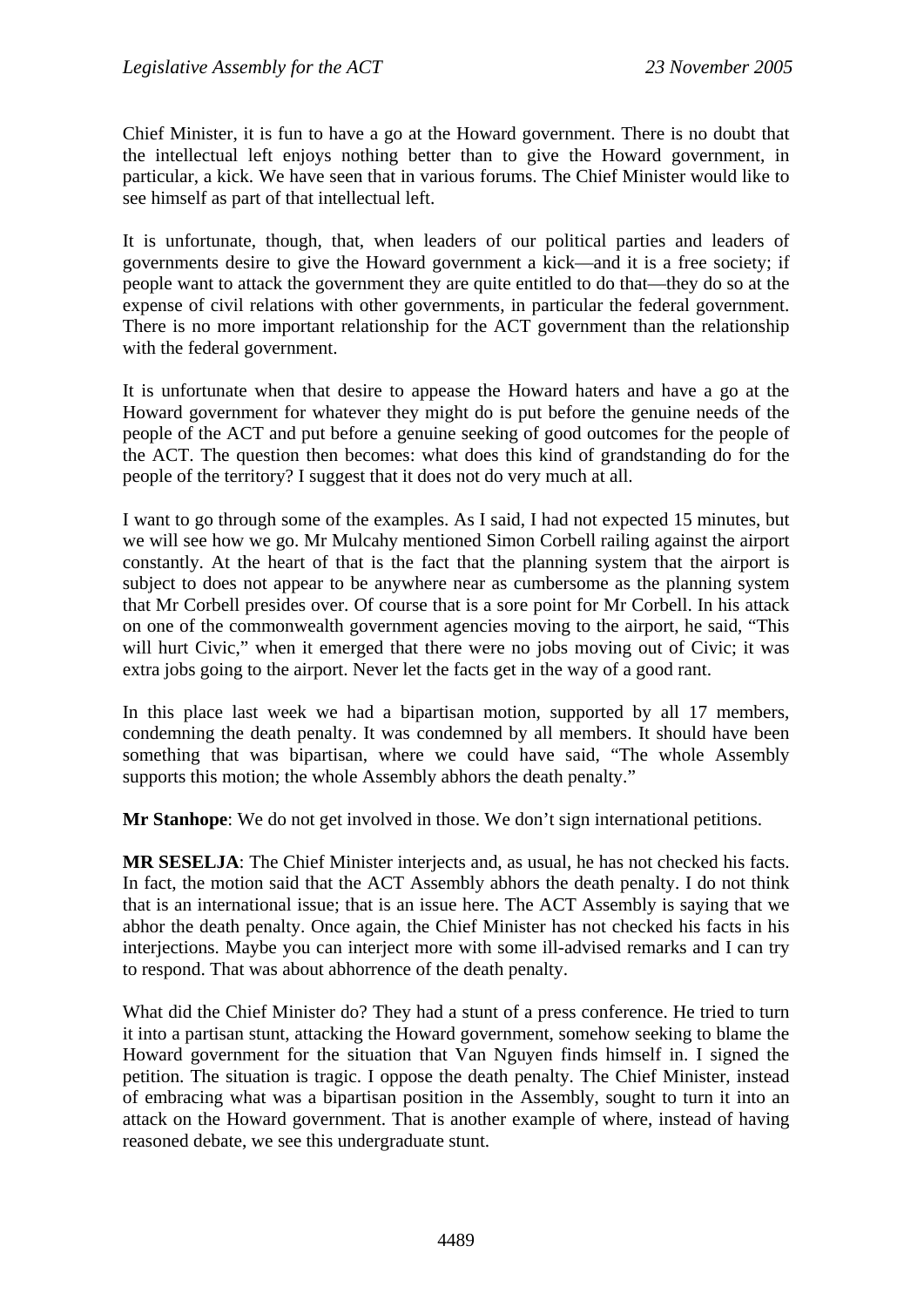Mr Mulcahy has discussed the antiterrorism legislation already. We saw the Chief Minister go in talking tough to COAG. We saw him convinced by the arguments of the likes of ASIO and the AFP, accept most of what was put to him, then go away and have a think about it and think, "How can I appease some of my constituency? I will pull a stunt. I will put the legislation out, and I will distance myself from what I had agreed to at COAG." We see another example there of a partisan attack on what should be a unifying issue. This is an issue on which a number of his state colleagues have distanced themselves from his behaviour.

That kind of thing appeals to some people in the community—I have no doubt—but does it achieve any positive objectives for the ACT? That is what this motion is about today. It is about how there can be a constructive relationship. I put it to the Assembly that those stunts do nothing to build a positive and constructive relationship with the federal government.

**Mrs Burke**: On a point of order, Mr Speaker: standing order 61, I remind the Chief Minister, interruptions.

**MR SPEAKER**: Order! Mr Seselja has the floor.

**MR SESELJA**: Thank you, Mr Speaker. I always enjoy when the Chief Minister and Mr Quinlan are throwing jokes across the chamber. They remind me of those two old men in the *Muppet Show* who used to sit there on the side, make those jokes and laugh to themselves. It is always very entertaining.

Another example was the Australia Day citizenship ceremony, where people come forward to be made citizens of this country—a proud day for these people. What does Mr Stanhope do? He uses it as a platform, a stunt to attack the Howard government, a partisan attack. It should be a unifying point in our society where we are welcoming new citizens. What does the Chief Minister do? He turns it into an attack. After that he was not able to attend those citizenship ceremonies. In the end, the people of Canberra are the losers in that. We should have the head of our government attending those events. If he cannot be trusted not to turn it into a partisan stunt, then of course the federal government does not have much option. That was very disappointing.

The other particular issue that this Chief Minister has sought to make a lot of political capital out of is the issue of refugees. There have been endless attacks on the Howard government. Debate on the issue of refugees is quite reasonable. We should be scrutinising what the federal government does in this area.

**Mr Stanhope**: Mr Seselja supports children being locked up!

**MR SESELJA**: It is interesting, it is fascinating, that the Chief Minister raises that. He came into this chamber and suggested that we on this side are refugee haters and support children being locked up. I am informed that, at the moment, there are no children in detention. When Mr Stanhope was chief-of-staff to Labor Attorney-General Lavarch, how many children were in detention? It was in the hundreds—hundreds of children. Mr Stanhope is constantly preaching to us about his refugee credentials. When he was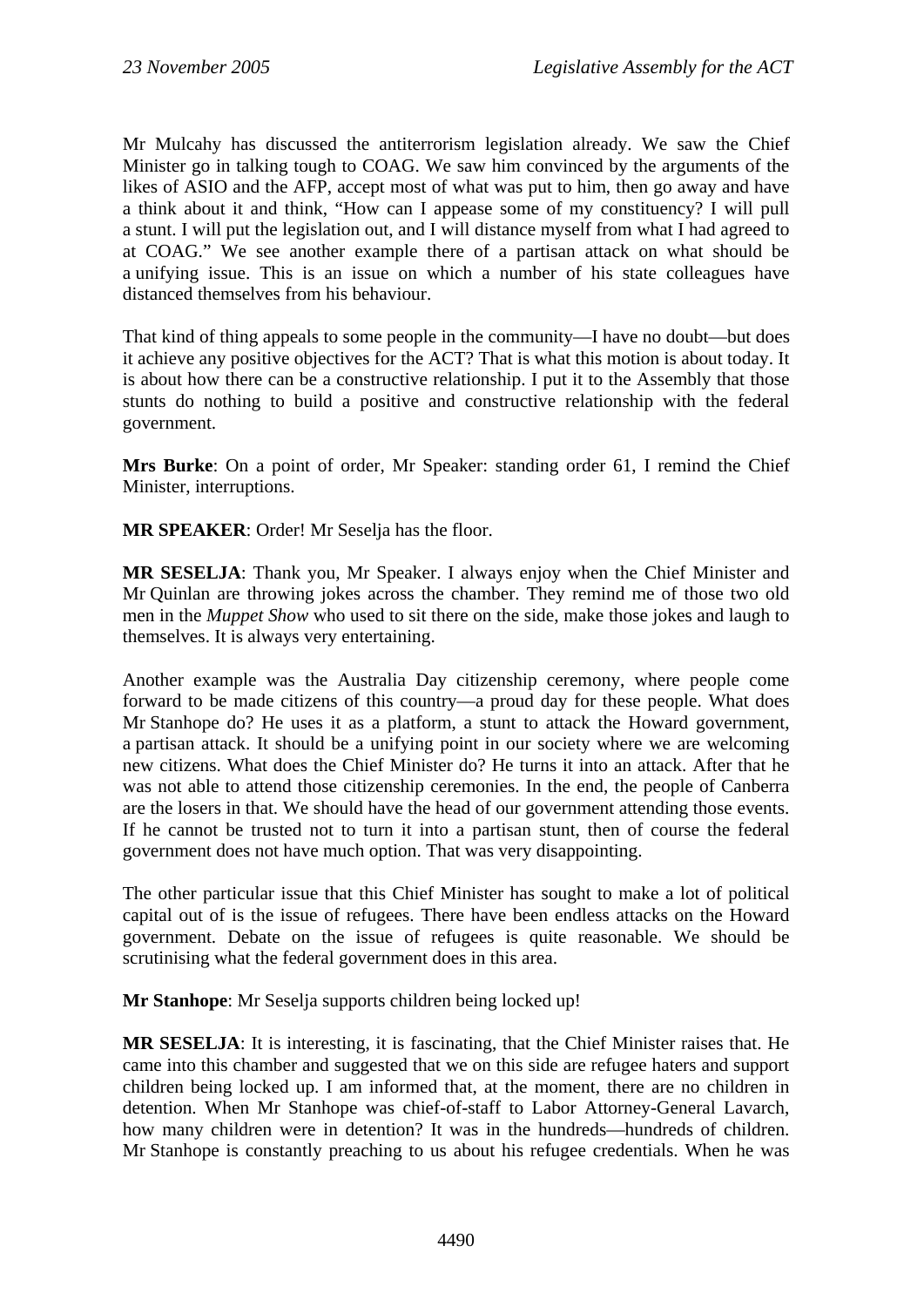chief-of-staff to the Labor Attorney-General hundreds of children were locked up in detention centres—hundreds of children.

What did the chief-of-staff to the Attorney-General do then? Did he resign in protest? Did he rail against this terrible policy of locking up children? No, not a word, no resignation. He came in here in 1993, after this policy had been put into place. This highlights the hypocrisy of this Chief Minister. He is happy to make points against the federal government, but the facts speak for themselves.

At the moment we have no children locked up, which is very good. Under the government Mr Stanhope worked for—and he was chief-of-staff, a senior position, to a senior cabinet minister—there were hundreds of children and families locked up, hundreds of people in long-term detention. So his credentials on this are very weak. That hypocrisy is borne out often by what the Chief Minister has to say. It undermines his credibility when he is attacking the federal government. There are times when he should be going after the federal government, but you undermine your credibility when you go after them on virtually everything and when you do it in the context of issues like the refugee issues where your own background and your own credentials are not that good and your own record is not that strong.

That brings me to the kind of impact this has. The Chief Minister is finding it harder to have dealings with the federal government because they do not take him seriously, unfortunately, because of all the attacks. This is where this motion is important. It is about how we can build positive relationships with the federal government for the benefit of the people of the ACT. It is not about whether it is a Labor or a Liberal federal government; it is about the fact that it is a federal government that is still the most significant player in the ACT in terms of its economy, jobs and other areas. To ignore them or attack them is not going to help the people of Canberra.

Look at some of the major infrastructure needs that this territory has. We have seen the issue of road funding just this week. I do not know what the Chief Minister's views on it were, but Mr Hargreaves said, "We are not going to be able to do all these other road projects because the GDE has blown out." Part of that GDE blow-out was due to this government, as Mr Mulcahy put it, stuffing around for 18 months over a route that they knew was never going to get up, in order to make a political point. What we are seeing is a massive blow-out in spending.

We need infrastructure. This is the national capital. The federal government has an interest in partially funding some of that infrastructure, particularly road infrastructure like the Majura Parkway. We are unlikely to see that for many years now because of the mismanagement of this government. We are unlikely to see the federal government acting favourably towards this current government if they continue to throw things out there that are normally untrue or if they commit the stunts that we have seen from this Chief Minister over a period of time. These upgrades, these pieces of infrastructure that we will be seeking federal government funding for, are less likely under this government with its current attitude.

This motion calls on the ACT government to work more constructively to enhance opportunities for the territory. It is not about the Chief Minister; it is not about this particular Labor ACT government. It is about the people of the territory. There are times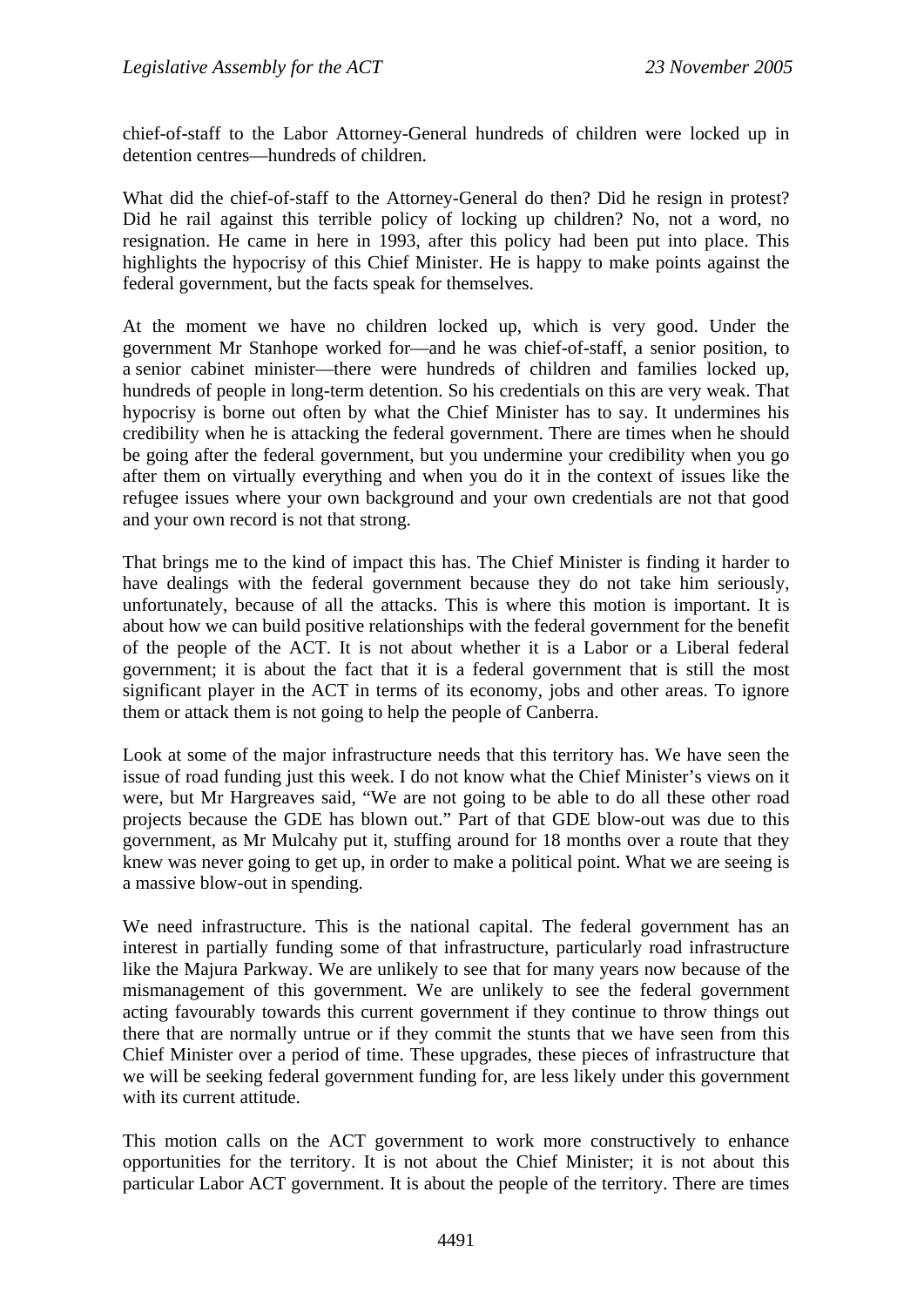when partisan politics should be put aside and we should debate things sensibly rather than in an undergraduate way where we throw out labels, appeal to the Howard haters and say, "If John Howard's doing it, it's wrong." We saw it with the death penalty case. Somehow John Howard is being blamed for this tragic case in Singapore. It defies logic to try to draw that link, to blame the federal government for everything that is ill in the world, for everything that we consider to be wrong.

I support this motion. It is a good motion. I will be fascinated to see what the government does with it. I expect that they would have to support it, because they would want to work more constructively to enhance opportunities. I look forward to hearing what the Chief Minister has to say on the matter. I look forward to them supporting the motion.

**MR PRATT** (Brindabella) (11.43): We have seen the Chief Minister continually taking up national and international issues, for a number of reasons—boredom with his job representing local Canberrans and supervising local government, self-aggrandisement, a desire to build his national portfolio with a view to going to federal parliament and his narrow-minded, bitter dislike for John Howard and the federal Liberal Party. For all these reasons, he has wandered off tilting at windmills, rather than delivering the essential services for the people whom he represents. In the process he is unnecessarily causing tensions with the federal government, and this is a disservice to the ACT community.

A number of examples of the Chief Minister's strange and peculiar behaviour in this windmill tilting are as follows: I can recall vividly the multicultural community and the broader Canberra community being extremely disappointed with the Chief Minister's 30th anniversary of multiculturalism speech delivered on 26 September 2003. It was a highly politicised and irrelevant speech about multicultural issues and a speech that badly let down the ACT multicultural community. Of course it was aimed at attacking the federal government but it politicised the multicultural community. The Chief Minister is first and foremost a minister for Canberra and was formerly the ACT minister for multicultural affairs.

The ACT government should be deeply ashamed that this Chief Minister chose to ignore this very important opportunity to properly celebrate the 30th anniversary of multiculturalism in the ACT. Instead, at that time, he chose to launch into a disgraceful speech, bagging this country generally and demonstrating an extremely pessimistic view about the state of multiculturalism in this country. In the process, he damaged our relationship with his federal counterparts. Furthermore, I recall vividly the comments of amazement and anger expressed by Phil Ruddock and Gary Hardgrave at the time, along with the negative comments expressed by multicultural leaders at the federal and national level.

The Chief Minister's comments about Australia's position and its commitments internationally are irresponsible and divisive and have done more to create disharmony rather than enhance harmony in our multicultural community. What is the fundamental responsibility of all of us in this place? Our fundamental responsibility is to enhance harmony in the multicultural community. And the federal authorities are not impressed when they see this Chief Minister politicising multiculturalism and causing division. Were these responsible and mature actions of the Chief Minister? I think not.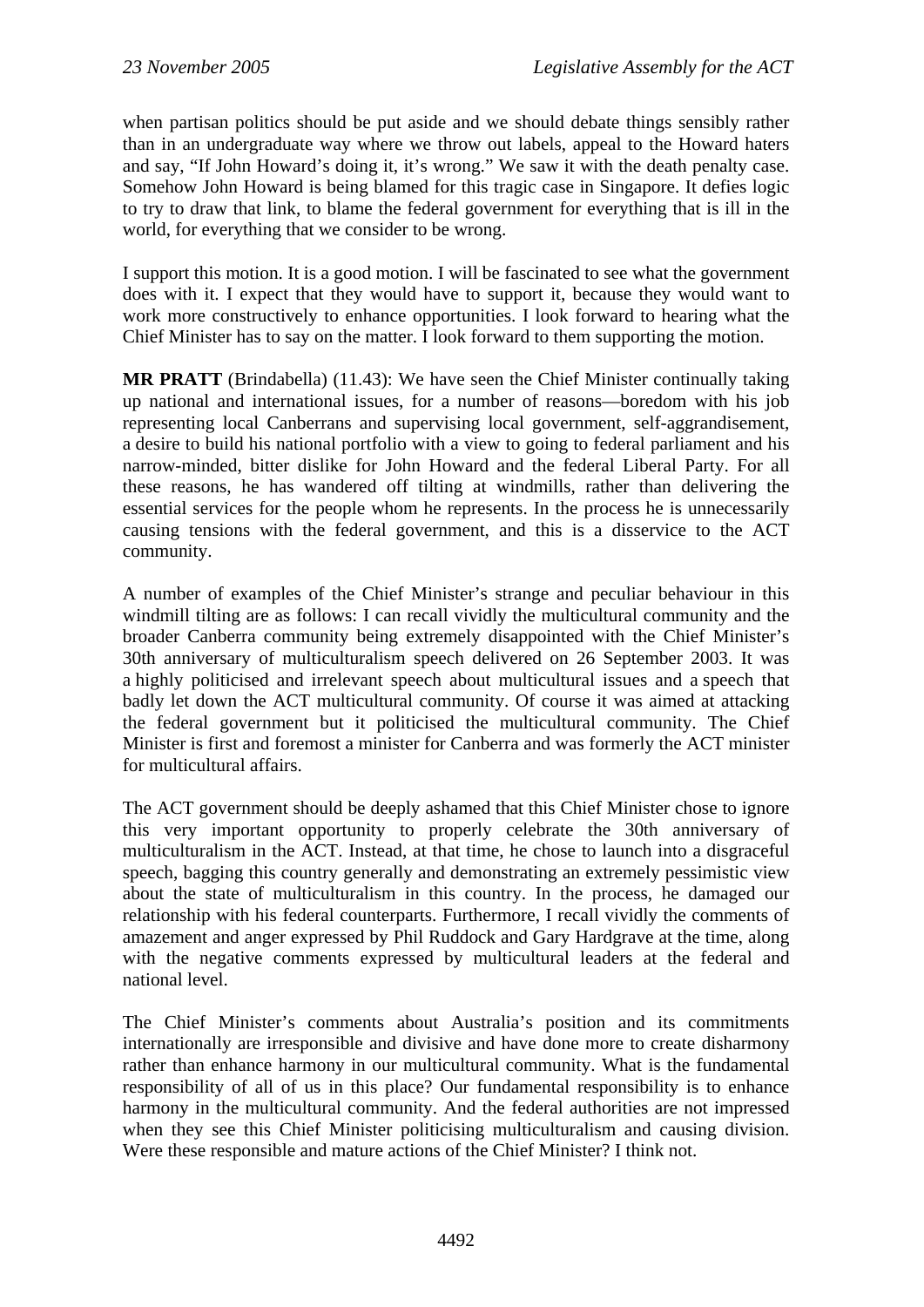To illustrate the Chief Minister's impact further, let us look at the Chief Minister's record a little deeper in terms of his treading on the international stage. In 2002, I do not recall Mr Stanhope getting up and making a statement in support of the rescue and recovery of Peter Bunch and Diana Thomas, Australians caught up in the conflict in Afghanistan.

In October-November 2005, I do not recall the Chief Minister standing up in this place and expressing support for the recovery and rescue of the Irish-born British citizen Margaret Hassan, who was working for an Australian organisation based in this town and who was taken hostage by al-Zarqawi foreign fighters in Iraq and then shot through the back of the head. In 2005, I do not recall Mr Stanhope substantially expressing this Assembly's support for the rescue and recovery of Douglas Wood, taken hostage by Baathist terrorists.

What in common do all these people have—Peter Bunch, Diana Thomas, Margaret Hassan and Douglas Wood? Firstly, they were in those countries with expressed intentions and well-demonstrated motives, either through their humanitarian work or in their undertaking of engineering projects, to assist societies caught up in conflict—all aimed at building capacity in those societies.

The federal government worked very hard to rescue and recover those people and many others who have been jailed in other societies for reasons of their own wrongdoing. The federal government has always demonstrated support. I would add: the federal government has worked hard and continues to work hard to defend David Hicks's and Mamdouh Habib's rights. They expressed the same amount of support, energy and time in the pursuit of Hicks's and Habib's cases as they did Thomas's, Woods's, Hassan's and Bunch's.

But what do we see? The only effort we see on the part of this Chief Minister is to make, and was to make, massive and repeated noises about David Hicks and Mamdouh Habib, not the previous four people that I mentioned. Why? Because this was purely a way of attacking the federal government. That was the only reason. He simply used and has used those people as vehicles to attack the federal government. We do not see the same expression of support, sympathy and empathy for other people who have been in predicaments overseas.

He continues to ruin our federal relationships by being blind-sighted by his ideological position, expressing support for people with deeply dubious motives, working against the societies that they were present in. He risks all sensibility because it is much more important to attack John Howard, again ruining the ACT's relationship with the federal government.

We have seen over these last few years of government a gradual gravitation by government towards human rights, as a priority, which has occurred at the growing expense of the delivery of essential services and good governance to the ACT. We are seeing from the Stanhope government less and less inclination to focus on the greater good both territorially and nationally. The protection of broader community safety is increasingly sacrificed in this government's pursuit of rights for a range of minority interests.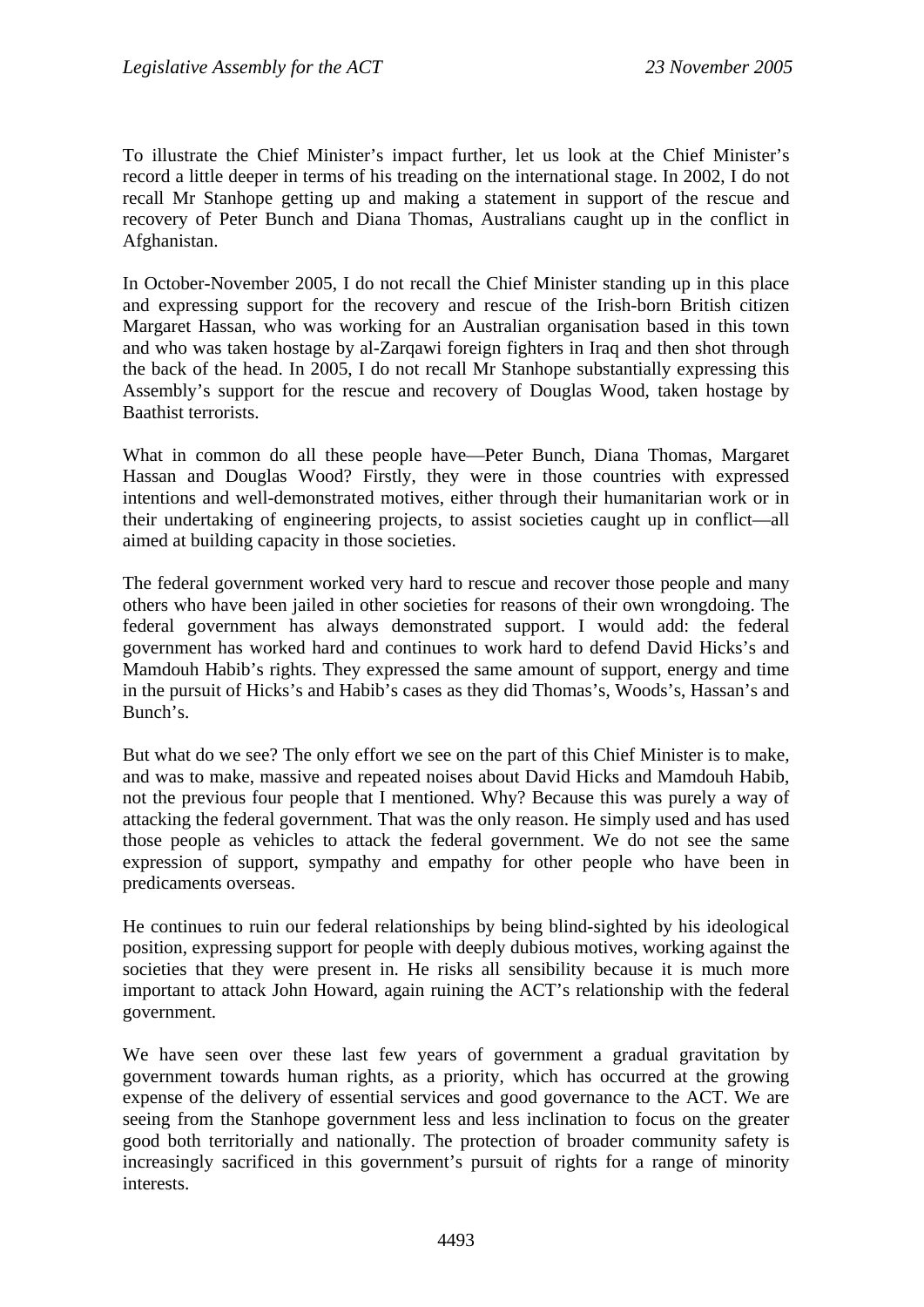The federal government relies on the states and territories to shoulder their share of the burden in providing counter-terrorism protections to the people in their jurisdictions. I know, after discussions I have had with the federal Attorney-General and his staff, that the federal government relies heavily on the ACT government for the protection of federal, iconic and community targets and, therefore, Canberrans, here in the ACT.

Mr Ruddock is entirely amazed at the way that Jon Stanhope has dropped the ball. The Chief Minister, blind-sighted as he is by his ideology, has unnecessarily dropped his responsibilities to ensure that the introduction of new laws, new measures, new capacities and new capabilities was expedited because he is blind-sighted by this ideology. By so doing, he has jeopardised the putting in place of sensible and professional protective measures.

By so doing, Mr Stanhope continues to poison the well of goodwill that is the relationship that we have with our federal government. Instead, we see a chief minister who dabbles too much in federal and international issues, on which he is no expert, while neglecting the ACT community. That does not impress the federal government. Instead of leaving these broader issues to the experts and to his federal counterparts, who are responsible for those issues, he interferes; he rubs the federal government the wrong way; and this impacts heavily on the ACT's relationship with the federal government.

What we see as a consequence is the ongoing poisoning of that well and the ongoing poisoning of that goodwill. We see, therefore, a federal government increasingly less likely to put its energy, its efforts, its investments ideologically, its efforts intellectually as well as practically and financially, into the ACT. This is a concern. It is a major concern that must impact on Canberrans. Canberrans must be wondering where the hell this government is taking us in terms of building a future for the ACT at the expense of ideological pursuits.

**MR STANHOPE** (Ginninderra—Chief Minister, Attorney-General, Minister for the Environment and Minister for Arts, Heritage and Indigenous Affairs) (11.53): What we see displayed in the presentations from the opposition on this particular issue is a complete lack of willingness to carry a debate, to put the interests of the ACT forcefully in negotiations or consultations with the commonwealth and other governments. In other words, what we see is an opposition without backbone, an opposition that is prepared to be sycophantic to an extreme, an opposition that would rather crawl and an opposition, in effect, of brownnosers.

What we have seen expressed through the three speeches to date is the willingness, capacity and the rush of members of the opposition that have made presentations on this to brownnose at every opportunity and on any issue. It is all about lying down; it is all about bending over and taking it; it is all about showing a complete lack of strength or will to put a position of principle or to put a position in the interests of the people of the ACT.

The people of the ACT, reflecting on this debate this morning, should be truly alarmed. They should be truly alarmed at the prospect of the Liberal Party in the ACT ever taking government, in the face of what we have heard this morning—the sycophancy, the crawling, the brownnosing that is inherent in everything they have said and in every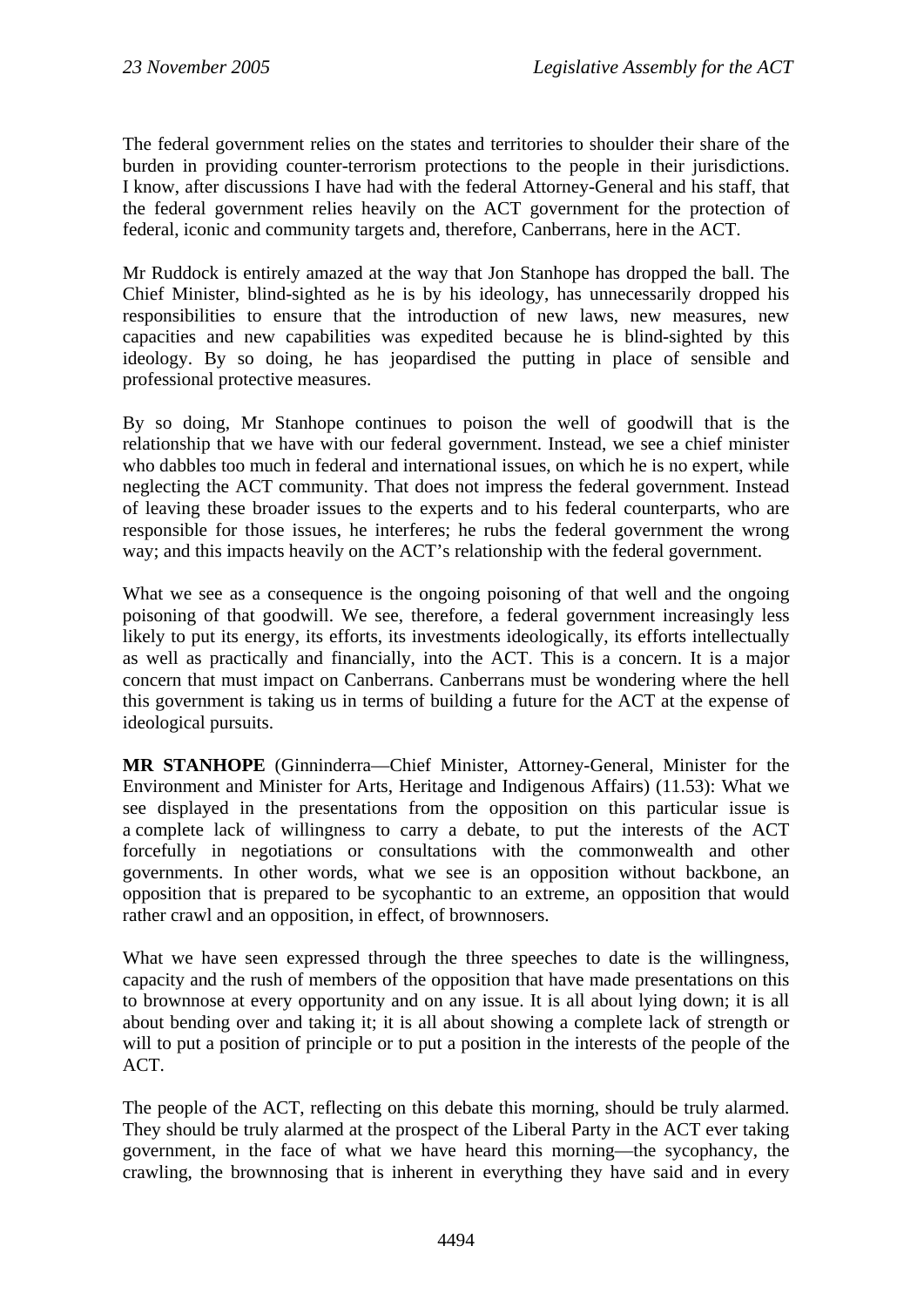position they have put. That is not appropriate for a head of government. We know that neither Mr Smyth nor Mr Mulcahy, whoever will be the next leader of the Liberal Party, has the capacity or the strength to take the argument, to stand the argument or indeed to stand up. And that is what this is about.

What the Liberal Party are saying today is that they do not want an ACT government or a head of government in the ACT to stand up and express a firmly held position of principle or to express firmly on behalf of an ACT government or the people of the ACT a firmly held policy position. What the Liberal Party think is that you should simply bend over, that you should wobble at the knees, that you should simply give up in the face of a federal government, because the federal government is bigger, has influence and might seek to punish you in some way; so, for goodness sake, do not upset them; do not argue with them; do not put your own point of view; do not express a principle; for goodness sake, do not stand up in the face of the commonwealth government; they might punish you.

You are better off to go quietly, scuttle around; you do not have to stand up for principles; do not worry about your own policy position; do not worry about the people of the ACT; do whatever the NCA says. If the NCA says it is a good planning position or principle, do what the NCA says.

If the commonwealth presents legislation to you which includes a provision to shoot to kill on sight, accept it; do not worry about it. If the legislation says you can be shot on sight and shot to death, accept it; do not argue about it; do not say, "Is this good policy? Should we have shoot-to-kill provisions in legislation?" The Liberals say, "Why, for goodness sake, would you argue about that? You might upset Philip Ruddock. Let the AFP come into Canberra and shoot people to death; let them shoot you to death, who cares; but do not upset Philip Ruddock; they might punish us; do not stand up for principle; do not say there is a better way; do not argue for more civil liberties or human rights compliant legislation; do not worry about preventatively detaining people without the right to contact a lawyer; do not worry about the fact that you are locking up for 14 days people that you are not prepared to charge, without access to anybody in the outside world, without a right appeal. Who cares?"

The Prime Minister wants to lock people up without a right of appeal, without right of access to a lawyer. But we do not want to upset the Prime Minister; so do not stand up for your position of principle; bail in, bail out. Where is the position of principle? What is the policy position? What is in the interests of the people of the ACT? "Do not worry about those things because John Howard is the Prime Minister, and you should not stand up to the Prime Minister; you should not stand up and say, 'I am sorry but I think there is a better way. I think it is appropriate that we not run around shooting people and killing them. I think it is appropriate that, when we move to preventively detain somebody without charge, they have right of access to a lawyer; that they have a right to appeal against their detention; that there should be appropriate judicial oversight'."

**Mr Pratt**: Who cares about community support?

**MR STANHOPE**: Mr Pratt says, "Who cares?" It is interesting that it is Mr Pratt that interjects, "Who cares?"—somebody who was preventively detained in Serbia and screamed like a stuck pig when he did not have access to his lawyer. It was an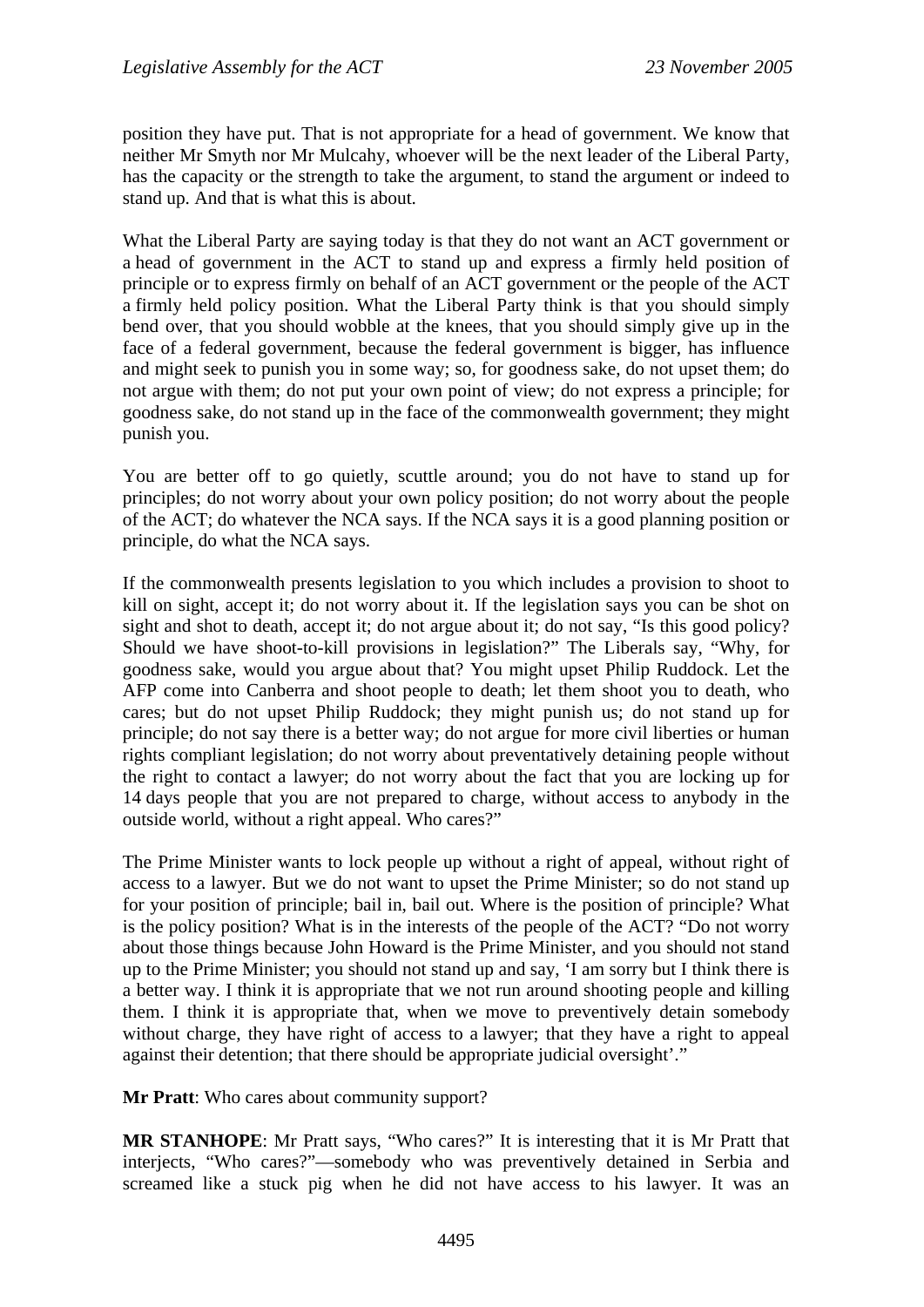international issue when Mr Pratt was detained preventively for allegedly spying. I say "allegedly"; I am being kind.

Did he expect the states and territories to agitate on his behalf? I wonder what he would have thought had none of the heads of government in Australia or none of the parliaments in Australia, except perhaps the federal parliament, agitated on his behalf. Is it not remarkable that we have in this parliament a person who was preventively detained for spying in a foreign country, detained without charge, who now argues in favour of the imposition of exactly the same regime in Australia? What a remarkable turnaround!

Is it not interesting, in the context of this assault on me for taking an interest in national issues and even perhaps from time to time making comment on issues that affect Australia internationally, that the final, killer blow delivered by Mr Mulcahy in his presentation today was to criticise me for refusing to take up the issue of whaling! How remarkable! It is inappropriate for me to put a position on the illegal and immoral invasion of Iraq; that is off the agenda; an ACT head of government should not involve himself in discussions on the lack of progress in relation to reconciliation; an ACT chief minister should not, on behalf of the residents of the ACT, express an opinion, in Mr Seselja's view, about the detention of refugees within the desert—children behind razor wire. Mr Seselja thinks it is okay for us to remain silent on the detention of children in the desert behind razor wire.

He thinks it is okay for me to remain silent in relation to the illegal and immoral invasion of Iraq. In fact, he insists I remain silent in relation to that. But it is okay to make representations in relation to international whaling. Why is it okay to make representations in relation to international whaling? Mr Mulcahy has just berated me for refusing to take up the cudgels in relation to international whaling, in the same debate in which he and other speakers berated me for daring to talk about the detention of David Hicks, an appalling blemish on Australia as a nation, a blemish which we will not, in our history, be able to expunge.

Nor will we as a nation ever be able to dilute the stain involved in the invasion of Iraq never, ever. These are stains that this nation will carry for the rest of its history. But do not talk about those; do not get involved in those; do not get involved in those indelible stains which will never be removed from this nation's history—ever, ever, ever—but make representations in relation to international whaling or else be condemned.

Then we have Mrs Dunne circulating a petition in relation to the execution of an Australian in Singapore. We have this Assembly debating and unanimously agreeing to a motion as a result of that particular event—embracing the motion, deciding unanimously, yes. The Liberals can get involved in those debates in relation to which they feel comfortable, like the death penalty, but will they talk about the detention of children in refugee camps?

Will they talk about the invasion of Iraq? Will they talk about the immoral, appalling detention of David Hicks without charge for four years in Guantanamo Bay? No, we will not talk about those things. Will we talk about the lack of progress in relation to reconciliation? No, let us not talk about that. That is a little bit too embarrassing because we have some of this on our hands; we are complicit in some of these decisions. In fact, we support these decisions, as do our big brothers on the hill. We have these fellow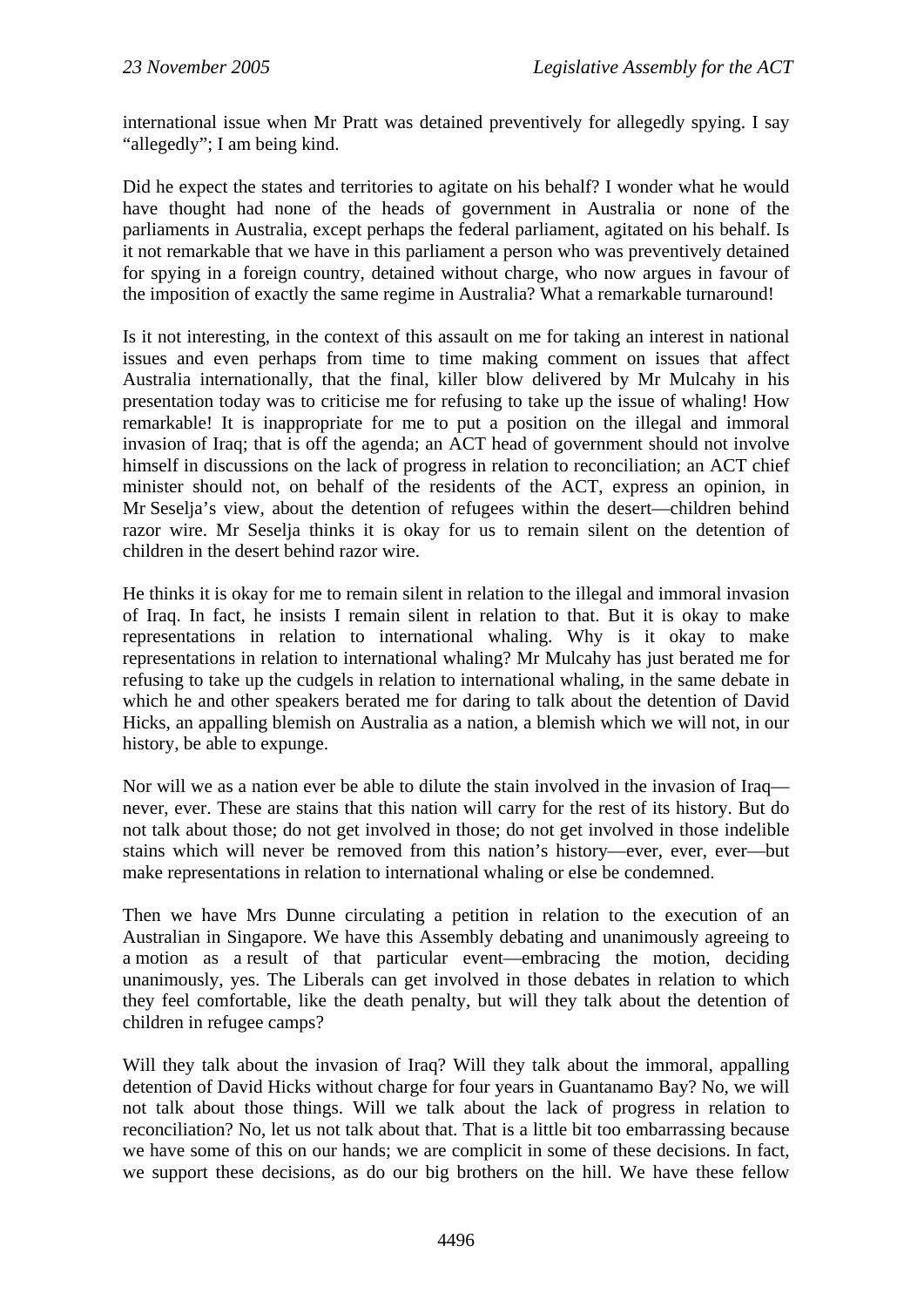travellers here supporting the invasion of Iraq, supporting the detention of David Hicks, refusing to progress reconciliation. This is what they stand for.

I love motions and debates like this. I love motions like this, to the extent they reinforce to the people of Canberra how right they were in sending this mob to purgatory, to perdition. It confirms for the people of Canberra how right they were at the last election. I love it.

**MR SPEAKER**: The minister's time has expired.

**DR FOSKEY** (Molonglo) (12.03): It looks as though, as sometimes seems to happen in this place, the Greens stand somewhat between the government and the opposition as they wage their federal-ACT battle in the house. In this case, however, I believe that I stand somewhat closer to the government than I do to the opposition.

Nonetheless, we have some concerns about the apparent deterioration of relations between the federal and territory governments. In some ways, this apparent deterioration is lamentable in that it means the ACT is not getting the full range of benefits that we should receive from the commonwealth. For instance, the ACT government has recently stated that it will not seek funding available from the federal government for the solar cities program. There have been a number of problems surrounding the ACT government's lack of obtaining the federal government's indigenous domestic violence funding in a timely manner. We agree that the ACT government should work as constructively as it can to enhance opportunities for the territory in terms of these commonwealth activities, and we urge you to do so.

But the fault does not lie solely with the ACT government. It is becoming increasingly apparent that the National Capital Authority is not interested in working with the ACT government in developing a cohesive, integrated and coordinated planning regime that you would think would be in everyone's interest. Instead, the NCA appears to be acting like so many other commonwealth agencies, which have been politicised by this federal government.

Who could seriously claim that the NCA is overseeing the airport developments in a cooperative, constructive manner, in line with best-practice planning principles and for the benefit of the people of the ACT? Who could seriously claim that the NCA had Canberra's best interests at heart when they deliberately sabotaged the ACT government's earlier election promise to follow the western route for the Gungahlin Drive extension—not that the ACT government had to accept this, as it did, without putting up any serious resistance? In fact, this was one area where the Greens would have liked to have seen more backbone on display in standing up for the ACT's interests.

But I would like to devote the rest of my time to discussing the apparent deterioration in relations between the ACT and federal governments. As they say, when you sup with the devil, be sure to take a long spoon. When you hand over unprecedented coercive powers to a government that has proven time and again that it can not be trusted or taken at its word, be sure to insist on plenty of safeguards and effective measures that would ensure that these powers cannot be abused with impunity.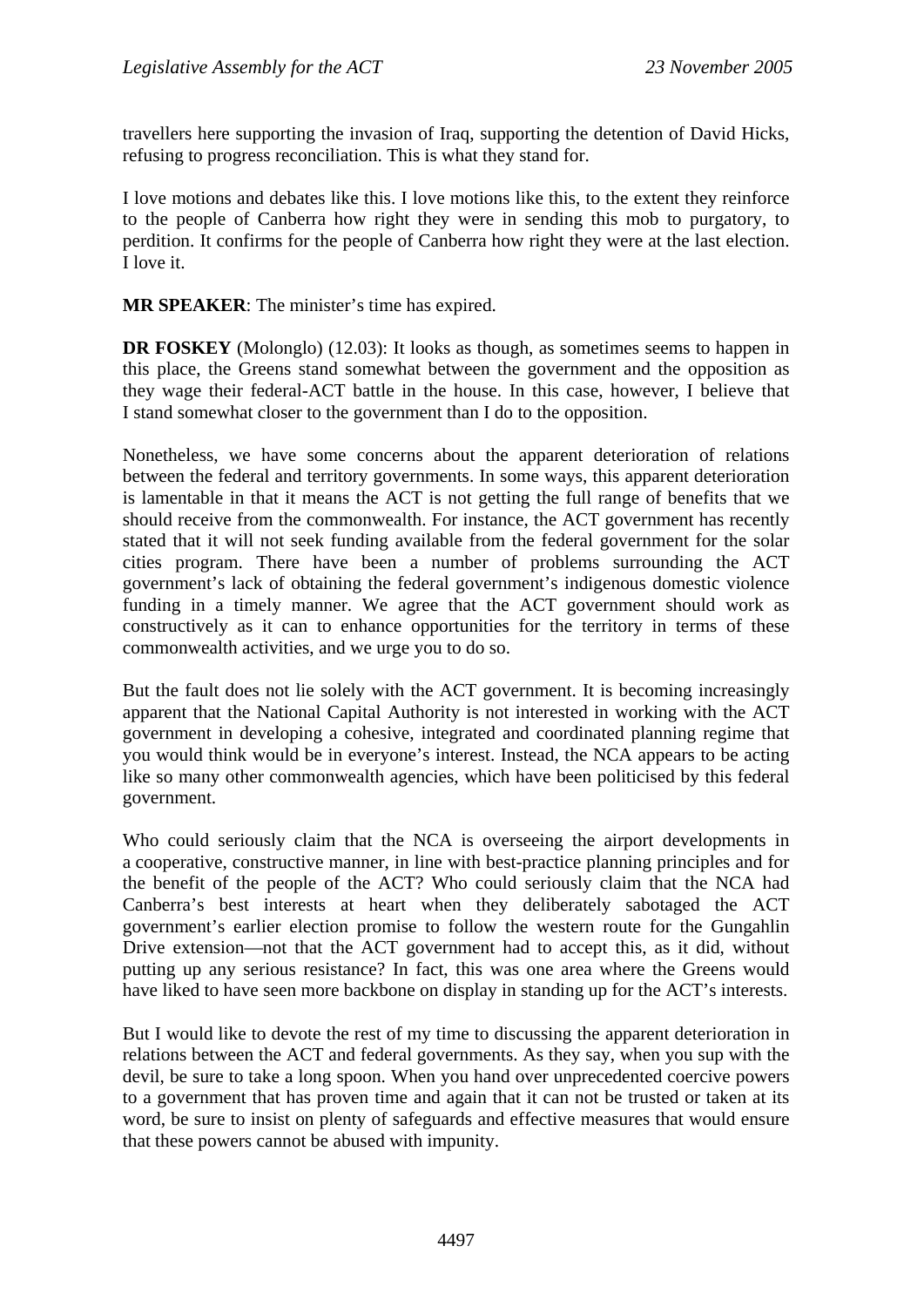We must remember that the federal government has the opportunity to pursue its ideological agenda to such an extent because it has a majority in both houses—a majority that it said it would not abuse. I believe that we are seeing the abuse of that majority. And therein lies a message for the majority government of the ACT as well.

I would have thought that these precautions to make sure we have plenty of safeguards were so obvious that it would be unnecessary for me to mention them now. But apparently not! From all accounts, it does look as though Jon Stanhope stood alone amongst his state colleagues in having the foresight and moral integrity to stand up to John Howard and try to hold him to account for any misuse of these powers in relation to the terror laws. In so doing, he appears to have upset a man who does not like criticism, a man surrounded by other men, and very few women, a man who thinks that any sign of dissent, disagreement or constructive criticism must be crushed before it can be spread and that seems to be the nature of the sedition aspects of the terrorism laws—who seems to believe that consultation and collaboration are in fact signs of weakness and who believes that you should never say sorry or admit to mistakes.

I believe that disagreement, debate, collaboration and compromise are signs of a healthy democracy. A healthy democracy works on the basis of give and take. I believe that the Labor premiers and chief ministers are a kind of opposition to the federal government and we must remember that the decisions of the federal government may impact very strongly on the ability of state and territory premiers and chief ministers to carry out the policies and strategies that they went to an election with. So I believe that premiers and chief ministers have a right to speak. It is a democracy. The Labor premiers are part of the opposition because we have a majority in both houses and we do not have the ability to do that within the federal parliament.

The proposed industrial relations laws take from the workers and give to the employers and the controllers of capital. Whose interests are being served? The sedition laws take freedoms and security away from anyone who contemplates expressing disagreement with government policies and actions and gives unaccountable coercive powers to the commonwealth. Whose interests are being served? Does anyone seriously doubt that existing incitement-to-violence and anti-discrimination laws did not contain sufficient powers to deal with the purveyors of hate and violence in our society? There are people in prison right now through those laws. I suspect that these examples are what the federal government understands to be give and take.

What would the ACT Liberal Party have the ACT Labor government do? Do they want it to agree with everything that their federal counterparts propose? Everybody knows that the federal government is more swayed by opinion polls than by the opinions of premiers and chief ministers. But what is the response to unfavourable opinion polls? Attack the messenger, play the individual, deliver arguments with a spin that would make Shane Warne proud—attack the messenger and play the individual?

Who can forget the personal vitriol that this government heaped on the United Nations human rights inspectors and Hans Blix. Where is the apology that any principled human being would have offered unreservedly to Mr Blix and his hardworking, competent and brave weapons inspectors? He was right, as we now know. Has there ever been an admission of this?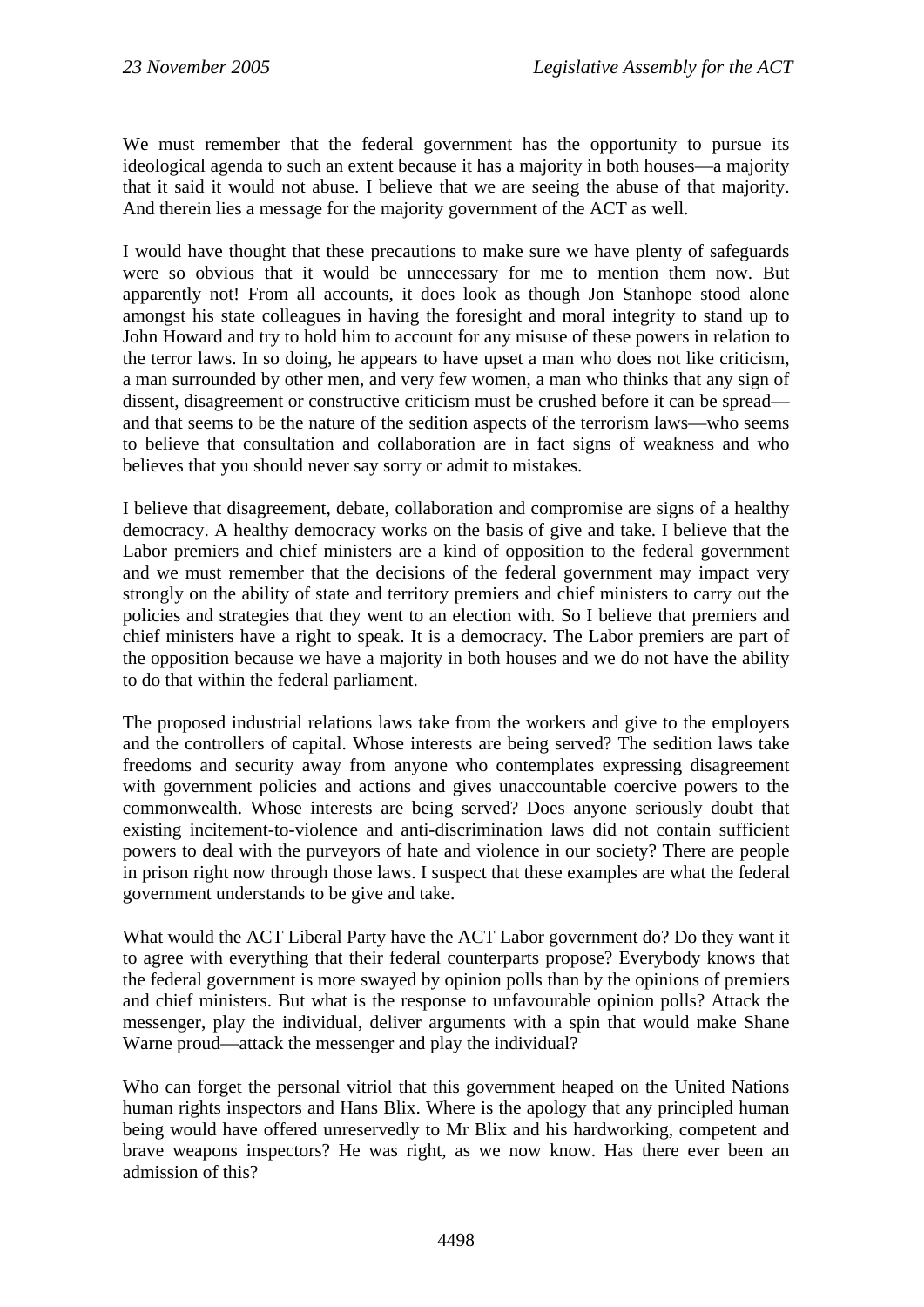There have been a number of other such cases. For instance, the thousands of weapons of mass destruction, the yellow cake from Niger—wrong again and again and again. Many of us feel that our federal government does not represent us very well and that perhaps Mr Stanhope represents us somewhat better in putting those opinions that we are not hearing from our government.

One thing on which I do not agree with Mr Stanhope is his position on maintaining troops in Iraq. I note here in this house that our federal government helped to set up and it was part of the reason why we assisted the US—the invasion of Iraq and has asked for the US and its allies to leave. We do not seem to be listening to that. When America actively works to destroy the Vienna and Geneva conventions, Australia is implicated and our security is threatened. The ACT government's stance on human rights fills a great, big blank there. We are not hearing the federal government stand up for these conventions that have been worked on for years, and we are in danger of seeing that whole machinery collapse.

The so-called war on terrorism is a struggle against people who are resorting to indiscriminate violence in pursuit of what they feel are moral ends. I disagree with them, but we are not going to win this war just with legislation that supposedly attacks terrorism. We used to have a really high standing in the international community. Remember, it was an Australian proposal that led to peacekeeping forces going into Cambodia. Do we see that support for the United Nations now? No, we do not. Multilateral institutions, which were the results of years and years of collaborative work from the governments of the world, have held a peace, a very fragile peace, in balance. Where is that leadership now?

I would have thought that anyone who claims that they love Australia would show affection and respect for the plants and animals that have evolved here. We have not seen that from the federal government. Sadly, the ACT Liberal Party seems to share that indifference. Take their stance on the legislation that came up in the house last week about restricting cats. There is so much evidence that shows that cats, especially feral cats and uncontrolled cats, are a real danger to those cute, cuddly creatures that we put on our postcards and that we use to try to get tourists here.

The ACT government has a role in standing up for the environment and against the immoral vandalism of the federal government. Sadly, the ALP federal opposition is not doing this enough. We have to acknowledge the federal government is driven by values—

**MR SPEAKER**: The member's time has expired.

**MR QUINLAN** (Molonglo—Treasurer, Minister for Economic Development and Business, Minister for Tourism, Minister for Sport and Recreation, and Minister for Racing and Gaming) (12.14): From what I have heard from the opposition today, the theme that has come through is effectively a negative commentary, a negative view, held by our Liberal opposition of their own federal colleagues. The thesis that has been put forward today, particularly by Mr Mulcahy, is that federal ministers are so small-minded as to take disagreement on any issue as a personal affront and to allow those differences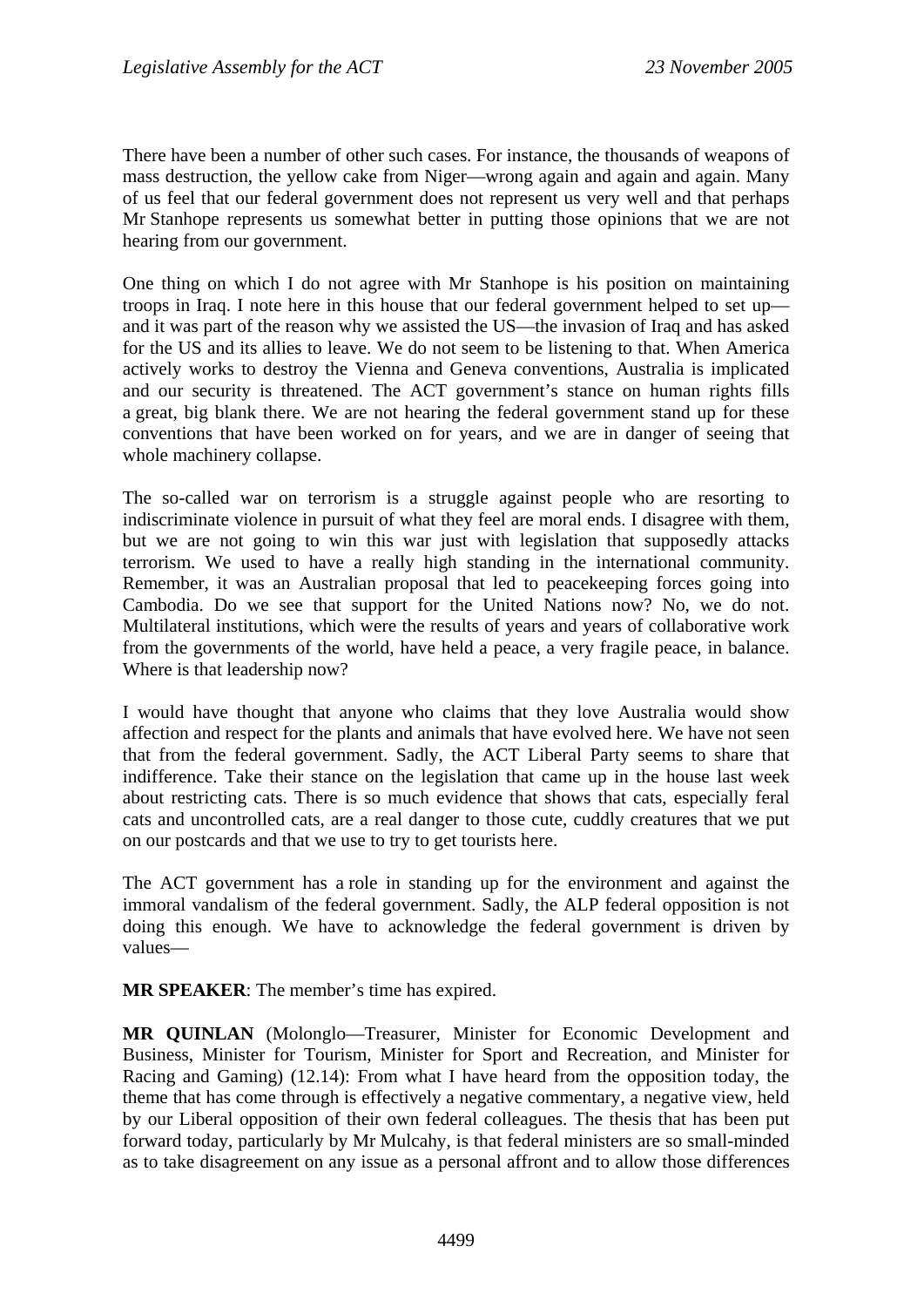of opinion to cloud their judgments on other issues or, conversely, they would allow sycophantic behaviour to sway their judgment in the opposite direction.

This is a commentary on how Richard Mulcahy's world works. We have seen already evidence that Mr Mulcahy is a very rank-conscious individual and some hint of insensitivity as well. It might be that what we are seeing, through this motion, is Mr Mulcahy's projection of himself and what Richard Mulcahy in power would be like. He would be small-minded in relation to those who take issue with him; he would allow differences of opinion to cloud his judgment and to affect quite independent decisions on other matters, because that is the logic of the arguments that have been put forward today by our opposition. I am glad this matter came on today because this matter does reveal that this is you. This holds up the mirror to you.

Before this debate today, I was trying to think of people that I respected. There are no sycophants, no toadies, no people that are serially compliant and no coat tuggers in the group of people that I respect. I respect individuals who are open, honest and forthright.

I had the benefit of four years of dealing with federal ministers, with all sorts of different outcomes. The first thing you discover is that first appearances of anybody can be deceiving and are not necessarily accurate at all. Without entering into any detailed criticisms or whatever, I would say that in the vast majority of cases there have been quite free and easy relationships, despite our differences.

Some of the differences that have been referred to in today's debate have been, at ministerial councils, the subject of banter and of good humour, as opposed to the federal ministers' negative: "You are from the ACT. We are not talking to you because Jon Stanhope stood up to the Prime Minister." In the majority of cases, that is not the case. You demean your federal colleagues, Mr Mulcahy, by the inferences that must be drawn from what has been said in this place today. You have belittled those people to the point of saying they are that small-minded.

It has not always been the case. A couple of tourism ministers who did no homework were offered gratuitous advice. They did not necessarily know what they were talking about, to their embarrassment. There have been occasions when there have been harsh words. But in four years, they have been very, very few and they have not continued and did not become extensions. The next event is not coloured; the next discussion is not coloured by previous discussion. As I said, you do your colleagues on the hill a great disservice if you think that is how the world operates.

You were talking about business coming to you, Mr Mulcahy, and expressing their concerns. There are people that come to me and express concerns—and I am starting to share them—that this motion is reflective of you.

I cannot say that there are not on the hill some vindictive people. I worry a little about Peter Costello. I have to say we had a very intense period of discussions with both that minister and the Prime Minister over the appointment of Graeme Samuel to the ACCC. I have a strong suspicion that that has coloured decisions that followed from that. That does not confer any great credit on the federal Treasurer, I have got to say. It is hard to deal with the guy. For all the noise he makes in public, he is a very shy and socially awkward chap. He is very hard to have a relaxed conversation with.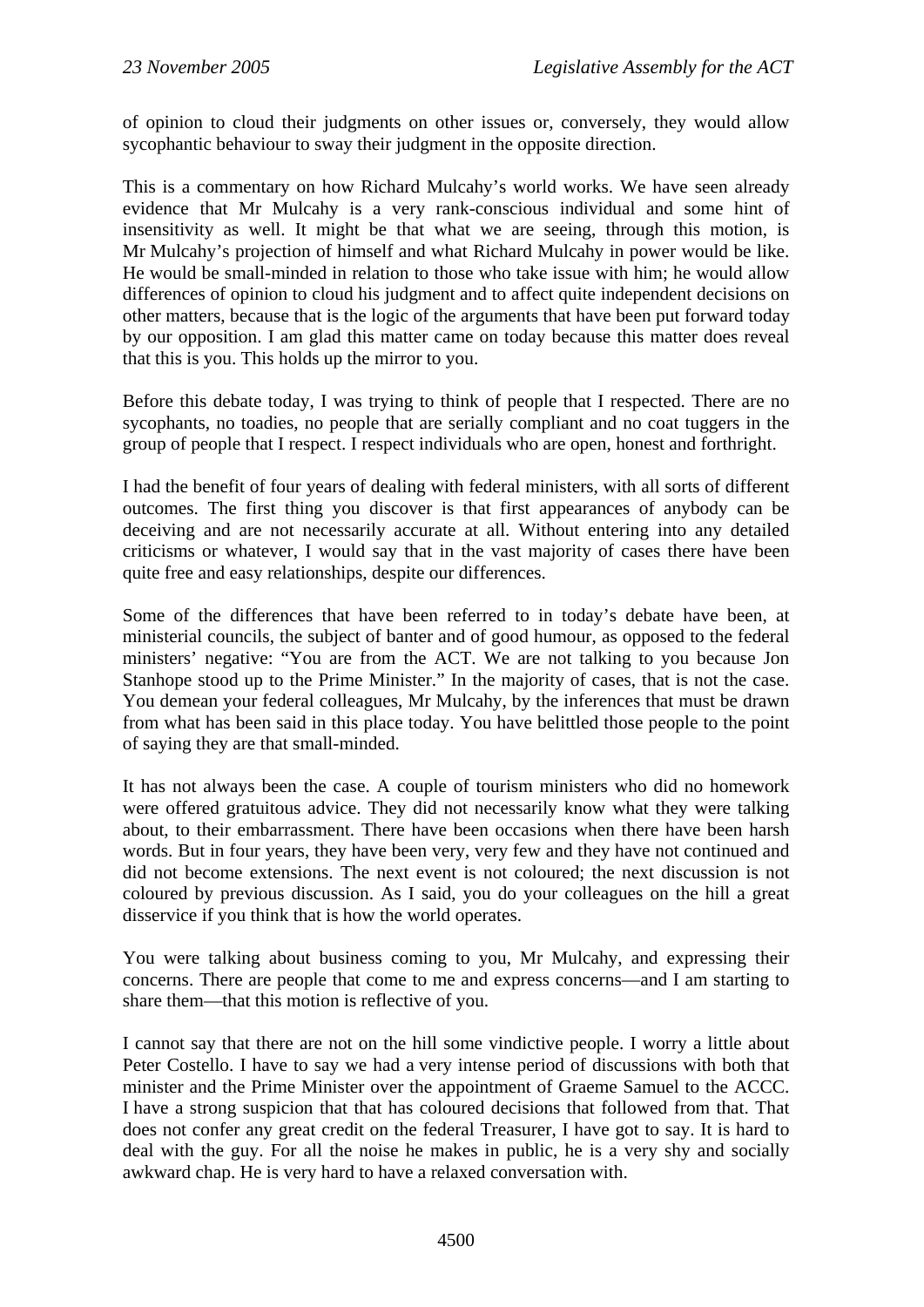As I said, this motion does two things: it demeans your own federal colleagues and reflects how you think. Both of those are of concern. There will be times when, if you are in power, you have to represent the people of the ACT and not suck up to the federal government. Have the courage to do so. Life would be easy if we agreed with the commonwealth all of the time. We on this side of the house have the people that have the courage and the integrity to stand up when it is necessary to stand up.

I want to respond to that outrageously ageist comment made by Mr Seselja about the old guys that criticise the Muppets. Who were they criticising? The Muppets. I spent a little time trying to allocate some characters across there. Take your pick: Kermit, Miss Piggy, Scooter, Ralph the dog, Animal, Fozzie Bear, Beaker. We will work on it. But thank you for the handles.

I will close by returning to the serious matter of wondering how it would play out if, at some future time, there was a federal Labor government and a territorial Liberal government led by Richard Mulcahy. It will never happen, but I get some delight out of just imagining Dicky the coat tugger chasing Kim "Bomber" Beazley around Parliament House, hanging around the foyer waiting for the Labor ministers to pop out and say, "Remember when I was a member of the Tasmanian ALP? I used to be a comrade." As I said, this has been an illuminating exercise on the attitude of a pretender to the subthrone over there.

**MR MULCAHY** (Molonglo) (12.23), in reply: Illuminating indeed, but the performance of the Chief Minister today has got to be one of the most illuminating performances I have ever seen. I had a notepad to make some notes to rebut, but I was struggling to get more than about three lines. And there was not much in those. It seemed to be more of a tantrum than a response to some serious issues that we raise.

The term "sycophantic" was used by Mr Stanhope and Mr Quinlan. I do not think they understand the point of what we are trying to get across. The fact of the matter is that, in the commonwealth environment, particularly in the commonwealth government environment, funds, opportunities for employment and programs are the subject of much intense competition. The concern we are trying to get across to government members is that, in that competitive mix, the persistent and repeated performances of constant opposition and lack of cooperation on so many different issues must surely work against the interests of the people of the ACT.

I look back at what is going on here. I spoke of the enormous reliance that the territory budget has in terms of commonwealth funds. We would be out of business without that level of funding. I have also looked at some of the other areas where the territory stands to benefit. The tax cuts, in particular, that we will see and have seen, tend to benefit Canberra out of all proportion due to the large proportion of middle to high-income earners. They then flow through to boost our local economy.

In terms of direct jobs, the average staffing levels in the Australian public service are expected to increase this financial year by about 1,670 positions. Many of these will be located in Canberra. In the previous budget there were 1,200 new public service jobs created, on top of 3,000 new jobs and 3,300 new jobs, respectively, in the two prior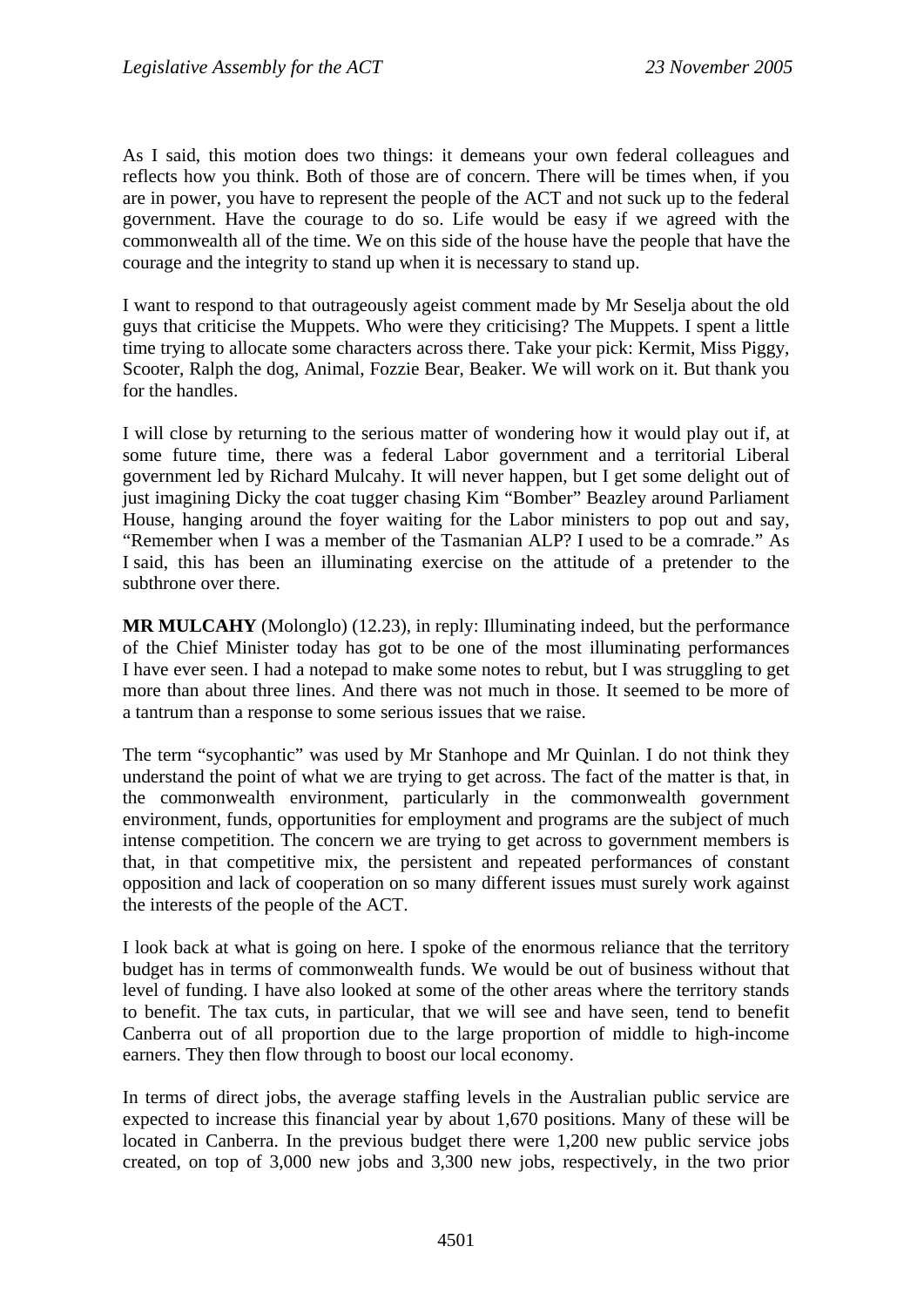budgets. ASIO is increasing by 24.8 per cent as a result of the commonwealth's efforts in countering terrorist activity.

The ACT and Mr Quinlan have been able to go some way towards addressing the overspend by the government through the additional funds that were received, \$39.4 million, in GST revenue under this budget. If there had not been a GST introduced, the ACT would be getting about \$98 million less than it currently receives, based on the guaranteed minimum amount.

There are so many developments going on that are related to commonwealth activity: \$9.5 million on the fit-out of AusAid; \$132.6 million over four years on the construction and fit-out for ASIO; \$41.2 million at the Royal Mint; \$89 million through the refurbishment of Anzac Park east and west; a \$70 million upgrade at the Australian Institute of Sport, which will strengthen Australia's capacity in the world of sport, particularly as we lead up to the 2008 Olympic Games; over \$20 million this year in the redevelopment project to refurbish facilities at the Bruce campus. We have also heard that the commonwealth is planning to spend about \$318 million building a new joint defence headquarters at Bungendore. It seems that the role of the commonwealth cannot be underestimated in terms of this territory.

The Chief Minister is incredibly sensitive to this criticism and darted off down all sorts of roads, saying that he has to take these positions of principle. I do not believe that you have to be sycophantic; I do not think that you have to agree with everything the commonwealth has done.

In fact, I will share with my colleagues opposite that I have been very critical of the commonwealth on industrial relations reforms. I have been critical of the way in which they marketed some of that information. I am happy to share that with you. I have told them that it took a disproportionate amount of time to get out that message on the strengths and benefits of that reform program so that the people of Canberra would understand, through the misinformation promoted by the ACTU and some of my colleagues opposite, that their livelihoods were not being threatened. I have been strident in telling Mr Andrews that they needed to do a better job there.

I do not mind; I am happy to criticise them if they have dropped the ball in a particular area. But I do not make my livelihood by declaring war on every single thing the commonwealth does. I know Mr Stanhope considers that he is intellectually superior to all the rest of us and the people of Canberra and that we should defer to his view on any matter in the world, but the fact of the matter is that is not a view that seems to be shared by the other state Labor premiers and it is not a view shared by many in the commonwealth.

Mr Quinlan says I am doing a disservice to my colleagues federally. I do not think I am. In fairness, I do not really hear them talk too much about Mr Quinlan, except when I catch up with a few of his federal Labor colleagues and they have a few comments to make. Basically, the concern I have is the one that I keep hearing: that people find the ACT government's strident opposition on all these different issues puzzling and bizarre. It troubles me—and I would not have raised this if I had not heard it so often—that the troubling and bizarre observation will gradually move to a point of such irritation that regard will be given to demands for expenditure and employment in other environments.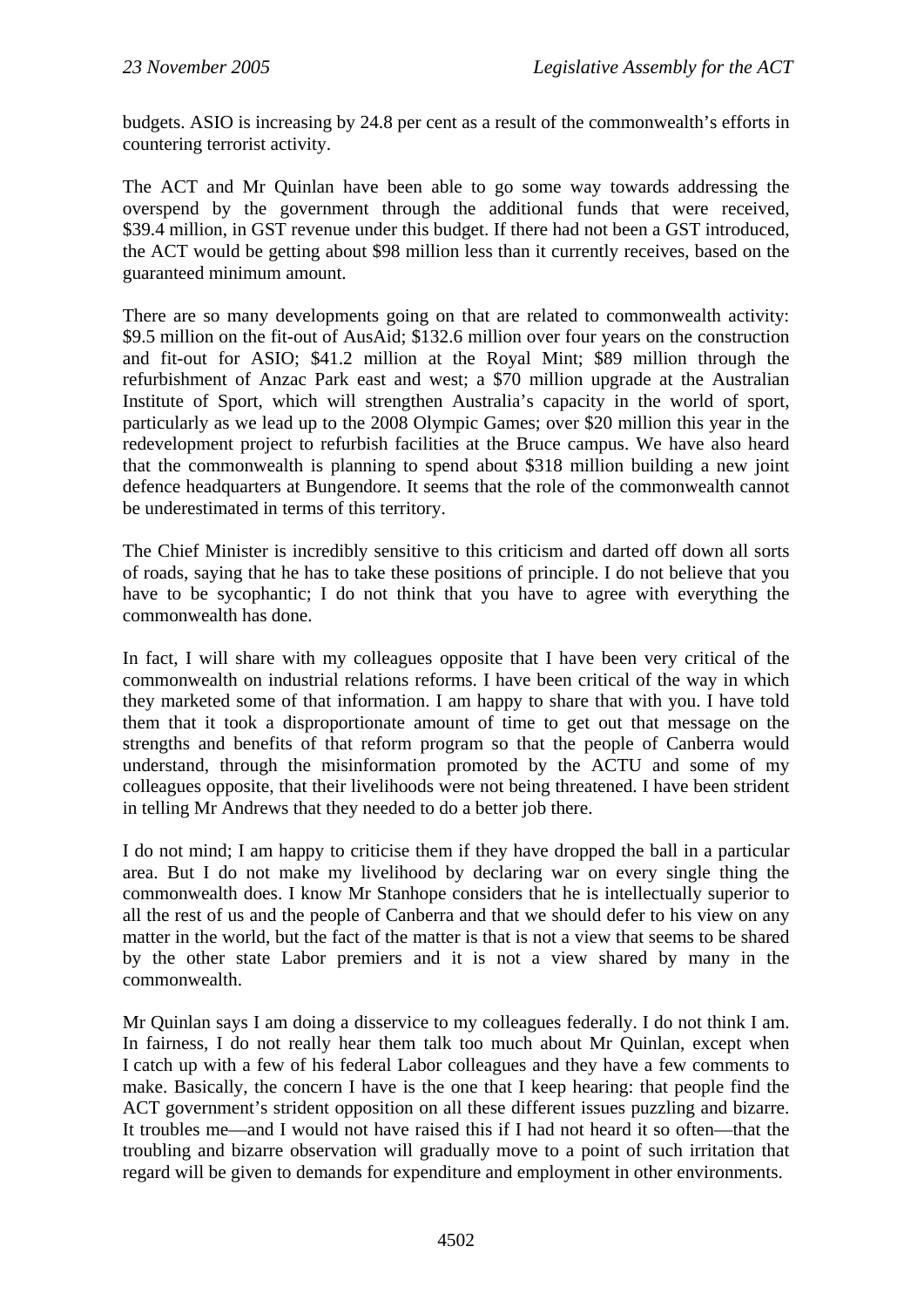I do not think the Chief Minister is doing us any good whatsoever by his preoccupation with so many things. He attempted to twist what I said about whaling. My point of illustrating that was that he is so inconsistent that, on one hand, he wants to be an expert and then, when he goes to Japan and they ask him to help, he comes out and criticises Ian Campbell and says that he is not doing enough on the issue.

As Mr Seselja pointed out, when we had the press conference outside, he just could not help himself; he had to take a sideswipe at the commonwealth. The Greens, the Labor members and the opposition were there to take a united approach on something that was carried unanimously in the Assembly, but he had to turn it all into a stunt. I was personally very, very disappointed.

I know the sensitivity of members opposite, in particular the Chief Minister, to criticism. This is criticism he takes very personally. It is really an issue of style that we are talking about here. It is the intolerance of contrary points of view. Those who hold a different point of view are dismissed. The concern is that the people of Canberra are the ones whose interests are disregarded. I am worried about that.

I hear that he has a dismissive view, for example, about the diplomatic community. I hear that he will not even take calls any more from people when they want to present their credentials. I know they cannot vote, but they are a very significant part of our small economy. They employ lots of people; they expend a deal of money. Here is another group of people that are feeling rather shunned, not because he needs to pursue international issues but simply as a group of people who are sending their kids here, buying cars, employing Australians, spending money in our community. It typifies this attitude: "I'll do things my way and disregard other perspectives."

We have heard the pronouncements on Iraq. He dismissed and would not listen to my comments when I asked him what he thought about the previous regime in Iraq being allowed to run amok. I asked whether that was something that he would approve of and support. He was silent on that.

In America there are people who are referred to as "Monday morning quarterbacks". They are the people who, on Monday, are experts on how the game should have been played. He is a great one with advice after the event. He knows better because of his enormous depth of experience, working basically for the public purse through his whole life.

The fur bristled when Mr Seselja raised some remarkable issues about his management of and consistency on refugee matters. What applies today may not have been such an apparent position as the one taken when he was in a position, probably, to have more influence than he does today on such policy.

In conclusion, I hope that members opposite heed the message. I know they will oppose this particular motion because they have got to. I am disappointed that debate has been contained. I found it interesting that we have been told to wrap this up because the criticism is too stinging, but it was only a couple of weeks ago that the Chief Minister, Jon Stanhope, told the national day of community protest at Thoroughbred Park how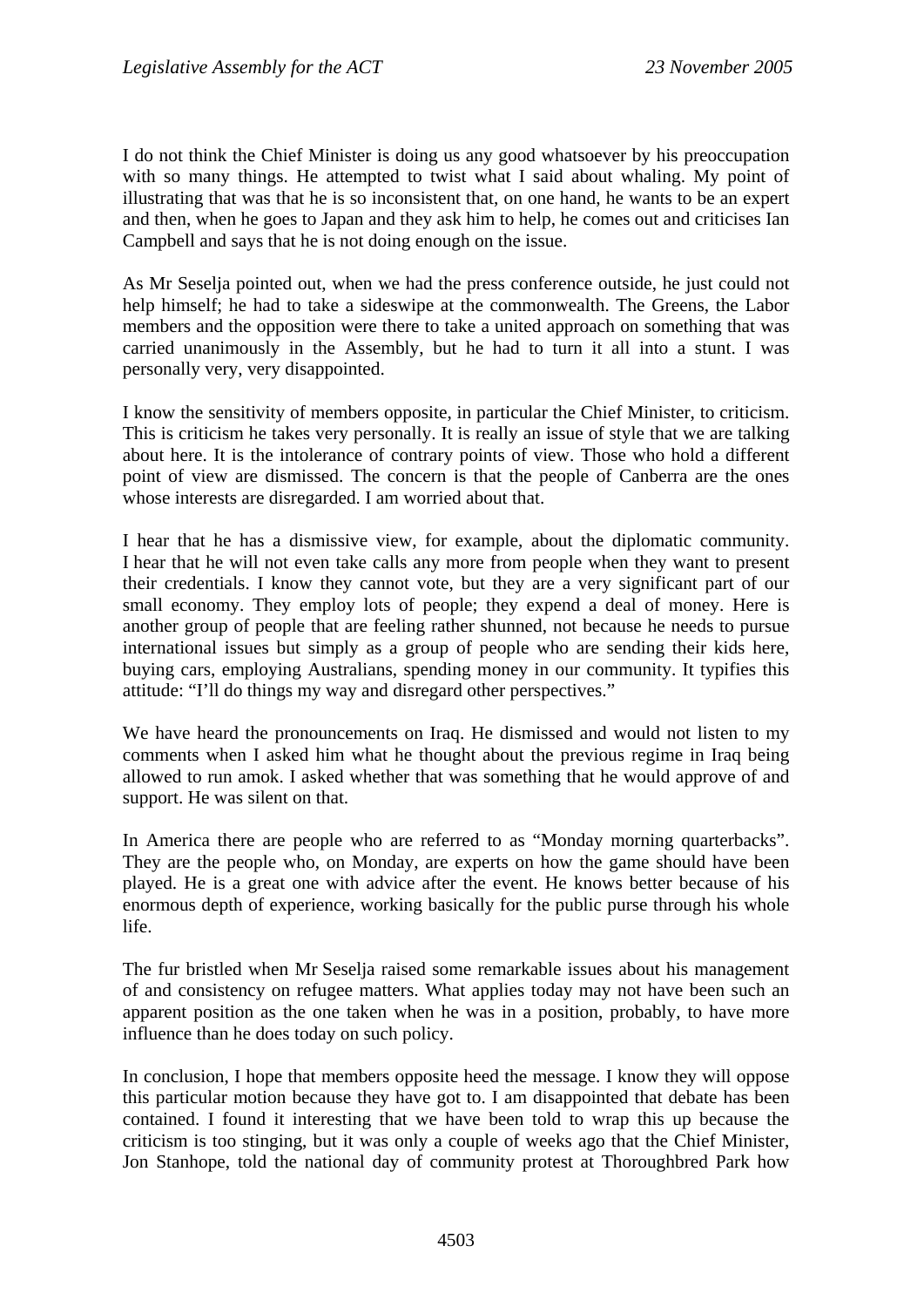<span id="page-33-0"></span>outrageous it was that the federal government had guillotined debate on industrial relations reforms.

This is the problem: one set of rules applies down here; bully your way through the Assembly; bully your way amongst your colleagues over there—"You are only in government because of me and do as I say"—but, when it comes to what goes on in another parliament, we have to apply all these new-found values. I struggle with the inconsistency. I hope—and I am sure by the extraordinary reaction we have seen this morning that this issue has hit a raw nerve—behind all that, when things settle, the Chief Minister rethinks his approach.

Question put:

That **Mr Mulcahy's** motion be agreed to.

The Assembly voted—

Mrs Burke Mr Smyth Mr Berry Mr Hargreaves Mrs Dunne Mr Stefaniak Mr Corbell Ms MacDonald Mr Mulcahy Dr Foskey Ms Porter Mr Pratt Mr Gallagher Mr Ouinlan Mr Seselja Mr Gentleman Mr Stanhope

Ayes 7 Noes 10

- -

Question so resolved in the negative.

## **Sitting suspended from 12.37 to 2.30 pm.**

## **Questions without notice Mental health**

**MR SMYTH**: My question is directed to the Minister for Health and relates to the mental health crisis teams. Minister, it has been reported to me that the CAT team was rung last night at 7.15 pm to provide assistance to a seriously ill and distressed person. Assistance finally arrived at 11.15—four hours later—in the form of a CAT worker escorted by two police officers, by which time the person's condition had deteriorated dramatically. She then needed to be admitted to the PSU.

Minister, is it the case that, after a certain hour of the day, CAT teams will go on site only with a police escort of at least two officers? If so, given the pressure on police resources and numbers, is it the lack of police numbers that causes long delays in the CAT team reaching seriously ill people in the ACT?

**MR CORBELL**: I am not familiar with every single incident relating to clinical care in the ACT, whether it is for mental health services or any other ACT health service. If Mr Smyth is able to provide me with the details of the incident, I certainly undertake to investigate the matter and provide him with information. It is quite unrealistic for Mr Smyth to ask me a question about an incident that occurred in the last 24 hours, given that there are literally thousands of occasions of care provided every day in the ACT health system.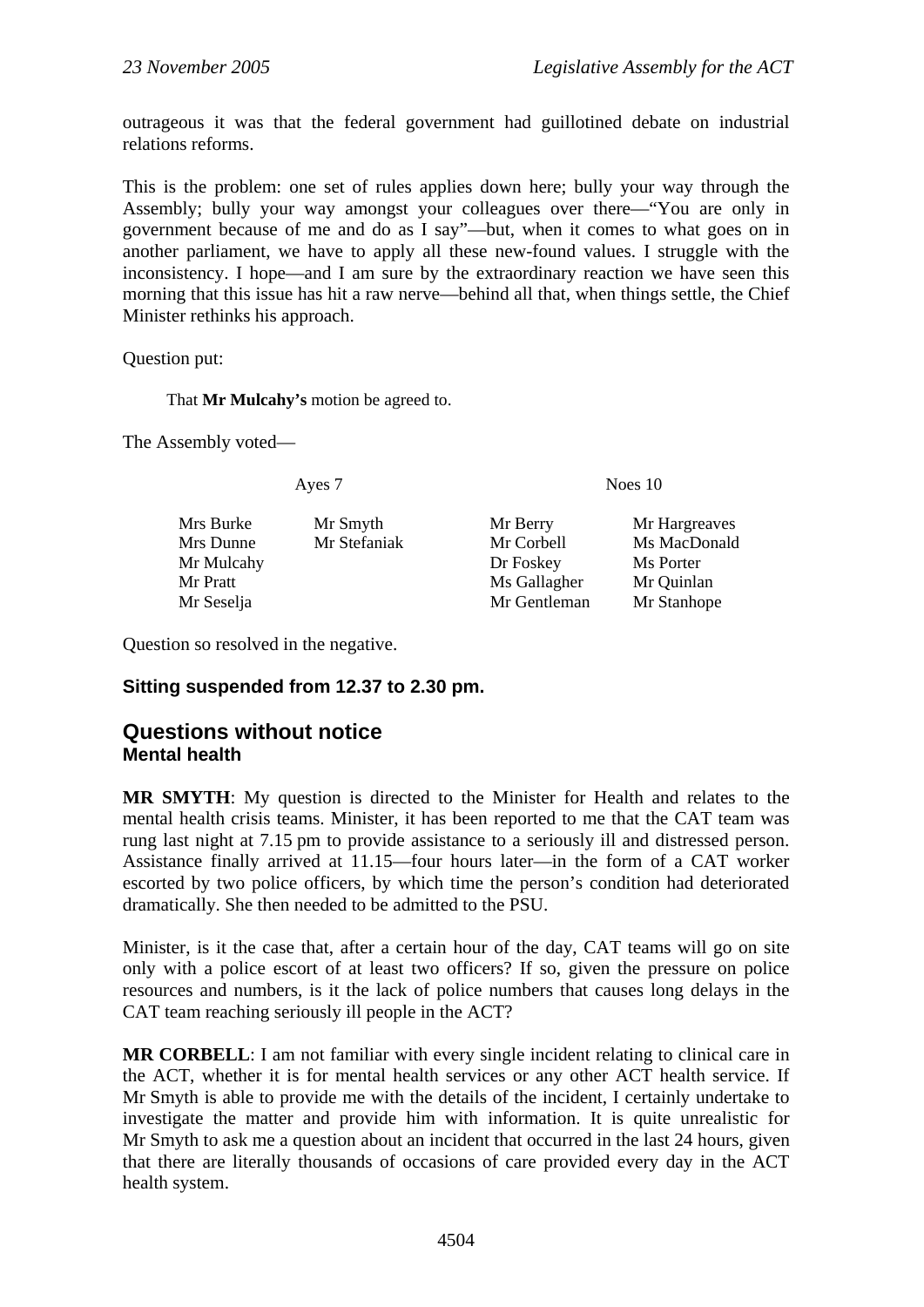<span id="page-34-0"></span>**MR SMYTH:** Mr Speaker, I will re-ask the question. It is about the police issue—

**MR SPEAKER**: You can ask a supplementary question.

**MR SMYTH**: I will then ask a supplementary question about the policy concerning an after-hours call out for the CAT team. Is it true that CAT teams will go on site after hours only with a police escort of at least two officers? If so, given the pressure on police resources and numbers—given that you claim to have put so much more money into community mental health—is it the lack of police numbers causing the long delays in CAT teams reaching seriously ill people?

**MR SPEAKER**: I think that is the same question.

**Mr Smyth**: No, Mr Speaker; I have put in the bit about the lack of money, and I have asked the minister whether it is the lack of police numbers.

**MR CORBELL**: I am not aware of the protocols relating to the CAT team. Again, I am happy to make inquiries and advise the member of the operational protocols of the CAT team. If Mr Smyth seriously thinks that I know the operating protocols for every element of the ACT health system, he is sadly mistaken. Nor should I. Thousands and thousands of people work in the ACT health system. They all operate within particular protocols, arrangements and understandings. In relation to the CAT team, I am very happy to confirm or deny the arrangements once I have sought further information.

It is worth making the point that there are occasions on which the CAT team does seek police attendance, particularly if someone is behaving in a violent manner, or is threatening to be violent. That is a normal and a sensible arrangement for the security of staff, as well as for the person concerned. Whether that was the case in the incident that Mr Smyth alludes to, I do not know. I have already indicated that I will seek that information and provide it to the member as soon as possible.

## **Emergency services**

**MS PORTER**: My question is to the minister for emergency services. Minister, now that we are officially into the 2005-06 bushfire season, can you inform the Assembly of the advances the government has made in the area of emergency services since the January 2003 bushfires?

**MR HARGREAVES**: I thank Ms Porter for the question. The Stanhope government has made a significant investment in the protection of the Canberra community in emergencies through major emergency services reforms borne out of the experience of the 2003 bushfires.

The first of its type, the Emergencies Act 2004, introduced a new era of emergency response in the ACT by updating and clarifying the planning and organisation of our ambulance, bushfire, fire and state emergency services and drawing them together under a more strategically focused management structure—the Emergency Services Authority. The Stanhope government, through the ESA, has achieved many changes in the ACT that have resulted in our being better prepared for an emergency than ever before. Over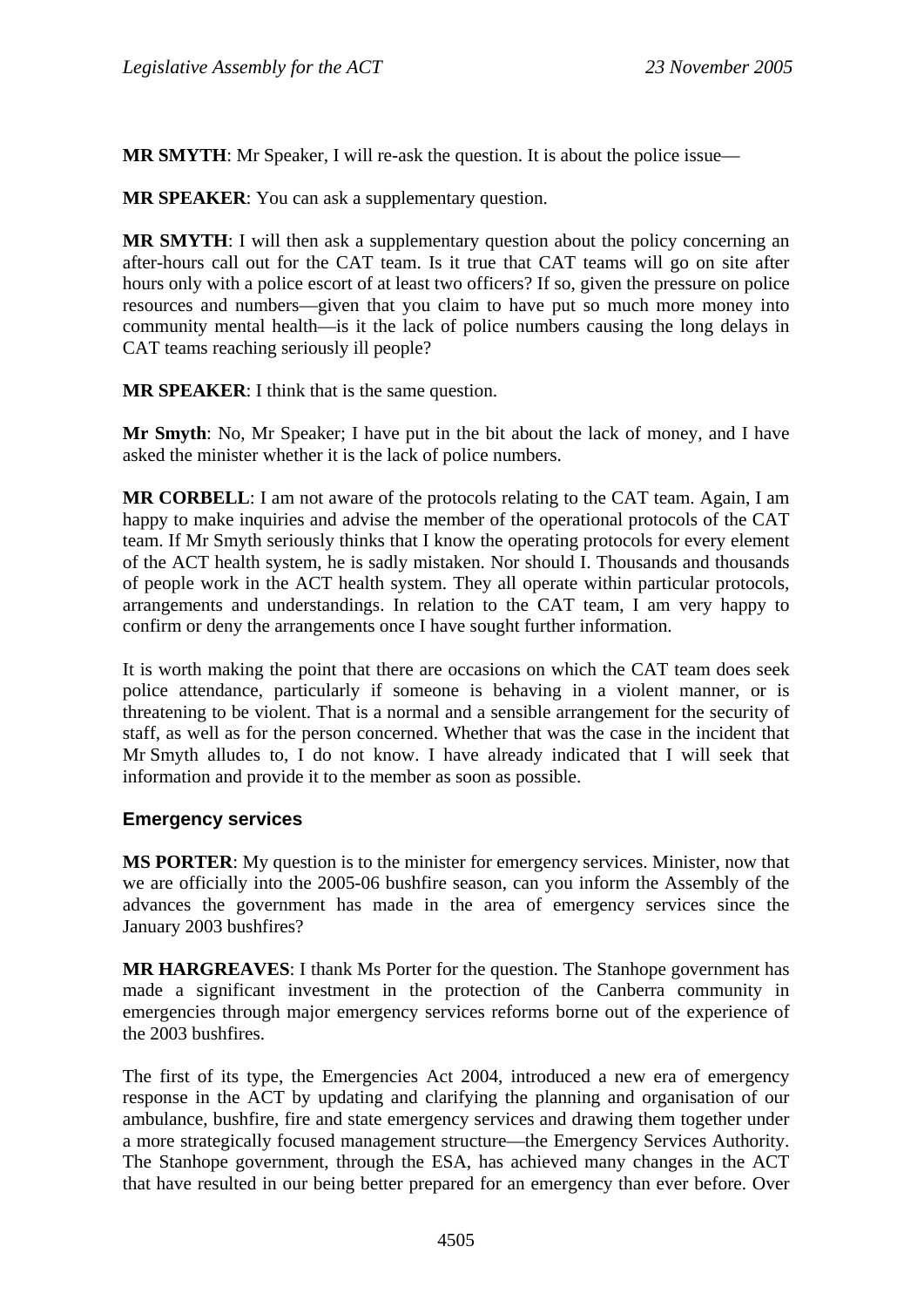<span id="page-35-0"></span>successive budgets, the Stanhope government has invested in the people, equipment and operational support needed to protect Canberra from future emergencies.

This investment has seen significant advances in our response capability. We now have 16 new ambulance officers and 42 new firefighters, with an extra 16 recruits currently undergoing training. We have over 600 trained volunteers for our community fire unit program, 71 new volunteers for the ACT Rural Fire Service and 40 new volunteers for the ACT State Emergency Service. The ACT Fire Brigade now has two new pumpers, four compressed air foam tankers, two new four-wheel drive command vehicles and 28 community fire units, with 450 fully trained volunteers and an additional 300 volunteers in training.

The ACT Rural Fire Service has one new tanker, 21 new slip-on pump units and three new compressed air foam tankers, which I commissioned today. The ACT State Emergency Service has five new command vehicles, and our ambulance service has a new operational support unit for mass casualties and a new patient transport vehicle.

In the last budget money was allocated for seven new intensive care ambulances, one light tanker, one heavy tanker, two four-wheel drive command vehicles, fitout for one HAZMAT vehicle and one state emergency service troop carrier. In addition, just over \$1 million was allocated for 31 new monitors, defibrillators and patient care stretchers for the ambulance service to assist patients in life-threatening emergencies.

In addition to this, the government has invested heavily in state of the art communication technology for the ESA. We now have a world-class computer-aided dispatch system, which assists the ambulance service in responding crews to emergencies to make sure they get there as soon as possible with as much information about the emergency as possible.

We have also invested in a trunk radio network, providing cover over the bushfire abatement zone and interoperability between the ESA's four services, as well as the New South Wales Rural Fire Service. We now have an emergency coordination centre, which brings a more strategic and coordinated approach to emergencies and has assisted the ESA in many instances since its inception, including the management of the white powder incidents that we saw earlier this year.

The Stanhope government has invested heavily in the protection of the Canberra community following the blaze of 2003. I ask those opposite who are so quick and eager to criticise the ESA and people who protect our community: what part of this investment would you have not undertaken? Which emergency services would you cut back if you ever get back into government in the ACT? Until we get answers to these questions from this lazy and superficial opposition, it is a bit rich for them to criticise the government for making the necessary investments in the protection of our community.

## **Education—greenhouse reduction program**

**MRS DUNNE**: My question is to the minister for education. During the 2004 election campaign you promised \$5 million for a school greenhouse reduction program. It now seems that this promise was unfunded, with no money for it in the last budget. As the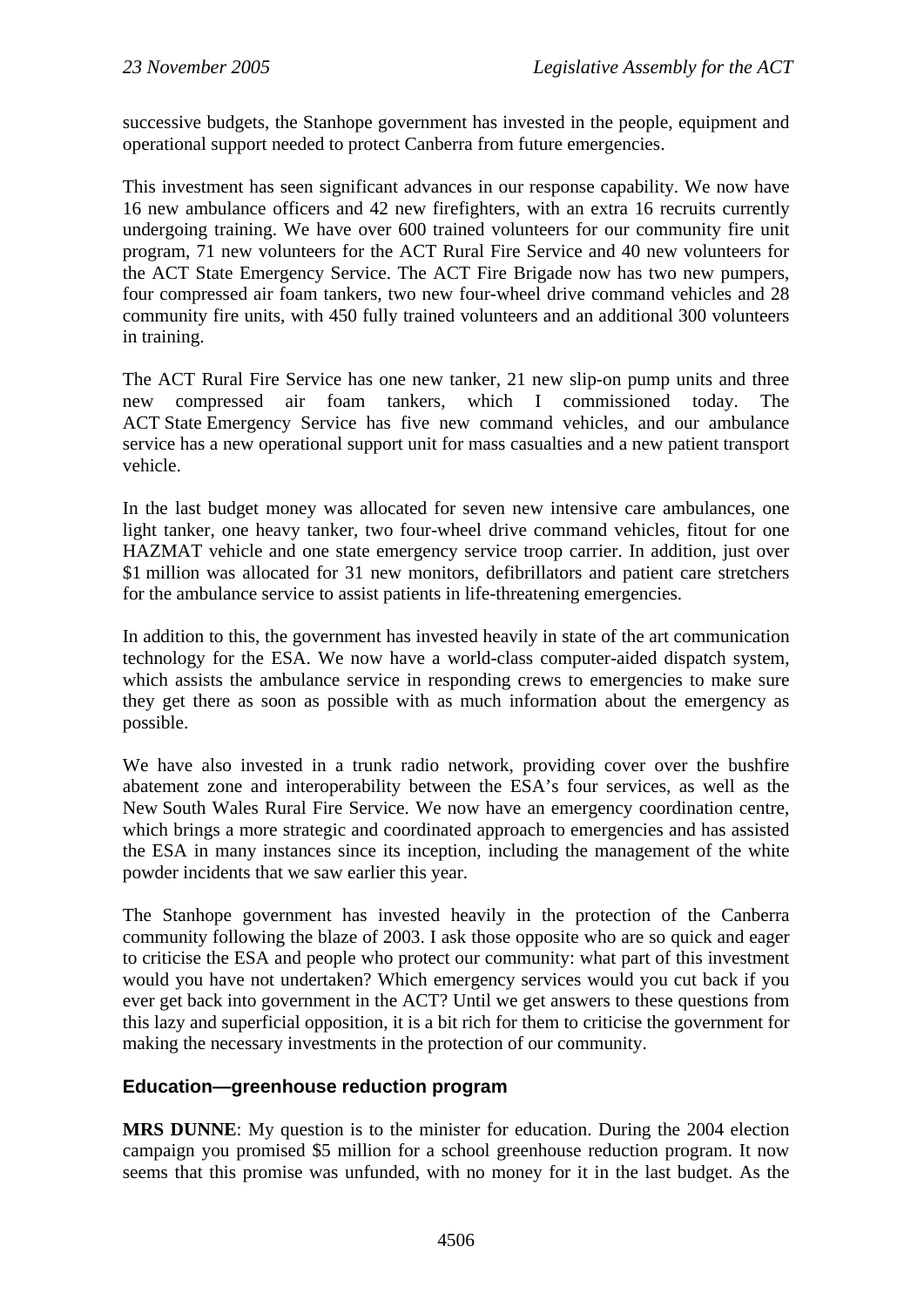ACT's financial position has deteriorated badly over the last year, do you guarantee that you will meet the commitment made during the 2004 election campaign?

**MS GALLAGHER**: We went through the election campaign and to the election with a very strong commitment to education. One was delivered on certainly in the first term of the Stanhope government. We made several promises. The one which Mrs Dunne mentions, reducing greenhouse gas emissions in schools, was in that. We have another three budgets to go. We never said in our election campaign that every promise would be funded in the first budget. We saw that a number of promises were delivered in the second appropriation and in the first budget following the election.

There are a range of initiatives remaining to be rolled out over the next few years of this term of government. They are all sitting there, being prioritised and will go through the budget process, just like every other initiative.

**MRS DUNNE**: Following the prioritisation of the election initiatives, will you still be confident of meeting the greenhouse commitment that you made in the 2004 election?

**MS GALLAGHER**: We made a commitment to an initiative, not a target, of reducing greenhouse gas emissions in schools. We made a commitment of some money to be provided. That is a different question.

As I have said to Mrs Dunne, she has not been a minister; so we can understand that she has not been through a budget process and does not understand that you go in there and work through the initiatives. A responsible government takes decisions on what initiatives should be funded in a priority order. I do not think there is anything wrong with going through that process, other than that Mrs Dunne does not understand how the budget process works.

We have a range of initiatives to be funded through the education policy that we took to the election. I should say that it was a very strong education policy and one which was endorsed by the community at the polls. That was obvious. What the Liberals went to the election with in education was nothing short of disgraceful. Massive injections into the non-government sector and closing schools were key elements in the election policy by the Liberals in the lead-up to the election.

The electorate said no. The electorate, surprisingly, had a little look at Mr Pratt, who was a very quiet shadow education spokesperson. The electorate looked at their policy on education, weighed it up and voted. What did they do? They voted in as a majority government the side who was putting forward policies that invest in the public education system and who had delivered on a very, very strong education commitment in the first term of government.

This is merely a continuation of that commitment. We funded a number of those initiatives in the second appropriation. We had a number funded through the last budget. We will continue to roll out those election commitments as we progress this term of government, along with any other pressing need that comes in the education area.

One area of obvious expenditure in education is teachers' salaries. I remind those opposite of the situation we were in when we came to negotiate the first teacher EBA.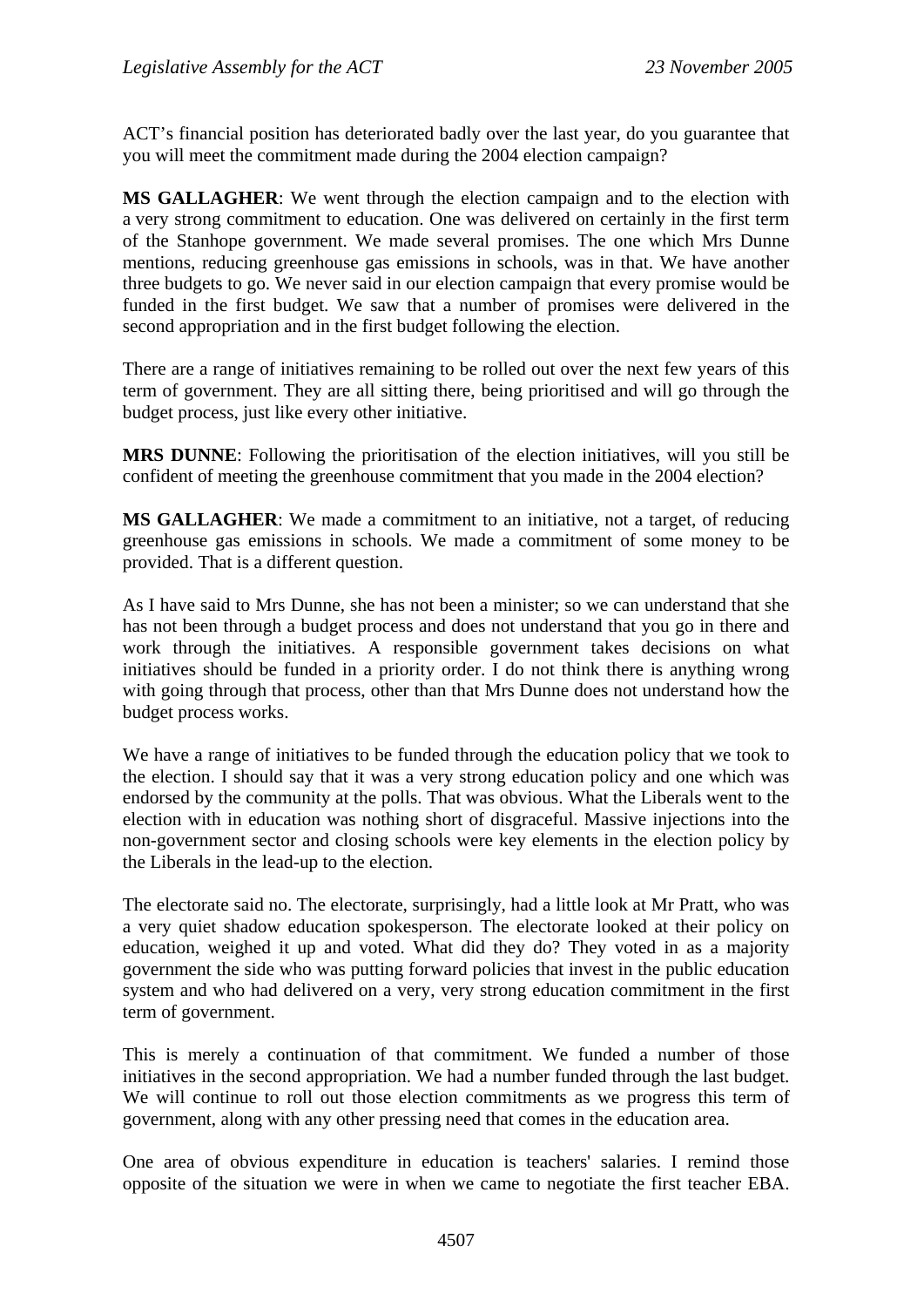You would have to say that Mr Pratt or Mr Mulcahy must have been advising Mrs Carnell on an appropriate clause to put in an agreement like that. The clause stated, "You must agree on the first pay increase for the next agreement before this agreement expires." They must have known they were going to lose the election. They did not have to make provision for that pay rise or think about it any more than just putting a clause in an agreement which, I would not imagine, is in any other agreement anywhere across the country.

We had to meet the needs in the public sector, as we have, of pulling every public sector worker up to a reasonable standard of pay. We had to fund teachers appropriately, which we have now. We are going to the second round of bargaining.

What I am saying is that not only do we have our whole range of election commitments to fund but we have a whole range of other responsibilities in education which we meet as they arise. This government believes in appropriate funding of public education. We have shown that throughout the first few years of government, and we will continue to show that as we go through this second term.

### **ACTION bus service—airport**

**MR SESELJA**: My question is to the planning minister. Can the minister confirm that he has received advice in relation to the viability of an ACTION bus service to and from Canberra airport? If so, what did the advice say about the viability of such a service and what action will the minister be taking in response?

**MR CORBELL**: Yes, I have received advice in relation to the viability of a bus service to and from the airport. I do not recall the figures. I would be happy to provide a briefing to Mr Seselja if he is interested. The issue of providing a bus to the airport, if I remember the brief correctly, is that, given the previous low levels of patronage, it would be difficult to justify. Even with the increase in employment that has occurred at the airport in the past number of years, we anticipate it would cost between \$300,000 and \$500,000 per annum to provide four services every weekday to the airport. If I recall correctly, those are the figures, which are substantial and which cannot be justified or afforded in the current context of the budget or of ACTION's operating arrangements.

The other difficulty is that it would involve the diverting of two buses from existing routes. You would need to have at least two buses operating at any one time on that route because of the length of the journey from the city to the airport and return. You could not use just one bus; you would have to use at least two to operate at any one time. I think that this highlights the difficulty with decisions being made on investment and development at the airport which are not consistent with the broader planning strategy for the city and how that impacts on the provision of services such as public transport, which is, of course, the issue that I continue to raise in this place and elsewhere.

To date, Mr Seselja has not really worked out exactly what the ramifications are of infrastructure investment decisions not happening in a coordinated way and consistent with the planning and development framework for the city. This is an example of how investment and development decisions being made outside the planning framework can put pressure on the taxpayer to subsidise the provision of services to areas which are not consistent with the overall development strategy for the city.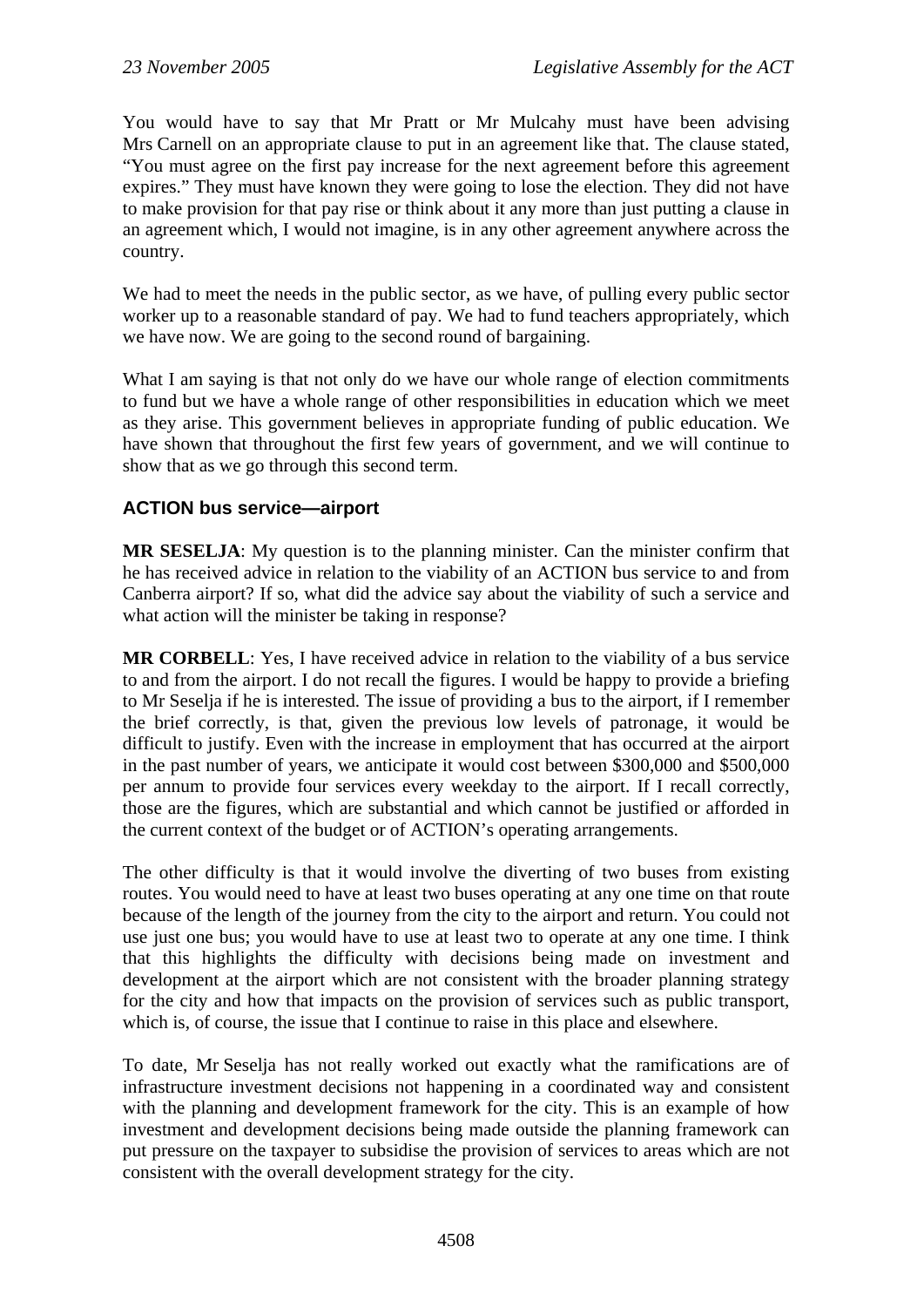**MR SESELJA**: I have a supplementary question. Minister, how long have you had this advice? Will you make it public?

**MR CORBELL**: I have had that advice for the last couple of months; certainly I received it in the second half of this year. In terms of making it public, I have already indicated that I am quite happy to brief Mr Seselja on the issues.

### **Housing—heritage listing**

**MRS BURKE**: Mr Speaker, my question is to the Minister for Disability, Housing and Community Services. Minister, how is Housing ACT liaising with the Heritage ACT unit to finalise its position on handling the impact of possible heritage listing of the properties owned by government?

**MR HARGREAVES**: In relation to the question: how is housing liaising with heritage about the properties it has under consideration for sale by auction or disposal, it is part of the sale of any house or property in the ACT that has a heritage listing to make sure that heritage conditions are not breached. I have every confidence that Housing ACT is doing very nicely in its consultations with heritage, thank you.

**MRS BURKE**: Mr Speaker, I have a supplementary question. Minister, if Housing ACT maintains a number of properties that could be affected by possible heritage listing, how will this affect any plans for redevelopment or rejuvenation of housing properties, particularly in relation to multiunit complexes?

**MR HARGREAVES**: All manner of things are taken into consideration when redevelopments occur or disposal action is taken within the public housing stock. I have every confidence that the people in charge of those considerations in the Department of Disability, Housing and Community Services do that with the utmost propriety.

### **Multicultural affairs—Mr Mohamed Omari**

**MR PRATT**: My question is to the Chief Minister. Last Friday, and again yesterday, Mr Mohamed Omari, the President of the ACT Multicultural Council, made serious allegations in the media about supposed visits to the Yarralumla mosque during Ramadan by, as he called them, Wahabist radicals. They were allegedly seeking to recruit young Canberra Muslims to their apparent radical cause. These are extraordinary claims. I do not know how credible these claims are, but they are claims that will have to be tested by the police. I understand that Mr Omari has spoken and will continue to speak to police about these claims. Indeed, I see he has said as much to you in a letter dated 22 November 2005:

… I have already discussed this matter with the AFP yesterday and further meetings are taking place … tomorrow.

This letter was in response to your letter of 21 November to Mr Omari, where you said: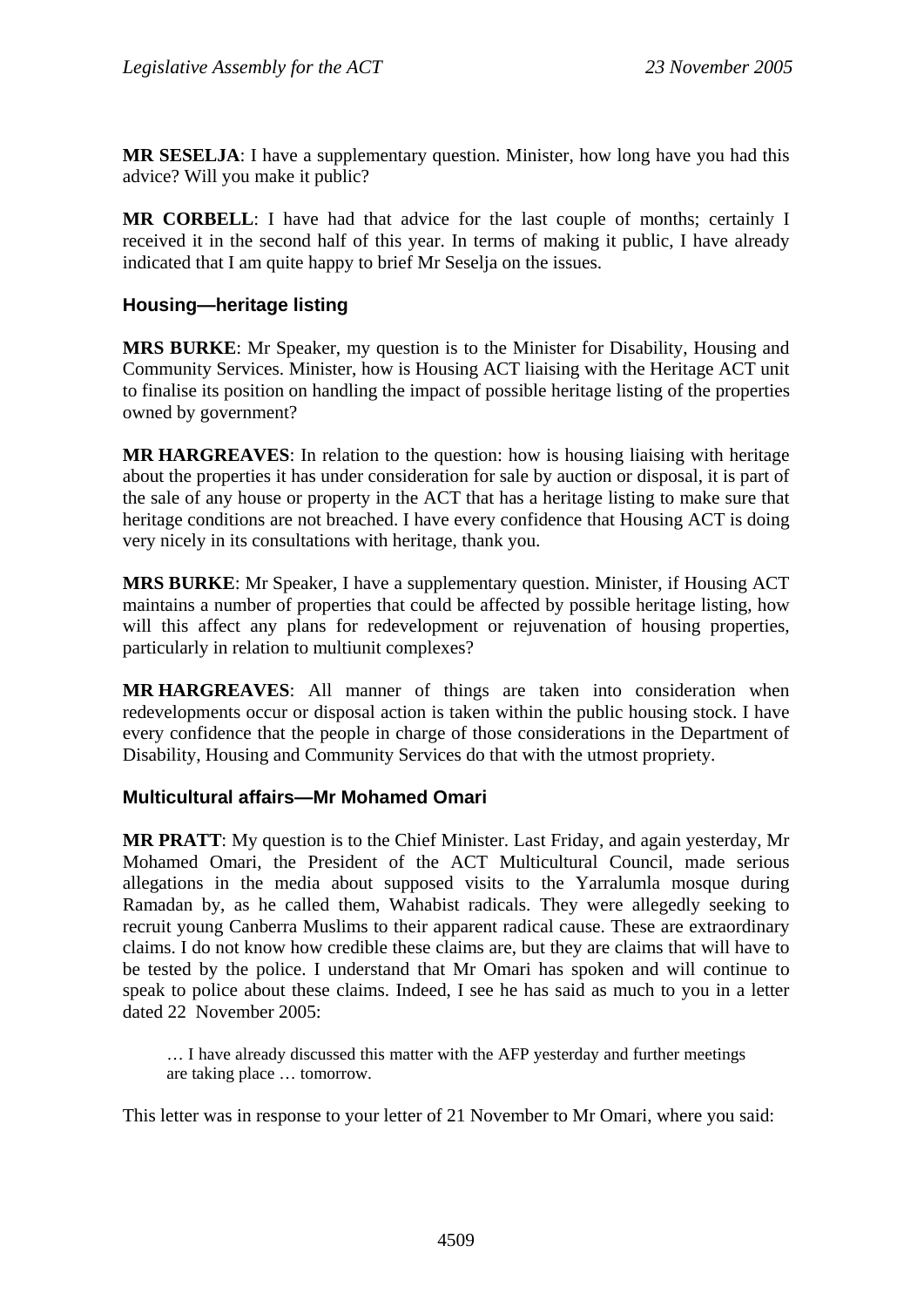I would be grateful if you would provide me, immediately, all information in your possession, including names and sources of your information in order that I might ensure that it is investigated by the AFP—

and other agencies—

… without further delay.

Chief Minister, why are you personally involving yourself, in a most inappropriate and unprofessional way, when it is the responsibility of police to investigate and test M Omari's claims, not your responsibility? Why are you politicising this issue further by threatening budget cuts?

**MR STANHOPE**: It is remarkable, isn't it, how the attitude, the position or the response varies according to the time, the issue and the politics that can be gleaned? For the last three years, the Liberal Party have been roundly condemning and castigating me for not putting out the fire all by myself—it has been entirely my fault, my responsibility—the fact that the bushfire that occurred in January 2003 is, of course, as we all know, as presented by the Liberal Party, a matter exclusively of my responsibility.

Now we have a situation involving most serious allegations by a Canberran in relation to "extremist" visits to the Canberra mosque at Yarralumla—views that were expressed on Friday of last week, and I confess views that were not brought to my attention until Monday morning. I must say that I did not watch WIN news on Friday night and it is an issue that was not reported by other media over the weekend. I have to concede that it is an issue that was not brought to my attention until Monday morning. It was with significant alarm that I was advised and learnt of the allegations on Monday morning.

After some investigation—what involvement had the police had in this matter; which government agencies had Mr Omari informed of these most alarming allegations—the answer I received on Monday morning was: none. Mr Omari had not contacted the police, Mr Omari had not contacted the office of the Chief Minister or Attorney-General, Mr Omari had not contacted the Attorney-General's Department, he had not contacted ACT police, he had not contacted the office of the minister for multicultural affairs. In fact, the only person or organisation contacted by Mr Omari in relation to grave allegations of the involvement of extremist Wahabists in the ACT seeking to recruit young Muslim men was WIN television. And that did concern me: that Mr Omari had spoken to one organisation in the ACT around these most alarming allegations that extremist Wahabists were seeking to recruit Muslims for terrorist activity.

Whom did Mr Omari inform of this grave situation? WIN television. He did not inform the Chief Minister of the territory. He did not inform the members of the executive of the multicultural council. He did not inform the Attorney-General. He did not inform ACT Policing. He did not inform the office of the minister for multicultural affairs. He did not inform a single other person. He did not inform the president of the Canberra mosque. He did not inform the president or a member of the executive of any other Muslim organisation in the ACT. He did not inform a single other person of his concerns on the day that he spoke with WIN television.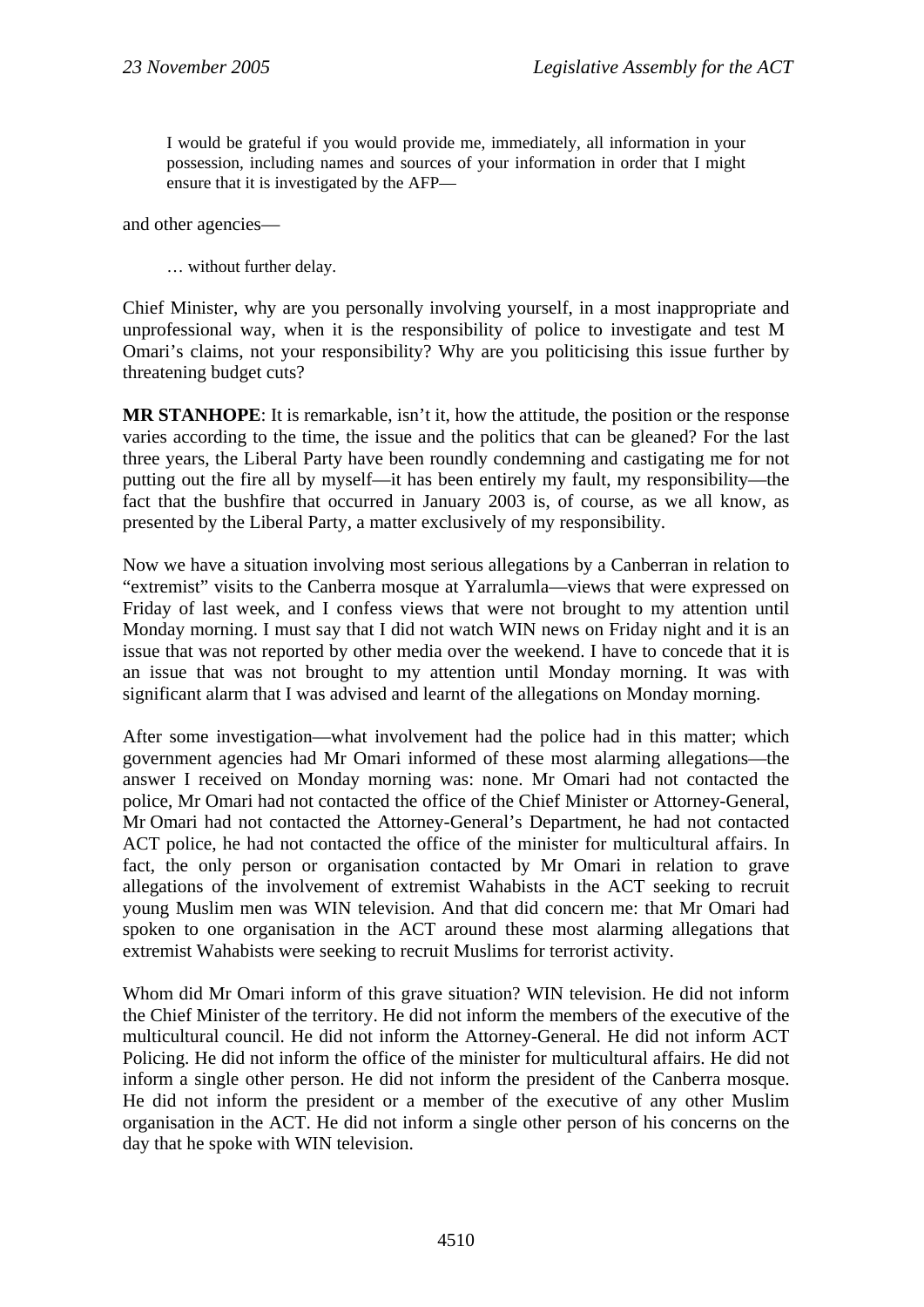I was advised on Monday that he had not informed the police. I was advised on Monday that the claim made by Mr Omari on television on Friday night—that the individuals that had been approached had contacted ACT Policing—could not be confirmed by ACT Policing. ACT Policing had no record of having been contacted in the way that Mr Omari claimed on Friday night they were contacted.

The allegations are grave. My initial reaction was to confirm with Mr Omari what it was that he said, what it was that he intended to say, and the purpose of my initial letter to Mr Omari was to seek some confirmation from him of the substance of his allegations. I indicated to him at that time that I would arrange for my chief of staff to speak with him and to assist him so that we could get to the bottom of this. There was a conversation between Mr Omari and my chief of staff. My chief of staff asked Mr Omari what information he could provide to assist in the confirmation of the serious allegations, and he could not provide any information—any names, any dates, any leads, any possibilities. He was completely devoid of information.

**Mr Pratt**: Why not just insist he go to the police?

**MR STANHOPE**: I then wrote again simply to indicate to Mr Omari the importance of him corroborating his allegations, and advising him that the ACT Chief Police Officer would be asked by me to investigate these most grave allegations.

**MR SPEAKER**: Order! The minister's time has expired.

**MR PRATT**: Thank you, Chief Minister. You make some relevant points, but I have a supplementary question: why are you allowing your political grievances with Mr Omari to blur your judgment, and why are you, by your peculiar standards, impinging on Mr Omari's human rights by personally and deliberately pressuring him, instead of allowing the police to do their job? Where is the arm's length?

**MR STANHOPE**: I did not make any statement I have made in relation to this matter lightly. This is a most grave situation. These are very serious allegations that have been made. I, along with I believe other members of the Assembly, have received a joint letter from the five recognised Muslim organisations of the ACT in relation to the allegations that Mr Omari made. There are five organisations that broadly represent the Muslim communities of the ACT. I am sure you have seen the letter that they have written to Mr Omari. In light of the content of that letter, I find it remarkable that the Liberal Party in this place would pursue the attitude that they are pursuing here in terms of their response to these grave allegations.

**Mr Pratt**: We are just pursuing the issue of arm's length, Chief Minister.

#### **MR SPEAKER**: Order!

**MR STANHOPE**: The five recognised representative Muslim organisations within the—

**Mr Pratt**: Pursuing the issue of arm's length.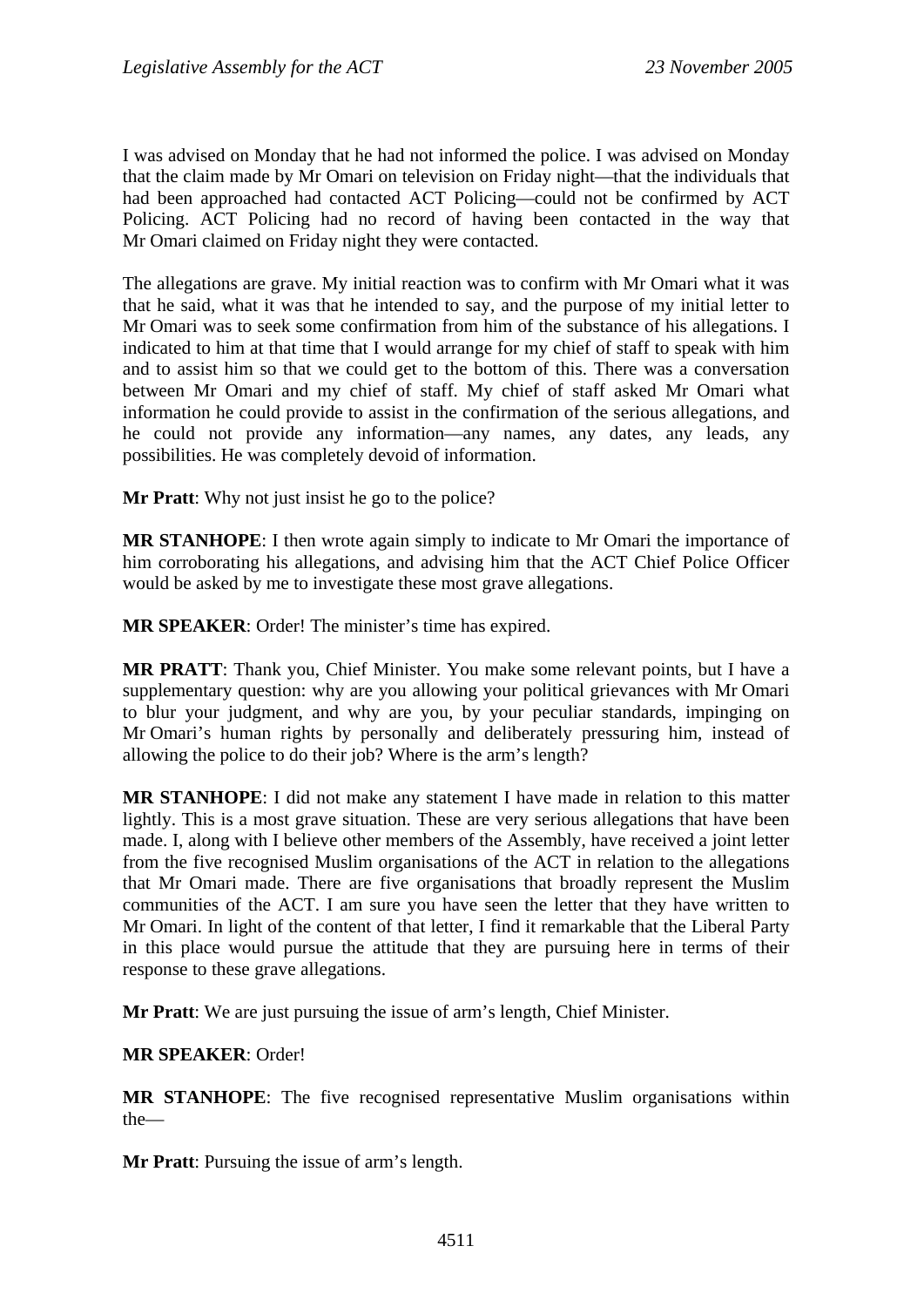#### **MR SPEAKER**: Order, Mr Pratt!

**MR STANHOPE**: ACT have written to Mr Omari, have pointed out to him that they have no confidence in him as an individual; that they have so little confidence in the multicultural council under his leadership that they refuse to belong to that organisation. Yet Mr Omari makes grave, serious allegations around the Muslim community of the ACT of its involvement potentially, or potentially members of its community—

**Mr Pratt**: Yes, so let the police do it.

#### **MR SPEAKER**: I warn you, Mr Pratt!

**MR STANHOPE**: in relation to these visits by unnamed, unknown Wahabist men, in long robes and with long beards, to the Canberra mosque for the purpose of recruiting young Canberra Muslim men. Yet none of them know about it; not one of them knows about it. Not one of them knows what Mr Omari is talking about—not one of them. Not one of them is prepared to confirm his allegations. In fact, they reject his allegations absolutely and in an outright way. They have approached Mr Omari as well. They sought, on Monday morning, exactly the same responses from Mr Omari as I sought. As members of the same community, they went to Mr Omari and said, "Mr Omari, what is it that you are speaking of? Who was it within our community that was approached? Give us the names? These may be our sons that you are talking about. Please let us know who it was that was approached. These are serious issues for our community, particularly in the light of the focus that there is on the Muslim communities around Australia as a result of terrorist activity around the world and recent events in relation to security and the arrest of members of the Islamic communities of Australia in recent police and ASIO action."

One can imagine the sensitivity, the stress and the anxiety within that community at this time. Those arrests occurred two weeks ago, and here is a member of the Muslim community in the ACT making at this stage allegations, which are not corroborated, against other members of the Muslim community in the ACT, and one can understand their sensitivity and their anxiety and their desire to ensure that this issue is brought to a head, that we all fully understand and, to the extent that people are acting and behaving in an inappropriate way in the ACT, that the police are armed with the information to respond immediately to this issue.

We cannot tolerate the prospect of extremists operating within this community. This is a most worrying allegation that has been made, and at this stage, five days after the allegation was first aired, nobody in the ACT has been able to glean from Mr Omari a single skerrick of understanding or evidence of what it is that he is talking about. Five days later, I am at a loss to know what it is that he is talking about or whom he is talking about, and the police at this stage, on the advice I have, are in the same position. They are interviewing Mr Omari as we speak, I understand, and perhaps, through that interview, all of us will be all the wiser and perhaps we can get to the bottom of this issue.

It is in the interests of all of us, but most particularly the Muslim peoples of this town, that we get to the bottom of this, because of the enormous distress that has been caused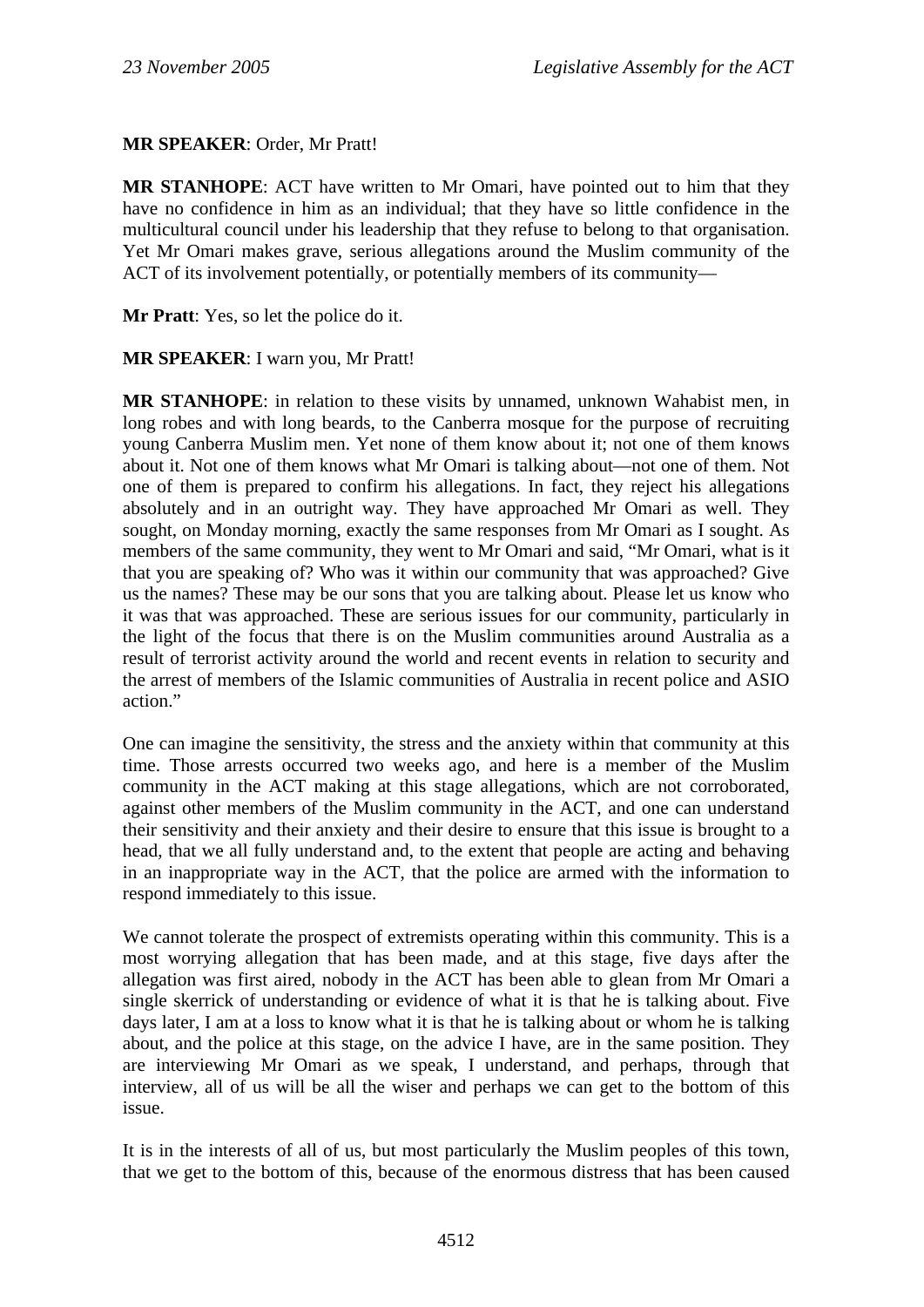within the community by Mr Omari's public allegations—public allegations aired without briefing the police or the government or anybody else in Canberra. Not even the communities involved were taken into Mr Omari's confidence. It concerns me gravely that the organisation that the Muslim communities of this town rely on to represent their interests—the multicultural council, the peak body representing diverse ethnic communities—is so lacking in confidence that they refuse to join it. That is intolerable, and the government will seek to mediate a result to that intolerable situation.

**MR SPEAKER**: Order! The minister's time has expired.

### **Canberra Labor Club**

**MR STEFANIAK**: My question is directed to the minister for gaming and racing. The Canberra Labor Club's move to Petrie Plaza continues to raise questions. The first social impact statement lodged by the labor club with the racing and gaming commission was sent back for revision. A new one has now been lodged with the commission. But I am advised that the commission is making only part of the new social impact statement available and that, unless pressed—when the rest, in the form of attachments, will also be released—it will not do that. Is the minister aware of the reason the commission is reluctant to release the whole social impact statement, although it is required to do so by law?

**MR QUINLAN**: The short answer is no. We have a commission in whom I have the greatest confidence. I am sure that it is providing the same treatment to the potential Labor Club as it does to any other.

**MR STEFANIAK**: Mr Speaker, I have a supplementary question. Minister, will you make some inquiries and ensure that the labor club's full social impact statement is available to all interested members of the public.

**MR OUINLAN:** Since you have asked, I will inquire as to whether there is any specific problem, because that is a fair question. For obvious reasons I would be concerned that this be handled in the most propitious way possible.

### **Education—funding**

**MR GENTLEMAN**: My question is to the minister for education. You touched on funding earlier in a response to Mrs Dunne. The federal minister for education recently suggested that state and territory governments had starved state schools of essential funding. Is this, in fact, the case?

**MS GALLAGHER**: I thank Mr Gentleman for the question. The federal minister has, as he does every year when he travels around with his whiteboard, claimed that state and territory payments to government schooling have not increased at a pace that he would like. His allegations are that they have not increased at the pace that the commonwealth investment in education has increased, which is simply incorrect. He does this every year. It is the same media release; he just changes the date at the top as he sends out the media release.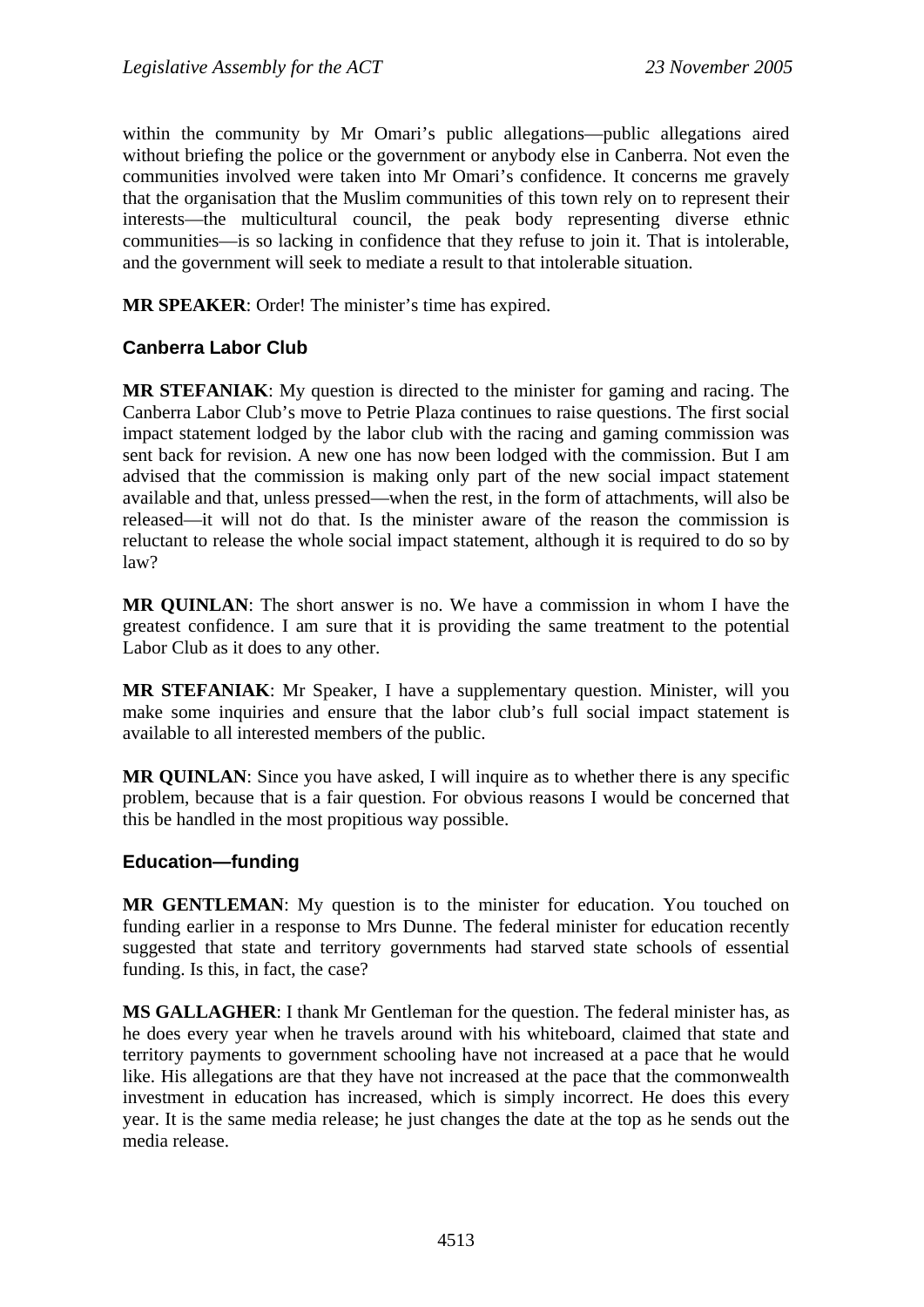It is important to correct the record and for Assembly members to understand exactly how much this government has invested in education since coming to office in 2001. The ACT government contributes over \$408 million annually to government schools. In the last budget alone, we provided an increase of 9.4 per cent, or just over \$27 million, to government schooling. When you take into account the capital increases of around \$3 million, the ACT government funding increase was over 10 per cent, or \$30.6 million, in last year's budget. Since the government first came to office in 2001, ACT government funding to education has increased by \$94.1 million, or around 27 per cent.

Some of that money has been allocated through our initiative on preschool hours. We have increased preschool hours from 10½ hours a week to 12 hours a week, acknowledging the essential importance of those early years of schooling. We have also provided almost \$1 million in operational funding to assist parents with preschool costs, which is certainly the first time that that money has been provided.

In the last budget we provided over \$4 million to assist the needs of students in the ACT with a disability. This was on top of \$4 million in the previous budget, addressing those needs we have seen for students with special needs in our government schools. We have extended the class-size reduction program to year 3, with an investment of over \$12.3 million.

In indigenous education we have rolled out programs for indigenous student support, at \$1.6 million. In indigenous education support, we have extended Koori preschool to five sites. We have seen big increases in the number of Koori preschoolers attending those programs. We have increased the number of indigenous home school liaison officers from two to 11 and have introduced and enhanced an indigenous support program.

We have allocated an additional \$8.3 million over four years to improve the state of repair of school infrastructure. This is in addition to the \$11 million spent on capital upgrades in government schools every year. We have introduced a career education support service, at around \$1.8 million, to provide essential career education advice to students in those critical years of schooling.

In the 2004-05 budget we allocated \$11 million over four years to improve IT and communications services to students in our schools. This covered programs such as technical support. For the first time in the territory we had our schools serviced by IT professionals working within schools to ensure that the computers, the programs and the IT labs were running at the standard that they should be. No longer are we relying on the goodwill of teachers to provide that IT support. We have a school IT infrastructure fund where schools can apply to purchase upgrades, including hardware, software, communications and related facilities. I have seen some of those projects once they have been finished. They are excellent—\$3.6 million.

We have a range of other initiatives, including upgrades of school websites. We have introduced an initiative on whiteboard technology, all to ensure that our government schools remain at the forefront of meeting the IT technology challenge and making sure that our students do not fall behind those in other schools, not only in Australia but across the world.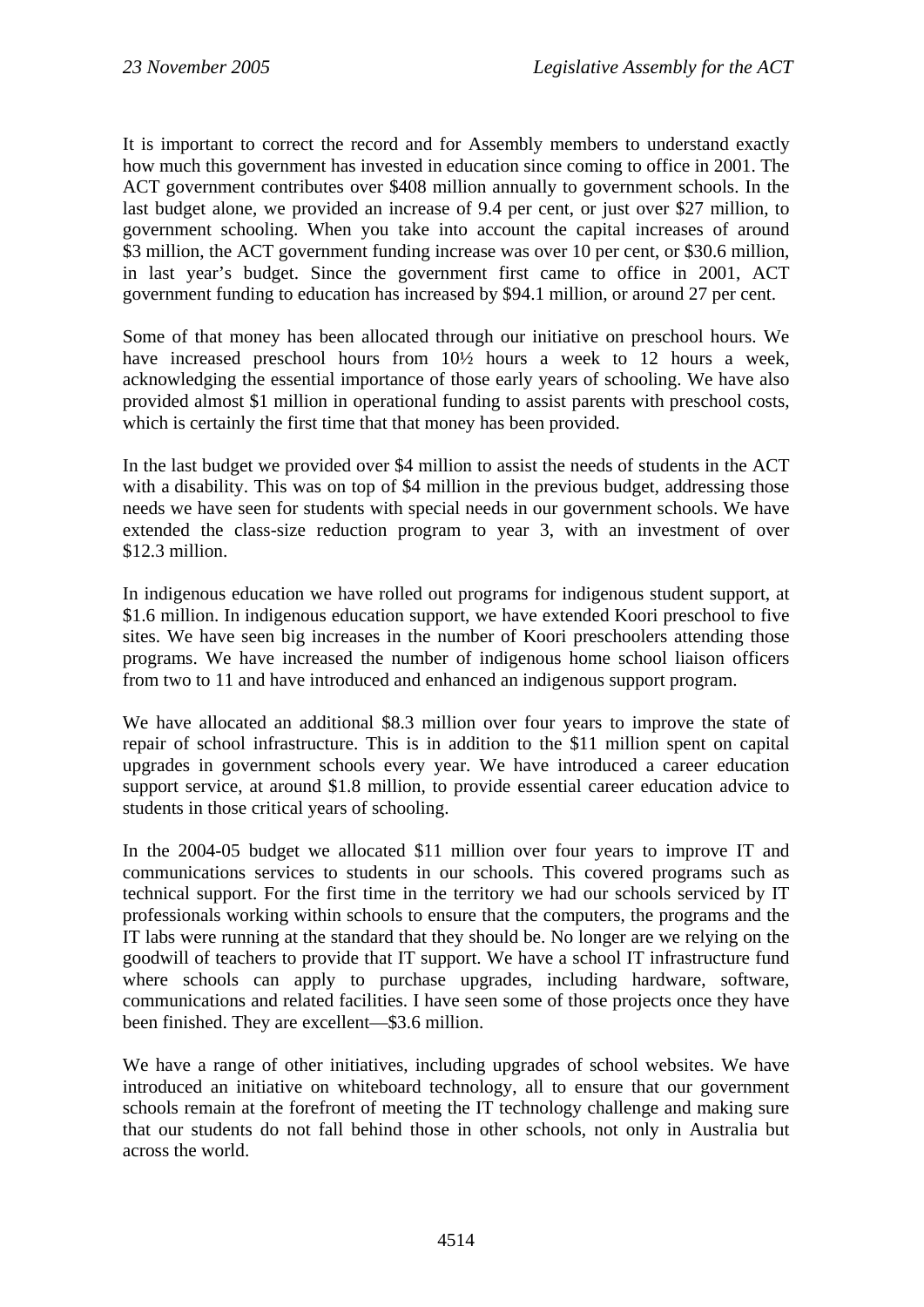We have embarked on a curriculum renewal program of over \$2 million. There had been no curriculum done for the entire time that those opposite were in government. The documents that have been used and that we are replacing now are 1994 curriculum documents. Again, that is a major area of school programming that was simply unaddressed during the years of the Carnell government.

**MR SPEAKER**: The minister's time has expired.

**MR GENTLEMAN:** I ask a supplementary question. Minister, are there other initiatives the ACT government has prioritised for schools in the territory?

**MS GALLAGHER**: We have had the school excellence initiative. We have allocated \$500,000 to ensure that schools go through that renewal and review process to ensure that they are offering the best service to students, schools and their communities. We are undertaking a review of colleges to ensure that our college system is meeting the needs of students as we move into the 21st century. Again, there had been no review of the college program since self-government. These are the critical core areas that need to be addressed to ensure that current, as well as future, students are accessing educational facilities that will meet their needs.

We have improved the old Stirling college. It is now a premier professional development institution, the centre for teaching and learning. For the first time we have a place in Canberra where teachers can undertake courses. There is a library. Its resources are shared across the entire education system to ensure that our teachers have access to the best facilities for their own professional development, which, of course, has a flow-on effect into schools and classrooms.

We have prioritised education as a major area deserving government expenditure. Our schools have not been so well resourced since self-government, and the results are showing. Our teachers are the best paid in the country. Interest in teaching in the ACT has never been higher, and it is increasing all the time. The concerns that jurisdictions have about teacher shortages, as well as specialist teacher shortages—and these concerns are a challenge for every jurisdiction—are being met because we have a package of conditions in the ACT that mean that our teachers are the best in the country. They are the best paid in the country, with the best conditions in the country, and this will deliver results for our students.

In every review of education, the biggest single contributing factor to student outcomes is the quality of the teaching. We are attracting quality teachers here and we are keeping them here. As teachers are replaced due to aging and retirement, we are picking up the best graduates. If they are in our classrooms teaching our children, then the results for our children will be amongst the best in the country, and they are.

The results of national and international assessments show that our students are performing at the highest levels, not only across the ACT but also across the world. Our investment in education and our recognition of the value of that investment is delivering for children and young people in the ACT. We have a system that we are very proud of. It is a system that everyone can access, regardless of background. The education system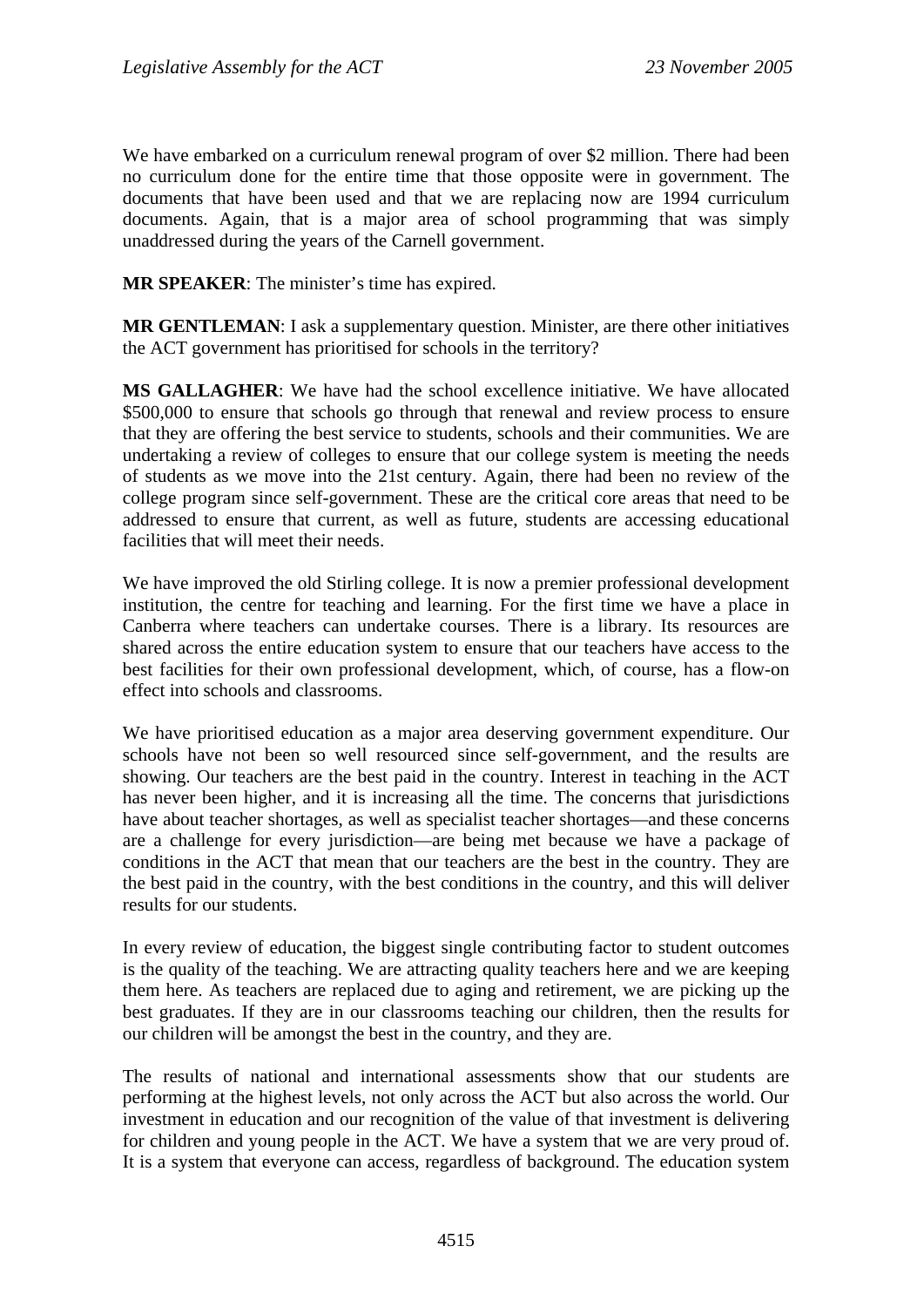in the ACT is amongst the best in the world. It is a direct result of the priority and investment that this government has given to education.

### **Disability and community services commissioner**

**DR FOSKEY:** Mr Speaker, my question is to the Attorney-General and is with regard to the proposed disability and community services commissioner. In the development of the model for the human rights commission there was considerable discussion and extensive consultation about the role and responsibilities of a disability, or disability services, commissioner. The Human Rights Commission Act, however, identifies a disability and community services commissioner, although the description of the responsibilities of that commissioner in the act only details responsibilities in respect of disability services, which appears to be reflected in the funding. Given that the government has already advertised for commissioners, how could a disability and community services commissioner be appointed before the community services functions are defined and appropriate selection criteria are in place?

**MR STANHOPE**: Thank you, Dr Foskey, for the question. I have to say at this stage that I am not up with the processes, duty statements or job descriptions to that degree. It certainly is the government's determination to recognise the broader functional responsibilities that would be incorporated in a commissioner for disability and community services. The government is mindful of the structure of the human rights commission, which, as you know and as you alluded to, will incorporate a human rights and discrimination commissioner, a health complaints commissioner, a children's commissioner and a disability and community services commissioner.

To some extent, the structure and nature of the responsibilities of each of the various commissioners that will comprise the human rights commission have to be determined by our resourcing capacity and the resources that we believe we can apply at this stage to the human rights commission. I acknowledge that the range of functions or role of any of the commissioners—and most particularly that of the disability and community services commissioner—is to some extent a reflection of the budget we have been able to apply to the commission. I think everybody is aware that our budget position is tight. That is reflected not only in the funding available for the human rights commission but also across the board.

There are aspects of the detail of the question you ask, Dr Foskey, that I will have to inform myself on. To answer your question more fully, I think the best thing for me to do is to take it on notice and provide you with more specific detail around the range of responsibilities on the duty statements, so to speak, of each of the commissioners and most particularly, that of the disability commissioner.

**DR FOSKEY:** Mr Speaker, I ask a supplementary question. Perhaps this will also have to be taken on notice but I will ask the question so you can do that. Will the funding of the commission, then, be adjusted to take into account the additional so far unfunded workload of this commissioner?

**MR STANHOPE**: The budget that has been applied to the operation, management and running of the human rights commission will, of course, be distributed according to decisions made by the commission itself. I think the answer to your question is that all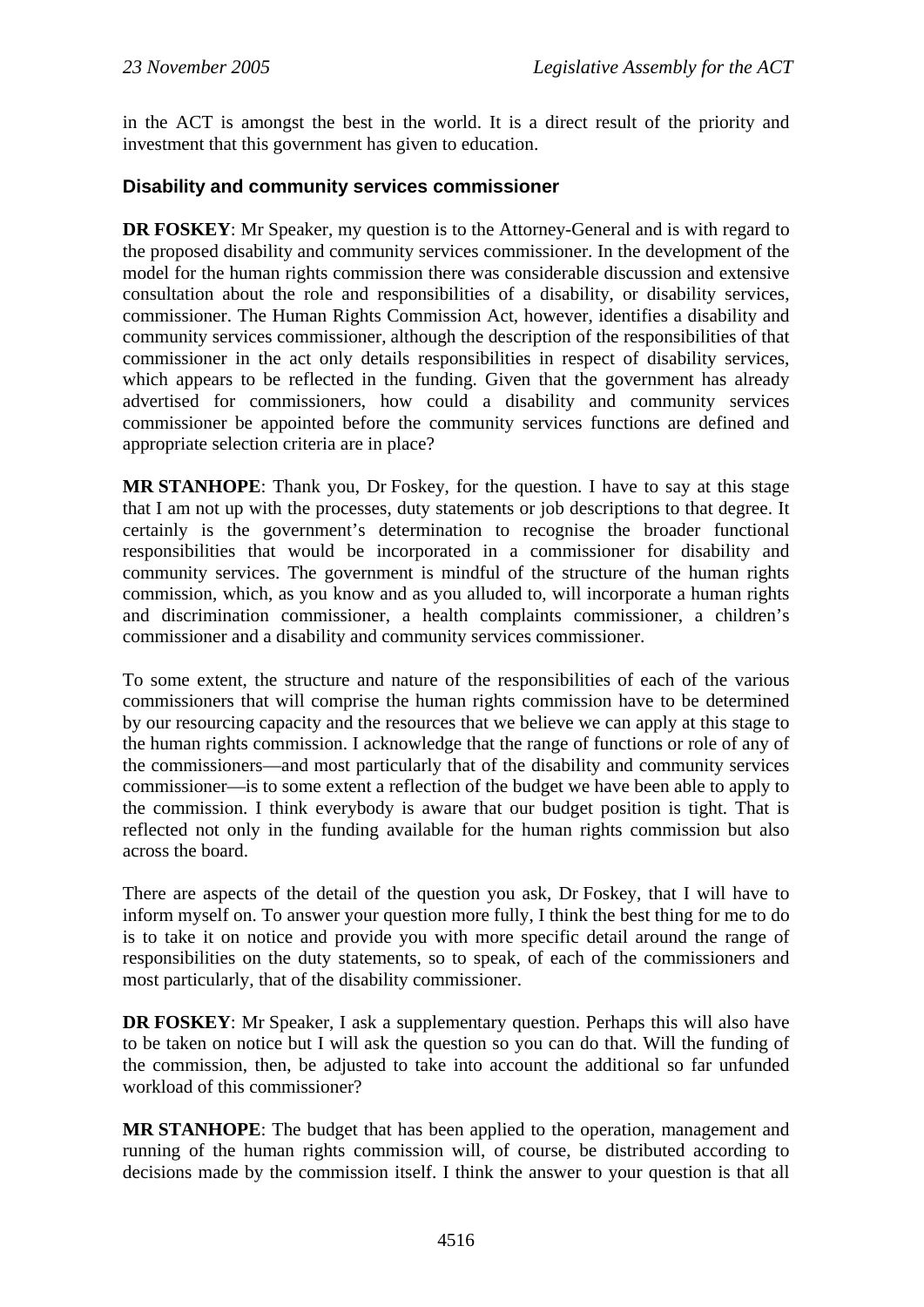individual funding decisions relating to the various parts of the roles and operations of the various commissioners will be made in a collegiate way by the commission as a commission. Each of the commissioners will, of course, be competing for the funds being made available for the operation of the commission. I hope that assists your understanding.

The government will not adopt the role in relation to each commissioner of determining a particular level of funding. That is one of the synergies involved in the establishment of an overarching commission to cover off each of the five commissions that will be incorporated within the human rights commission. The human rights commissioner, the discrimination commissioner, the health services complaints commissioner, the children's commissioner and the community services commissioner will operate in a collegiate way as a commission and will, in a collegiate way, under a president, make funding decisions for themselves.

### **Procurement guidelines**

**MR MULCAHY**: My question is to the Treasurer. The Auditor-General's report on government procurement finds disturbing evidence of sloppy and careless management. Basically, because agencies had not been following guidelines when purchasing goods, there was a heightened risk of collusion between purchasers on behalf of the government and private sector suppliers, and agencies were not getting best value for the public's money. Does the Treasurer acknowledge that some agencies have been sloppy in not complying with procurement guidelines and that the territory has not been getting value for money?

**MR QUINLAN**: I have not had time to get a briefing on all of the detail of the auditor's report. I have had a quick thumb through it. I am aware that these days auditors are inclined to paint a darker picture sometimes than is the case in reality. The overall verdict and assessment by the Auditor-General was positive. The report said that generally everything was done in a satisfactory way.

I think that the next most frequent problem was an absence of some recording or reportage, and then there was some concern that people had, I presume, got into ruts in relation to their purchasing—looking on the positive side, which I like to do until told otherwise. Certainly, because the report was tabled in this house, the government will prepare a response.

I have been surprised from time to time by some percentages I have seen in an auditor's report—35 per cent or something like that—only to find out that the actual sampling taken was miniscule and possibly open to considerable statistical error. The government will have a good, hard look at the report and get back to you. If agencies have not done the job properly, appropriate action will be taken.

I think you know that the government is in the process of centralising a large amount of the procurement anyway. I think you would also know from the report that the centralised procurement area got pretty well a clean bill of health.

**MR MULCAHY**: Treasurer, how will the centralisation of that government procurement actually lead to a more efficient outcome?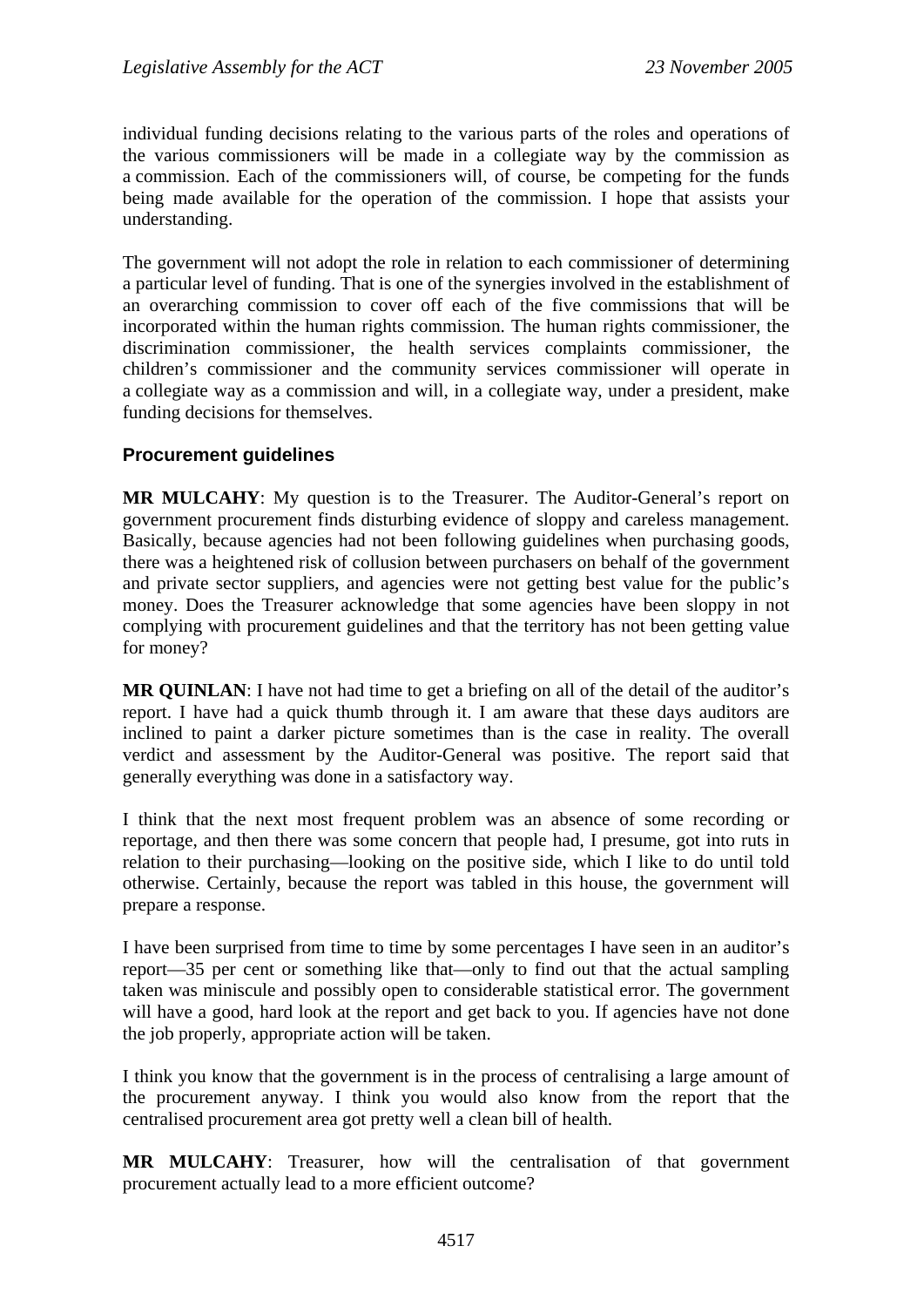**MR QUINLAN**: We are looking now at centralising procurement and centralising a lot of the IT delivery as well. I guess that you could say that maybe part of the theory of the pulsating universe is organisations, on the one hand, centralised and, on the other, decentralised.

**Mrs Burke**: It sounds a bit cabbalistic to me.

**MR QUINLAN**: You should have stayed at school a bit. We have had an expenditure review committee report. We have looked at some of these areas and the ERC report indicates to us that we can, with fewer resources, do the same job. As the audit report would indicate, the procurement area itself, the centralised Procurement Solutions, seems to be doing a good job.

A couple of times, not many, I have had visitation from people—I am sure that the MBA would be happy to be quoted—who have said to me, "Can you get all of the work to go through your guys because when we deal with them we know exactly where we are going?" Inevitably when you have a decentralised system, even if there is a hard and fast set of rules, you will still get interpretation and you will still get diversion in the way things are done. Of course, business wants everything to be simple. They like us to keep it very simple for them, otherwise they complain—red tape, task forces and those sorts of things. You have to keep it fairly simple for business and we intend to do so.

We have, through the expenditure review committee, estimated a reduction in the amount of resources that will be applied to procurement once the centralisation process is completed. That, like any other process, is going to take management as well. You do not just change it and walk away from it. It is going to take management to ensure that we provide the level of service and that all of a sudden we do not get, as well as business maybe having a bit of a complaint about procurement, all the other agencies saying, "We never get service. It used to be much better when we had it."

I think that in the overall context, just going through the ERC figures, which have generally been accepted by those that are involved, that it does offer economies to government. That does not change the need to abide by processes. It does not change the need to ensure that the competitive process continues and that we do not get ritualistic in our purchases. But occasionally, and this is one of the things that I want to ask about before I bring back the response to the audit report, you will get situations where the rules and regulations become a nonsense, where you get to the point that there is only one supplier or the line that you are buying is such a standard line that going through "the process" does devolve somewhat to a nonsense.

I will be pushing in the future for the management of our procurement to be sensible so that we get the best out of it. Business is flexible and would want to remain flexible, but the public sector has always got that two-edged sword. You have to do everything exactly by the book or someone will complain, but if you do it exactly by the book and it takes so long someone else will complain because it takes so long to go though the process. I would like to think that we could strike a balance and be sensible and still get the best value for the town, but that is a case of ongoing management.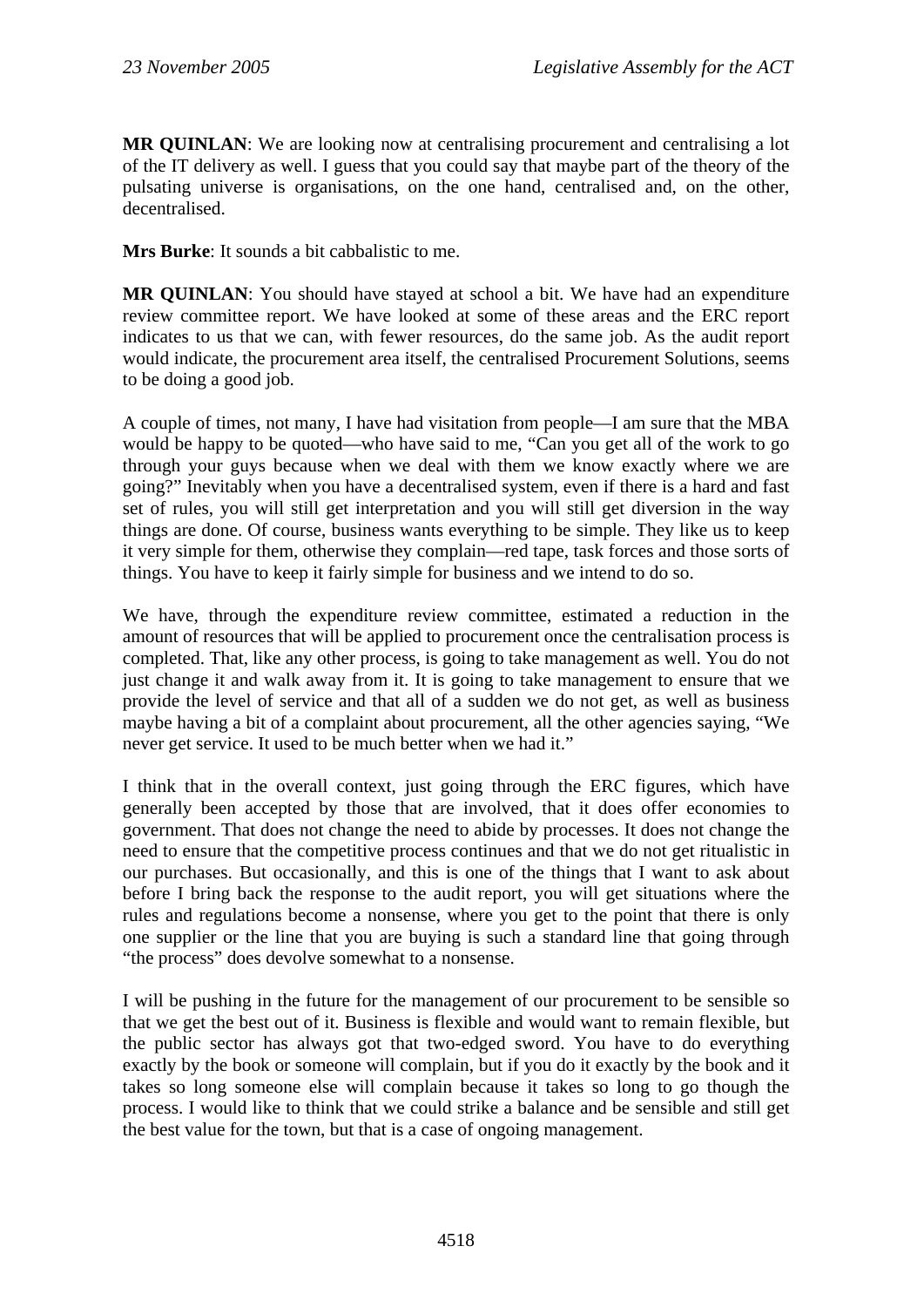### **Children—kids-at-play program**

**MS MacDONALD:** My question is directed to the Minister For Sport and Recreation. Minister, yesterday you helped celebrate the first birthday of the government initiative, kids-at-play. Could you inform the assembly of the success of this program over the past year?

**MR QUINLAN**: The government committed to establish kids-at-play just over a year ago in October 2004—just before the election—and started establishing it immediately. The program is designed in response to concerns about the decreasing level of children's physical activity and the impact it has on their health status, including levels of obesity.

The program focuses on play rather than sport to engage kids who might not consider themselves—or be considered as—sporty and who are not necessarily comfortable playing sport, but who nevertheless have fun with physical activity. The program aims to provide physical activity for children up to the age of 12 years in a non-structured environment and to encourage children and family interaction through play.

Kids-at-play is delivered to the community initially through two specifically designed and equipped vans that travel to after-school and school holiday programs, and community events, where trained casual staff help children actively play various games and activities. Services include the arrival of a kids-at-play van fully equipped with a range of sporting and play equipment accompanied by three trained staff members to facilitate activity. The trained staff members are generally university students from the University of Canberra. Their participation in this program is part of their university development.

Operation of the program was initially aimed at terms one and four in schools to take advantage of the warmer weather. However, the program's appeal and the demand for the service and the kids-at-play vans have meant that we have extended it through the winter months. In terms of participation, in holiday care programs, nearly 3,000 kids have been through 80 sessions; through after-school care centres nearly 6,000 kids have been through about 350 sessions; in community activities, nearly 9,000 kids have been through about 100 sessions; and, overall, in 12 months, 17,000-plus kids have been exposed to the activities of kids-at-play.

In the first year there was significant interest from the early childhood sector. Pilot activity was undertaken in that area as well. Through these activities it was evident that the equipment in the current vehicles was mostly a bit too large and cumbersome for the smaller kids. So the program grows. Yesterday—a year into the program—it doubled in size, with the launch of two additional vans. One of these will specifically target pre-school kids, with specialised equipment for these younger children to assist in the exploration of play and to develop motor skills.

All kids-at-play vans will be operational from 28 November—next week—and already the bookings for 2006 are rolling in. I congratulate my department for the work they have done on this. We have an actively ageing program for older people. We came to the electorate in 2001 saying we wanted mass participation in sport; we wanted people across the community to participate in sport.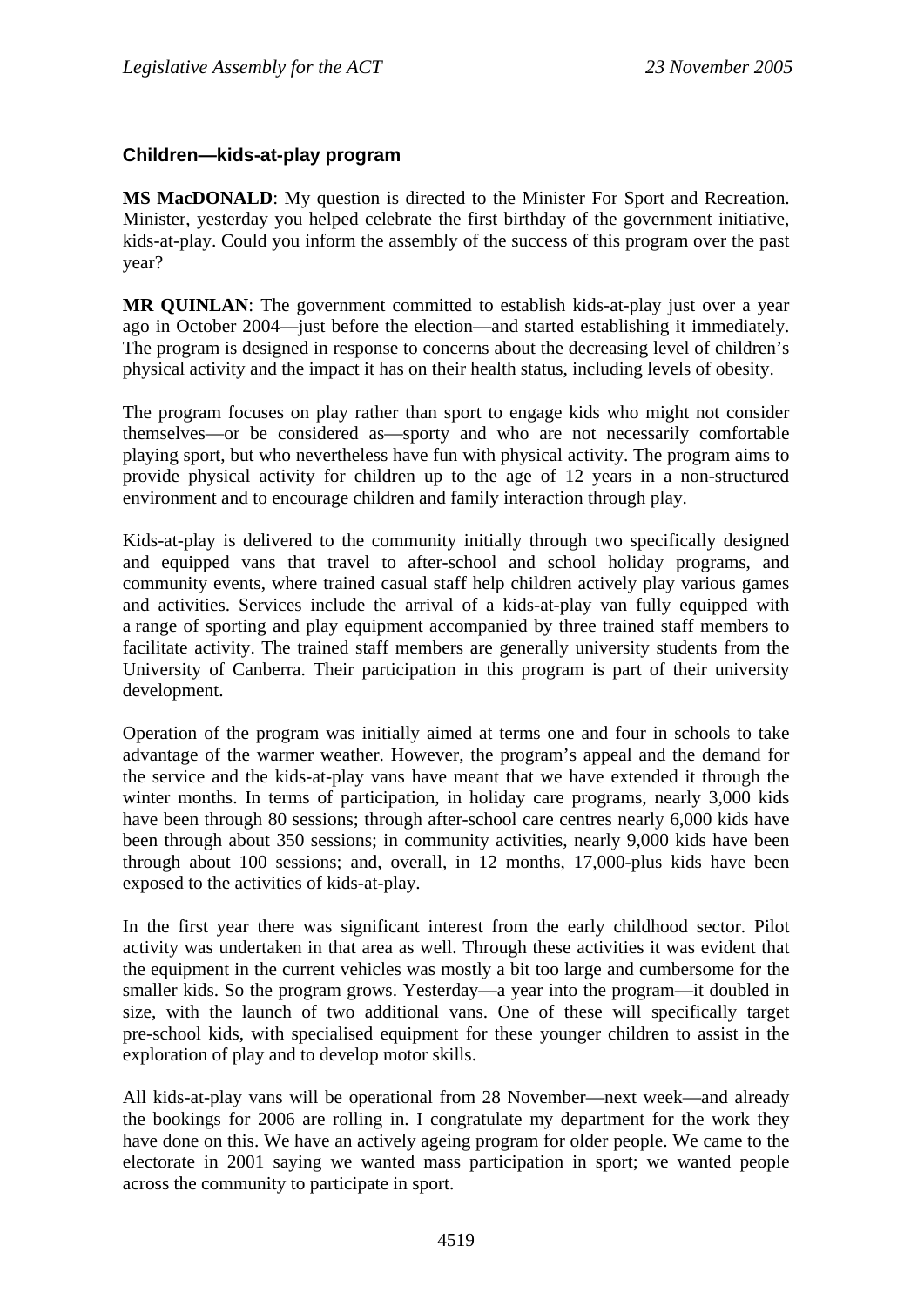We have done some constructive things about that, beyond the talk. Actively ageing grows. Quite clearly, the kids-at-play program has grown. I thank the sponsors who have helped us fit out the vans. I thank the University of Canberra for the continued provision and the continued involvement of their students. For the students, the government and community, it is a win-win process.

**MR STANHOPE**: I ask that all further questions be placed on the notice paper.

### **Supplementary answers to questions without notice Griffin Centre—food distribution program**

**MR HARGREAVES**: On 17 November I took a question on notice from Dr Foskey concerning the Red Cross Roadhouse free food program operating from the new Griffin Centre. The Red Cross Roadhouse has been operating for some time. It used to run from the old Griffin Centre and is now operating out of the main meeting room on the ground floor of the new building. The government made a commitment that all tenants from the old Griffin Centre would be accommodated in the new Griffin Centre if they wished. Users of the old building, such as the roadhouse, have transferred across to the improved facilities in the new Griffin Centre.

The new Griffin Centre represents a substantial commitment by the government, with the building costing over \$9 million to construct and establish. However, the building is managed by the ACT Council of Cultural and Community Organisations Inc. In my meetings with the council I have acknowledged their significant role in managing the sometimes competing priorities and demands of and diverse use by tenants and users of the building. The roadhouse operated from one of the larger meeting rooms in the old Griffin Centre, a space that was used for other activities when not being used for the program. It is just such an arrangement that is in place in the new centre. With any new building and significant move, there are issues and challenges that need to be resolved. These issues and challenges need to be addressed by that council.

### **Canberra Labor Club**

**MR QUINLAN**: During question time yesterday I took a question from Mr Stefaniak in relation to the Labor Club in the city and I will read the answer that I have received from the commission:

The Gaming Machine Act requires the Commission to "make the Social Impact Assessment available for inspection" by members of the public for a period of 6 weeks, ie there is no requirement for the Commission to provide the public a copy of any Social Impact Assessment (SIA) lodged with the Commission.

In relation to the SIA lodged by the City Labor Club concerning its proposed move to the former Angus and Robinson site in Civic, due to the public interest in the proposal the Commission made a copy of the text of the SIA available to all members of the public that were interested.

Initially, the data tables attached to the SIA (such as the ABS data used) were not provided due to their size and the fact that they were generally publicly available.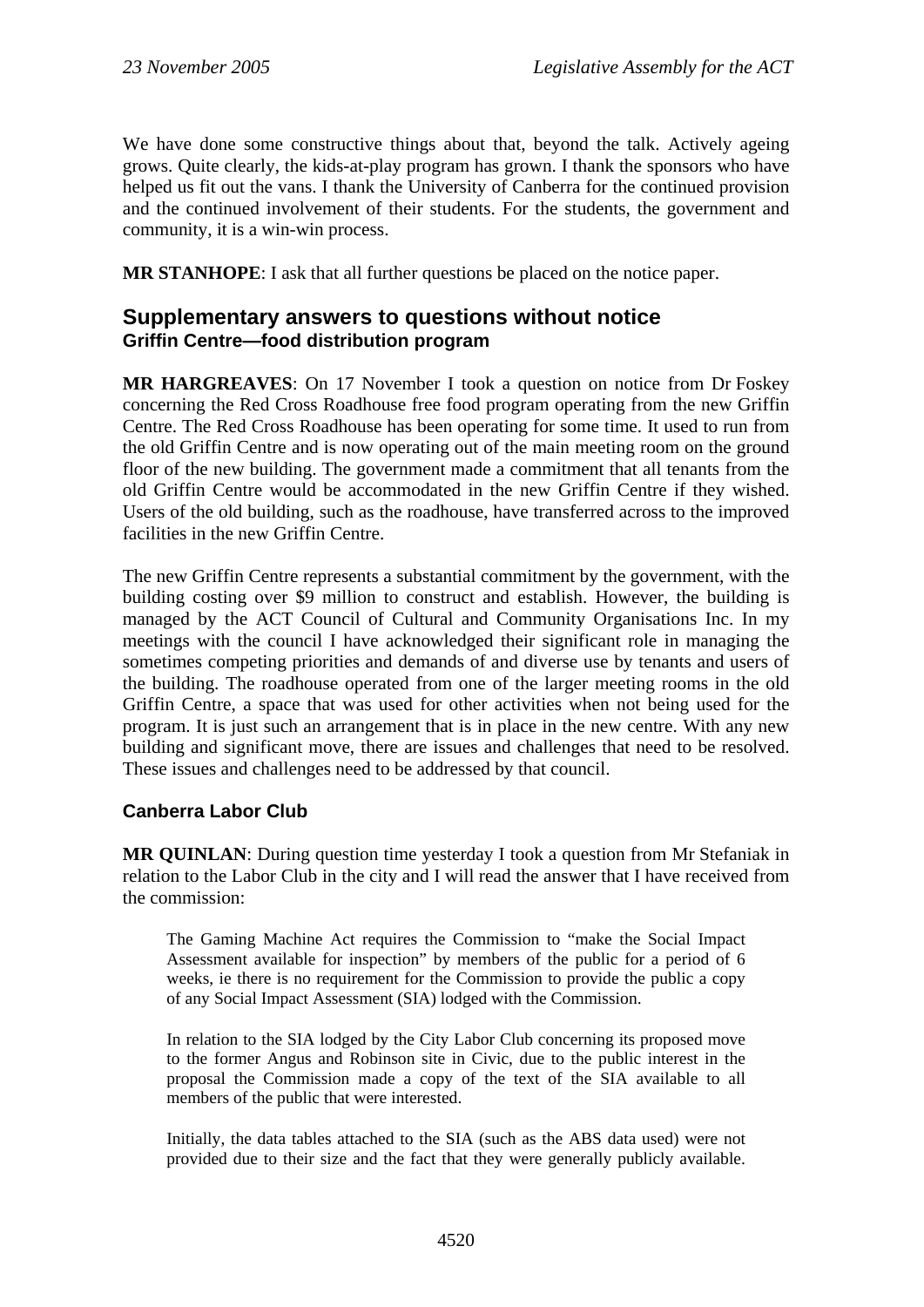However, when requested to do so by one interested party, the Commission also provided copies of these tables.

## **Paper**

**Mr Speaker** presented the following paper:

Study trip–Report by Mr Smyth (Leader of the Opposition)—Meeting of Shadow Health Ministers—Sydney, 14 November 2005.

## **Welfare reform legislation**

#### **MS PORTER** (Ginninderra) (3.34): I move:

That this Assembly recognises the effect of proposed federal welfare reform legislation on members of the Canberra community.

In the weeks preceding the September sitting I had the opportunity to attend a luncheon to recognise the work of foster carers and kinship carers in our community. In response to the heart-rending and inspirational stories that I heard at this luncheon, I had written and prepared a speech discussing the absolute injustice of the Howard government's welfare-to-work legislation and, in particular, the effect it would have on the provision of foster care.

However, upon reading the papers that morning, I found that the unthinkable had happened. For perhaps the first time in political memory, the Howard government had come to their senses and made it clear that they were willing to compromise their punishing crusade, at least in part, to soften the impending blow for some of the welfare recipients who were being targeted by the welfare-to-work legislation.

Mr Speaker, you can no doubt realise my surprise upon reading headlines such as "Vision of Welfare-to-Work" and "Foster Carers set free from shackles of Welfare reform". I was, of course, sceptical at first, given the debates we have had in this place regarding the effects of federal legislation on the Canberra community. I am sure that I need not remind those opposite of the ducking and weaving they have performed when debates have been initiated in this place on industrial relations or on VSU. In all of my time of serving politics, I do not think I have ever seen anyone try to distance themselves from their political party to the degree that those opposite have on the issue of Telstra.

But it seems that in this instance I was right to remain sceptical. As has been pointed out by the National Centre for Social and Economic Modelling, some of the most disadvantaged elements of our society are still being forced off their entitlements in order to achieve meagre saving targets. For example, sole parents who claim income support after 1 July 2006, with the youngest child aged six or more—sorry, eight now, as a result of Howard's further backdown—will have their parenting payment withdrawn and they will be placed on the Newstart allowance. Joining them on the job-hunting circuit will be those with disabilities who are deemed to be able to work between 15 and 29 hours per week, as they will have their disability support pension withdrawn.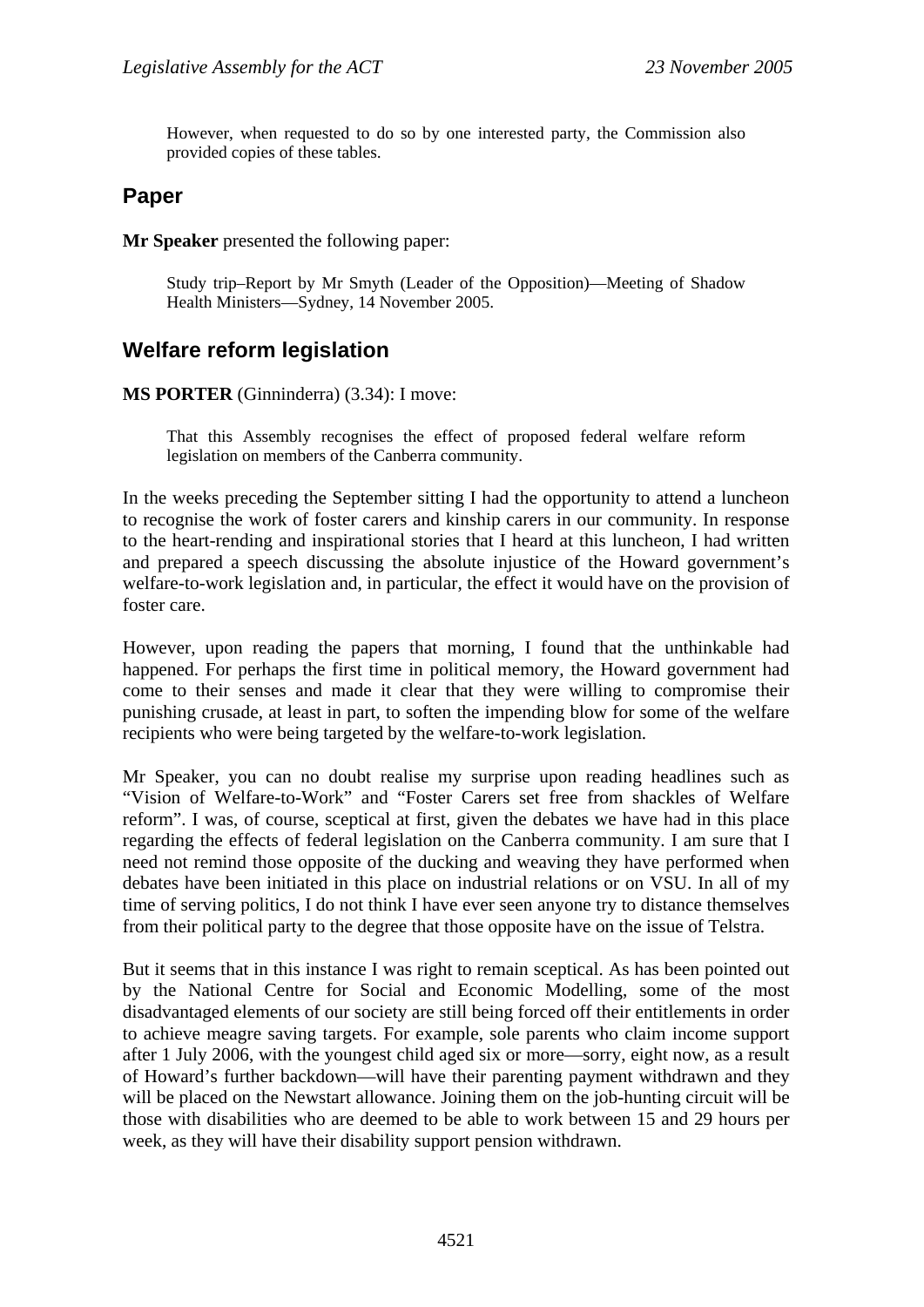The federal government is playing economics without any reference to the social and emotional impact these changes will have on people's lives. The same NATSEM report concludes that, under the proposed system, sole parents who are placed on the Newstart allowance will receive much lower incomes than under the current parenting payment system. This means less disposable income for school books, less available resources for family activities and, at the same time, less time spent developing a meaningful relationship between child and parent.

Similarly, the NATSEM report highlights the disdain with which the Howard government treats those who seek to receive a disability support pension. The report includes a graph which compares the disposable income of a person with disabilities who has private earnings of \$191 a week, firstly under the current DSP system and then under the proposed Newstart system. This graph concludes that such an individual would be \$99 a week worse off under the proposed system.

The federal government is proposing, firstly, to send the most disadvantaged members of our community back to work, regardless of their circumstances, and then to implement a welfare system, which will actually reduce their income on the basis of this return to work. This does not make sense. Perhaps those opposite could make some sense of it and explain it to me.

Even with the concessions we have seen announced recently, the legislation still proposes to target those who, through no fault of their own, find returning to paid work difficult. It still ignores any consideration of personal circumstances and still places the interests of the almighty dollar above the welfare of ordinary Australians. As the Australian Council of Social Service points out, these changes still do not ensure that single parents or persons with disabilities will be protected. Many will be financially worse off as a result.

Mr Andrews needs to take a long, hard look at the effects of this legislation on ordinary Australians and recognise the responsibility he has to the whole community. I am not holding my breath, Mr Speaker. This federal government obviously does not believe in supporting and sustaining the whole community; rather, it believes that it should punish those who are already down—teach them a lesson perhaps; the old "blame the victim" of the old Poor Law days. Perhaps Mr Howard would be happy if all the parents on parenting allowance and all the people with a disability, once forced off their payments, were herded into some kind of workhouse until they had paid their debt to society or perhaps had met their mutual obligation, as Mr Howard is prone to say. What about your mutual obligation, Mr Howard?

The Stanhope government repeatedly expresses its disappointment at the agenda that is being pushed in this fourth term of the Howard government. We have commented in this place on the impending sale of Telstra and its effect on ACT residents. We have debated the detrimental effects on our community of the voluntary student unionism legislation and we have expressed our disgust at the impending damage associated with the so-called reforms to Australia's industrial relations system.

The welfare-to-work legislation represents the worst of a set of pretty horrid so-called reforms, and those of us who value our society, our community in the ACT, must take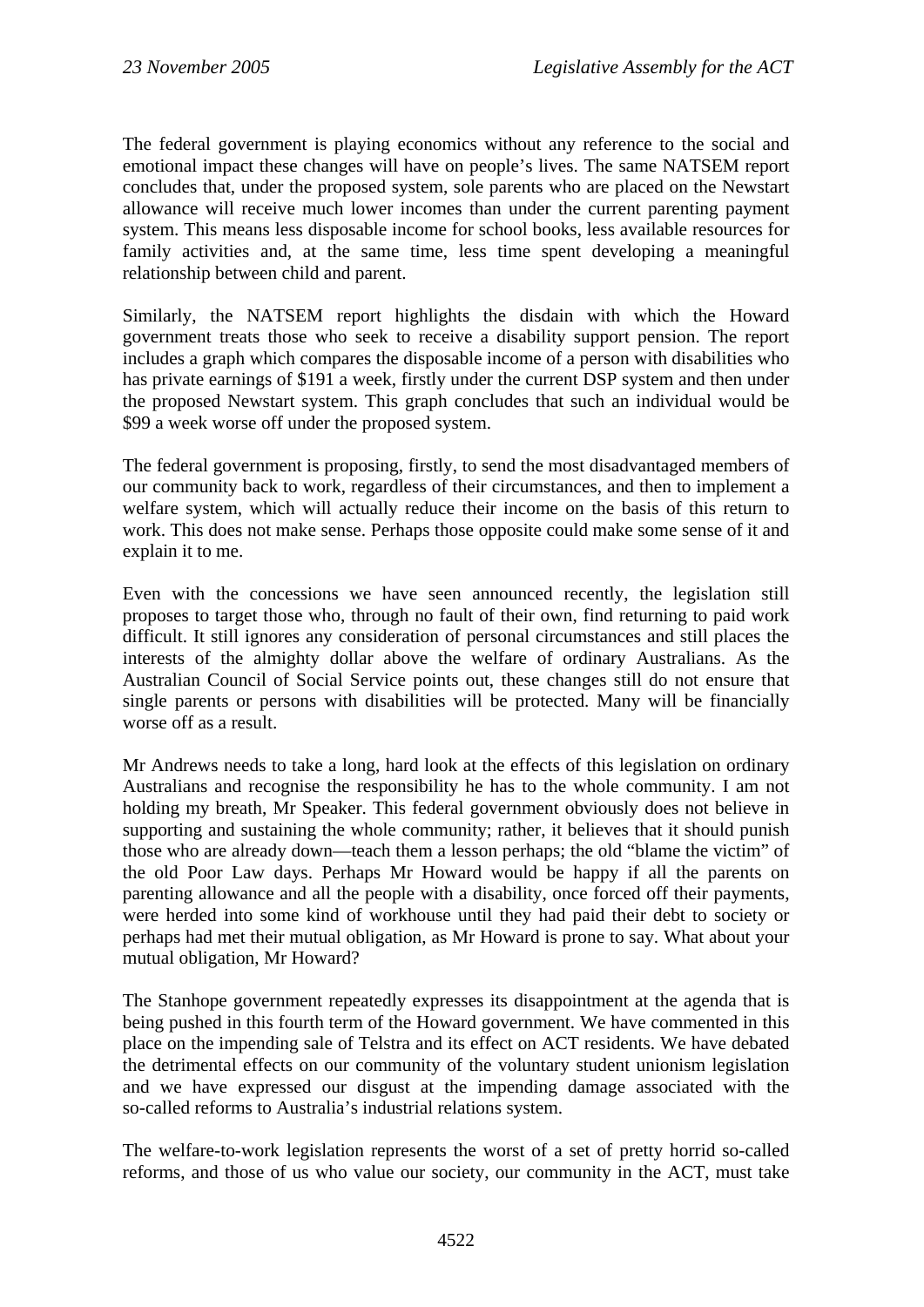every opportunity to speak out. As I said, the so-called reforms are designed to target the least advantaged in our society and, therefore, those who have the least opportunity to express their anger or their disappointment. This legislation targets people with disabilities, people with very real impediments to work, sole parents, and, until the recent miraculous backdown, foster children and their carers.

I initiated this discussion here today not to point out to those opposite what a draconian bunch their federal colleagues are, which of course they are. Rather, I moved this motion initially because I was afraid of the very real effects this legislation will have on our community in the ACT, our wonderful foster parents and the children that they care for, single parents and their children, people with disabilities and their families, people living here in the ACT. Whilst we now know that some affected groups—namely, foster children and their carers, families with four children or more, and carers of children with disabilities—will be spared this punishment, but to even contemplate that these families were under threat in the first place is astounding and, of course, very disturbing.

This legislation is still draconian in its content and it fails to take into account the actual welfare of Australians. Despite the backdowns, we can expect many more community groups and individuals to experience disadvantage due to the effects of this heartless withdrawal of government support. In fact, only this morning I picked up my *Canberra Times* and read the following report:

Chief Executive of Anglicare Canberra Ian Marshall said changes to eligibility requirements for welfare to work could lead to a greater community dependence on charities in the future.

"A concern that I have is that people who are in need will become more disadvantaged," he said at Anglicare's Christmas Appeal Launch yesterday.

Mr Marshall said certain changes could reduce people's access to the skills and employment necessary to get them off welfare.

"Sometimes legislation and policy has unintended consequences, so we will watch carefully to see if there is a growing demand for our services."

I think Mr Marshall has a very real reason for concern. I know that all of us in this place take our responsibilities to our constituents very seriously. It is because of this that I know we will all remain vigilant and we will all lobby our federal colleagues to further reform the welfare-to-work legislation so that it more accurately reflects the true Australian values that we all ascribe to—values of a caring, compassionate society which recognises the significant contribution already made to the community by all of those who now find themselves the target of the federal government's draconian legislation. It is as though these people do not make any contribution already to our society, yet we all know, of course, that they do. I encourage all those in the house to support this motion.

**MRS BURKE** (Molonglo) (3.45): At the territory level I hope we are all under no illusion that any member of the Canberra community is surely better off in some form of employment than remaining on welfare. I propose to present a different view perhaps to some of the—dare I say—hand-wringing commentary we have heard in this place about the proposed welfare reforms. And let us not forget that they are only proposed; there is much to work through and it is being worked through at a federal level. There is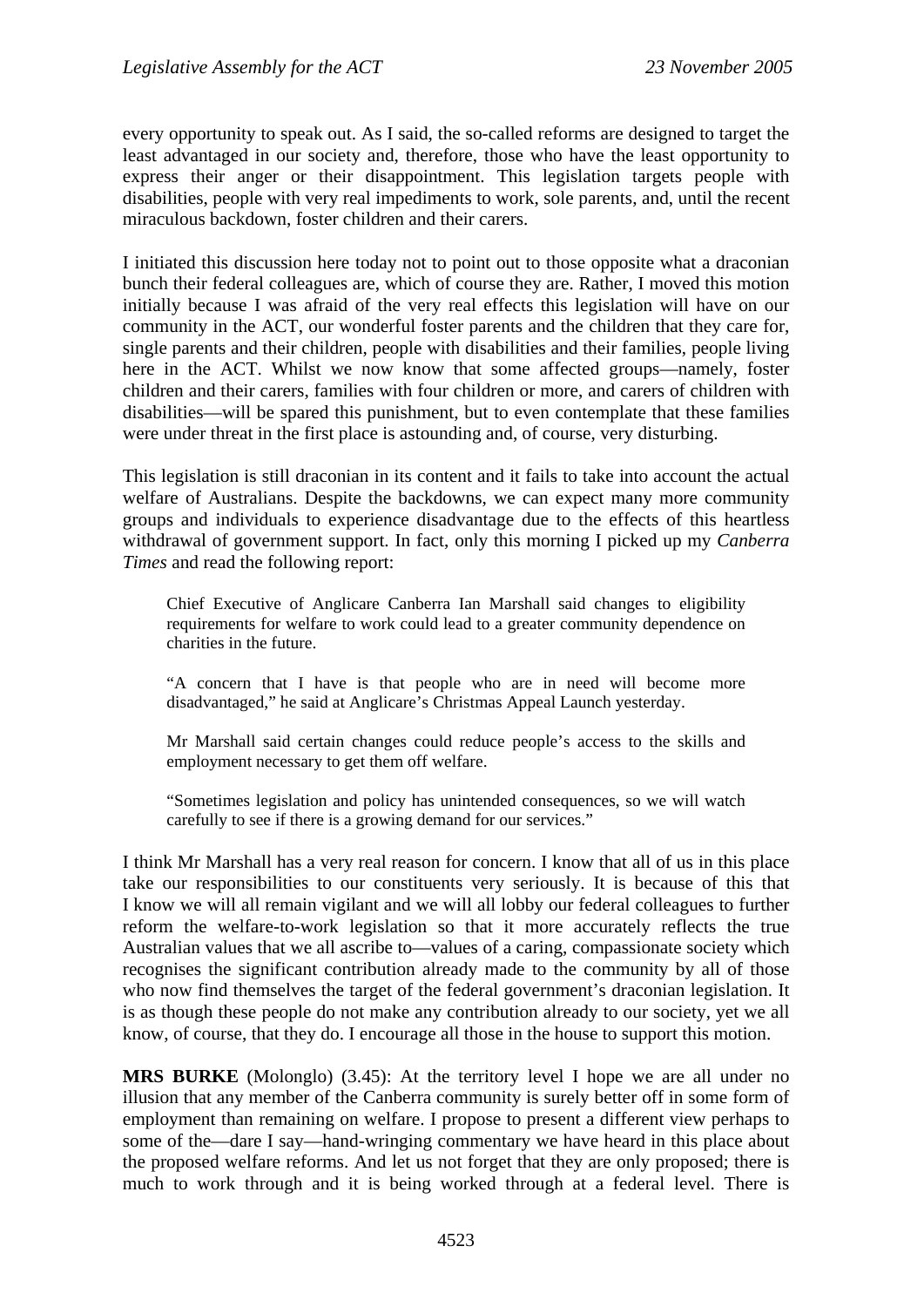obviously no need then to spend the next hour debating the benefits of assisting and encouraging people, wherever possible and where it is certainly realistic, to enter into the job market and take that first step to increased independence and personal satisfaction that is gained from meaningful employment, be that part time, casual or full time.

Let it be remembered that the intent of the Employment and Workplace Relations Legislation Amendment (Welfare to Work and Other Measures) Bill 2005 is to introduce a number of amendments to the Social Security Act 1991, the Social Security (Administration) Act 1999 and the Disability Services Act 1986. It will give effect to the legislative measures in the welfare-to-work package announced in the 2005-06 federal budget.

The measures in this bill, along with other administrative measures in the package, are a significant further step towards building a modern and responsive social and welfare support system for all people of working age by encouraging and assisting more people to participate in the work force. I know that Labor and those opposite love to see this as code for shoving people who are on crutches and wheelchairs into the work force. Some of these notions that are presented are absolutely absurd and I take absolute offence at the notion that anybody would seriously consider that happening. We have to think of the choice of the individual here as well.

The three principles that underline these measures are: people who have the capacity and are available to work should do so; the best form of family income comes from a job rather than welfare; and services provided to people who have an obligation to seek work should focus on getting them into work as soon as possible. But, sadly, the scaremongering continues. Any group or organisation that seeks to engage in scaremongering tactics in relation to the federal government's welfare-to-work reforms is obviously not seriously considering any policy development; nor are they capable of entering into the debate and the active participation in reforms that are needed and are generally supported across the business sector and wider community.

In fact, in the nine years that federal Labor has been in opposition I do not believe—and I stand corrected—it has come forward with any solutions to encourage people, where they can, to enter into meaningful employment and go on to furthering a productive life, full of prospects that can never be fully realised when receiving any form of welfare.

No doubt some welfare groups have concerns, which, quite rightly, should be aired during the inquiry process, in relation to the welfare-to-work changes. In fact, I watched with great interest how Senator Kay Patterson, on the lawns of Parliament House, addressed a very angry group of people from a wide range of disability associations. Quite quickly they could see that she was desperately trying to grapple with the situation, and that was a good meeting. It was a bipartisan meeting: there were people there from all sides of politics, wrestling with the issues. I will speak more later as to why we have to move this agenda forward.

What should be highlighted is that the federal government has recognised that support should always remain for those families who are most vulnerable, and it will no doubt maintain a responsive and sensible welfare safety net. A poignant issue is that the federal government is prepared to tackle one of the most difficult problems faced in a generation: unemployment and the fact that around 600,000 children—a staggering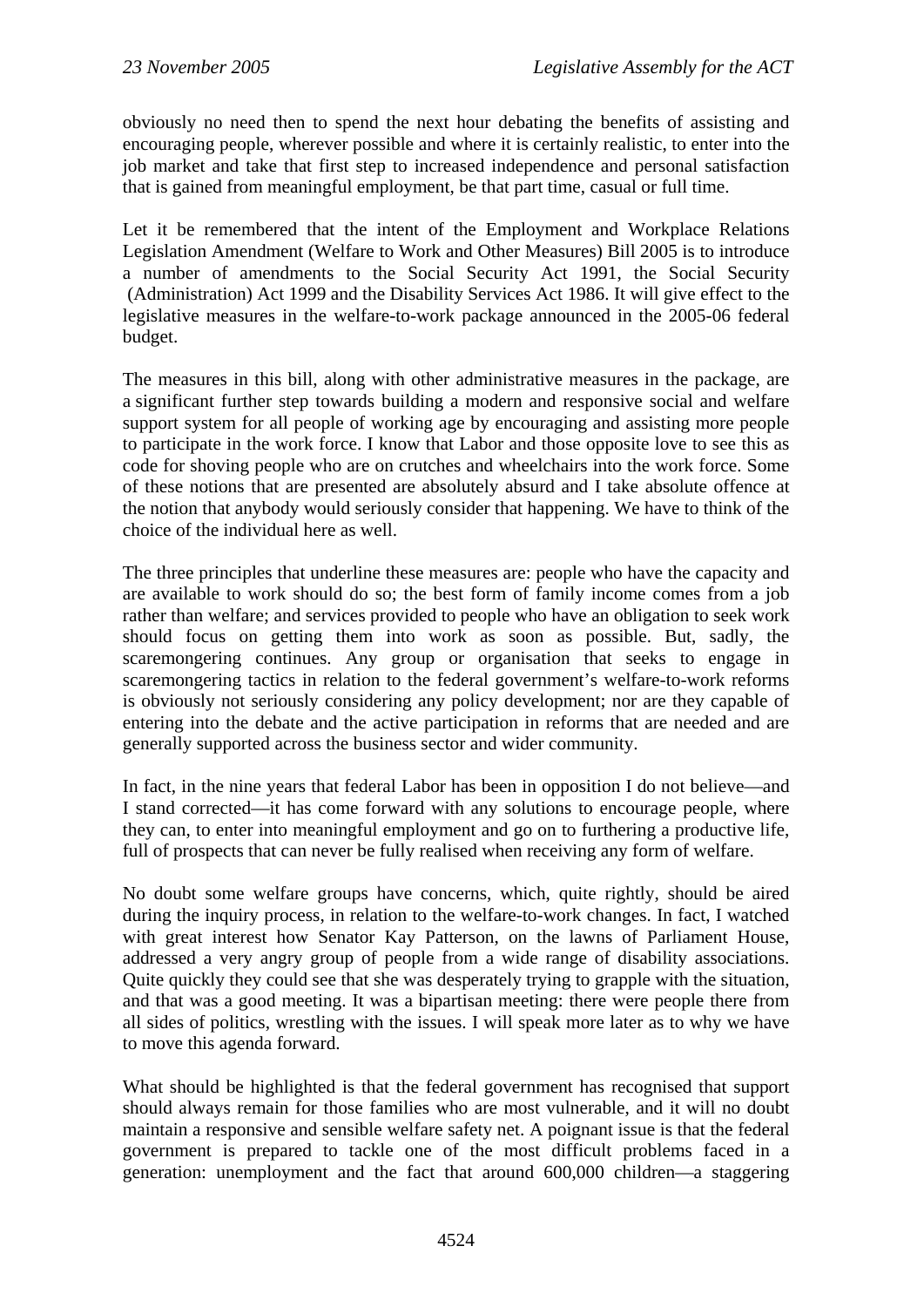number—are currently growing up in homes where parents are not fully engaged in any form of work.

There could be no member in this Assembly who would agree that this is a situation that should be allowed to continue. If there is an opinion otherwise, to me it signifies that some members would rather pursue a campaign that seeks to disrupt and not recognise that, in tandem, the WorkChoices and welfare-to-work reforms are designed to complement and combat outdated systems that do not in any way assist our economy to continue to grow and to therefore provide productive jobs for people who wish to participate.

A combination of a feeling of achievement, motivation and imparting of a strong work ethic to children are the key components that the Liberal opposition recognises are at the heart of the federal government's efforts to rejuvenate an ageing legislation that impedes employment growth. Contrary to efforts by some groups to distort the facts, support will be offered to eligible families faced with difficult circumstances.

Ms Porter's motion talks about proposed changes. You cannot sort of hypothecate. We can have the debate, and I am happy to do that, but you cannot make assertions that this will happen or that will not happen. I am putting to you a human case. I have talked to stakeholders; I have talked to people with a disability. I watched a program on SBS last evening that talked about young people with a particular disease longing to be in a workplace—not wanting to stay at home, hide away and be on welfare—far from it. In fact, we can often learn a great deal from people who have disabilities and so forth.

Why would any fair-minded human being consider it unreasonable to view the welfare-to-work reforms as an effort to actively encourage people to seek employment that matches their capacity to contribute effectively in the work force? A balance can be achieved in this sense and this reflects a wider community sentiment that cannot be disputed: whenever you require legitimate government support, it should be there, always. But, on the other hand, all of us should be contributing productively in the spirit of building our community and strengthening our economy.

As recently as yesterday, the federal Minister for Workforce Participation, Peter Dutton MP, indicated that he had concerns that the federal Labor Party was entering into what might be called a surreal world, claiming there would be no flexibility in guidelines that put into effect the legislation surrounding the welfare-to-work program. An official from the Department of Employment and Workplace Relations explained, in essence, in a committee hearing on 21 November 2005 that vulnerable groups would be protected by way of exemption from certain portions of the legislation that would see them shift from some form of support payment on to Newstart. The federal government is aware that, due to complexities and personal circumstances, rather than seek to legislate on such complexities, regulations and guidelines are far more useful in offering flexibilities to families. The department official clarified this by saying:

The legislation does cater to the key groups of people for whom an exemption may be required. For example, it makes it very clear that there will be automatic exemptions for parents who are active and registered foster parents, for parents who are home schooling or for parents who are facilitating distance education for their children. … for parents who have children with disabilities … for parents who are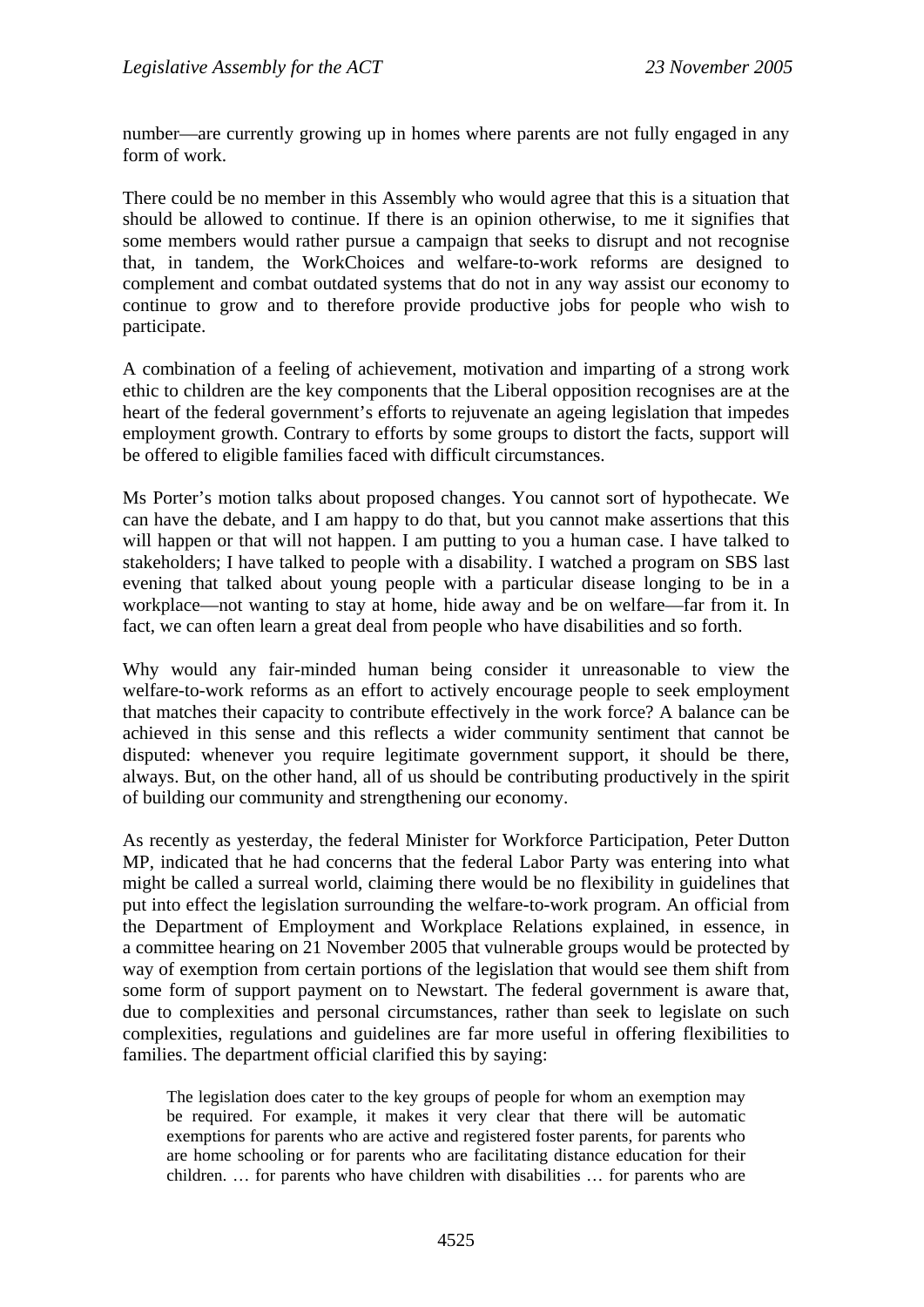escaping domestic violence … there is a whole range of categories there which are actually in the legislation …

In addition, there are provisions that protect people who are homeless, who face some form of mental illness or have a disability that would not require them to undertake active participation requirements. There is definitely a lot of scaremongering going on about what groups are in and what groups are out, yet clearly here we can see that for many of these people this fear is being spread in our community quite wrongly. It is quite wrong to assert that some of these cases will be shoved out and forced to get jobs. It is clear that they are not going to be.

Guidelines allow the relevant government departments a degree of flexibility in dealing with job seekers experiencing a broad range of life circumstances that would not be possible if everything were set in concrete by way of legislation. So here again we see a more flexible world. We need to live in a flexible society where people can make choices, where people are given options that they have never had before to do something. Of course it is going to be hard to turn this whole welfare system around. I do not deny that.

Any political party that does not support the notion that we, as responsible members of our community, should participate in the work force wherever it is possible is acting in an irresponsible manner and patently displays that it does not seek to foster growth in the economy nor does it wish to elevate a sector of the population that deserves the same right to enjoy the financial, social and personal benefits that naturally come with participating in any form of gainful employment. I think historically people have thought, "Well, the only thing I can do is take welfare." We need businesses—big businesses, small businesses, medium-sized businesses—to come on board and to offer options to people that will make it easier for them to go back into the workplace, to employ people with a disability.

I think we have got into a pattern where we just hand out money, but we should be giving people a hand up. I am surprised this motion really has been brought forward by Ms Porter, as I know she is an active supporter of the social services sector and would know first hand of the benefits that are realised when a person who has never been actively encouraged to seek employment experiences the elation and personal satisfaction that come when they receive a pay cheque or a pat on the back, or both, from an employer for a job well done.

What the Labor Party may not recognise, nor seek to address over the medium term, is the fact that the demographics of our nation are shifting and that action is required to match the increasing costs that are imposed upon our health systems: pharmaceutical benefits, aged care and the cost of continuing to offer all forms of pensions. There is a bigger debate to be had on that for another day. It is true that we are keeping people alive longer, but we need to make sure too that at every level we give people who have never worked before, be they able-bodied or with a disability, an opportunity to do so now. It does not mean that they cannot work; often it just means that they have never been given an opportunity to do so.

Of course there is going to be some fear about this, of course there is going to be some uncertainty, but at least do not let us knock this until we ask truly those people with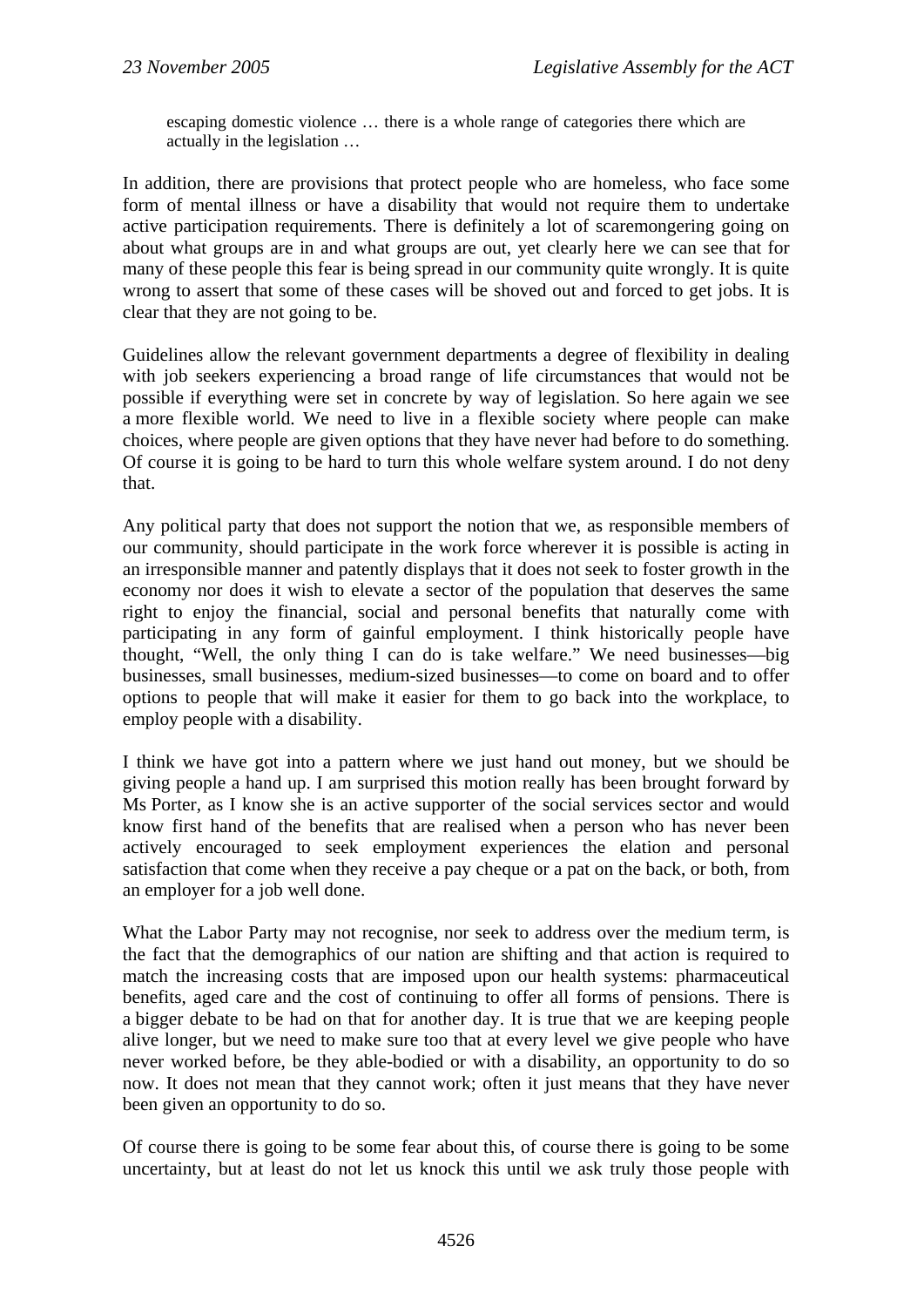a disability who are in jobs, who have been on welfare and are now back in work, how they feel. I have asked such people, and I am sure Ms Porter knows of such people. That is why I am concerned with this motion today—that so many assumptions are being made about something that we do not really know is not going to work.

The Howard government has identified the need to make momentous and courageous changes now to the interconnected areas such as industrial relations, welfare and workplace relations. These reforms, however we view them, are a vital necessity. Change takes courage. Often, people do not like change. People are reluctant to get out of their comfort zone, to move on with life.

The prosperity of our nation relies quite heavily on three factors: population, participation and productivity. Unfortunately, I will not be supporting this motion as it does not and cannot in any way clearly articulate any real argument that can, without doubt, prove to me "the effect of proposed federal welfare reform legislation on members of the Canberra community", that it will have the negative impact that Ms Porter talks about.

I end by saying that I do believe it is quite clear that the states and territories are failing miserably in achieving a fair go for people who want to get off welfare and into work. We seem to have this notion that giving people money and then allowing them to just live off the fat of the land forever and a day is the way people want to be. Give people the option. Give people the option to do something different with their lives. They need to do more work at the local level with the federal government. We have had a debate in this place today. Work with the federal government. We need to be sure as a territory that we meet our obligations and reduce welfare to those who do not need it, and target it instead to those who do.

**DR FOSKEY** (Molonglo) (3.58): I support the motion and I want to thank Ms Porter for raising this issue in the Assembly. I regret that the opposition will probably see the debate in terms of the motion raised by Mr Mulcahy this morning, because this is an important issue that will affect the ACT. Before I begin my substantive speech, I want to quote some figures to Mrs Burke.

Mr Dutton, the federal Minister for Workforce Participation, released figures yesterday showing that nearly 10,000 people receiving the disability support pension found work in the year to September—doubling on the previous year—and that, over the same period, 35,000 people receiving the parenting payment also found jobs, which is another doubling. I think this indicates that there is not really a problem; that people who are able to do so are going out and looking for jobs. My real concern is that the welfare-to-work package is a sticks method rather than a carrots method. As you say, people are better off working. It is not that they do not want to be better off; there must be some other reason why they are not in the jobs.

At the moment, there are three major federal government society-transforming packages in front of us—the antiterror legislation, the industrial relations reforms and welfare-to-work reforms. Most of us have to prioritise where we put our energies. I think one of the areas missing out is the welfare-to-work package. We have antiterror legislation causing concern to the broad community—and this is a constituency issue relating to human rights and other issues and the industrial relations issue has been taken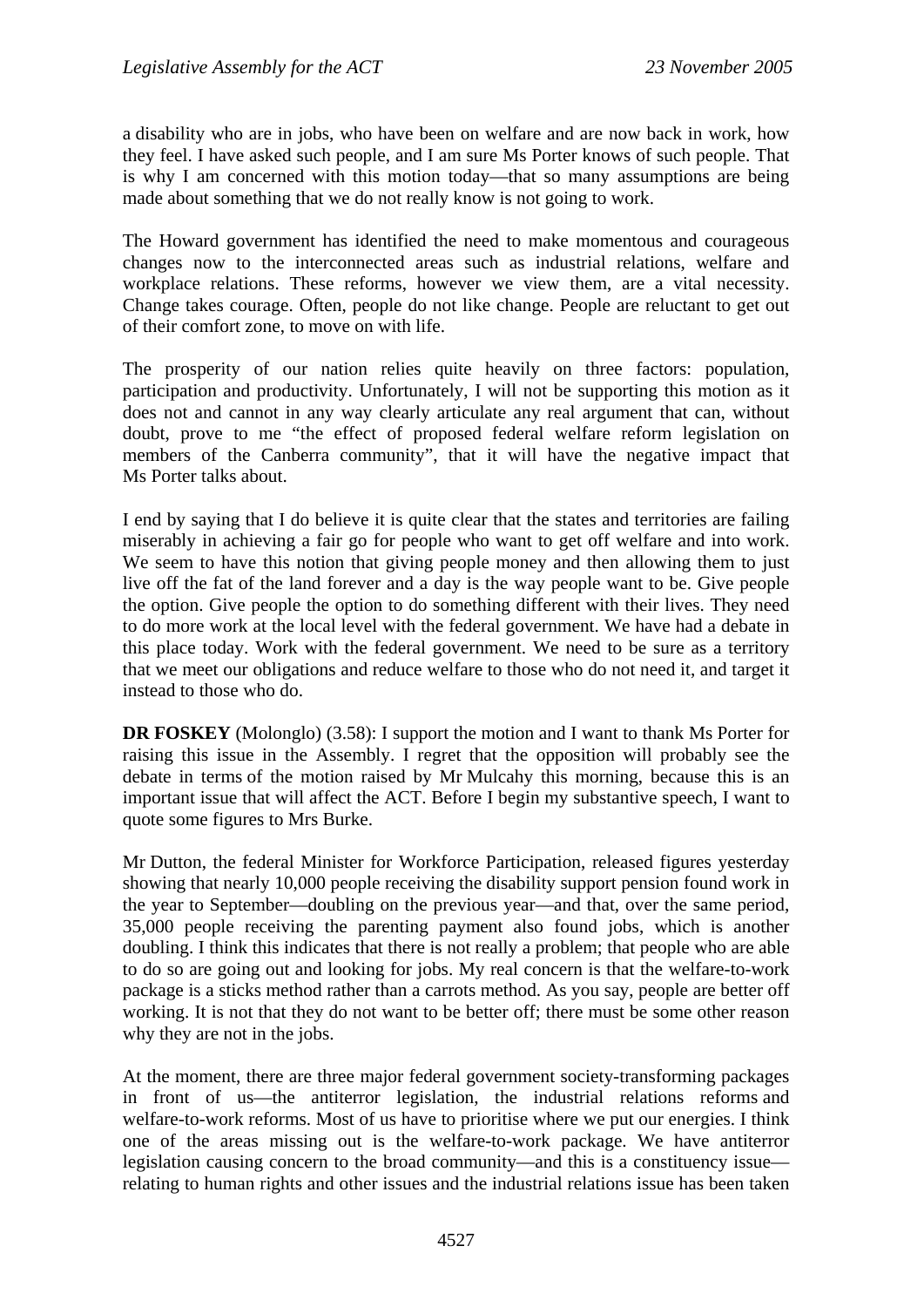up by the unions and very substantively by the Labor Party. Because the welfare-to-work package is most aimed at those on the margins—people with a disability, people on parenting payments—and because of the emphasis unions must necessarily place on working issues, they are perhaps not getting the attention they deserve. But they have excellent spokespeople within their own groups and within groups like the National Welfare Rights Network.

The more we see about this legislation, the more it looks problematic and horrific. Just yesterday in the *Sydney Morning Herald* it was revealed that sole parents and people with disabilities may have to work nearly twice as many hours as the federal government promised under its welfare changes. The trouble with this legislation is that you have to get into it with a magnifying glass. To do that requires time, which is not available to most of the people it affects. They rely on peak bodies such as the ACOSSes and COSSes of this world and the welfare rights network. I quote Michael Raper, who is the Executive Director of the National Welfare Rights Network. The day before yesterday he said:

Although the government has consistently said people would have to look for 15 hours of work a week, a parliamentary inquiry into the new system heard yesterday that people could be required to work up to 25 hours a week.

There is no upper hours, part-time work limit in the legislation.

It goes on to say that if people refuse a suitable job offer of up to 25 hours a week when they are working at, say, 13 hours a week, they can be hit with an immediate eight-week no-payment penalty and will lose in excess of \$2,000 in welfare payments.

There is no doubt that there is a problem. Thank God for the Senate committee—and again we had to fight to get that. This legislation would otherwise have gone through with almost no scrutiny. Even though they do not have the numbers in the Senate, the opposition and the minor parties put their feet down and we have had some public airing of the issues. This shows the different weighting of interest in the two issues. By 21 November the Senate committee had received 59 submissions on the welfare-to-work program. By comparison, the Senate committee inquiring into WorkChoices had received over 4,500 submissions by 10 November. Good on people for getting those submissions in. But let us not see that as an indication of how the government should act, because it is the intersection of these two bits of legislation that is really worrying.

The Australian Council of Social Service and community, church and other rights groups have had significant input into this debate. There is no doubt that all these groups support the goal of assisting more social security recipients into jobs and welcome the government's increased investments in employment assistance and childcare. All this has to happen if this package is going to work. However, ACOSS believes that the bill unnecessarily places many single parents and people with disabilities onto lower payments—so they will have to live on less until they get secure employment. Look, if we had been able to put a poverty-proofing process onto this legislation, it would never have got past cabinet. It is the opposite of assisting people.

A couple of sittings ago I moved a motion that the government agreed to. It was about how we could move the group of people who constantly stay in the unemployment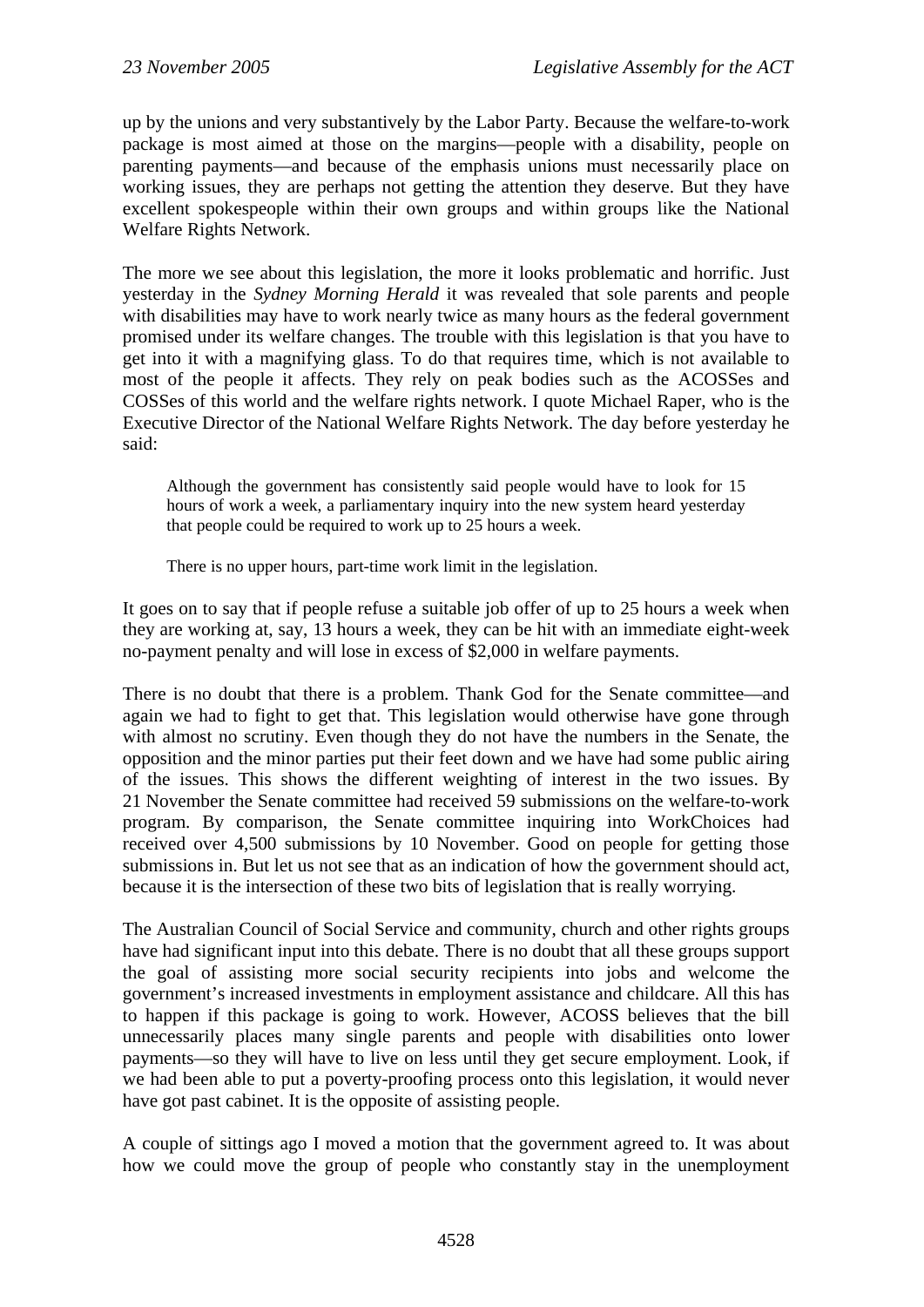sector—the low skilled and low-income workers. There may be other reasons, such as a slight disability or family circumstances, as to why they are not able to get into jobs, or perhaps those jobs do not exist for them. We do not know for sure why that is. Our work was informed by Professor Bob Gregory's work, which points to some of the disincentives for people on welfare to move to work.

There have been a number of attempts to improve the situation. The federal government I suppose is using the neoliberal economic model, which uses what could be called a fashionable analysis. There have been enough critiques of it to know that this micro-economic analysis does not work. It relies on a so-called market approach. If you follow that, it means deregulate the labour market because that means that wages would fall for the disadvantaged and there would be more jobs. That is the argument. Along with the real wage falls, the level of welfare payments needs to go down, because you have to boot people out as well as provide a place for them to go.

That is the model I think the federal government is working on, but then we have the problem of skills. We all think the ACT has a skills problem where we do not have enough people with certain skills. That is a universal problem; it is not just in this precinct. What about more training, then? We have people staying on at school for, on average, two more years but we still have the problem. Obviously, that is also going to require more fine-tuning too, rather than just throwing education at it—especially when we are going to charge more and more for that education and foster the public's fear that the government offers less money for education for the groups of people we are talking about. It is not just putting people who are on welfare out to work; it is a double-barrelled approach; it is across society.

One of the main impediments to people going off welfare is the fact that, as we know, they lose money. We have high effective marginal tax rates and this is where the government needs to act. This is a simple one. Let us get rid of the disadvantage that one has to leap into a much higher income bracket to be able to live at the same standard one lived at when on Centrelink payments because of the various advantages that go with those payments. We need to get rid of that margin. It is very strange that the government is not tackling that. I do not understand it. They are lowering taxes for everyone else at the top end. I prefer the use of incentives and supports rather than punishments and deterrents. I would like the broader community to become more aware of the welfare-to-work reforms and the problems they set.

**MRS DUNNE** (Ginninderra) (4.09): To refresh people's memory, Ms Porter's motion on the surface seems fairly innocuous. It reads:

That this Assembly recognises the effect of proposed Federal welfare reform legislation on members of the Canberra community.

I think we should reflect upon and not go in for the, I suppose expected, cliches Ms Porter started off with, such as the punishing crusade of the Howard Liberal government. It is a classic. Everything done by the federal government is brought into this place and trotted out by members opposite as a means of beating people around the head. What Ms Porter did today was a logical extension of the things Mr Mulcahy was complaining about this morning: we've got to find an opportunity to beat the Howard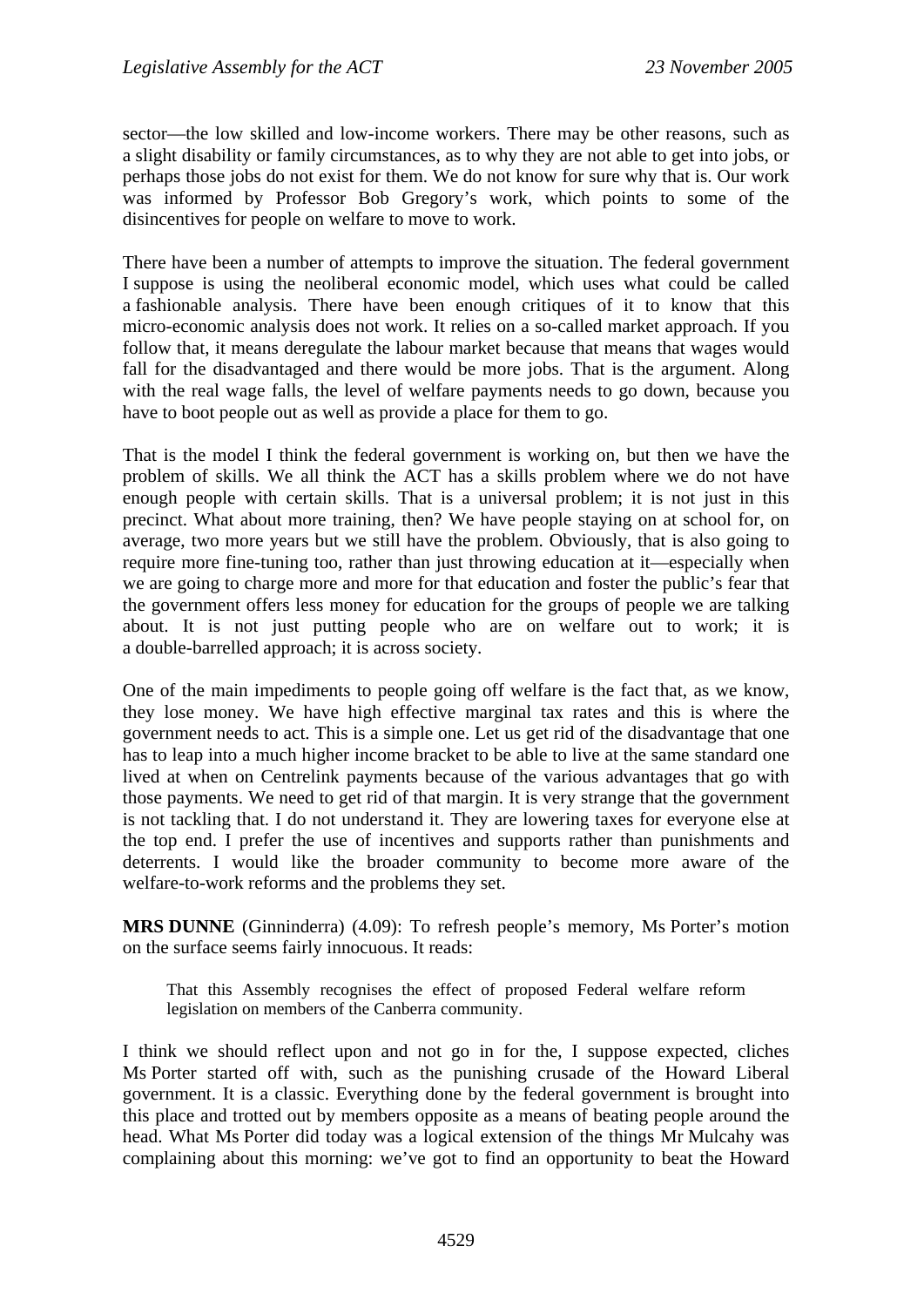government over the head. Let us not look at any of the things being proposed, we will oppose them because they are being suggested by the Howard Liberal government.

I think it is time we had a little history lesson in this place. We had a little look at the welfare reforms we have seen in the past 20-odd years. For my sins, or for whatever reason, I spent a considerable amount of time in the mid-1990s working in the commonwealth Department of Employment, Education and Training and, in the mid-1990s in particular, working in the area of the federal office that oversaw labour force programs and the application of programs through the Commonwealth Employment Service. For a particularly long period of time I was involved in that wonderful testament to Labor policy—the labour market program's white paper called "working nation". If ever there was a misnomer, that was it. Paul Keating and his "working nation" were ably supported by bomber Beazley, who is now the Leader of the Opposition. We had a little look at the history of "working nation" and some of the Labor Party programs.

#### **Mr Stefaniak**: Noodle nation!

**MRS DUNNE**: No. It was worse than noodle nation. It put a whole lot of people on the scrap heap. It saw the light of day; it saw people implementing it; and we saw lives ruined because of it. "Noodle nation" is just an object of derision; "working nation" is a national tragedy. To put a little context about where the Labor Party was going in the mid-1990s, I remember that one of my jobs was to write drafts of speeches for departmental officials and ministers to present on a variety of occasions. I remember being called upon on one occasion to write the first draft of a speech for Mr Beazley to present at a book launch at the national press club. When the speech as presented came back to the department, it was no surprise to me that none of the words I had prepared seemed to have appeared in Mr Beazley's speech.

Mr Beazley's speech on that occasion—back in 1993—sits strongly in my mind, because it was the day I realised there was no hope for unemployed people while ever he was the minister for employment. He said then that we would never achieve five per cent unemployment again and that, if we ever got to five per cent unemployment, that was as low as we could go. We need to remember that, at that time, we were looking at a million people out of work, with a huge proportion of those having been out of work for more than 12 months. They were the long-term unemployed. Bomber Beazley said, "Like the poor, they will always be with us. We can't do anything about it." They proved it with "working nation".

In "working nation" they came up with a whole lot of programs and a whole lot of variations to programs to address, with a supply side solution, a demand side problem. The problem was that there were a whole lot of people—at one point one million Australians—out of work, looking for employment. The Labor Party came up with reforms to the labour force programs to somehow better educate people for non-existent jobs.

One of the especially exquisite elements of "working nation" was the capacity they used to move long-term unemployed people off the long-term unemployed list. They did that by two means: one was to put people into short-term fake jobs; then, when they came out of those fake jobs and had no jobs to go to, they were no longer long-term unemployed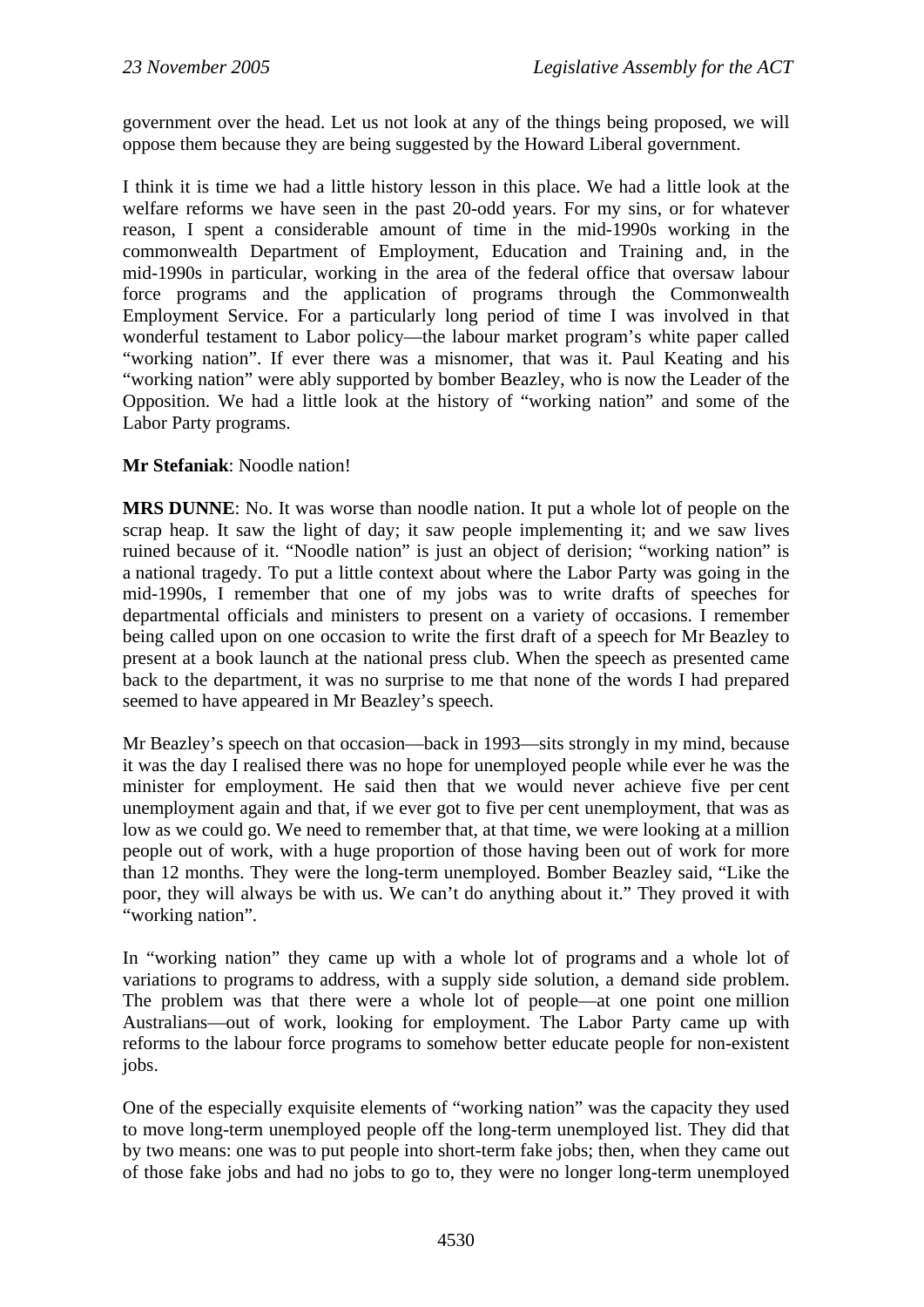and they could put them back on Newstart as new entrants—and people were being churned through. The other even more exquisite means was to take people off long-term unemployment and put them on the disability support pension. Between 1991 and 1992 the number of people on the disability support pension in Australia rose by 13 per cent. We are reaping the whirlwind of that even as we speak today.

Ms Porter comes in here and wrings her hands about what a terrible thing the welfare-to-work process is. I will stand here and proudly say that I support any fair means of getting somebody off welfare benefits and into a job. The best way to address this and get people out of poverty is to get them off benefits and into a job. Let us look at some of the figures. These are not the government's figures; they come from reports produced by the National Centre for Social and Economic Modelling—hardly what you would call a mouthpiece for the Howard government. In 2001, for a report commissioned by the Smith Family, they found that only three per cent of waged households were in poverty, compared to 31 per cent of households relying on welfare in poverty.

**Dr Foskey**: That is self-evident, isn't it?

**MRS DUNNE**: Regular and ongoing employment is obviously a guarantee against poverty. This is something we all know. Dr Foskey says it is self-evident, but it is not self-evident to the people opposite, who would do anything to stand in the way of reasonable changes that would help people get off welfare and into a position where they could get jobs. When would we be better placed to do it than now? We could not do it when bomber Beazley was the minister for employment because he would not do anything about the sinfully high unemployment level at that time. A million people in Australia were unemployed—unprecedented numbers. Now that we have an economy that is working, there is employment and increased numbers of jobs. What better time to attempt to get these welfare-to-work reforms in place? This is a time when we can achieve something, not just for the individuals concerned but also for their families and ongoing generations.

One problem we have in this country is intergenerational unemployment. What better thing could we do for the young people of this country than get their parents into jobs? Rather than learning about being unemployed and being dependent upon welfare through the experience of their family, give them the positive experience of being in work.

Another interesting and more recent survey from NATSEM in 2004 shows that around 41 per cent of all unemployed people were considered to be in relative poverty, along with 17 per cent of people not in the labour force and 24 per cent of people whose main source of income was government cash benefits. This compared to two per cent of people whose main source of income was wages and salary who were considered to be in relative poverty. Let us get it straight.

For all Ms Porter's words about a punishing crusade by the Howard government, I would like to see the Howard government continue to crusade to get people out of poverty, off benefits and into a position where they can find work. Dr Foskey raises some very important points, to which I say, "Hear hear" to her. She constantly and effectively raises the issue of high effective marginal tax rates. There are disincentives that still need to be addressed in this package. I do not have any problem saying that I think the federal government has failed in this regard, but there is still time for improvement. High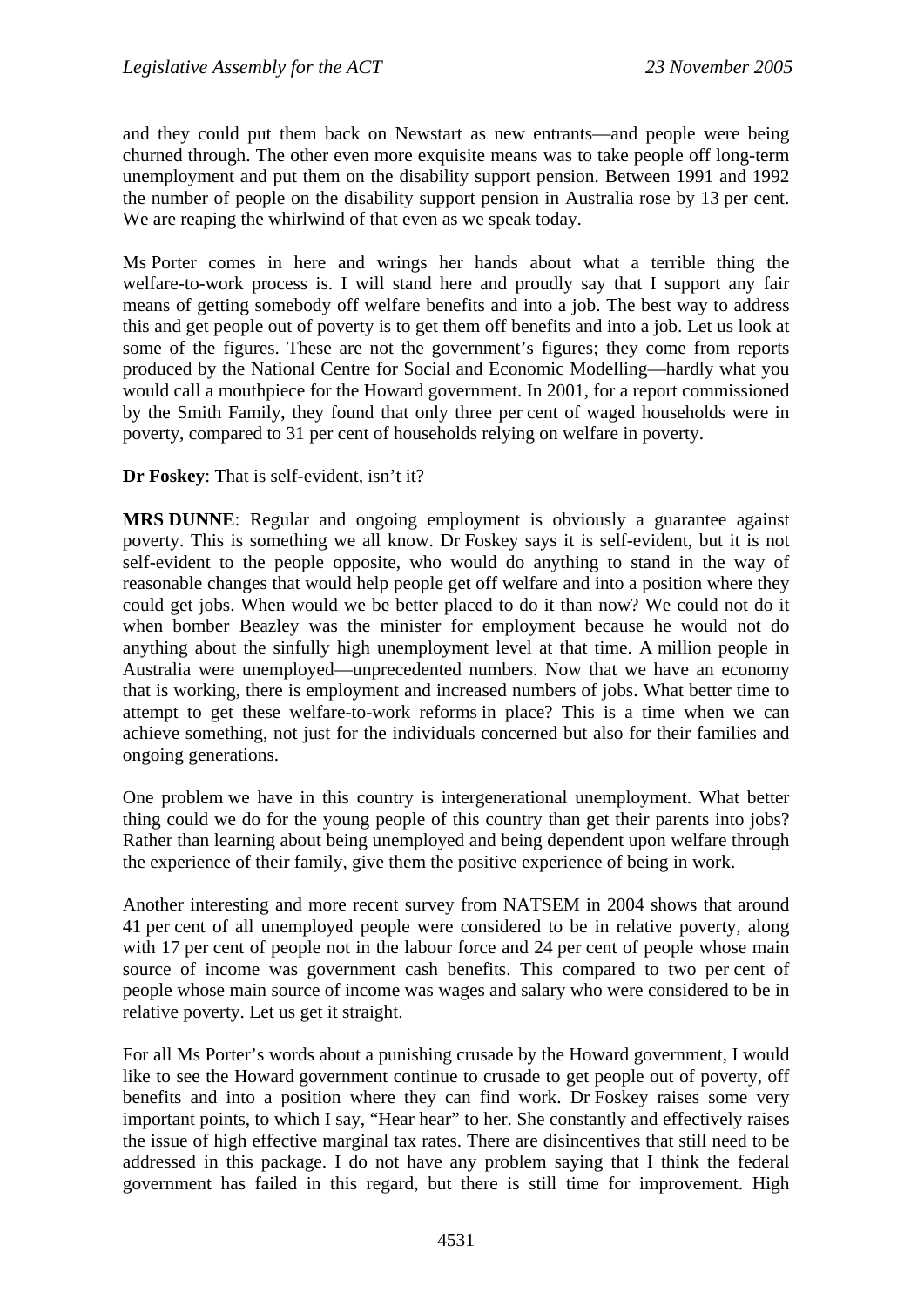effective marginal tax rates are a disincentive. I would encourage the government to look at those, but the work done by Minister Andrews and Minister Dutton is good work that should be supported. We should not have any view that this is draconian.

**MR SPEAKER**: The member's time has expired.

**MS GALLAGHER** (Molonglo—Minister for Education and Training, Minister for Children, Youth and Family Support, Minister for Women and Minister for Industrial Relations) (4.19): I thank Ms Porter for bringing this motion to the Assembly. It is an important one and I think it is very important that we discuss this prior to the legislation coming into effect, as we continue to lobby against the legislation and lobby for amendments to make it fairer, if at all possible. I have listened to Mrs Burke and Mrs Dunne. Mrs Burke's speech contains the usual number of cliches. She has obviously read the propaganda, but there is absolutely no critical analysis of the work and the dialogue that has been going on since this legislation was put on the table.

As an individual, I do not necessarily accept that everybody is better off in a job than receiving some kind of welfare support. I think it depends on the type of job, how it impacts on the family and the opportunities for the individual. I do not necessarily swallow that. The line is constantly run that "You are better off in a job." It is used as a way of saying, "We need to reduce welfare support." It is not, "We will continue with a strong welfare support system and create opportunities and jobs for people"—it is, "You are better off in a job, and off welfare."

I am not convinced that that is necessarily the case for all families that require the social security safety net. They are the people we are concerned about in relation to this proposal. It is the people at that most vulnerable edge for whom there is a punitive mechanism being put in place to shift people off social security support and into a job. It is not about choice; it is not about training; it is not about opportunity. It is a case of, "This is what has to happen or you will lose your income support, and you will be penalised." That is what the legislation being proposed says to families who are in need of support from the states and from the system. There is no choice in this proposal. It is not about creating opportunities or anything like that. It does not talk about training. In the recent training agreement there was no new money to support vulnerable groups within our community to receive training that would put them in a better position.

**Mrs Burke**: But other states and territories have to put the money in, Katy. Meet your obligation.

**MS GALLAGHER**: We have put millions of dollars into the training system—

**Mrs Burke**: What are we seeing for it?

**MS GALLAGHER**: and that has not been matched by the commonwealth.

**Mrs Burke**: Let's blame someone!

**MS GALLAGHER**: Mrs Burke can sit there and spout stuff she has no idea about. We have put millions into the training system here that has not been matched by the commonwealth. There has been no new money to take a vulnerable group who may be in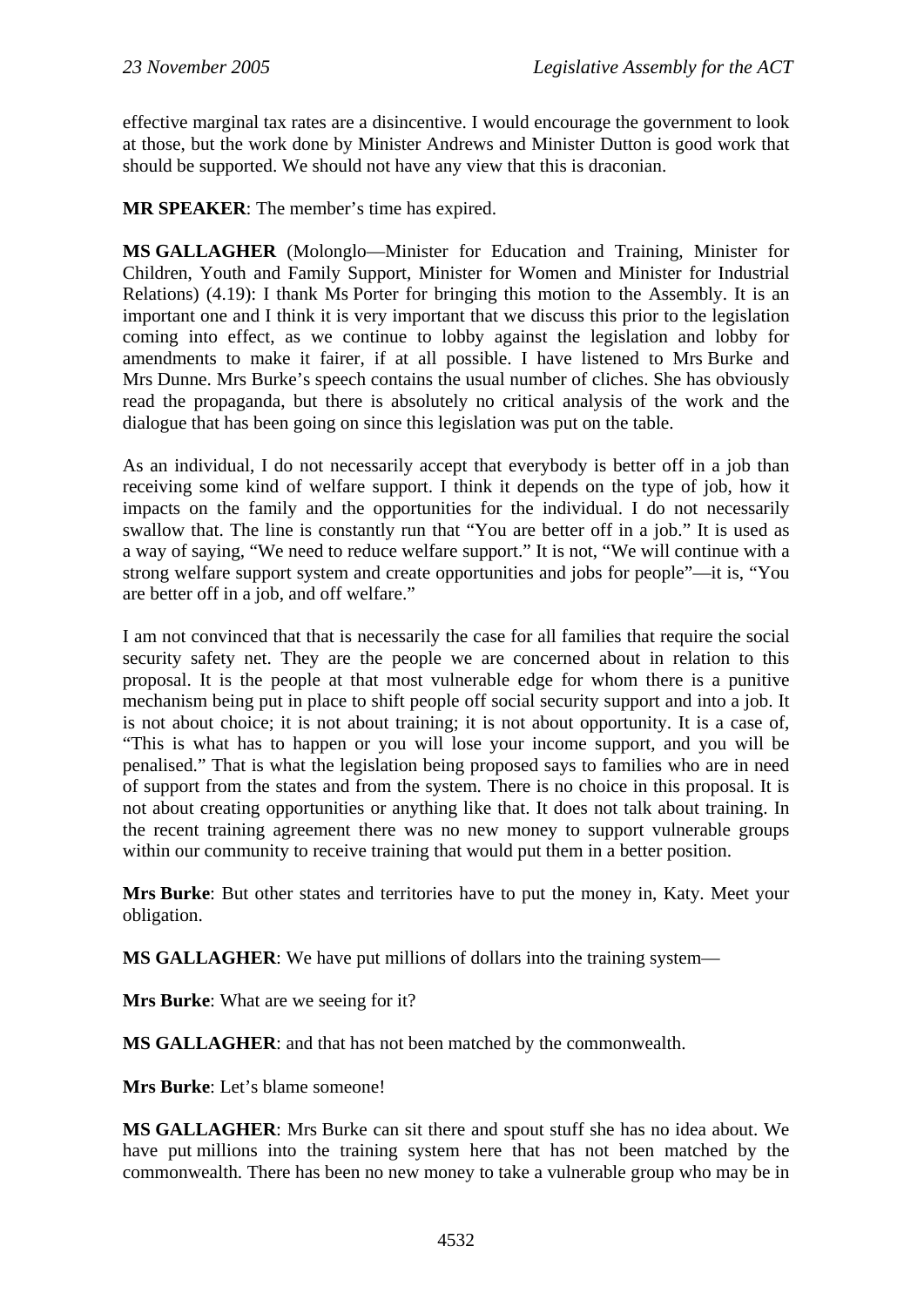receipt of social security payments and say, "Let's provide you with the training you need to get a job that is going to be good for you and your family." That is where it is missing. Mrs Burke sat there and I think her line was, "All these people that live off the fat of the land"—as though people in receipt of a social security pension live some fantastic life.

**Mrs Burke**: For some people. They shouldn't be there.

**MR SPEAKER**: Order! Mrs Burke.

**MS GALLAGHER**: I cannot believe Mrs Burke would believe that and that she would stand in this place and say that people are living off the fat of the land and that they need to be shifted into employment because they are having this fantastic life. There is less income in their families per week than you would have spent on that lairy pink jacket you are wearing.

**Mrs Burke**: I didn't make rude comments about your clothing today. Childish.

**MS GALLAGHER**: I am just trying to give you an example of the money we are talking about here that is supporting families.

**Mrs Burke**: Silly debate, Ms Gallagher.

#### **MR DEPUTY SPEAKER**: Order!

**MS GALLAGHER**: You would have absolutely no idea how families live on that income. If you had any idea, you would not be in here saying that families are living off the fat of the land, as though it is some great existence. That is an absolutely appalling statement.

Mrs Dunne cited NATSEM research I think of 2001 and 2004—research produced prior to welfare to work and prior to the WorkChoices legislation being on the table. The most recent research done by NATSEM on welfare to work, released in the last couple of months, suggests that single parents will be up to \$100 a week worse off under the proposed changes. This loss in income is due in part to single parents going from paying no tax under the current arrangements, which Dr Foskey referred to, to paying marginal tax rates of between 65 and 75 per cent. The NATSEM research goes on to show that many millionaires in Australia are taxed at only 48.5c in the dollar. That brings into question the fairness of this proposal. If we are going to accept the opposition's claim that this is a fair approach to take and fair legislation to bring in, I think that fact in itself, which Mrs Dunne seems to have accepted, brings into question how fair it is going to be.

Research done by the National Foundation for Australian Women around people with disabilities shows that from 2006-07 they can be up to \$122 a week worse off. Single adults with disabilities, with no private income apart from their social security payment, will receive \$46 a week less—a drop of approximately one-fifth. This is due to being forced off the disability support pension and onto the dole or the Newstart allowance, as it is to be named. This allowance is now to be indexed at CPI rather than average weekly earnings, meaning that those losses will be compounded over time, rising to \$68 a week by 2009-2010.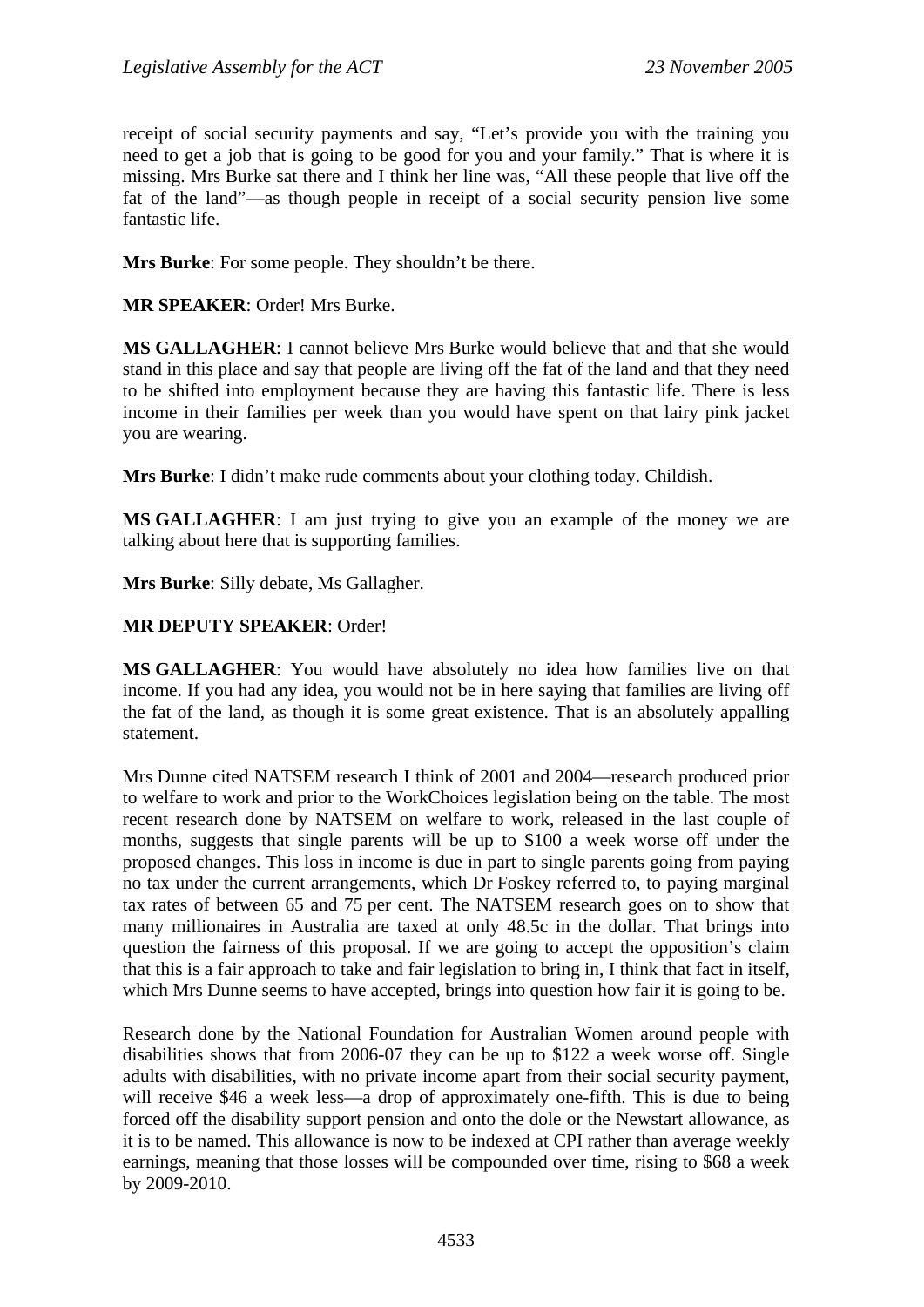The NATSEM research shows that a person with a disability working 15 hours a week for the minimum wage will earn \$191 a week but will take home only \$80 under the new system, due to the government's decision to claw back \$111. The statistics Dr Foskey quoted, which I have included here, about the increases being seen in the job market from those moving off a sole parent payment or disability support pension show that we are in a time of great prosperity in this country. This legislation is supposedly trying to achieve welfare to work.

**Mr Stefaniak**: The federal government is a good government. It is good prosperity.

**MS GALLAGHER**: If you believe all that and accept what the Treasurer is saying that we are in a time of great prosperity, that people are shifting from welfare to work why then would you bring in a system that says, "We can take away all your income support if you do not do this"? Why, if you understand all that, would you then introduce a system like this which is going to have significantly disadvantage many families? Is that motivated by what you are trying to deliver, which is supposedly already being delivered, or is it being motivated by something more sinister?

Referring to the issue of foster carers, I wrote to the federal minister on 11 July this year when this legislation was first introduced, drawing his attention to the problems around how this would impact on foster carers, stating my concern, as Minister for Children, Youth and Family Support, and acknowledging that we have a shortage of foster carers in the ACT. I received a letter in reply saying that foster carers would have to apply individually for exemptions and that they would be assessed upon that. I wrote back and said I thought that was unfair. Then we had the changes, saying that exemptions would be provided to registered foster carers. The government claims to have exempted foster carers from the legislation; however, the legislation shows that exemptions will only be made in accordance with as yet unwritten guidelines, which will be the prerogative of the departmental secretary. If you look at the fine detail, you will see that there is no blanket exemption for foster carers, who provide a valuable service to our community.

**Mrs Burke**: Of course there is—under fair pay and conditions standards. What about that?

**MS GALLAGHER**: The guidelines are yet to be determined. That is what provides the guidelines.

**Mrs Burke**: That is the crux, isn't it—yet to be determined?

**MS GALLAGHER**: Yet to be determined. I am sure that has comforted you, Mrs Burke, but it has not comforted me. It is a comfort to you that the guidelines have not yet been determined. It is like the prohibited content in WorkChoices. You can get a fine for prohibited content, but we will not tell you what prohibited content is. And we will exempt foster carers under the guidelines, but we will not tell you what the guidelines are until the legislation passes. For the opposition to believe that this is fair legislation is outrageous.

**Mrs Burke**: Wrong.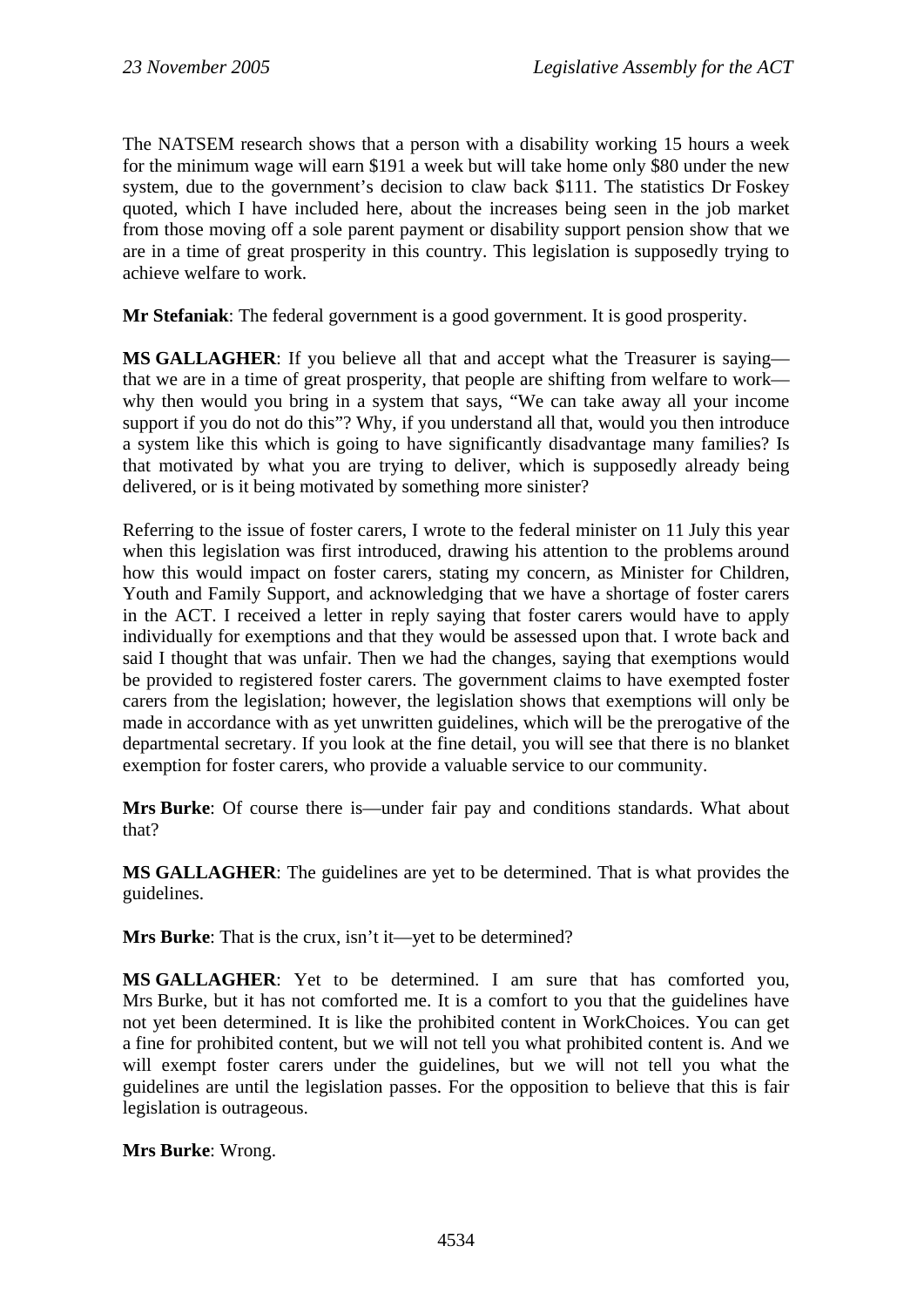**MR DEPUTY SPEAKER**: Order, Ms Gallagher has the call.

**Mrs Burke**: Read the report, Katy.

**MS GALLAGHER**: I have read the report.

**MR DEPUTY SPEAKER**: Can we have one speaker at a time. I call Ms Porter.

**MS PORTER** (Ginninderra) (4.29), in reply: I would like to thank all members who have spoken in support of this motion—Dr Foskey, Ms Gallagher. I am, of course, disappointed by those opposite who do not support the motion but I am not surprised. As Dr Foskey pointed out, people want to work. According to the *Canberra Times* today, the Anglicare submission to the Senate inquiry says that policies to remove barriers would be more effective in helping to get jobs than imposing extra requirements on recipients of welfare.

Mrs Burke spouts the benefits of getting people off benefits and back to work. As I have already said, Mrs Burke, we on this side have never said that returning to work is necessarily bad. It is the manner by which this is achieved, the timing of a person's return to work and what kind of work, as Ms Gallagher has just said, that we are talking about. As Dr Foskey said, it is definitely a stick approach rather than a carrot approach. By the way, Mrs Burke, I must say that to say that a person who is not in paid work is not engaged in any form of work—and those were your words—is an insult to many people in our community. Many people are engaged in voluntary work. However, the greatest insult is to maintain that caring for children and running a home is not work. Mrs Burke cannot be serious.

As we have heard in the media and seen demonstrated over and over by research, the family is essential in nurturing the young child. If a parent of such children is made to return to unsuitable part-time work too early, without adequate affordable childcare and without substantial support from, say, extended family, then the children can suffer considerably. They can suffer developmental delays; they can experience problems with their peer groups and at school. Moreover, women returning to work under Howard's welfare-to-work regime are more likely to be working in low skilled, part-time and insecure positions which, under the new IR legislation, will cause them to work possibly very long and unfriendly child-rearing hours.

How do you expect people to be able to look after small children—and an eight-year-old is still a small child—if they are working maybe in the evening or working hours when they cannot necessarily get childcare? I heard only this week at the NAPCAN breakfast how important it is that we acknowledge that the parent and the child are better viewed as a unit rather than as two separate units. This sounds logical, I know, but it has not always been the case. Not so long ago, some agencies working with adults might not even have known whether they had children or not.

The Howard government's welfare-to-work legislation acknowledges the child all right but it actually punishes—yes, punishes, Mrs Dunne—the woman for having a child who turns eight. After they acknowledge that that child has turned eight, that child and its welfare is forgotten by the Howard government in its push to force everyone off benefits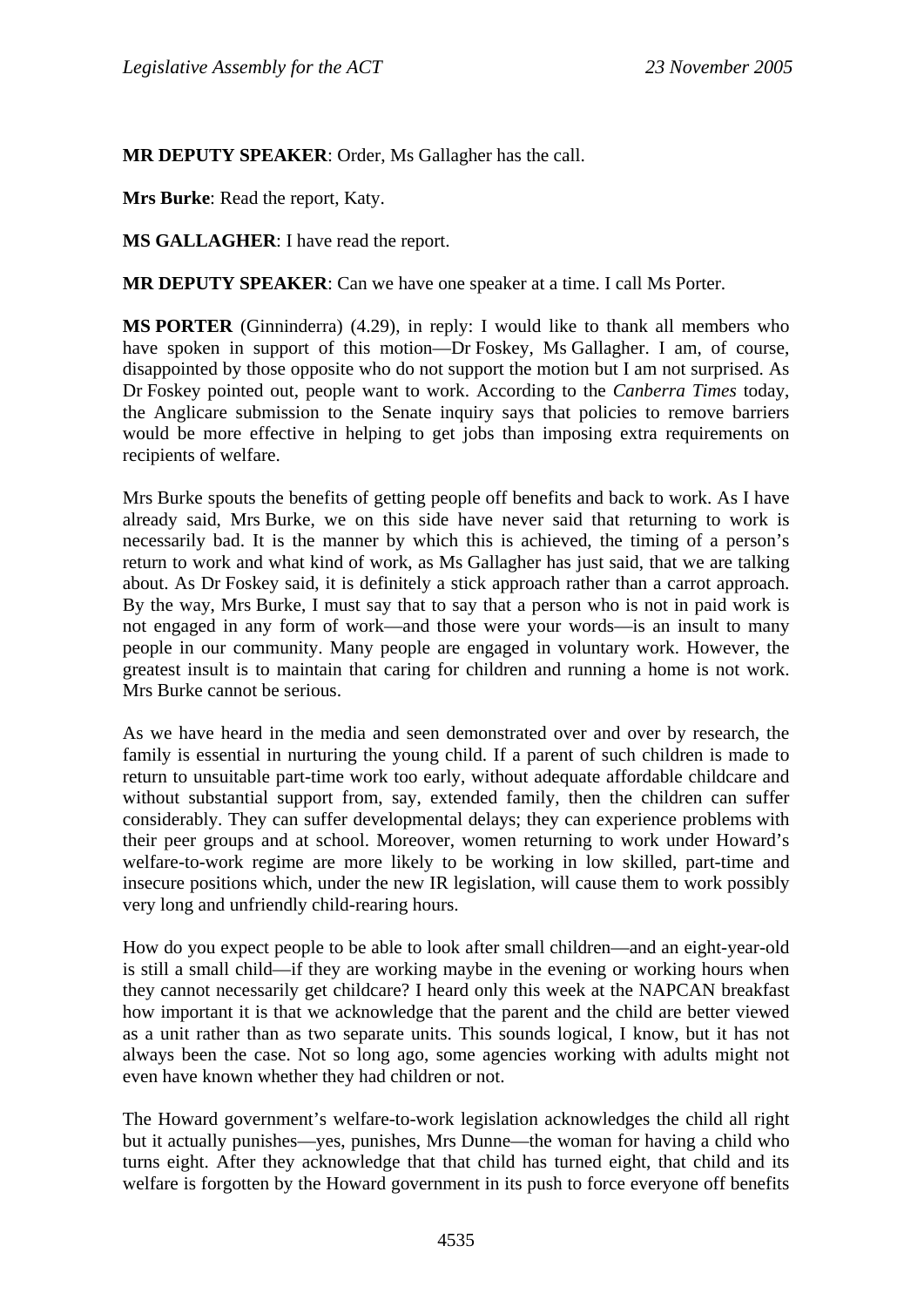and on the job seeking round. Once upon a time the Howard government punished unemployed people who wanted to volunteer—imagine that. Then along came mutual obligations, and the Howard government decided to force people to volunteer. That was a nonsense and still is a nonsense. After all, the word "volunteer" means "to will" or "to choose". Left to their own devices, many unemployed people volunteer by choice. Under mutual obligations, volunteers find that they are often forced to volunteer for organisations that they do not particularly want to work for and often forced to work hours that they do not particularly want to work—and the organisations are none too happy to receive them, I can tell you.

Howard's beady eyes are now set on the single mother and people with disabilities. He is fixing them in his sights, looking to see what he can force them to do, although I am sure, as Dr Foskey said, many of those women and people with disabilities, given suitable work and suitable childcare arrangements, would be happy to return to work. It is not as though they are not already making a huge contribution to our community. Unfortunately, Mr Howard and his cohorts measure everything in economic terms. Mr Howard likes to trot out that he and his government are being fair and Mrs Dunne is trotting out the same mantra—"It's fair."

**Mrs Dunne**: I defy you to find the word "fair" in what I said.

**MS PORTER**: This is not fair, and he is not fair.

Motion agreed to.

# **In-sink garbage disposal units**

**MRS DUNNE** (Ginninderra) (4.36): I move:

That this Assembly:

(1) notes:

- (a) the actions of the Minister for Planning in making the Water and Sewerage Amendment Regulation 2005 (No 1) on 29 July 2005, which reversed a ban on the installation of new in-sink garbage disposal units in the ACT; and
- (b) that in-sink garbage disposal units are very water inefficient and therefore work against the government's stated water efficiency policy; and
- (2) calls on the Minister for Planning to repeal the Water and Sewerage Amendment Regulation 2005 (No 1)*.*

I have moved this motion today because of two things: one is the duplicity of the Stanhope government and one is a failing on my part, and I will admit the failing on my part quite openly. Back in 2004, after a lengthy process, this Assembly passed unanimously a series of water efficiency measures that were related to works that could be done in new houses or new domestic constructions.

One of the initiatives passed in the water efficiency bill that came into effect in September 2005 was that in all new domestic constructions, whether a new building or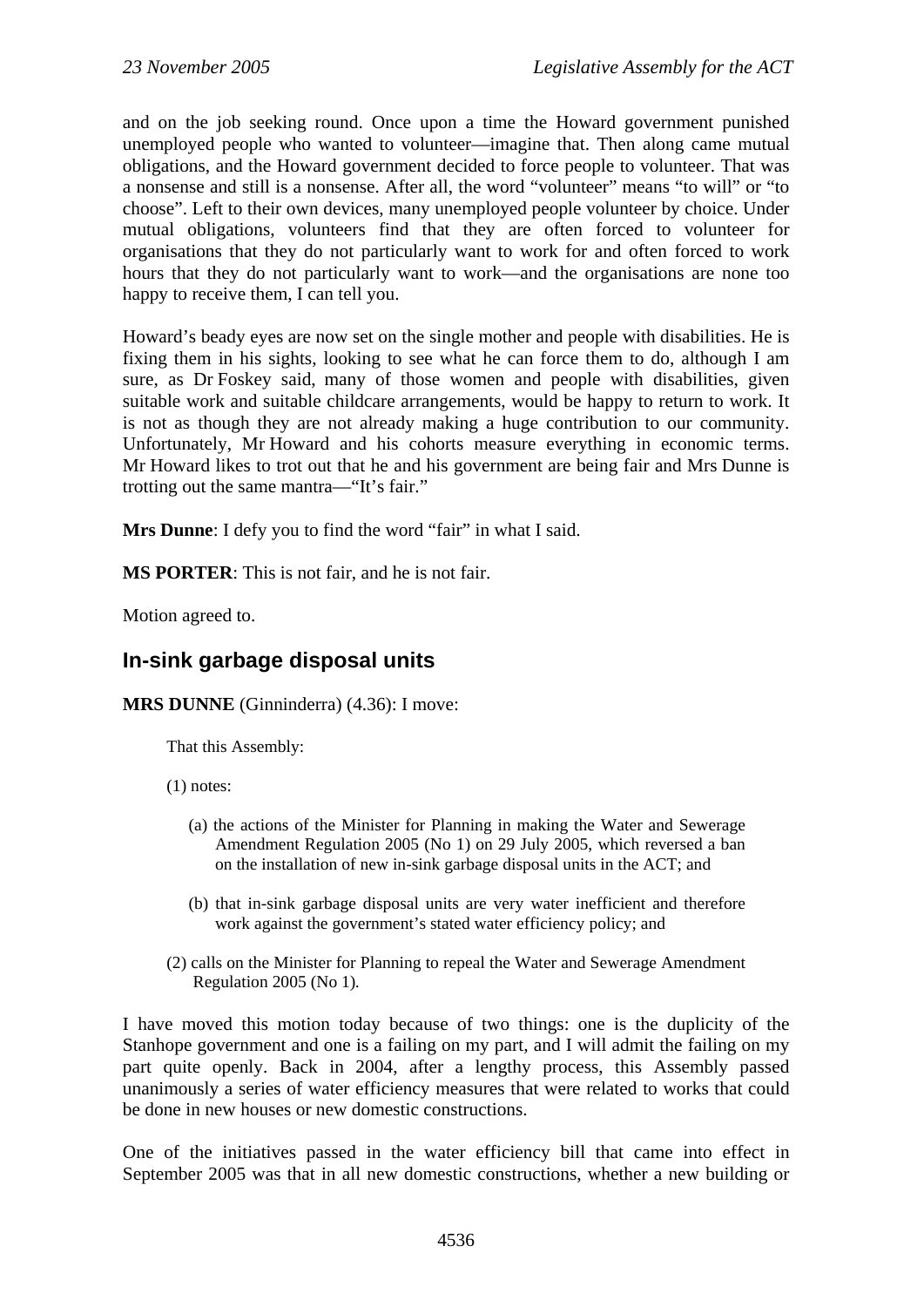the renovation of a kitchen, it would be prohibited to install an in-sink garbage disposal unit.

I need to point out that in the last Assembly these measures were passed unanimously; they were agreed to by the Minister for Planning. So it was some surprise to me to find that very recently, on 29 July 2005, the minister introduced the Water and Sewerage Amendment Regulation 2005 (No 1), which specifically put back the possibility of installing in-sink garbage disposal units in the ACT.

This is where the failing came: I was not quick enough to pick up this amendment and to move a disallowance in the disallowance period, which is why we are here today debating this on private members day rather than in Assembly business. It should have been done some time ago, so that was a failing on my part. I did take my eye off the ball. But it is very interesting to question the motivation of this government. As I said before, this was a motion that was passed unanimously in the last Assembly; this was a measure that was part of a suite of water efficiency measures that would be introduced in new domestic dwellings. It was interesting to note at the time that some of the minister's political staff actually said to me, "Gee, it's not a bad set of measures, but I am really unhappy about taking out people's rights to install in-sink garbage disposal units, because I've got one and it's really good."

In-sink garbage disposal units are, without a doubt, very convenient things to have. But convenience is only one part of it. Let us just look at the figures As a general rule of thumb, an in-sink garbage disposal unit uses about 55 litres a day, which is 20 kilolitres a year for every in-sink garbage disposal unit. When you consider that, according to the think water, act water strategy, an average household currently uses 330 kilolitres of water a year, that means that an in-sink garbage disposal unit increases the water consumption in a house by six per cent. This is no small measure, and what has happened is that somebody has got the ear of the planning minister and he has come in and changed the regulation that every member of the previous Assembly, including him and all his Assembly colleagues, agreed to. They thought it was a good idea. That was just before the election.

It was very interesting because, in the run-up to the election period, I was door-knocking one day and I was chatting to a bloke in a garden and he said to me, "Tell me about the water efficiency measures you have just passed." I had a chat to him for a while, and he said, "Look, I need to tell you I am a plumber" And I thought, "Here we go. I am just about to get in a bit of a shellacking for doing something that perhaps the plumbers did not like." And he said, "Some of the plumbers didn't like it, Mrs Dunne, but what you have done is a very important measure."

It was only a small measure—and we all admitted it was only a small measure—but it sent an important message to people about how you save water. Finding means of saving six per cent of your household potable water is a very powerful thing indeed. For the most part the plumber organisations were in agreement with this. I consulted with them before the legislation was introduced. I consulted with them on a number of occasions and it was actually the plumbing organisation that pointed out to me that, without consultation with at least the chief executive of the peak body, the minister had changed the regulations. So it had been done fairly much on the quiet.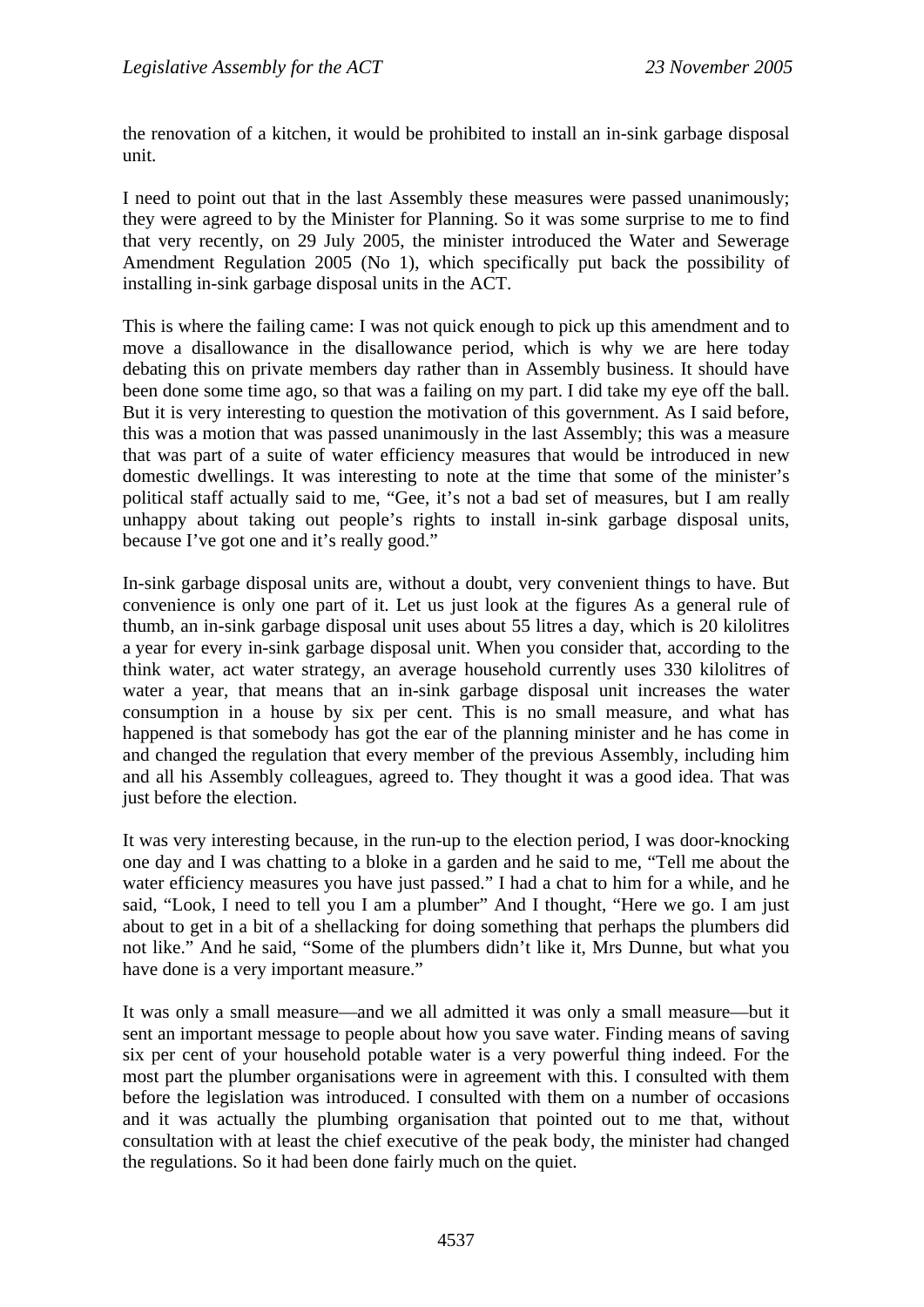I have to ask the question: what is the motivation of the Stanhope government? On the one hand, we have all these pious platitudes. We have the think water, act water strategy. We have water resources management plans. We have a whole range of initiatives supposedly designed to save using potable water for non-potable purposes. At the same time, again we have the conflict between Stanhope and Corbell because Mr Corbell comes into this place and makes a regulation that allows people to use six per cent more potable water—and for what? For slushing up your garbage and putting it through the sewer into the treatment works.

This is a policy initiative that is counter to the policies espoused by the environment minister when he espouses think water, act water, and it is also a policy which is counter to the policies of the urban services minister, who keeps talking about no waste by 2010. Well, it is not very much waste by 2010.

We know that successive ministers for urban services have had problems in dealing with biowaste and putrescible waste. I think what has happened is that Mr Corbell has found a solution: "We will allow people to scrunch up as much as possible, put it through the sewer and let it be treated in the sewage treatment plant rather than have to be dealt with properly." Mr Hargreaves cannot find a solution to putrescible waste, so Mr Corbell has found one for him.

What we see in the Water and Sewerage Amendment Regulation (No 1) of 2005 is a turning away from the government's water efficiency policies. Recently I heard the Chief Minister and Minister for the Environment talking on the radio about the new regulations for installing rainwater tanks. He spoke at great length and with great passion—and I agree with him wholeheartedly—about the need to limit the uses that we have for potable water. He did not think it was reasonable that we should use high-quality water—probably the best water in the country, despite everything that this government has done—to flush our loos. If we can limit that, we should.

At the same time, we have the Minister for Planning saying, "Well, I don't care. You can flush an extra 55 litres of water down the drain every day, an extra 20 kilolitres of water every day, as a means of getting rid of your kitchen waste, getting rid of your vegetable scraps." So, instead of putting it in the compost or in some sort of waste bin where Mr Hargreaves could deal with it in a proper way, no, what we will do is mash it up, add water to it and put it down the sewerage into the treatment works.

This is another important measure. One of the reasons that motivated us to move this regulation last year to ban the future installation of in-sink garbage disposal units was the effect that it has on the treatment works. We have probably one of the best inland treatment works in the world, but it is interesting to note that what we have out at the lower Molonglo is an exact copy of Californian technology and it was installed in the 1970s. On the basis of the Californian experience of water projection and water use, it was predicted that we would have to build a new water treatment plant when Canberra's population reached about 250,000. Now we have extended that, and one of the reasons that the water experts believe that we have extended the life of the current treatment works and we do not have to replicate what we have out there, which would be a very expensive endeavour indeed, is that there is not wide-scale use of in-sink garbage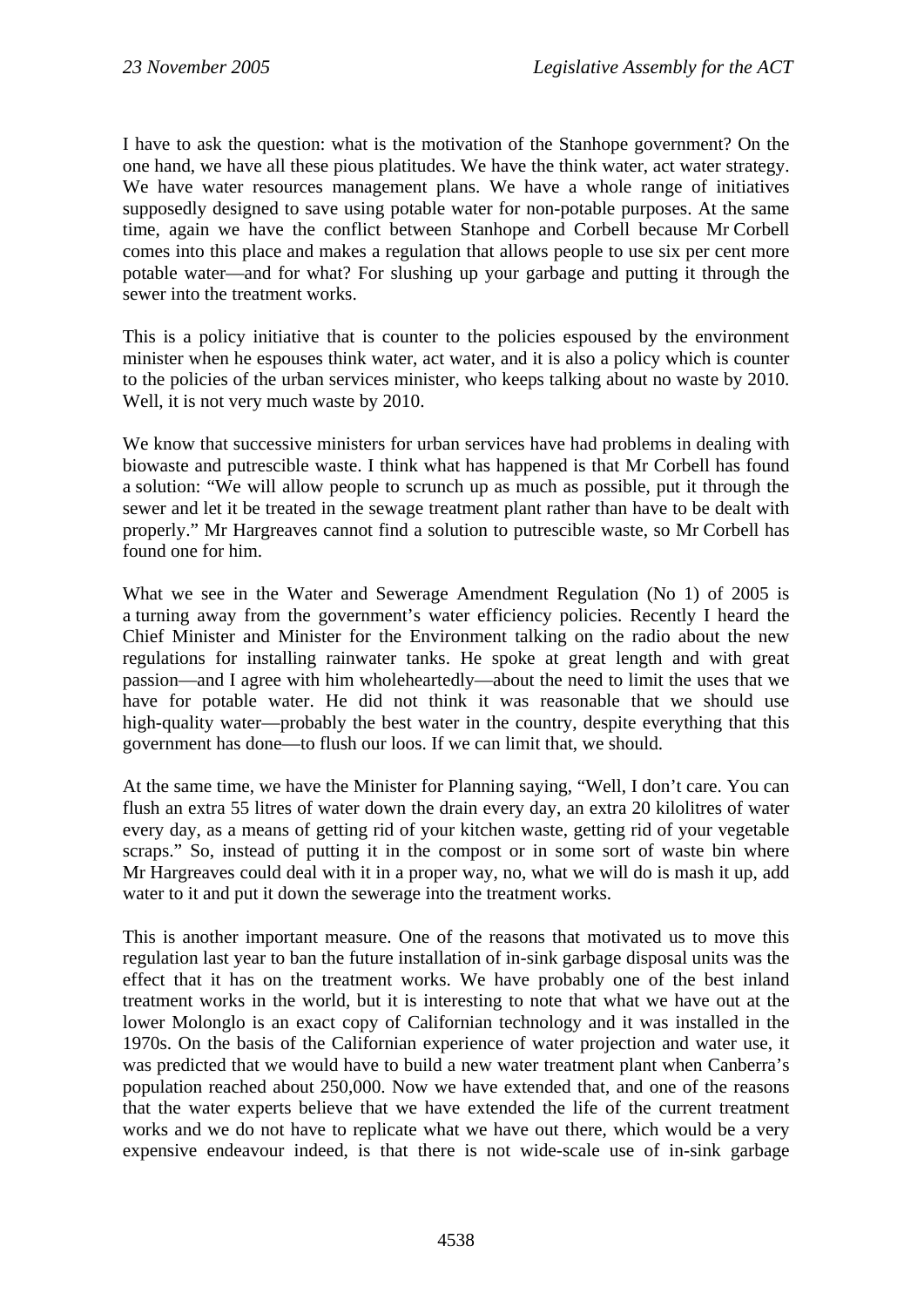disposal units to the same extent that there is in California and in other places in the United States.

What we had was a modest approach to saving water that was endorsed by much of the rhetoric in the Chief Minister's and the Minister for the Environment's think water, act water policy. It is interesting to look at a whole range of initiatives that have been proposed across the country in the last five or so years when the issues about water conservation and whether we have enough water to meet the needs of our growing population have been addressed. As well as all the pious platitudes that we hear in think water, act water, I would just like to refer to some of the issues that were raised in a similar study in Melbourne. They looked at all the mechanisms that needed to be in place to ensure that we arrive at a situation where we save water. One of the most important things that most of the research tells us is that most concern in the area of water conservation is about changing behaviour. Most people find it difficult to change their behaviours, and these would be simple behaviours. If you were not flushing your vegetable scraps and your chicken bones down the sink, you would be saving a lot of water. It is a simple measure. I know that some people find it enormously convenient, but that convenience needs to be married off against the waste of water that it is.

There is a general agreement that in changing behaviour you need to use a whole suite of levers and mechanisms. Those include education. There is a fair amount of education that could go on in this territory that does not go on. There is a lot of it set out in *Think water, act water*, but there is not much action on it. Another lever is incentives. We have got things like the tank rebate, and the Chief Minister and I have had arguments about the efficacy of that, and regulations. Last year in this place, unanimously, there was an agreement that there should be a small amount of regulation in relation to domestic construction, as a start. There had previously been a few changes, like the very successful and very important introduction of dual-flushing loos, which are now compulsory in new constructions of any sort, be they domestic or commercial, in the ACT.

There have to be a suite of things, and a part of this suite, along with incentives and education, is the appropriate use of regulation. Last year this Assembly agreed that it was appropriate to regulate the installation of in-sink garbage disposal units so that in future there would be declining waste of water. Every household that has one of these things wastes 20 kilolitres a year. It does not sound very much but it adds up across the population; it adds up over the years.

The minister has a few paltry excuses that they do not use very much water so it does not matter. But every drop counts. His policy proposal runs counter to the rhetoric run by his Chief Minister and the environment minister and is an abrogation of his responsibility to implement government policy that should be in favour—it says it is in favour—of maintaining water conservation measures. This government has set the people of Canberra significant tasks to reduce water conservation, and at the same time the Minister for Planning is making it easier for people to unwittingly waste water.

What the minister did on 29 July was the wrong thing. It was a failing on my part that I did not notice it at the time, but it is not too late for the Assembly to direct this minister to withdraw that regulation so that the ACT can continue on the path of appropriate water conservation measures.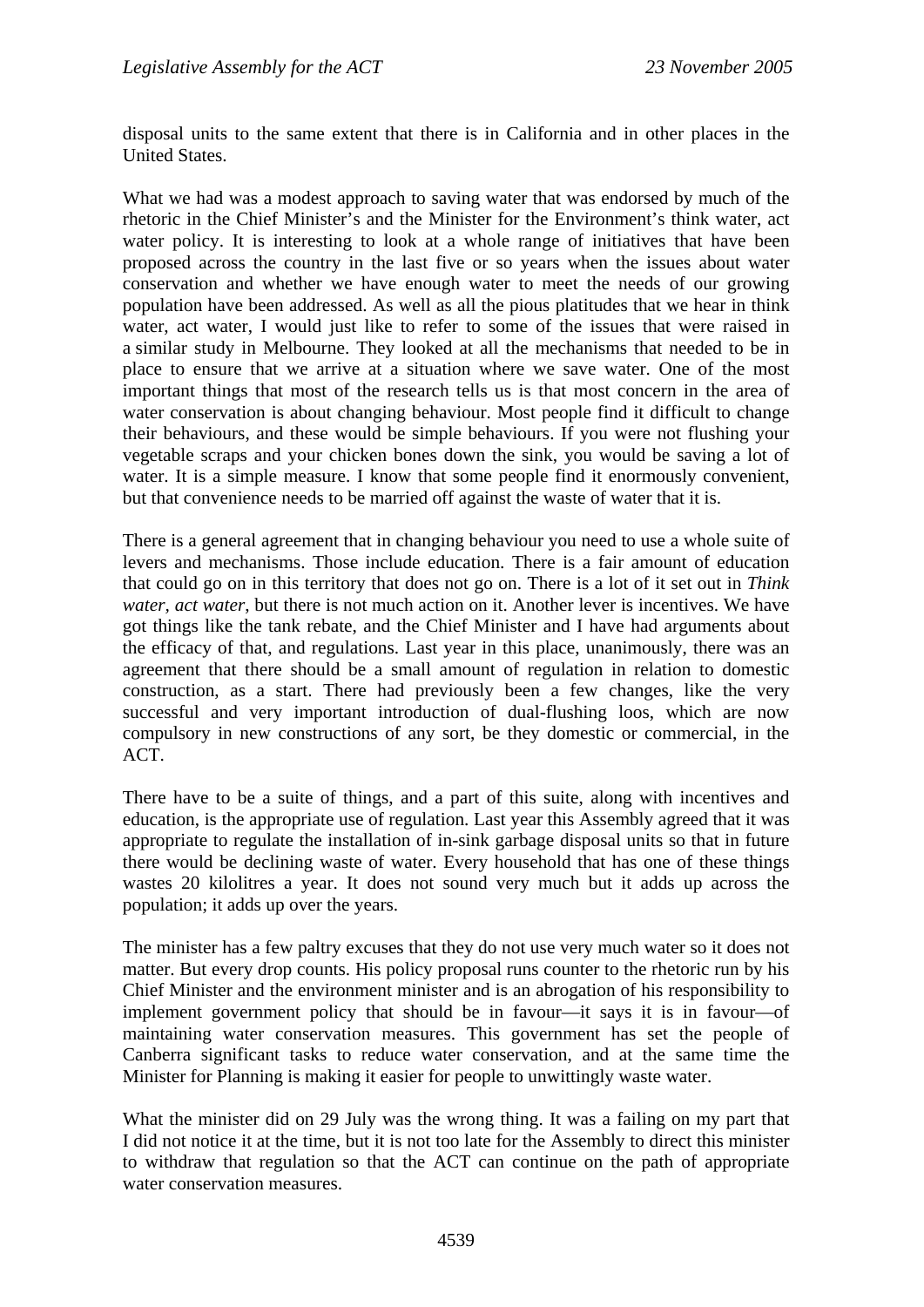**DR FOSKEY** (Molonglo) (4.50): I hesitated there because I assumed there would be a speaker from the government, though I was wondering how the government could possibly argue against this motion.

**Mrs Dunne**: It will be interesting—

**DR FOSKEY**: It will be interesting, and I did want to wait and hear it before I stood up, but it looks as though they are saving that one for you, Mrs Dunne.

This is a situation where I think the Liberals look like the Greens. The Liberals were accusing Labor of looking like the Greens earlier on today, but now the Liberals look like the Greens—and that is all good as far as I am concerned. The more people who look like the Greens, the better; it means we are doing our job.

I give my wholehearted support to Mrs Dunne's motion, which calls on the Minister for Planning to repeal the Water and Sewerage Amendment Regulation 2005 (No 1) and I guess that the Minister for Planning will be responding shortly. I also need to say that I let this regulation get past me too, and I appreciate the vigilance of and the role that the plumbers have played in bringing this before us today.

I agree with the ban that existed on the installation of new in-sink garbage disposal units in the ACT, because these units are water inefficient and a waste of good organic nutrients. I felt that Mrs Dunne gave a very good exposition of most of the reasons related to water for continuing the ban and I endorse those. I also want to compliment her on her depth of understanding on that one. It does lead me to wonder how you could possibly go from there to saying we need a new dam, but I will not have that argument right now.

The units were prohibited for good reason—good water-saving reasons—and it is disturbing that the government casts these reasons aside, saying that "it only adds one per cent to the total urban water usage". Mrs Dunne used very different figures to that; she was talking about six per cent of household use, so maybe one per cent of total urban water usage when we start talking about watering of parks and so on. But one per cent is still a significant amount of a household's water use, given that most of it is used on their gardens.

I am interested that this regulation was brought down at a time when we did not know whether the drought had broken or not. There was nothing evident; there was no reason that a person, an interested bystander, could see as to why this regulation was brought in, and I am looking forward to the government's explanation for that. Given the drastic drought conditions over the past few years, it is very sad that the ACT water managers have not found better, more conservative ways to manage our scarce water resources, rather than using good drinking water to wash organic matter down a sink blender. To me, this is almost akin to hosing down dry waste, and I hope we do not start seeing that again now that water restrictions have been withdrawn.

Mr Corbell stated in his explanatory statement to this regulation that composting is the preferred means of organic waste disposal and that in-sink waste disposal units are seen as an alternative to this in medium-density dwelling where suitable land is unavailable to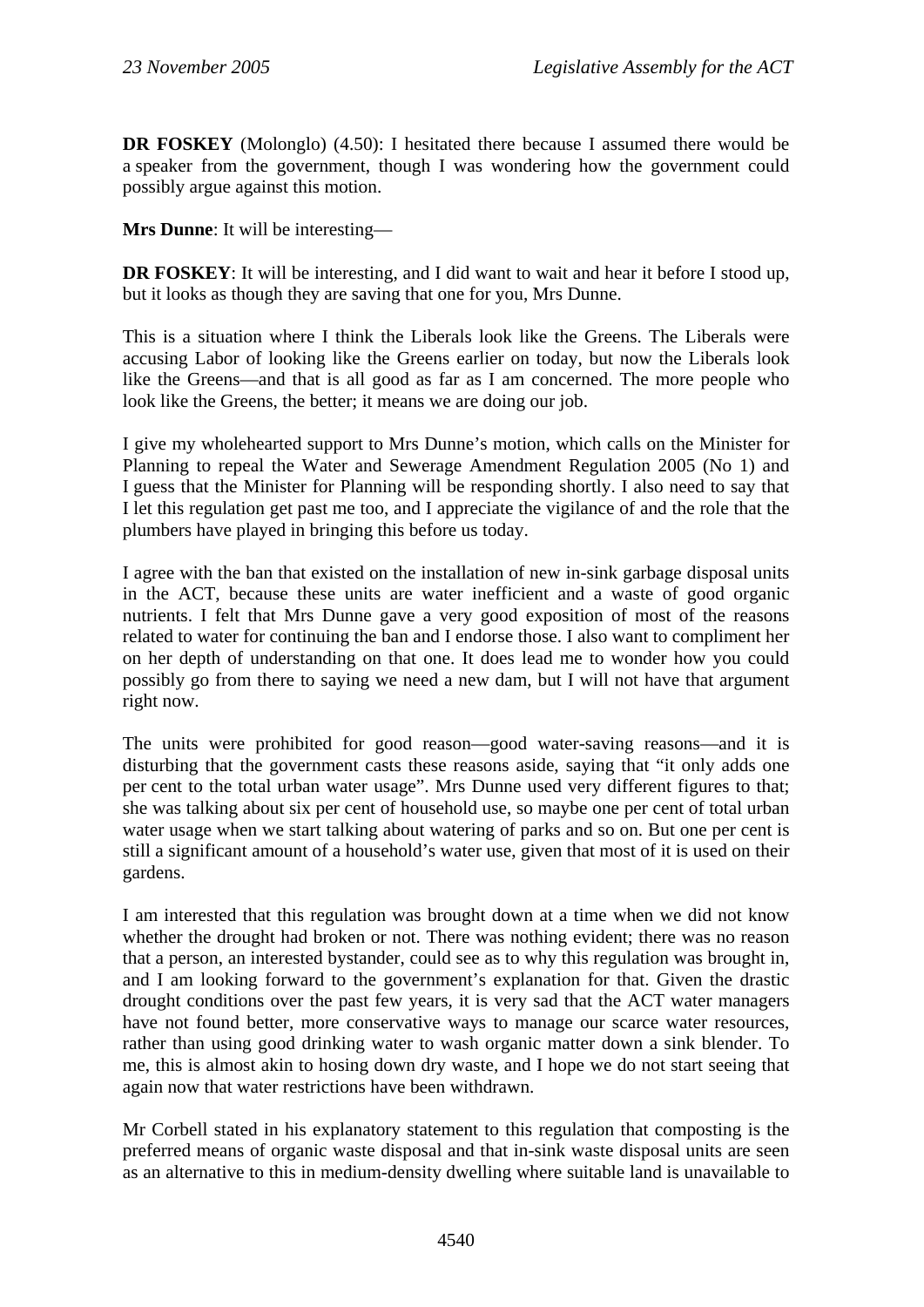residents. Here we might be getting to the nub of the problem: perhaps—I do not know—it is hard to sell medium-density dwellings these days without these in-sink garbage disposal units.

I have never even experienced one of these things. I think I have seen sinks that have got strange big holes in them—big enough to chuck down half a chook or something like that, but also big enough for a child to put their hand in. I think that is another reason why—

**Mr Mulcahy**: They've got a safety mechanism.

**DR FOSKEY**: Okay. As I said, I have never had a chance to put my hand down one of these things. I do not know; maybe they are a way of manicuring your nails. They need to have another, more useful function before I am even going to countenance one. So perhaps it is medium-density-dwelling developers that have put the pressure on the government; I do not know. But there are other ways that we could solve this problem that residents have who have to flush away their wastes, flush away their peelings—if indeed they have any these days. To me, the problem with these things, apart from their use of water, is that they divorce people from the impact that we have on the environment.

We live in our environment; we create wastes. We create so much waste that we are practically drowning in it, but we pop it out there where we cannot see it. It is a bit like with our electricity from coal-fired power plants; we cannot see the smoke, so that is okay. We will turn on our heaters and our airconditioners because they do not affect us; they affect the people in the Hunter Valley or wherever. So I believe that in itself is sufficient argument against them.

So how else can we do it? Well, Queanbeyan has waste collection units. We know that Queanbeyan is also ahead on a lot of water efficiency measures as well. I am not sure whether they have these in-sink garbage disposal units in Queanbeyan.

**Mr Mulcahy**: I reckon they do. They are very upwardly mobile over there.

**DR FOSKEY:** They do? Okay, well that is something that people do not lose the benefit of when they cross the border. But I am sure that is one of the things that will be taken into account when people seek their BASIX accreditation, because that is one of the things that could be traded off.

Well, how about we just ensure that there are a few square feet on all medium-density dwellings where compost facilities can be installed, rather than allowing inefficient systems to become the norm? In his explanatory statement, Mr Corbell also writes off the amount of organic matter that will be disposed into our sewerage system. Even though this may be unproblematic to Actew's waste water treatment plant—Mrs Dunne gave some evidence from California that suggests that perhaps it is not unproblematic—it is still a waste of nutrients and good drinking water. On the one hand, we have got a government that is—or was—pushing its think water, act water policy and, on the other hand, it is introducing conflicting water regulations like this one.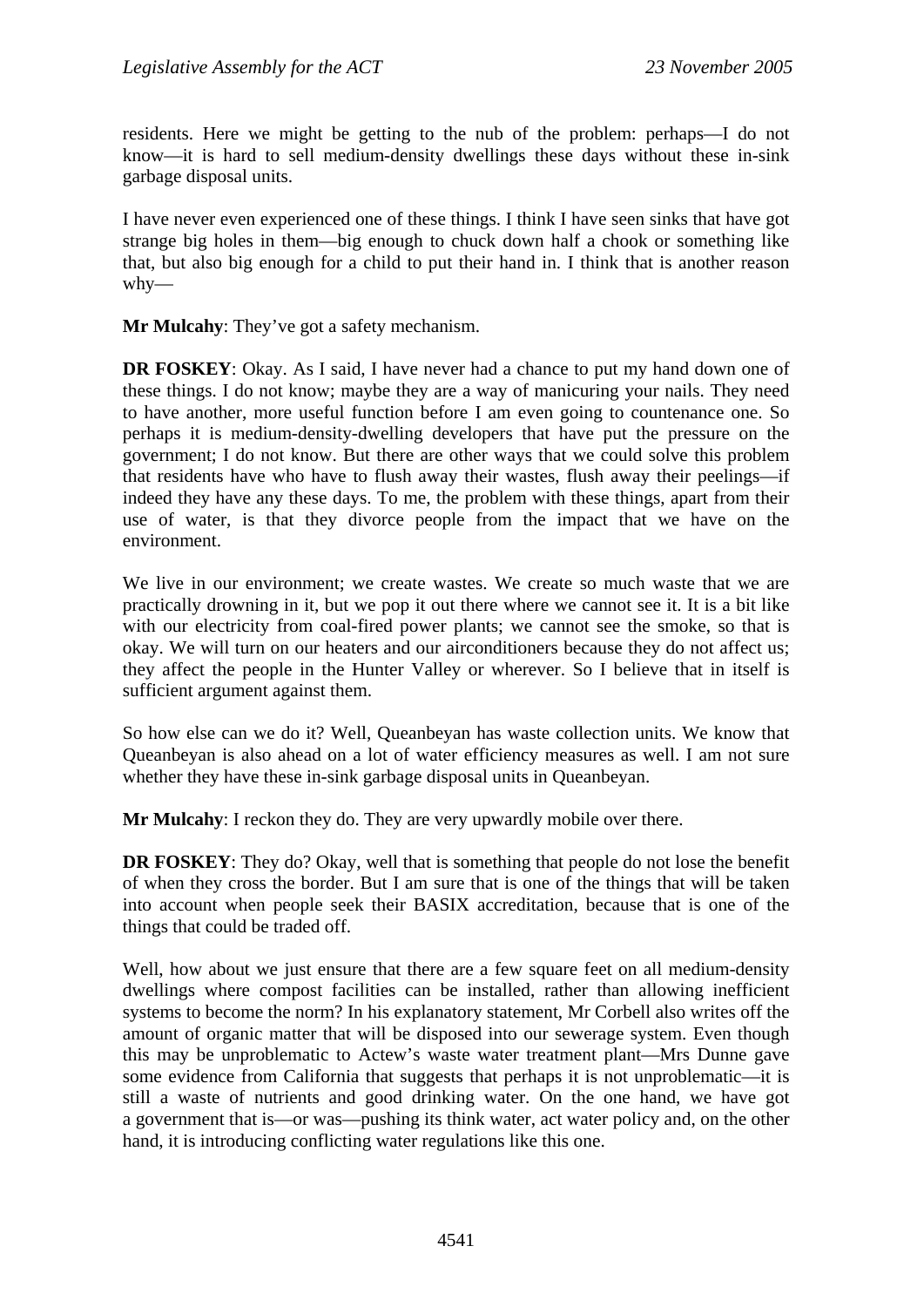There are better options for organic waste disposal that use no water. Rather than wasting nutrients, the rich organic matter can be collected and used in the garden—or in somebody's garden if you do not have one yourself. There are a number of composting, fermentation and worm farm systems available, which are compact and can easily be used in individual apartments or shared between apartments on the same floor or building. Some of them look like clean little plastic boxes. They do not ooze stuff all over the place and they do not smell. I have got one of them here—a bokashi bucket. I have no conflict of interest in mentioning the bokashi bucket, except that I would like to see more people using a bokashi bucket. It can hold a month's worth of food scraps without being emptied, and without odour.

The bokashi bucket is a unique Japanese system, which uses a thing called bokashi, which looks to me like bran or something I would feed to my chooks if I had any, to ferment food waste inside a sealed container. Because the system is sealed, there are no problems with rodents, insects or odour. The food waste is then placed in a garden. In my case, I dig a hole in the garden with a spade and chuck the food waste in. I have not checked yet to see if it has broken down into rich humus, which it is supposed to do in a couple of days, releasing nutrients to the soil. If you like, I will report back on that. Unlike composting and worm farming, there is no food waste you cannot put in the bokashi system. I guess the big problem for compost is chicken bones; you cannot really put them in the compost because that brings the rats or the cats or the foxes. But in the bokashi system you can put in those—even paper, even dairy. Because it is small and compact, it is ideal for people in units or small homes with little room in the garden and it is very popular in inner city Melbourne. Wouldn't we like to be like that?

Composting is a great way to take something that is a waste product and turn it into a nutrient-rich organic material. There are many composting systems available and the government could run an education program. I do not know that I have ever seen anything out in the media from this government about how people can compost. We know there was a trial in Chifley; we keep getting referred back to that.

**Mrs Dunne**: And it didn't work, so they have given up the ghost.

**DR FOSKEY**: I cannot believe that the government even really wanted that to succeed from the way it was promoted and from the way it was quickly dismissed. Effort needs to be put into retraining people. I think people have forgotten about litter. A lot of littering goes on in this city, which indicates that people are too divorced from their rubbish; they do not take responsibility for it.

So there are compost tumblers, there are bokashi buckets and, as I have mentioned, there are issues about safety and children, though Mr Mulcahy assures me that that is not a problem. There are certainly issues about use of water. Consequently, I support Mrs Dunne's motion. I hope that the government will, too, because I just cannot understand how a government can advocate water efficiency and allow this regulation to continue.

If the problem is with developers—if they are putting undue pressure on the government—let the government put due pressure on them to take some responsibility in thinking about more efficient organic waste disposal methods. It is about building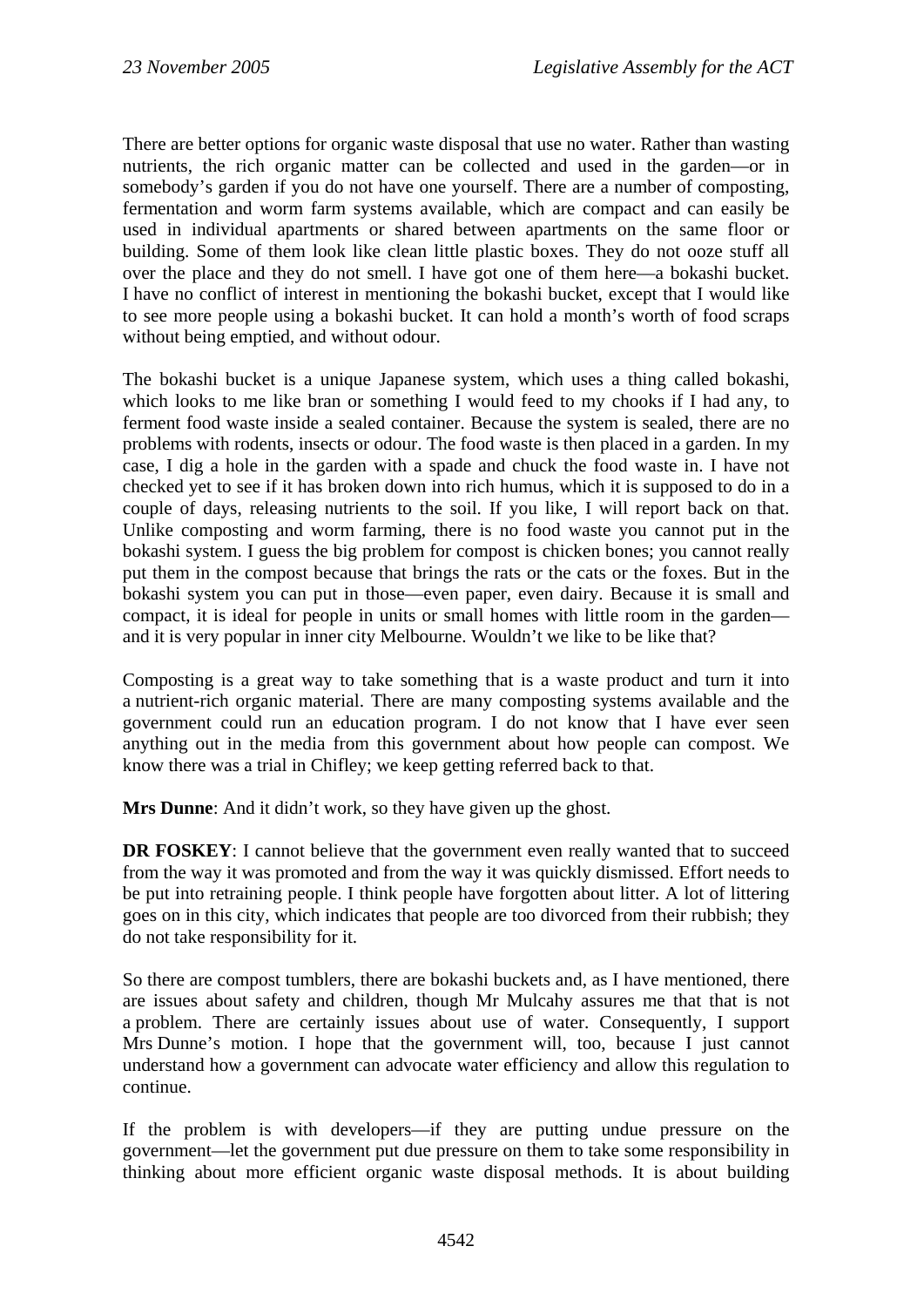developments where people can see gardens. There is one in Melbourne, near where my daughter lives. It is a great block of flats that has a tiny little bit of ground around it. I always love walking past it because somebody in those flats grows tomatoes every year. That person, he or she, is kind of solving the problems of every resident housed there. I would like to meet him, but I would not know which door to knock on. That person is perhaps also solving the waste problems of people in those flats and building a sense of community at the same time—and probably providing them with tomatoes. This sounds like a very green thing to say, but I would have to say that these in-sink garbage disposal units are the very opposite of green.

**MR CORBELL** (Molonglo—Minister for Health and Minister for Planning) (5.04): The government will not be supporting the opposition's motion and I want to outline at the very beginning, and reassure members, that in no way has the government come under any pressure from the development lobby on this matter. In fact, it is quite the reverse. The government has taken a close look at these provisions and has decided that, one, they do not work, and, two, they are certainly not enforceable. The motion that Mrs Dunne has put forward today is ill informed and I stand by my decision to make the Water and Sewerage Amendment Regulation 2005 (No 1), which overturned the ban on in-sink waste disposal units.

Provisions in the water and sewerage regulations that banned the installation of in-sink waste disposal units were introduced by way of an amendment put forward by Mrs Dunne in the Assembly last year. This bill was a piecemeal attempt at introducing water efficiency measures, contained many flaws and was unworkable. The government sought to amend the legislation as best it could while leaving in place the initiatives proposed by the opposition, as at that time these had the Assembly's support.

The arguments for the introduction of a ban on in-sink waste disposal units were not only ill informed in terms of the ban's ability to reduce water usage but also misguided in terms of its impact on water quality and waste management practices. Having reviewed the measures in the legislation to ban the installation of in-sink waste disposal units, the government has concluded that the measure is not an effective means of reducing water use and it denies many ACT residents an alternative means of reducing landfill waste.

Mrs Dunne's assertions that the in-sink waste disposal units are highly ineffective, that the lower Molonglo water treatment facility would be unable to cope with the increased water flows and that insinkerators pollute the Molonglo River are simply incorrect. Advice provided by Environment ACT indicates that, even with high market take-up rates of up to 50 per cent, which are highly unlikely, the increase in water usage will be less than one per cent.

Let me just go into this in a little more detail. We know already that the kitchen is not a major water consumption area, and that there are not great water savings to be gained in this area. Of entire household use, only six per cent of water use occurs in the kitchen. Water is a precious resource and should be used wisely, but just how much water do in-sink garbage disposal units use and how much would we save by banning their installation in new homes?

Recent advice the government has received from Environment ACT on water consumption of modern units indicates that they use as little as six litres per person per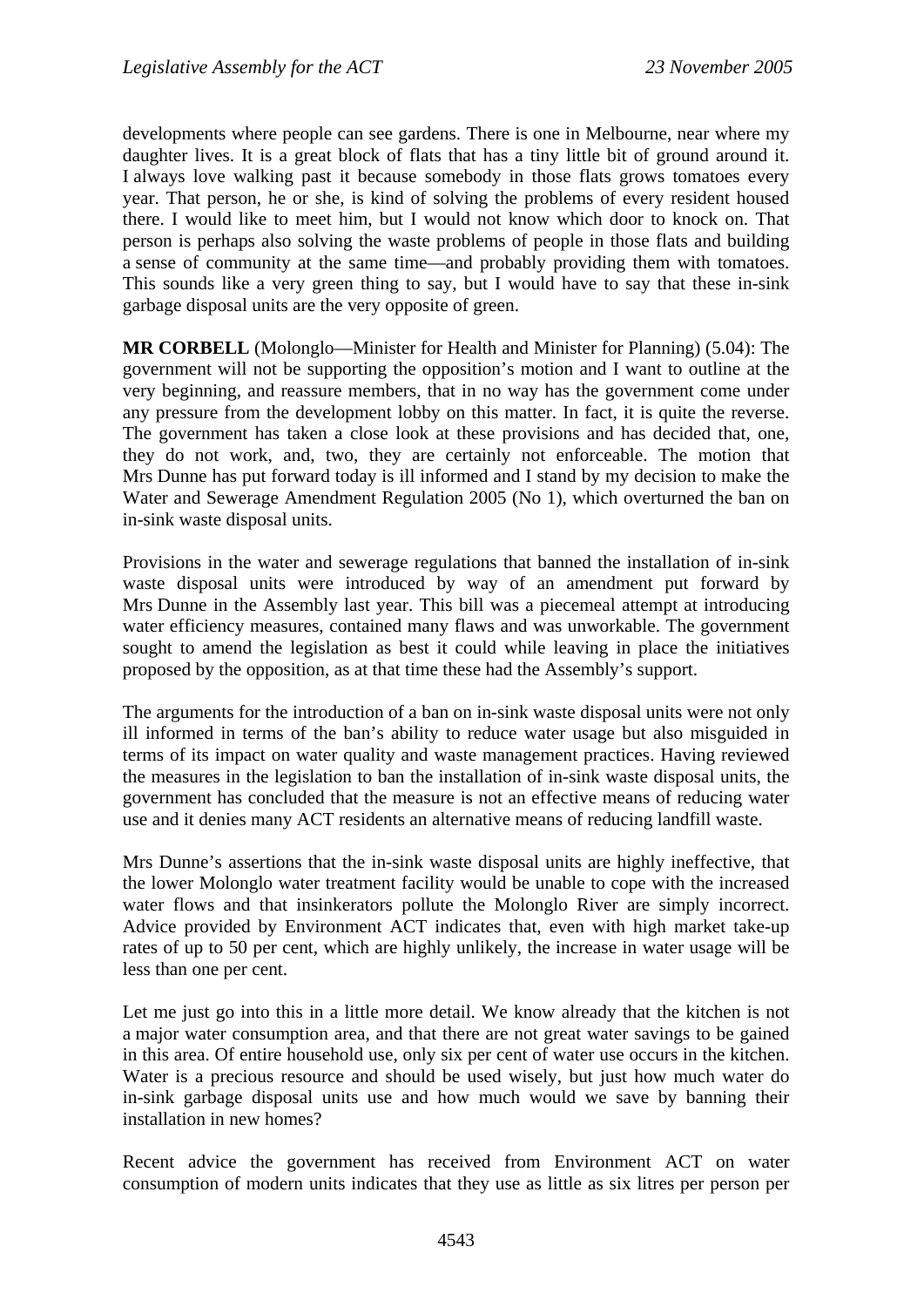day. So how much water would we save by banning their installation? Even if we assume that, in the unlikely situation that 50 per cent of households in Canberra had one of these units installed—50 per cent—overall ACT water consumption would increase by approximately 150 megalitres of water per year, which is less than one per cent of total consumption in a year.

In reality, now only about six per cent of households have these units. In consequence, you can see that their effect on future and current water consumption in the ACT is insignificant—less than one per cent. It would only be one per cent if 50 per cent of all households in the ACT had one of these units. Only six per cent have these units, so the figure is minuscule.

Advice provided to the Planning and Land Authority from ActewAGL, which operates the lower Molonglo water quality control centre, indicates that, even with a one per cent increase in flows—that is assuming that 50 per cent of all households in the ACT had one of these units, which they do not—together with the added organic waste, there would not be any significant adverse effect on the treatment process. Contrary to opposition claims during the debate at the time the ban was introduced last year, food scraps that enter the sewerage system do not ultimately end up in the river system.

The lower Molonglo treatment facility is a tertiary treatment plant, which produces high quality effluent. Sewage is treated to a high standard; all the solids are removed and these are ultimately turned into fertiliser. The effluent that enters the river system does not contain solid waste or nutrient components, and certainly no kitchen food scraps. In fact, the lower Molonglo treatment plant relies on a component of solid organic matter in order for the biological treatment process to be effective. The organic matter that is removed is converted to fertiliser and soil conditioner and is in line with the ACT NOWaste strategy.

So there are your two arguments. Firstly, water use is minimal. Even at 50 per cent of all households having one of these units—and we do not have that level of take-up consumption is less than one per cent of total consumption every year. Only six per cent of households have these insinkerators, so consumption is significantly less than one per cent of total consumption every year. Secondly, any organic waste that goes through the treatment system ends up as fertiliser anyway. So it is not like the waste is not being recycled; it is. So on those two grounds how can you justify this ban?

The use of in-sink waste disposal units on those grounds is an option for reducing green waste going into landfill. Composting and worm farming are the preferred means of reducing landfill from kitchen waste, and that is consistent with the government's NOWaste strategy. But they are not always practical and they are certainly not always practical in apartments and townhouses. Disposal units provide an acceptable alternative means because that waste is still recycled. It ends up in the treatment plant, it is turned into fertiliser and it is recycled. The waste is reused rather than occupying landfill.

The government recognises the benefits of urban consolidation in reducing pressures on our transport systems and assisting us in creating a more sustainable city. We support the choice in housing that comes from that and we recognise that sink waste disposal units provide an option for those people who simply do not want to bin their green waste. Their green waste can be put into the sewerage system and it can be recycled as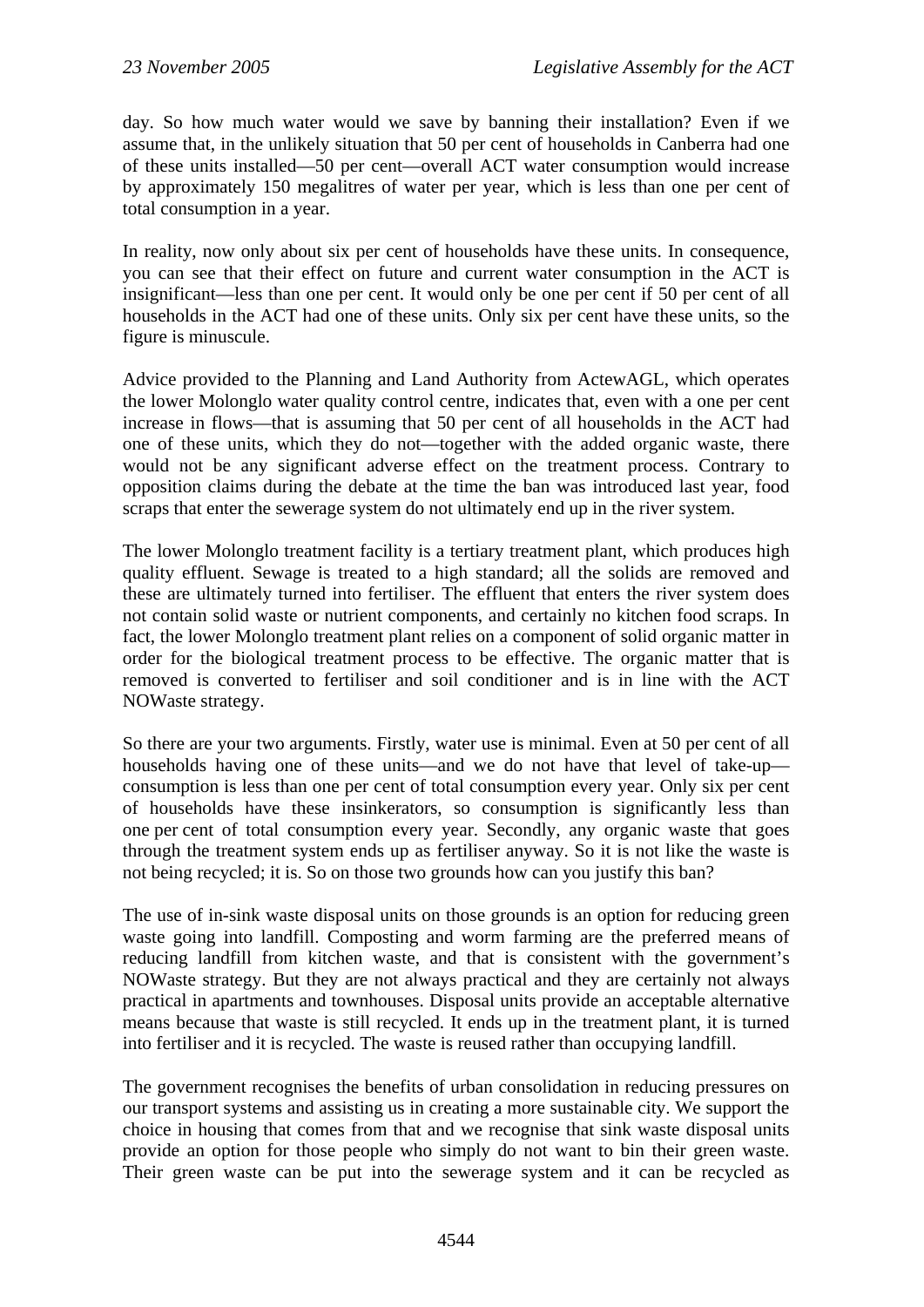a consequence of its going into the sewerage system. It is not just discharged in the river; it is used as fertiliser. So it is not as though we are not recycling that waste.

In the light of all these facts, the government believed and still believes that it is unwise to allow the ban proposed originally by Mrs Dunne to continue. It was the result of a misguided policy-on-the-run proposal, which was seen to be doing something in the lead-up to the election. But it is a bad policy. It denies people the opportunity to still recycle their waste, albeit in a different way.

The government has adopted other water-saving initiatives, which will result in more sustainable building practices and which will achieve the objectives that the opposition sought to achieve through Mrs Dunne's bill last year. Through the think water, act water strategy, the government has introduced effective, as opposed to ineffective, ways to reduce household water consumption and facilitate the reuse of grey water and the use of rainwater in new residences. These initiatives include requiring pipes to be built into new homes, to make it cheaper and simpler to connect a rainwater tank supply and connect grey water take-off systems to homes. These are now mandatory in all new dwellings in the ACT. These alterations would normally incur a substantial cost if homeowners were required to install them in finished homes.

These initiatives also allow the use of rainwater to flush toilets and for use in washing machines. They also allow the use of shower water for plant irrigation. These are genuine initiatives that reduce water consumption in those parts of the home where it is the highest. The opposition's ban on in-sink disposal is a simplistic measure that does nothing in practice.

The government has put in place and continues to put in place effective methods to reduce water usage and seriously address the water consumption issues our community faces. But this ban is meaningless, tokenistic and does not work. It does not work because the water consumption is minimal. Just remember those facts: 150 megalitres a year would be the increase in water consumption if 50 per cent of homes had these units. Only six per cent of homes have these units and that is less than one per cent of total water consumption every year. Secondly, any waste that is put through these units is recycled as a consequence of our tertiary treatment plant at Molonglo, where solid waste is converted into fertiliser and recycled. Those are the reasons why the government will not support this motion.

**MR DEPUTY SPEAKER**: Order! The minister's time has expired.

**MS PORTER** (Ginninderra) (5.14): The intention of this motion is to reverse the action of the Water and Sewage Amendment Regulation 2005 (No 1) which allows in-sink garbage disposal units to be installed in new dwellings. In supporting this regulation, the government considered further information on the environmental aspects of these units and the consistency of the then ban with the government's sustainability and environmental policies.

There are several environmental aspects of these units that I would like to address, the first of which is water efficiency and the water these units consume. One of the intentions of the original legislation banning the installation of these units was to save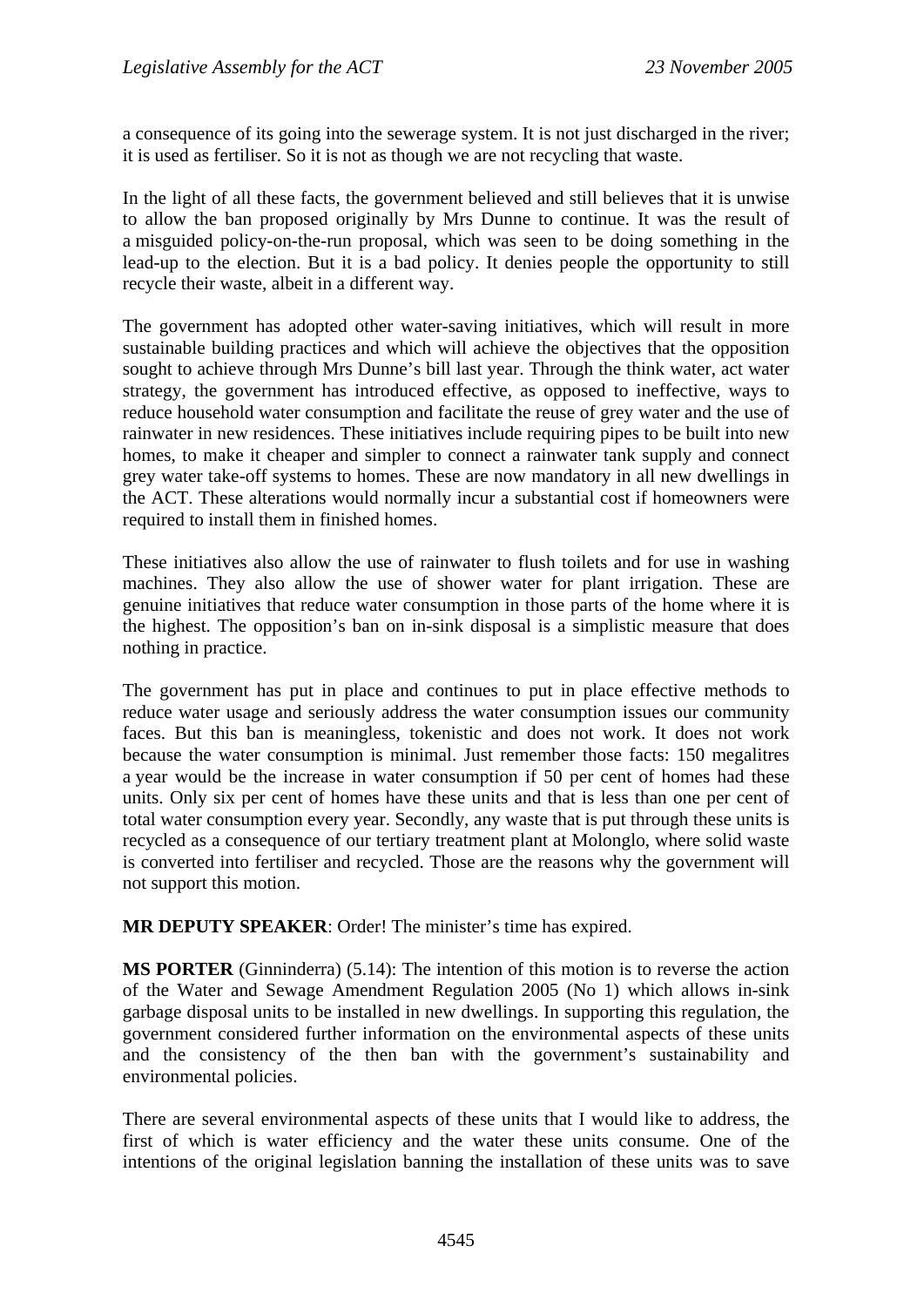water. Again in the motion before us the units are referred to as very inefficient and, therefore, working against the government's stated water efficiency policy.

As background, I would like to remind the Assembly of the government's commitment to implement water-saving measures to ensure that we use our water resources in a sustainable fashion. As Mr Corbell has said, a number of approaches have already been or will be implemented as detailed in the think water, act water strategy released in April 2004 that Mrs Dunne has referred to several times. That strategy took as a core principle that water efficiency should be sought across residential households, targeting those areas where water usage was largest and most inefficient. The indoor tune-up program has been operating for over a year and targets water-inefficient areas such as the bathroom and toilet. Similarly, the outdoor tune-up program targets water wastage in gardens.

As Mr Corbell has said, we are finding that the kitchen is not a major water consumption area and there are not great water savings to be gained in this area. Of entire household use, only six per cent of water is used in the kitchen. Water is a precious resource and should be used wisely; but just how much water do in-sink garbage disposal units use and how much would be saved by banning their installation in new homes? As Mr Corbell said, recent advice on water consumption of modern units indicates that they use as little as six litres per person per day. I know you are sick of hearing it over there, but how much water would we save by banning their installation? Even if we assume that—in the unlikely situation, as Mr Corbell said—50 per cent of households in Canberra install units, overall ACT water consumption would increase by approximately 150 megalitres of water per year, which is less than one per cent of the total consumption. We are probably repeating this because it takes a lot of numbers to sink in over there. In reality, only about six per cent of households have installed these units. Consequently, their effect on future consumption in the ACT is likely to be insignificant.

The third environmental issue I would like to raise about these units is the actual waste material they process. In-sink garbage disposal units process two sorts of waste: vegetable matter and animal-sourced waste. The units direct all this material to the sewer and on to the lower Molonglo plant for treatment. Households without units have two alternatives for this material. Vegetable material can be composted or put out in the garbage to go to landfill. Animal-sourced waste must go to landfill. The policy of the government on waste as detailed in the no waste by 2010 policy is to reduce our waste streams as much as possible, particularly that waste going to landfill.

So for vegetable waste the best alternative is to use household compost. This option, as Mr Corbell said, is not always possible or practical, for example in some apartments. In such instances, the use of an in-sink garbage disposal unit is consistent with our government's waste minimisation strategy as it reduces the waste stream to landfill. In a similar fashion, the diversion of animal waste to sewer via an in-sink unit is consistent with the waste policy.

As Mr Corbell has explained, downstream of the lower Molonglo water in-sink garbage disposal units will not cause deterioration in the condition of the Molonglo and Murrumbidgee rivers. All effluent releases below the plant are regulated under the plant operating licence and must meet stringent environmental standards regardless of whether in-sink garbage disposal units are used or not.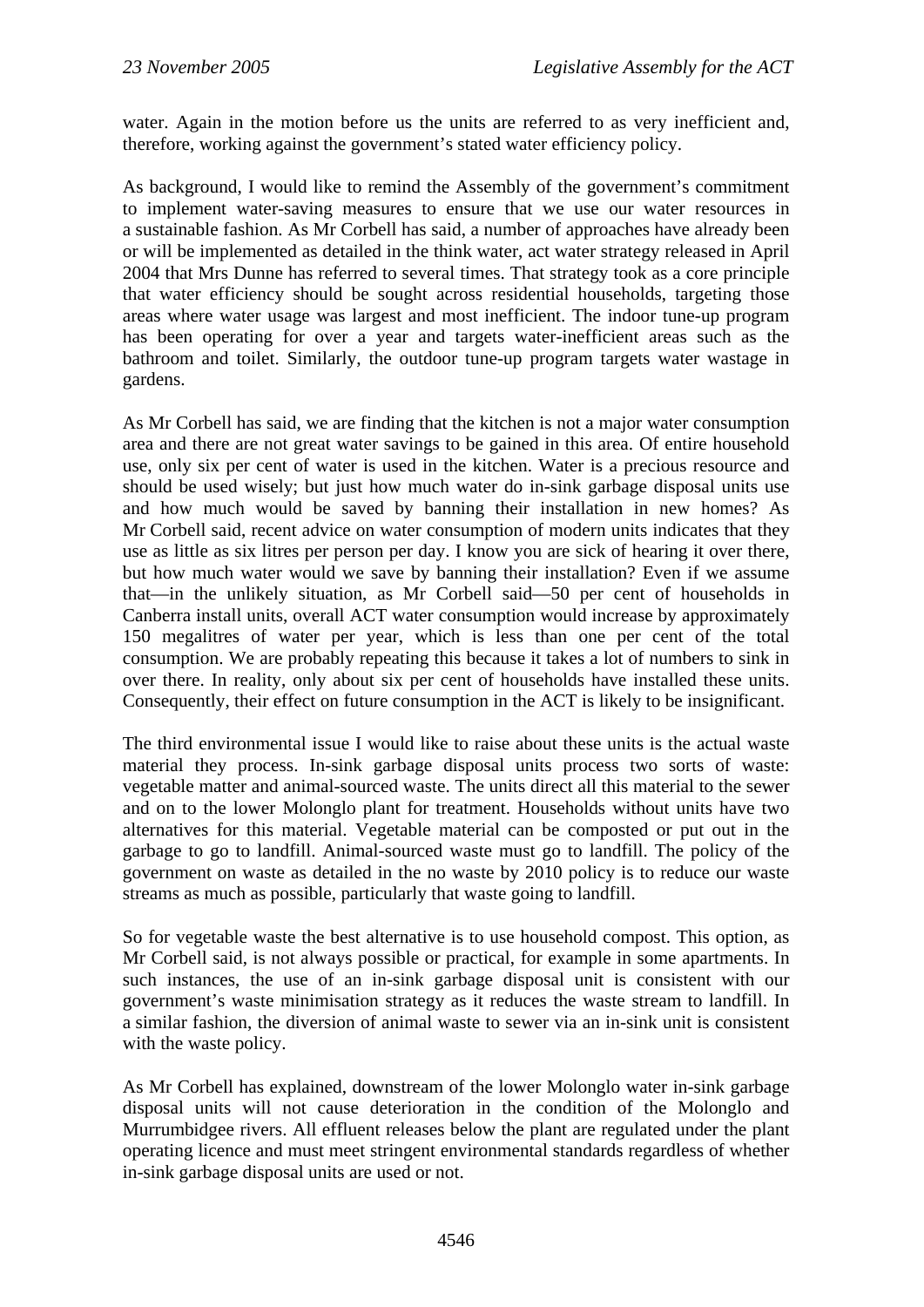In summary, the installation and use of these units do not raise significant environmental issues. Water consumed by these units is minimal, as we have already explained. Energy use and greenhouse gas production is minor, and the diversion of some solid waste away from landfill may be slightly beneficial.

In light of the above arguments, I cannot support the motion, on environmental grounds.

**MRS DUNNE** (Ginninderra) (5.20), in reply: If you believed everything that Ms Porter put forward in her motion, it would be a positive policy for the ACT government to go out and encourage every householder in Canberra to install an in-sink garbage disposal unit. The logical consequence of what the minister has said is that everyone who has one is doing a positive environmental good. The ACT government cannot come up with a way of dealing with putrescible waste, so we should all put our vegetable scraps into the sewer and have them treated by the lower Molonglo treatment works.

The logic of what this minister is proposing defies belief really. I am sorry Dr Foskey obviously did not have the fortitude to sit around and listen to the drivel coming from the government on this issue. As Dr Foskey rightly said at the beginning of her introductory remarks, it would be a very ingenious argument for anyone to oppose this proposal.

Mr Corbell did say at the beginning of his remarks that the proposal was not enforceable, but he did not even have the audacity to elaborate on that later on. If it is not enforceable, it is a failure of his certifying system that he upholds. If the system is not enforceable, there is something wrong with the inspection process that goes on in relation to approving plumbing.

This is the real problem: this minister does not care. Apart from the run-up to the ACT election, since 2002 when this bill was first introduced Mr Corbell has filibustered with it and tried various means of putting it off so that he would not have to deal with it. The means that this minister has used to forestall this since the outset show that he has no concern about water efficiency and water reduction, even if it does save one per cent of our water use in the territory. We have to remember that this government has set us a target of saving 12 per cent of potable water by 2013, and we are just adding to usage by allowing this regulation.

While one hand of government is saying, "Let's pull back our use of water," the planning minister and the plumbing approval organisations are saying, "Let's waste some water." The reason it is being done is to cover the rear end of the ineffectual Minister for Urban Services, who cannot come up with a solution for putrescible waste. Mr Hargreaves's solution for dealing with putrescible waste is to flush it down the sewer, because he cannot come up with any other solution.

It is interesting actually. I wonder what the motivation was. This minister said there was no clamouring from the plumbing industry or the development industry. There was certainly no clamouring from the plumbing industry, because they found out about it after the event. He says that these units do not use very much water and only six per cent of people have one anyhow. So there is not a huge demand out there, but this is a symbolic thing. No one denies that it is only a small thing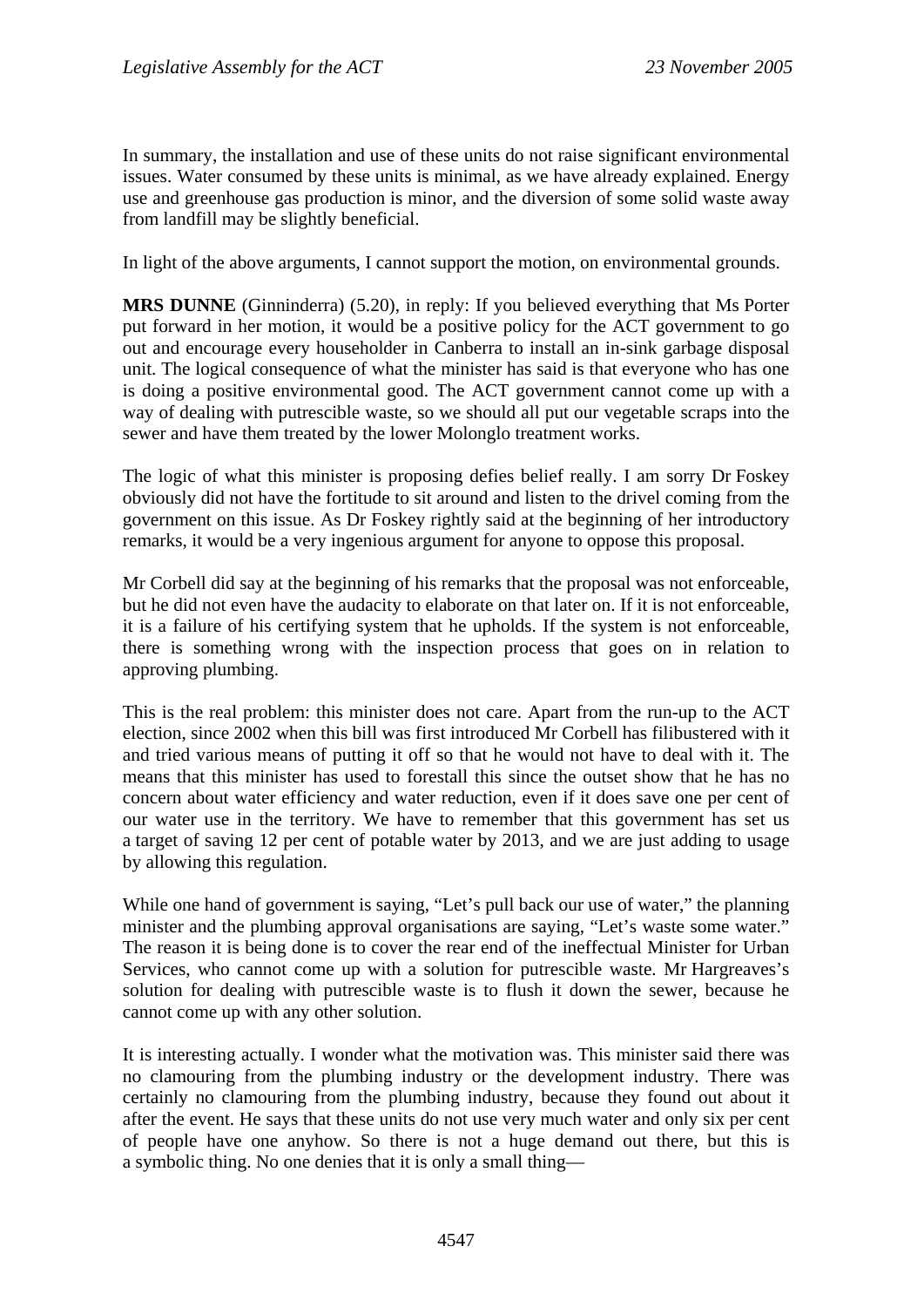**Mr Corbell**: "Tokenistic" might be a better description.

**MRS DUNNE**: It is a token, it is a symbol, but it is a token and a symbol that points us in the right direction. It is an important message that says, "Don't needlessly use good quality drinking water for something like this." This minister has found himself to be out on a limb because he has been shown up to be not in sync with his own Minister for the Environment. The Minister for the Environment is saying, "Save water" and Simon Corbell says: "I don't care. I'm going to encourage people in Canberra to waste water." This is a dreadful indictment of this government, and it shows that they are entirely inconsistent and have no thoroughgoing policy on water efficiency. They also have no thoroughgoing policy on dealing with putrescible waste. And this is a minister who presides over a plumbing regulation system that is obviously in disarray because it cannot be enforced.

Motion negatived.

# **Safety in the construction industry**

**MR GENTLEMAN** (Brindabella) (5.25): I move:

That this Assembly:

- (1) recognises the importance of:
	- (a) safety in the construction industry as vital to our community; and
	- (b) industrial rights in the construction industry as an internationally recognised right and a means of workplace safety;
- (2) condemns the Federal Government for its attempts to reduce safety and restrict the rights of workers in the construction industry through provisions of the Building and Construction Industry Improvement Act, namely the:
	- (a) exclusion of industrial action on the grounds of safety concerns;
	- (b) introduction of penalties of up to \$22 000 for individuals who partake in industrially motivated actions;
	- (c) exclusion of Construction Project Agreements; and
	- (d) ability of Australian Building and Construction Commission inspectors to enforce a penalty of imprisonment for six months against any worker who does not attend for questioning, answer questions or who obstructs an investigation or fails to handover documents; and
- (3) calls on the Federal Government to revoke the Building and Construction Industry Improvement Act on the basis that it jeopardises the safety of the thousands of construction workers employed in the ACT.

Early this morning, probably whilst the majority of Canberrans were still enjoying their sleep, thousands of men and women from the building and construction and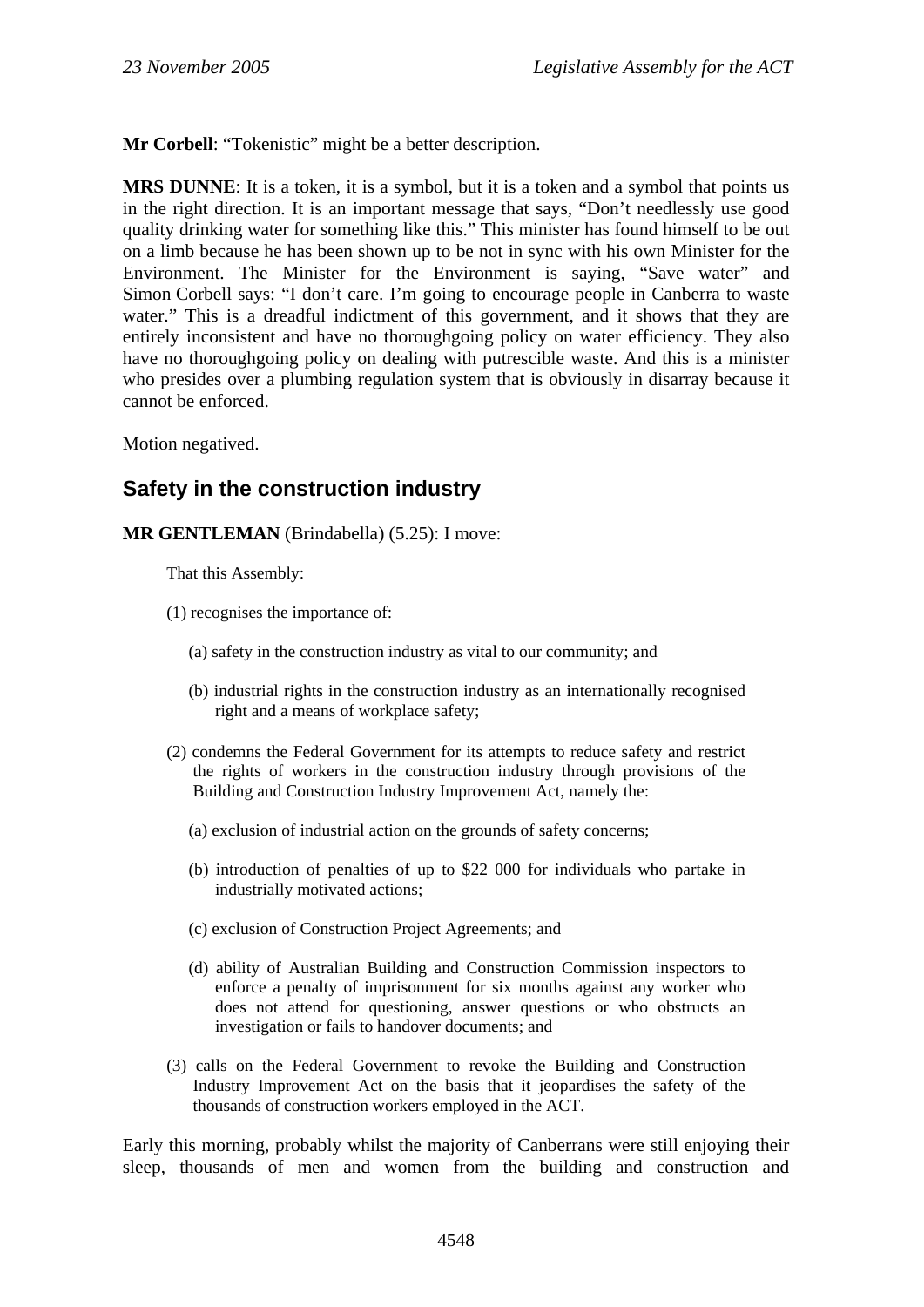manufacturing industries were at work. These thousands, some 17,000 according to the most recent ABS statistics, represent 9.5 per cent of all ACT workers and a large section of the ACT's private sector—that is, 17,000 households that rely on the income of these workers; 17,000 households that depend on 17,000 workers to return home when their day is complete and be well enough to do the same thing tomorrow. The motion before the Assembly in my name is about these 17,000 workers and their rights to workplace safety.

The motion is about the rights of these 17,000 workers to organise and form a union, rights that are necessary for ensuring workplace safety. This motion condemns the federal government, with its Building and Construction Industry Improvement Act, for the exclusion of industrial action on the grounds of safety concerns, the introduction of penalties of up to \$22,000 for individuals who take part in industrially motivated actions, the exclusion of construction project agreements and the ability of Australian Building and Construction Commission inspectors to enforce a penalty of imprisonment for six months against any worker who does not attend for questioning, answer questions or who obstructs an investigation or fails to hand over documents.

This legislation arose from the recommendations of the federal government's \$60 million Cole inquiry. According to the Prime Minister and the then Minister for Workplace Relations, the building and construction industry was plagued by illegal activities and corruption, on the verge of anarchy. But what came of such inquiries into lawlessness? Overall, only 25 per cent of the near 100 serious instances arising from the royal commission were pursued at the conclusion of the inquiry. In the final stages of the royal commission, 50 files were referred to the building industry task force to follow through. Every single case has been reviewed and all have been discontinued without any further action taken. I am yet to be convinced that these findings illustrate an industry in chaos and disarray.

Despite this fact, the federal government chose to pursue its ideological agenda with legislation—the Building and Construction Industry Improvement Act. It is an ideology shared by those in the opposition—those members who voted against industrial manslaughter and who, I anticipate, will attempt to justify the position of their best mates on the hill. I can hear them now crying foul over statistics of the royal commission and calling for improvement of the building and construction industry.

It is not often that I do, but in this instance I would agree with the opposition. The construction and building industry does need improvement. The realities of the industry are none too pretty; in fact, they are heartbreaking. I read from the *Sydney Morning Herald* of 17 October 2003:

Joel Exner was so excited about his new job that he jumped out of bed at 5.30 am on Wednesday and took a taxi to work, from Doonside to Eastern Creek.

It was the 16-year-old's third day as a roof plumber, striding the giant structure of the new factory being built by Australand.

It was also to be Joel's last day.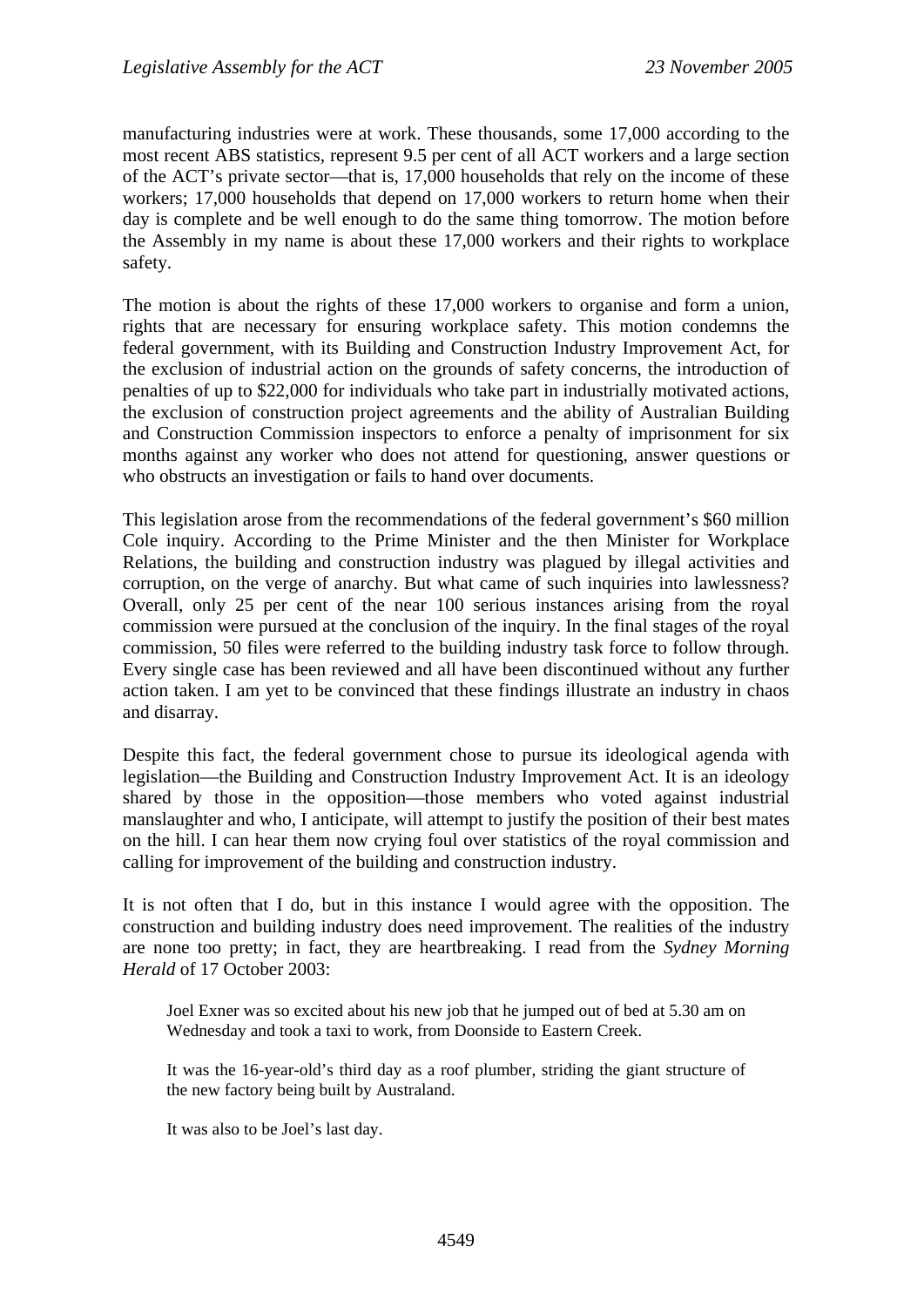Shortly before 8.30 he went to grab a sheet of plastic that had come loose and lost his balance. Joel fell 15 metres onto hard clay ground and later died in Nepean Hospital.

Joel's uncle, Charlie Williams, said yesterday that the teenager was the youngest of three brothers. "He was a loveable kid, a talented footballer, respected by everyone."

Sixteen years old and on his third day at work! This is a tragedy. Tragedies like this should form the basis of any endeavour to improve the building and construction industry.

But what would our counterparts on the hill have us do? Would they introduce industrial manslaughter legislation, as is the request of Joel's mother? Would they seek to improve the role of workplace occupational health and safety officers? No. They did neither. It seems that those on the hill share our opposition's position on how best to protect young workers in the building and construction industry—increase the boss' power.

I challenge the opposition to try to justify their position to Joel's mother and why they voted against industrial manslaughter legislation in the ACT. Think about it for just one second; think about how you would say to Mrs Exner, "Sorry, but we do not think Joel's employer, who failed to provide either scaffolding or safety harnesses, should face criminal charges because we think it would scare off business." You had the chance to do the right thing by workers in this territory and you threw it away in the interests of your friends at the big end of town.

No, the motivation for the Building and Construction Industry Improvement Act is not safety. I quote from federal workplace relations minister, Kevin Andrews', second reading speech:

This bill is a specifically targeted legislative measure to address the unlawful conduct of unions.

As highlighted by the Construction, Forestry, Mining and Energy Union, if the conduct of unions is unlawful, there would be no need to legislate. What Minister Andrews should have said is: "This is the government's final and revised attempt to union-bust in the building and construction industry."

The legislation was introduced to parliament on 9 March 2005. Taking effect immediately were the new definitions and penalties for unlawful industrial action. Penalties for organising or participating in such action increased to \$110,000 for unions and \$22,000 for individuals. The definition of unlawful industrial action is wide, as is the definition of industrial dispute. Chris White, researcher at Flinders University, points out:

Any building worker who is law abiding and raises grievances can easily get caught after the event because of this scope in definition.

These broad definitions place unreasonable restrictions on the rights of individuals to strike—a right internationally recognised by the International Labour Organisation and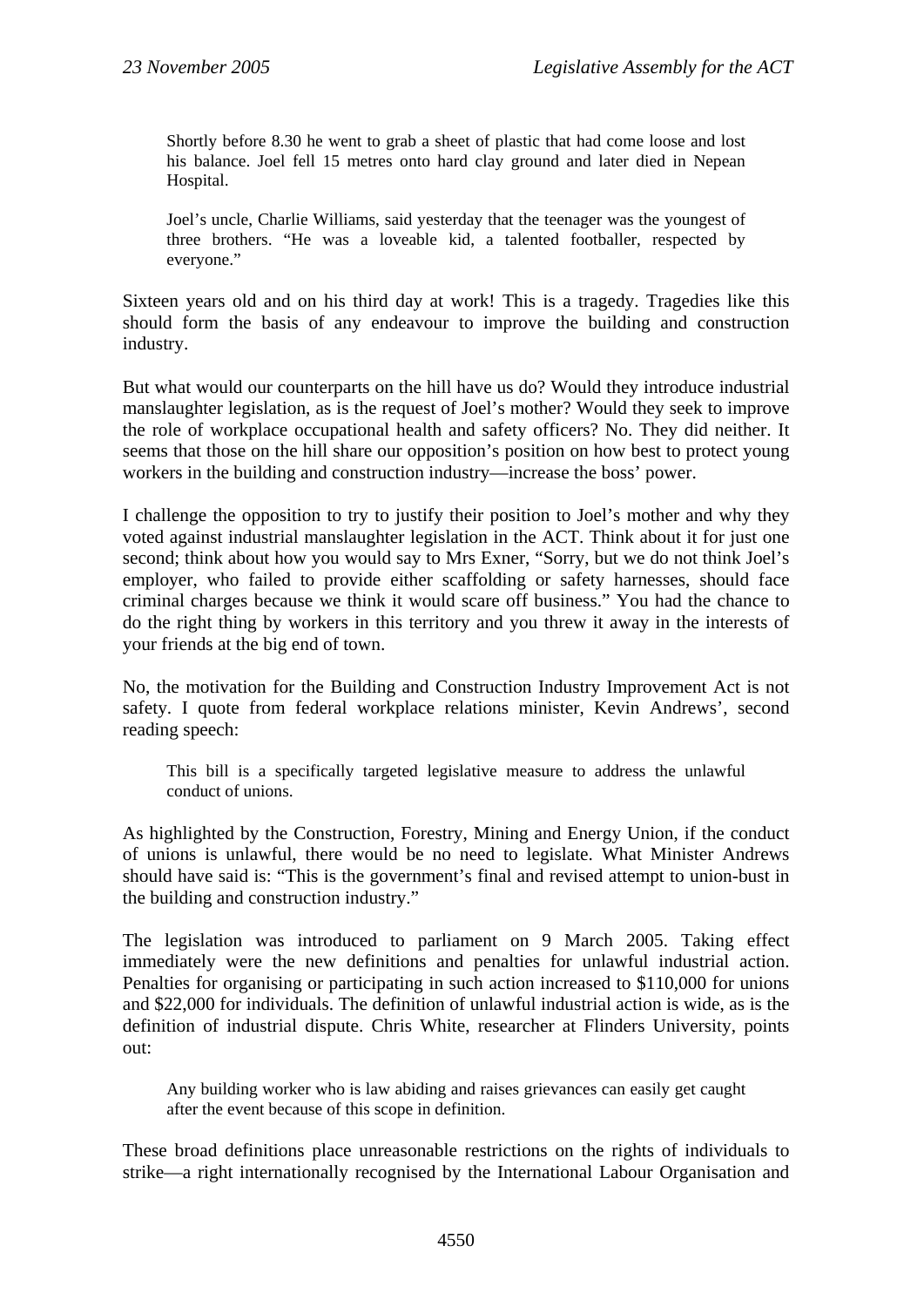agreed to in principle by former IR minister Peter Reith. But as we all know, principle and reality are always blurred with the federal government.

More concerning is the act's restriction on industrial action based on reasonable concern about an imminent risk to his or her health or safety. The onus is now on an employee to prove that the action was based on a reasonable concern about the imminent risk to health and safety. But an employer does not have to prove that a workplace is safe.

A young worker, for example, on his third day at work, who is concerned about safety in his workplace, must prove that he is at risk. He must articulate an argument as to why working from three storeys without a harness or scaffolding is a risk to his safety. Say his experienced colleagues, union members, decide to assist this worker by voting to stop work until the workplace is safe, they will be fined \$22,000 each. Further, their union will face a fine of \$110,000. The fine for refusing to work in an unsafe workplace is \$22,000. Even employer groups—the Australian Industry Group and the Australian Constructors Association—believe this figure is too high.

I would like to give this Assembly another figure: \$11,754,082. That is how much was paid out in the 2003-04 financial year in compensation in those industries covered by the Building and Construction Industry Improvement Act. In that reporting period, some 652 workers were injured, with injuries ranging from body stress to being hit by a moving object. If the federal government were serious about assisting employers in the construction and building industries, surely they would focus their improvement act on reducing the number of workplace injuries.

The federal government's national code of conduct deals with safety issues within the building industry. Here is another figure for you: \$2,200. That is how much an individual can be fined for breaching the code. \$11,000 is how much a body corporate can be fined. If you strike unlawfully you face a fine of \$22,000, as an individual. But if you are an employer who fails to supply a safety harness, you face a fine of \$11,000. It does not make sense. But this act is not about sense; it is not about safety; it is about frightening workers into industrial compliance, with fines.

The federal government was not content to leave it at frightening workers; it wants to terrorise them. The act introduces into the building and construction industry the Australian Building and Construction Commission, at an expense of \$96 million. In addition to the power to get an injunction to stop that broadly defined industrial action, the ABCC gets its own police. This is exactly the intent of the ABCC inspectors. These building police can enforce a penalty of imprisonment for six months against any worker who does not attend for questioning. You can face six months imprisonment for failing to hand over documents in an investigation.

As if this were not enough, your civil liberties will be under threat, for the act says that witnesses cannot avoid answering questions on the basis of self-incrimination. Heaven forbid if you are an employer that does not wish to pursue any action in the event of a breach. The ABCC can, irrespective of an employer's view, do the same.

But wait, there's more. An employer can be prosecuted for not reporting so-called unlawful industrial action. So much for deregulation! A group of employees who refuse to work, on safety grounds, can be fined \$22,000 each and face jail time of up to six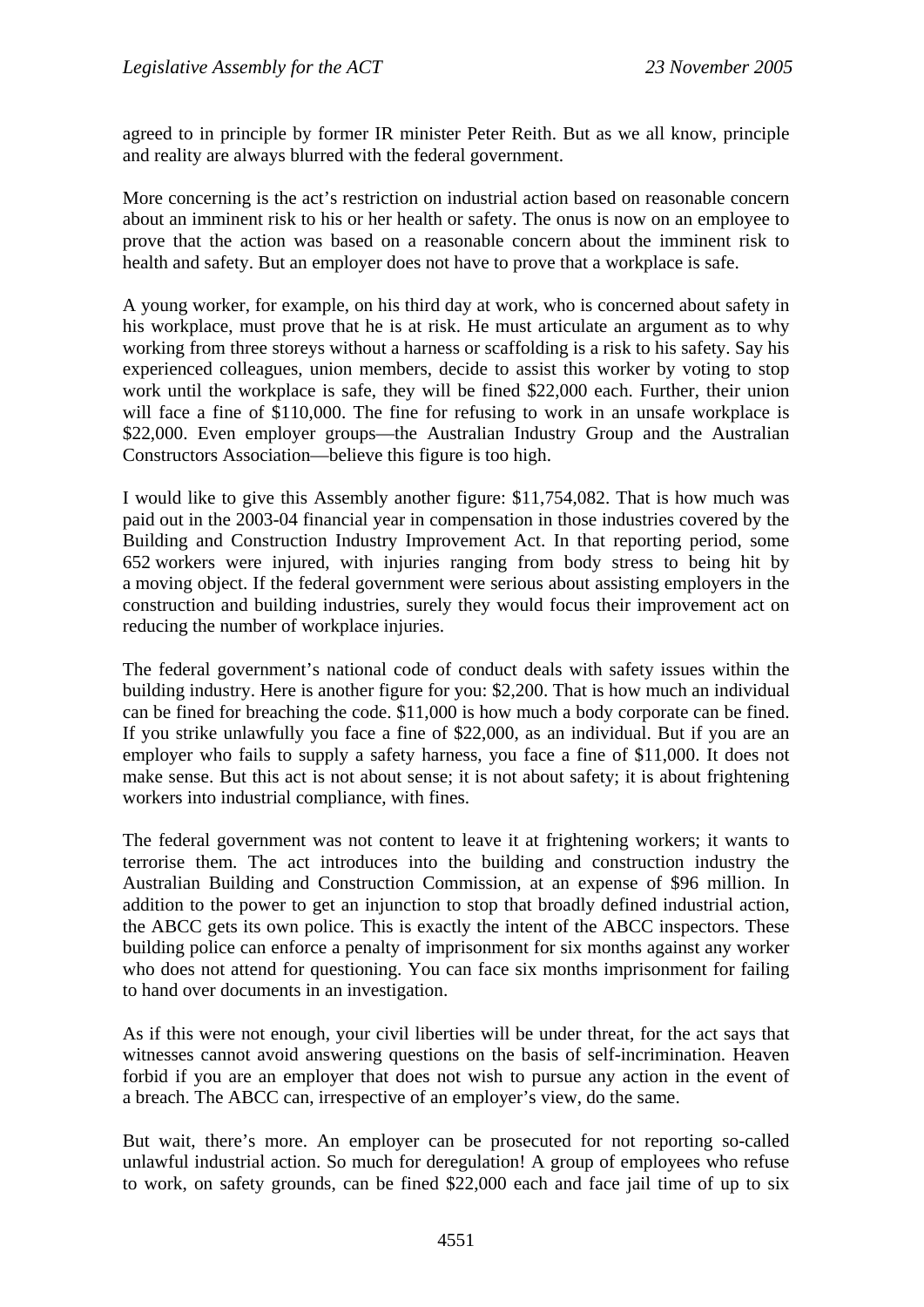months for refusing to answer questions. An employer can face prosecution for not reporting the incident. I say it again: so much for deregulation!

The rules and regulations within the act make it impossible for employees and employers to negotiate wages and conditions as they see fit. The act makes industry practice of construction project agreements unenforceable, restricting the fundamental right to collectively bargain. To clarify, for those in the opposition: should employees seek to ensure that all workers on a site receive the same penalty loadings or the same access to family friendly provisions, tough luck. Should an employer seek a minimum standard across his or her enterprise, tough luck.

The federal government was not content to wait until the legislation was passed by both houses to start its tough-luck strategy. Since January 2005, that is, two months before the introduction of the so-called improvement bill, workplace relations minister Kevin Andrews has written to building and construction industry employees, employers and employer groups on three separate occasions. On each occasion the minister urged employers not to enter into enterprise agreements with unions. The minister stressed that those employers who entered into such agreements ran the risk of being excluded from federal government construction projects as they may contravene the national code of practice. The national code of practice goes some way to investigating safety in the building industry. However, Mr Andrews' intent did not surround compliance with workplace safety. It was about threatening employers away from union agreements.

On one hand, we have a government minister crying foul about the coercive union movement, hell bent on anarchy, whilst threatening employers with exclusion from future contracts. This is outrageous. This is hypocrisy at its most blatant. This legislation is beyond outrageous; it is dangerous. It puts at risk those most vulnerable in a high-risk industry.

Young workers in the building and construction industry rely on the guidance and support of more experienced workers to ensure that their workplace is safe. Young workers rely on their more experienced colleagues to speak up about unsafe practices. By restricting rights to collectively bargain on a worksite, this government has restricted the rights of young workers to a safe working environment. By placing the onus of proof on young workers, this government has sought to silence young workers.

The federal government had an opportunity to increase safety in the building and construction industry. They had an opportunity to punish those employers who willingly and knowingly placed workers' lives at risk. But like their colleagues here in the opposition who had an opportunity to support industrial manslaughter legislation, the federal government continues to show its disregard for working people in this country.

This legislation, the precursor for WorkChoices, punishes those 17,000 workers here in the ACT, with no justification, no legitimate reason for doing so. It strips them of fundamental rights to organise and places restrictions on their ability to defend workplace safety.

Today we have an opportunity. The opposition has the opportunity to redeem itself. We all have the opportunity to give a clear message to the federal government and those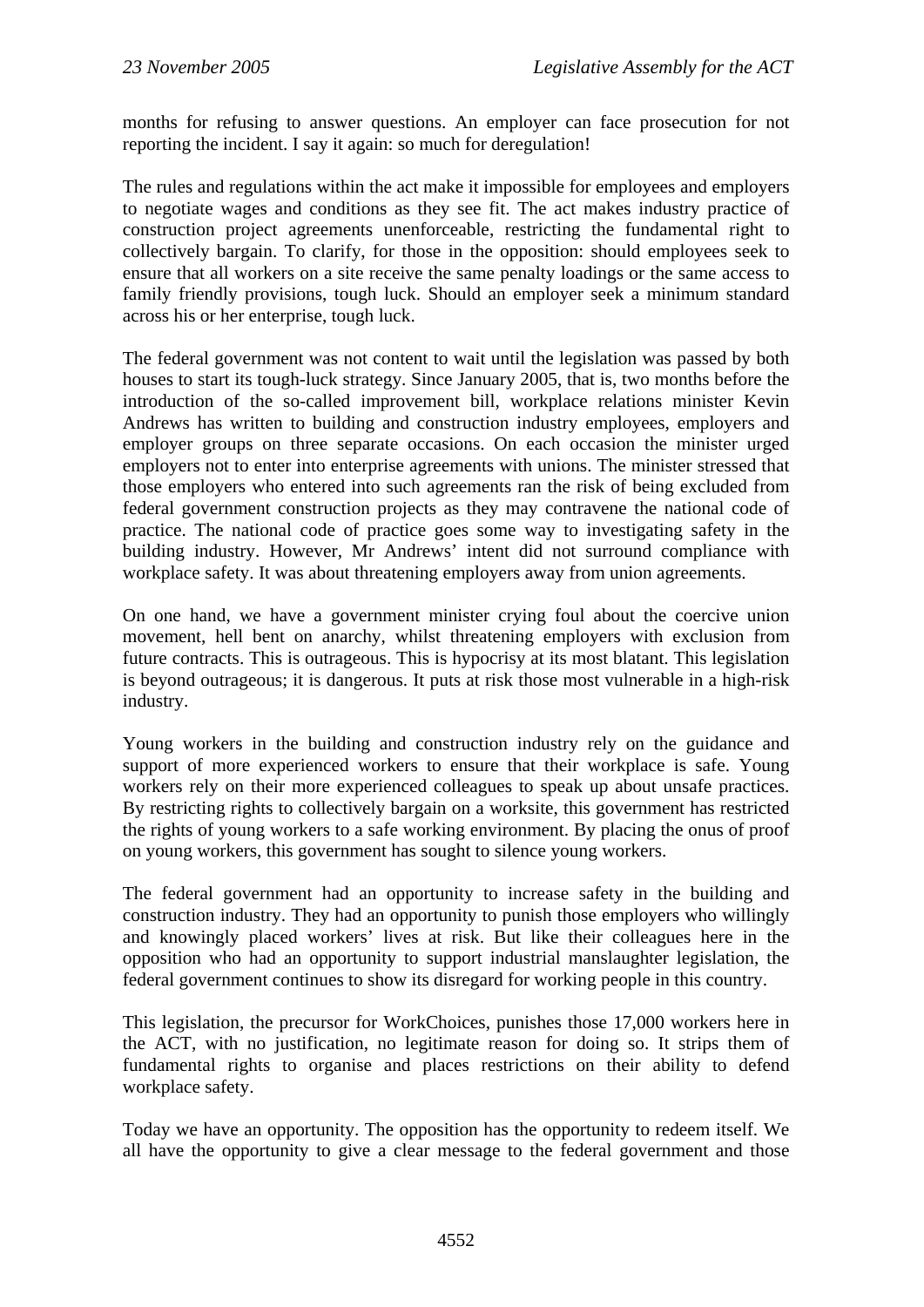17,000 workers about what we believe is fair and right. With that, I urge you all to support this motion.

**DR FOSKEY** (Molonglo) (5.40): The ACT Greens will support Mr Gentleman's motion. In responding to it, I am going to call upon the work of my federal colleague Greens senator Kerry Nettle. On 22 June 2005, Senator Nettle moved a motion of disallowance against the federal government's guidelines in relation to the exercise of compliance powers in the building and construction industry, made under section 88AGA of the Workplace Relations Act 1996. These guidelines were the regulations relating to the Building and Construction Industry Improvement Act, which came into effect around 9 March, I believe, when the Building and Construction Industry Improvement Bill was first tabled.

It is interesting to note that these regulations put the bill into effect even though the legislation was not passed until September. Senator Nettle moved her motion of disallowance in conjunction with ALP senator Gavin Marshall. The regulations were an attempt to remove hard-won rights and liberties for building and construction workers. Their right to silence, their freedom of speech, their right to privacy, their right to strike and their right to be treated as innocent until proven guilty were all undermined or removed by these regulations and the practices of the building industry task force.

The New South Wales Council of Civil Liberties president, Cameron Murphy, said of the regulations:

 … new coercive powers have no parallel in democratic societies. Construction workers have been deprived of fundamental civil liberties which we all take for granted.

Why was the federal government singling out one particular group of workers? Because the federal government wanted to begin its industrial relations attack by striking the strongest union first. So it attacked a union with a history of showing solidarity with other workers and groups of workers who, through their solidarity, have ensured that support for progressive trade unionism in their workplace is strong. Just like the government's attack on waterfront workers in the Maritime Union of Australia, these regulations are an attempt to break the back of a trade union that plays a crucial role in defending all workers' conditions in the struggle for basic rights.

These regulations that Senator Nettle sought to dismiss increased the coercive powers of the Howard government's industrial police force, the building industry task force—a task force that ruthlessly pursues the government's agenda of destroying building unions across the country. These regulations enable the building industry task force to force any construction worker to answer questions. Refusal to answer questions, that is, the removal of the right to silence, for example, about what was said at a stop-work meeting, can result in a worker receiving fines of up to \$3,300 for a first offence, double for a second offence or imprisonment for up to six months.

For hundreds of years the right to silence has been the bedrock of civil rights. It is recognised in the Magna Carta, which can be viewed in its original form across from the Senate chamber in the Members Hall. That is not to say that the coalition reads it very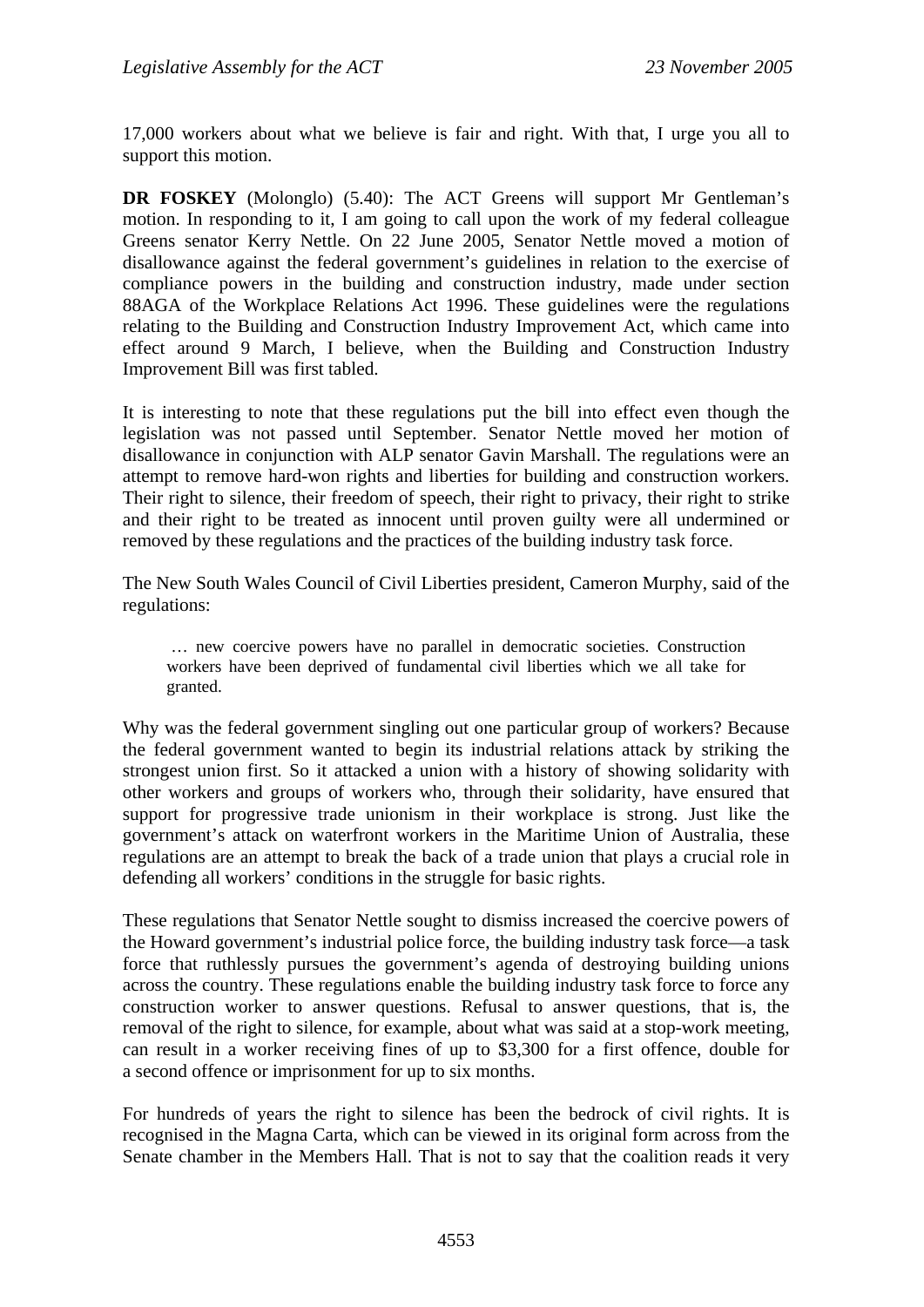often. The right to silence grew out of people's struggle to free themselves from the prerogative of kings and the authoritarian power of the monarchy.

We should not be surprised that the government has given even more powers to the building industry task force. The Cole royal commission, which recommended the establishment of the task force, was unable to show any real or substantiated problems in the construction industry. Evidence by the task force in the Senate estimates hearing on 3 June showed that only one prosecution had been initiated by the task force as a result of evidence given to the royal commission and that the task force was not investigating any other issues before the royal commission.

An amount of \$66 million of taxpayers' money was spent for one prosecution that, at the time of the disallowance, was yet to be proven. That is the extent to which this government is willing to throw good money after bad when pursuing the CFMEU and construction and building workers. The result of the royal commission was proof, if ever it were needed, that the royal commission was a sham and the building industry task force that came out of it a police force whose sole role is to pursue the government's ideological crusade against construction workers.

Why did the government want to give new powers to the building industry task force? It all related to the Building and Construction Industry Improvement Act, passed on 12 September 2005. Mr Gentleman has already detailed concerns about that act. I do not want to repeat that. I want to give the opposition time to speak to this motion. I endorse everything that Mr Gentleman said and especially thank him for allowing me not to have to say it.

On average, one building construction worker is killed every week in New South Wales. A young building worker, Mark Gallace, recently suffocated on a worksite in Chipping Norton in the western suburbs of Sydney. He was working for SACO Builders Pty Ltd. He was a young man of 24, the only son of Italian migrants who came to this country 30 years ago. He was engaged to be married in August. The reception had already been booked. The 900 people at his funeral would have preferred to have gone to his wedding. The Building and Construction Improvement Act means that, if workers gather together on the site to grieve and remember their workmate, to have a minute's silence for workers like Mark Gallace, the union would be penalised.

Worst of all, this legislation came into effect a number of months before it was passed. This was another attack on fundamental civil rights and an attempt to intimidate the CFMEU and other construction unions into not protesting against these specific laws and these guidelines and perhaps the greater industrial relations battle.

The Attorney-General, Philip Ruddock, has said a number of times, "We don't intend to make criminal laws retrospectively." It appears that this is not a steadfast principle when the government wants to make laws designed to attack one group of people in this community—in this case, construction and building workers. We all know that it is easy to point to and pillory construction and building workers; it has been done for a long time, since the Builders Labourers Federation was effectively banned a decade or two ago.

**Mr Mulcahy**: For thuggery.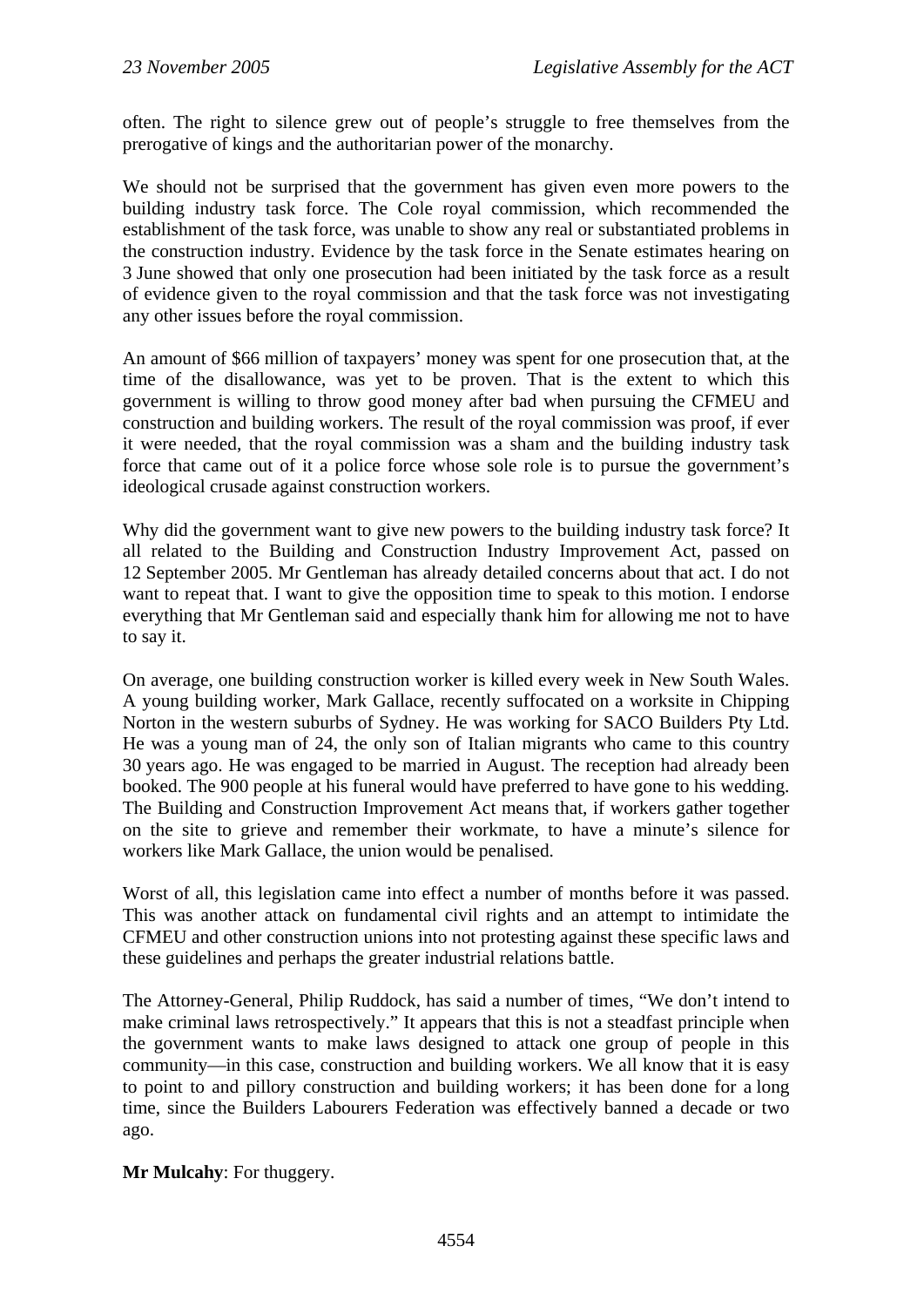**DR FOSKEY**: We will hear all about it soon. The reason the government wanted the regulations enforced so quickly was that it could set the building industry task force to work sooner, forcing building workers to give evidence about stop-work meetings and other union activities so that they could be prosecuted retrospectively under the government's construction act that could not be passed until the government had its Senate majority. Now, with all the industrial relations changes taking place, I wonder what effect this diluted right to protest has had on construction workers. Has it prevented them joining the campaign against WorkChoices? I guess, with their limited ability to speak up, we may never know.

In closing, I thank Mr Gentleman for bringing forward this motion. I hope that he and other members of the Assembly who are supporting this motion can give us some ideas as to how we can counteract the negative impact that these regulations and this act is having on ACT citizens and what we can learn from this to help us fight the broader industrial relations reform that is planned by the federal government.

**MR MULCAHY** (Molonglo) (5.49): I can forgive Dr Foskey for not having much knowledge of the history of the building industry in Australia and for assuming that all these measures that are being spoken about are simply to stop people demonstrating against the federal government's industrial reform program. I am afraid I do not accept that somebody with a background such as Mr Gentleman's could be quite so naive in relation to all of the elements that brought this legislation into the commonwealth parliament.

**Mr Hargreaves**: He did not work for the tobacco industry.

**MR MULCAHY**: I am not sure what that has got to do with building sites, apart from smokos. We are all aware of the findings of the Cole royal commission into the building and construction industry. Commissioner Cole stated that it was universally accepted by governments, by employers and by unions that OH&S is of fundamental importance to the industry. Statistics show that people working in the industry are more than twice as likely to be killed at work than the Australian all-industries average and that the economic cost of workplace accidents to workers, employers and the community is estimated to be more than \$30 billion each year.

It was for this very reason that, on 12 September, the Building and Construction Industry Improvement Act was given royal assent. The act incorporates key elements of the Australian government's response to the Cole royal commission's report. Those elements include establishing an office of the Australian Building and Construction Commissioner. It has provisions for dealing with unlawful industrial action, including coercion in relation to certified agreement negotiations. It also deals with the establishment of the Federal Safety Commissioner to oversee an accreditation scheme that contractors undertaking Australian government-funded work will be required to observe. These are the things that we have been hearing for the last 30 minutes or 20 minutes—that industrial safety is the paramount concern of my colleagues opposite and the Greens—but here are measures designed to deal with this that are being howled down.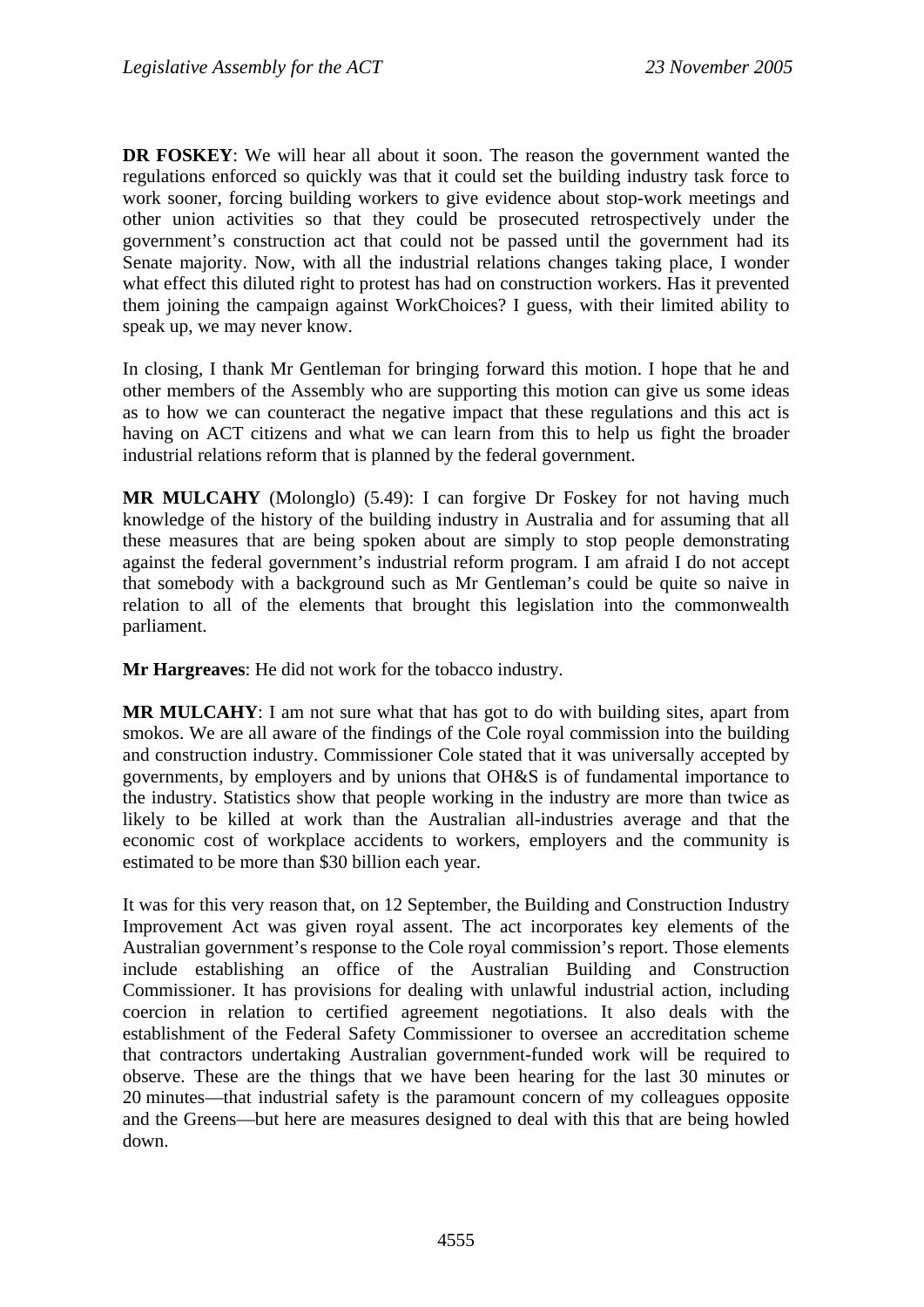I suspect that what this is all about is particularly clause 2 (d) of Mr Gentleman's motion where he talks about his horror at the ABCC being able to enforce a penalty against people who do not attend for questioning, answer questions or obstruct an investigation. How can you get up here and say that you are against giving them the powers to demand people cooperate and at the same time express the supposed concern that the federal government's measures are all about making workplaces dangerous, about ignoring deaths in workplaces? They have declared that this is one of the key motivations in this particular set of measures.

The promotion of injury prevention and best OH&S practice is clearly a key priority of the federal government. They have certainly declared that they are committed to improving workplace safety, as a client. They have developed a national occupational health and safety strategy and have encouraged its adoption by all Australian governments—state governments and territory governments—and peak employer and employee bodies. Unlike some of those opposite, they have favoured a position of prevention rather than simply relying on punishment after the event. There have been a host of different approaches taken in different states, but certainly the initiatives shown in these measures are commendable.

I cringe when I hear these isolated cases being wheeled out of tragic loss of life on building sites, not because I am unsympathetic or not dismayed by the consequence to young people from workplace injury—one death in any workplace is one too many; no person with any sense of decency could take heart from that—but I am galled when I hear people like Sharan Burrow who, last month on the ABC *Lateline* program, was filmed at an ACTU campaign meeting saying, "I need a mum or dad of someone who has been seriously injured or killed; that would be fantastic."

This is the sort of stuff that comes out from our friends in the trade union movement as they exploit someone's misery and tragedy so that they can run their campaign because they feel under threat by the reforms that are being put forward by this government that is committed to improving workplace safety. It demonstrates the complete disregard for workers' wellbeing, by taking advantage of family tragedies.

I have to ask the question: what does it say about the trade union movement's concerns for workers and their families when a senior official in a responsible position gets up there and says to families that have suffered loss and tragedy, maybe the loss of a breadwinner, that it would be fantastic for her campaign, in her words, "if we could find somebody we could wheel out on television"? What a shameful reflection on her values and the conduct of the ACTU!

I take no warmth from that. No support would I give Mr Gentleman or members opposite for condoning that sort of conduct, because we ought to be working to ensure that there is no loss of life on Australia's building sites. If people in this chamber believe that the only solution is to shift all the blame onto one party, then how can we ever seek to improve workplace conditions?

There are many people in this chamber who have first-hand knowledge of how the industrial movement operates, and there are people here who understand what has gone on in the building unions. Do not tell me that people in the labour movement have not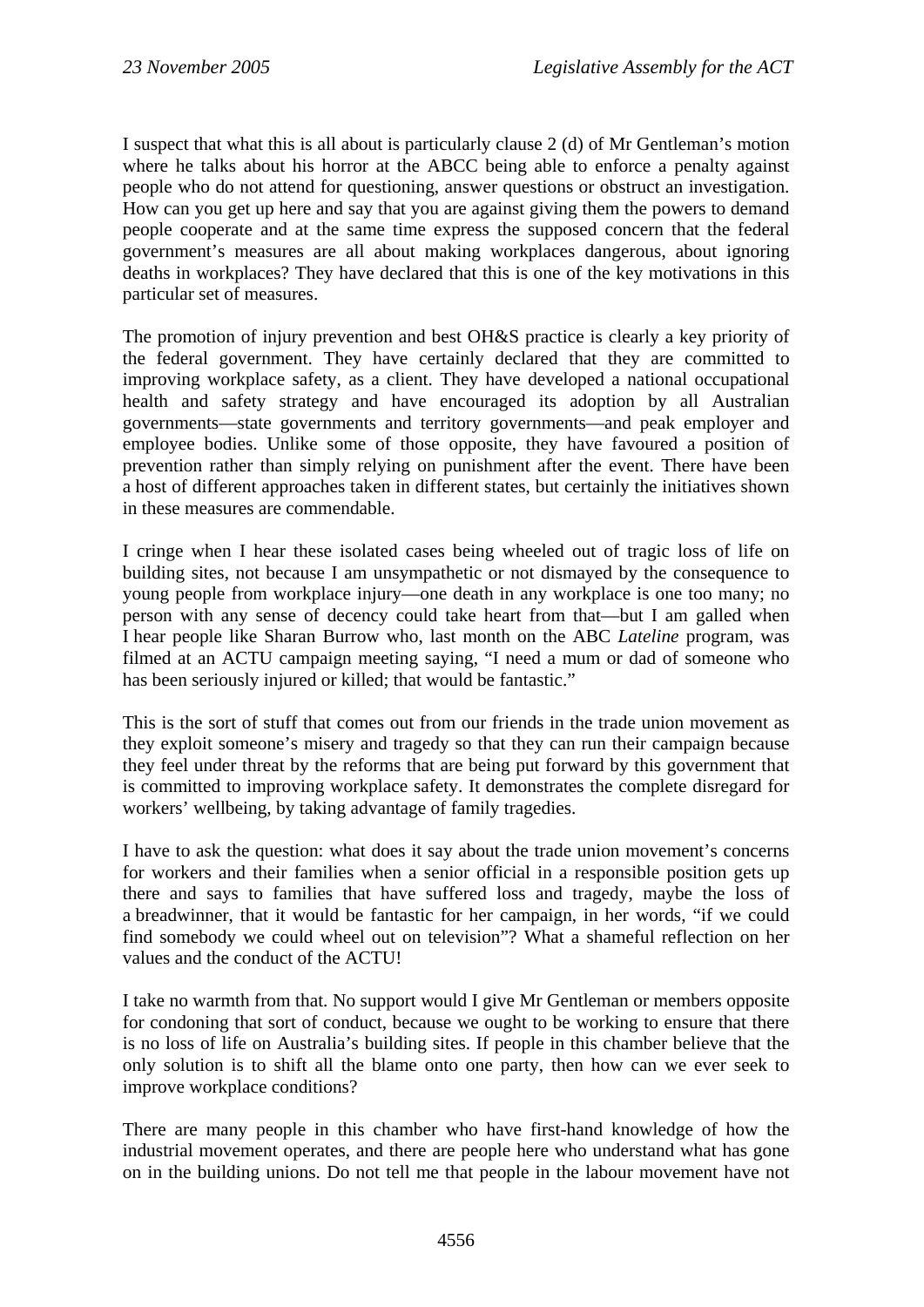been equally appalled by some of the thuggery that they have witnessed. The BLF might be gone, but there are people who still carry those logos and allegiances and conduct themselves in the same way.

Can I say in relation to the comment about the big end of town: I condemn the big end of town that have done some of these deals over the years. It was as much complicity on the part of employers in Melbourne as it was the BLF that led to the Norm Gallagher era where there was tyranny on Melbourne building sites. I lived in that state at that time. Do not tell me that these people who are simply out there concerned about the wellbeing of workers are being unfairly treated as a consequence of this horrendous royal commission that uncovered all sorts of thuggery.

We know that people were intimidated and were frightened to give evidence, and we saw those marches in Melbourne when leaders of the building and construction industry stood out there in Bourke Street and defied the parliament, tried to intimidate the commissioners and conducted themselves in a way that I do not think the decent people in the trade union movement would want to be part of, because most people in the trade union, in my experience, have generally had the interests of their members at heart. But we have a rogue element there. They are alive and well in the building industry, and it is hoped that these measures will curb some of that activity.

The fact is that safety concerns are paramount. The Federal Safety Commissioner will use the government's massive purchasing power to try to impact on the way in which organisations administer their safety provisions.

The building industry task force brought fascinating revelations. It was interesting to read in the *Sun Herald* on 5 December last year an article entitled "Rort city":

Safety is now used by the unions as the major industrial relations weapon to achieve their goals.

The task force report talked about the task force frequently receiving complaints whereby industrial issues were dishonestly expressed as OH&S concerns. It found that this abuse of OH&S legislation was a major limitation to the industry's efficiency. This conclusion is consistent with the final report of the royal commission, which found many instances where safety issues were used as an excuse for creating industrial unrest. If you talk to people, when they are being quite frank with you, who have had dealings in this particular section of industry, you know full well all the games and all the tactics that are employed.

There has been in the past a significant lack of uniformity between commonwealth, state and territory jurisdictions, which has led to problems in the area of OH&S. Genuine measures to improve the performance of workplaces in terms of OH&S will not find obstruction on this side of the chamber. But where we see the squawking from union officials, who have engaged in thuggery and who are now being brought somewhat under a measure of control, where the performance they have had in the past has been unearthed, as it was in the Cole royal commission, then it is not unreasonable that measures be taken—and all members ought to be supporting them—to create workplaces where people do not go to work fearful of intimidation by hired union hacks. The opposition's position on this motion is fairly clear.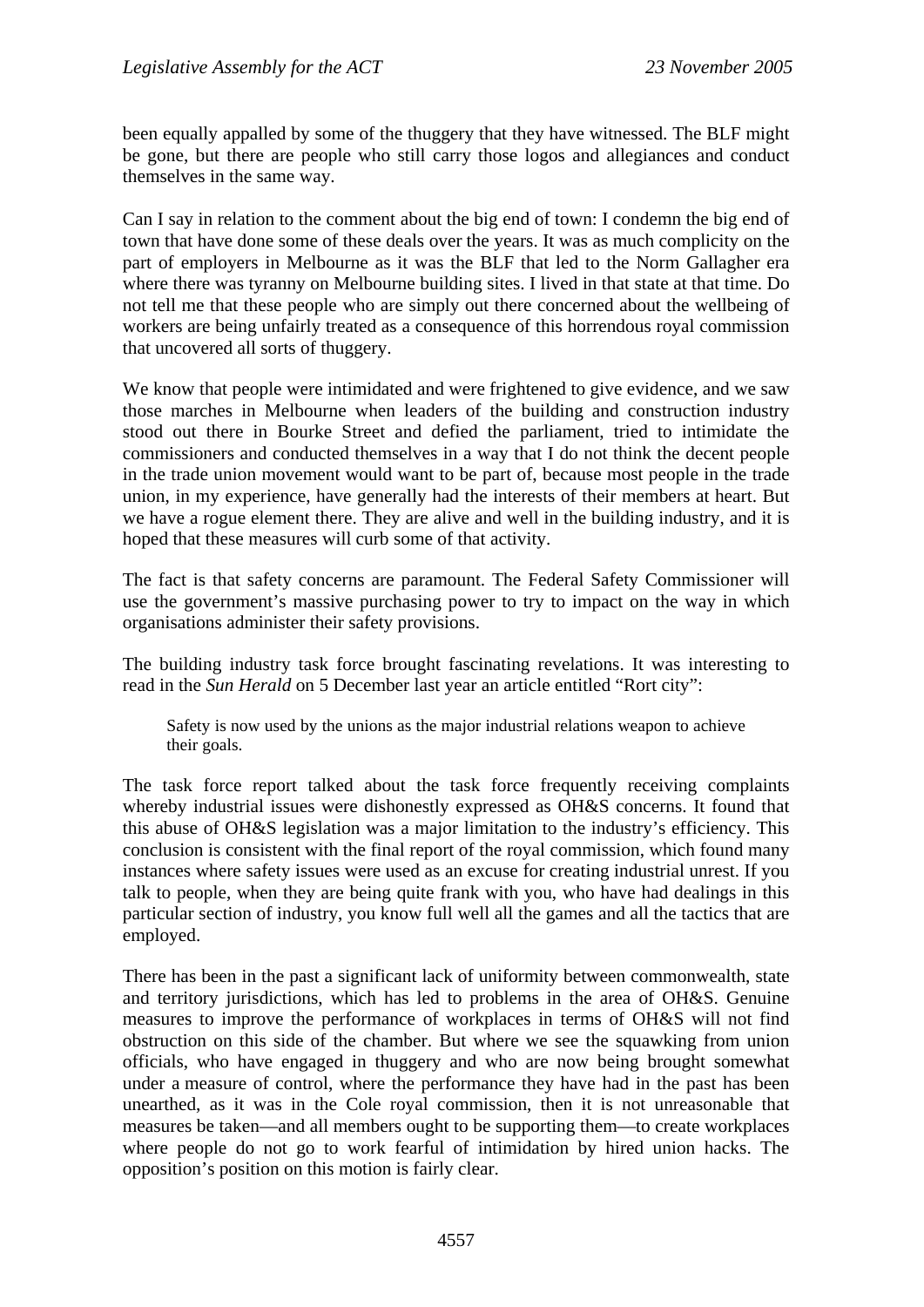*At 6.00 pm, in accordance with standing order 34, the debate was interrupted and the resumption of the debate made an order of the day for the next sitting. The motion for the adjournment of the Assembly was put.* 

## **Adjournment Nguyen Tuong Van**

**MS MacDONALD** (Brindabella) (6.00): Time, as we know, is running out for Van Nguyen. His execution has been scheduled for 6.00 am on Friday, 2 December, in just 10 days. Van, who is only 25 years old, could be killed, all for a stupid mistake he made when he was just 22.

I would like to state right here and now that I am not condoning what Van did. Yes, he certainly should receive punishment for the trafficking of drugs. But the question is: should he have to pay with his life? When he was first arrested, Van was only 22. He comes from a tightly knit Vietnamese family and, as a twin, would do anything for his brother. He was in a vulnerable position, a position that others took advantage of for their own gain.

Last week we successfully passed an anti-death penalty motion. I am proud to say that it was an historic moment for the Assembly, with all 17 members officially recording their abhorrence of the use of the death penalty in any circumstance. During the debate on Mr Mulcahy's motion this morning, I noted that Mr Seselja used my motion and the subsequent media event as an example of the ACT government's supposed personal vendetta against the Howard government.

I would like to remind members that I have been supportive of the actions of Mr Howard and, in fact, the foreign minister, Alexander Downer, in this instance. They have been vocal in their support for Van Nguyen and have pursued numerous avenues in an attempt to save Van from execution. However, to be taken seriously, it is important to remain consistent. Unfortunately, Mr Howard, Mr Downer and other Liberal politicians have not been consistent in their opposition to the death penalty.

For years after Australia acceded to the second optional protocol to the International Covenant on Civil and Political Rights in 1990, the federal government more or less advanced the spirit of the protocol by maintaining a principled opposition to the use of the death penalty. However, recent comments from prominent Australian politicians have demonstrated a shift away from these commitments, with many refusing to condemn the death penalty for terrorists and dictators. That is what is of concern.

How can Singapore take Mr Howard and Mr Downer seriously when they have made comments in support of the death penalty in other circumstances? On more than one occasion, the Prime Minister has stated that he would not protest the death penalty under Indonesian law for the Bali bombers. In March 2003, on US television, the Prime Minister further stated that everybody would welcome the death penalty for Osama Bin Laden, a statement supported by the foreign minister, Alexander Downer.

This selective opposition not only is hypocritical but also completely undermines any principled opposition our country was once recognised for. Effectively, Mr Howard is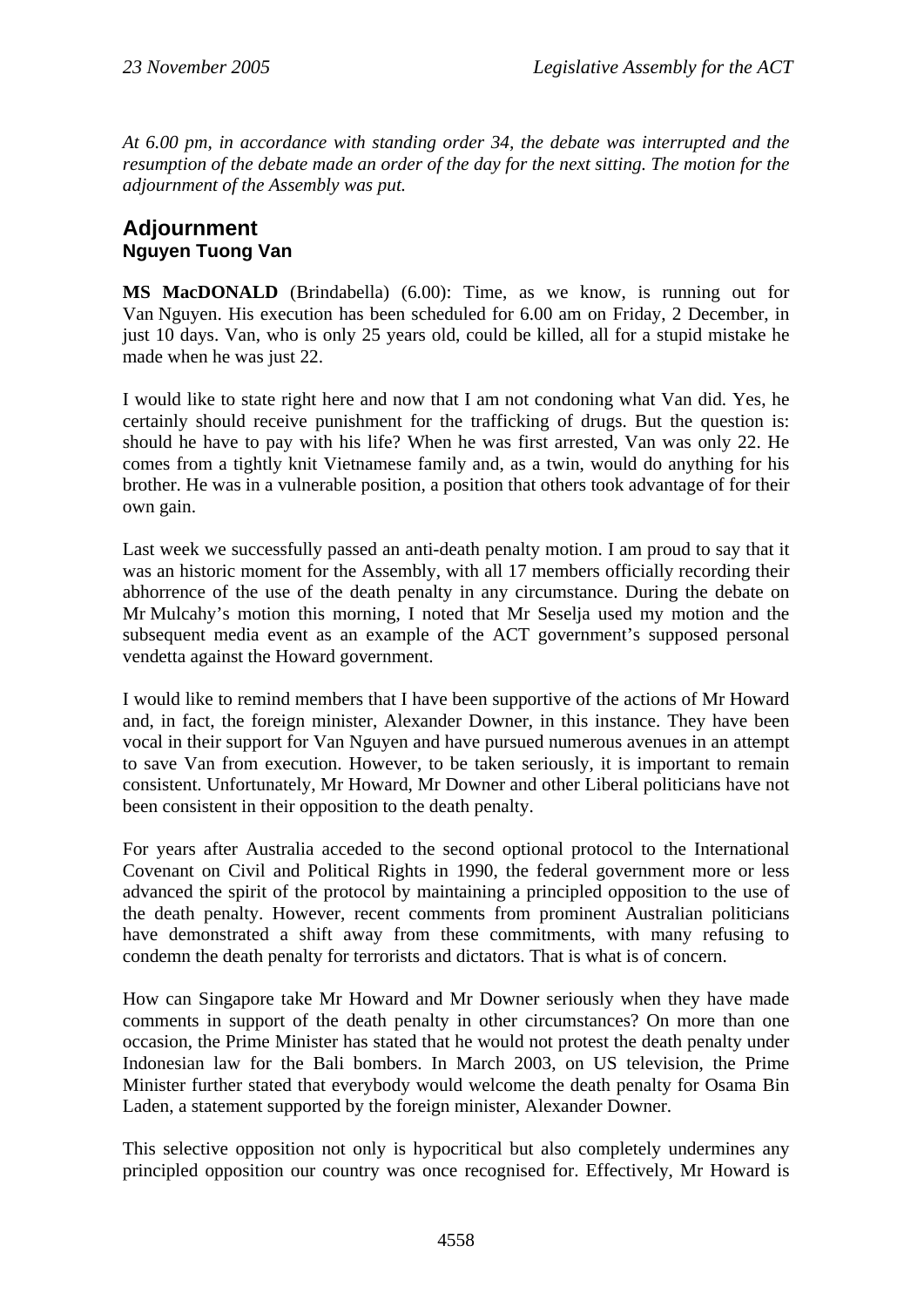telling Singapore that the life of an Australian is more valuable than the life of a non-Australian. That is why Mr Stanhope and I were critical of the Prime Minister, not, as suggested by the opposition, just for the sake of being critical or to score cheap political points.

That said, I am pleased that there is bipartisan support in this place against the use of the death penalty in any circumstance, and we have all recorded our support for Van. As all members officially recorded their support of my motion, I can only assume that there will not be any selective opposition in this place, only complete principled opposition. In light of that, I would like to inform all members that a vigil involving the lighting of 3,000 candles of hope for Van will be held at Federation Mall next Wednesday, 30 November.

Amnesty International is currently organising some speakers for the event and at this stage expects the formal part of the evening to begin at 7.00 pm, with the lighting of the candles to commence at approximately 7.30 pm. This will be a very sombre, dignified and moving event and the candles will be arranged in the shape of the amnesty logo. I urge all members to attend this event and encourage their staff, if possible, to help set up prior to the event and clean up after the event.

We may feel helpless sometimes but this is a practical way we can help Amnesty International, which in turn will help Van Nguyen. Bede Carmody from Amnesty International sent out an email today with the details. If anybody requires further information, they can contact my office.

#### **Intergovernmental relations**

**MRS DUNNE** (Ginninderra) (6.05): Mr Speaker, without reflecting on the vote this morning, I would like to go back to some of the issues raised by Mr Mulcahy and touch on some of the issues that I would have liked to have raised, but there was a move to gag and Mr Mulcahy decided that discretion was the better part of valour.

The histrionics of this morning and the behaviour of the Chief Minister say something about him, I am not quite sure what, apart from the fact he is very thin skinned and does not respond very well to any sort of criticism. I need to put a couple of issues on the record. Mr Mulcahy spoke this morning, quite rightly, about the failure of this government to engage cooperatively with the federal government on a range of issues, to the detriment of the people of the ACT.

I would like to touch on the national training agreement that this government was brought kicking and screaming to sign several years late. This government would not sign up to he last national training agreement and there was no increase in funds, except CPI, which robbed young people in the ACT of training places. On a number of occasions in this place and elsewhere in the run-up to the signing of the national training agreement in about September the minister for training spent a lot of time bagging the commonwealth.

That is the standard approach in everything that this government does. When it comes to signing up to commonwealth-state agreements, the government spends a whole lot of time bagging the commonwealth, instead on attempting to get a better deal for the ACT.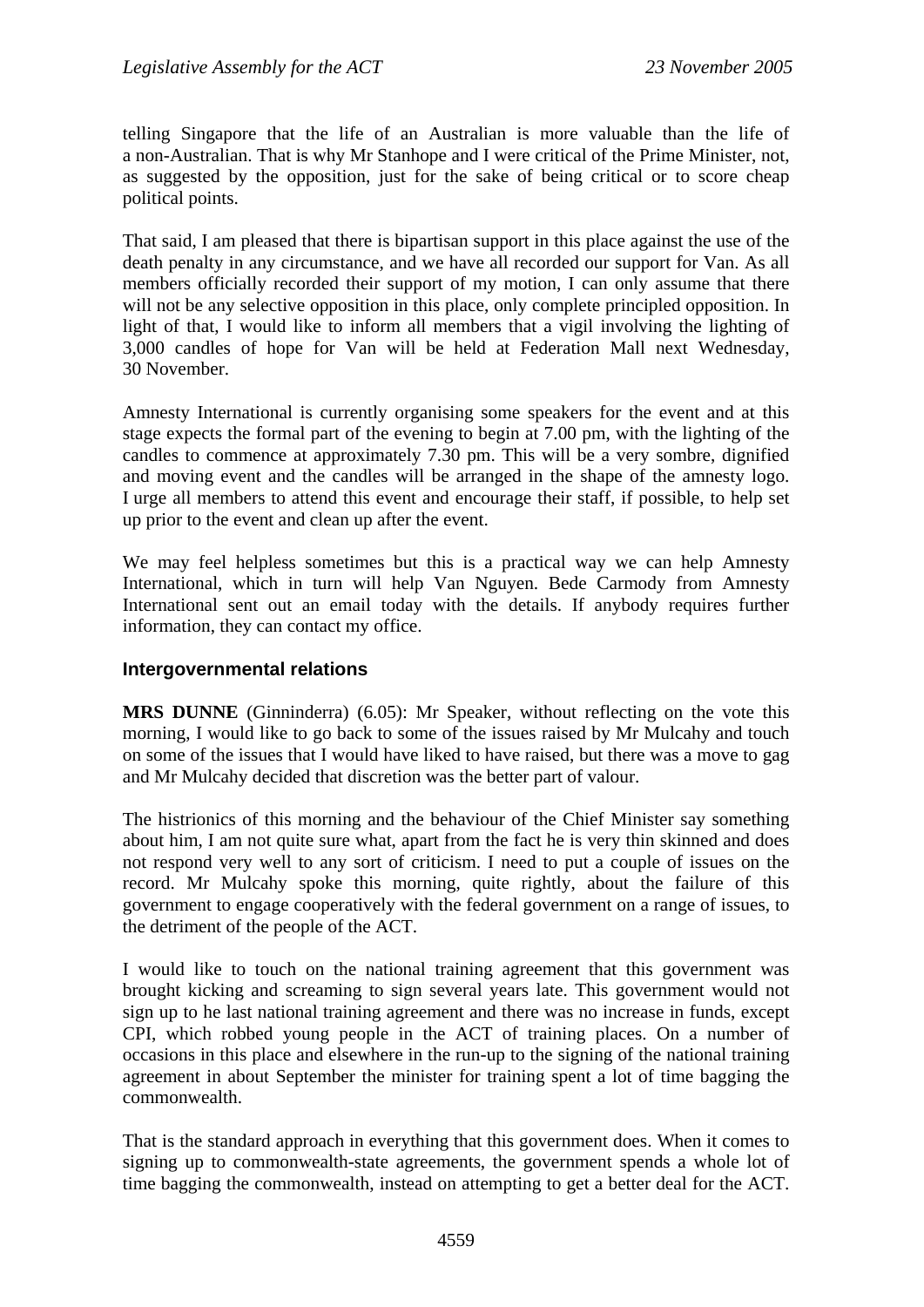That has been a failure of this government, whether it has been with the SAAP agreement, the commonwealth-state housing agreement, the commonwealth-state Medicare agreement or the national training agreement.

I want to touch also on the issue of whaling. The Chief Minister was in high dudgeon on that. He was a bit like Captain Nemo, really; the downfall of Captain Nemo was extreme pride. In a sense, there has been a little inconsistency here, but what happened on this occasion is that the Chief Minister did go out and make a national splash, or attempt to make a national splash, in spouting off about whaling and saying that the commonwealth minister should do more to stop the Japanese whaling.

The Chief Minister put out a press release. He put out a national statement with all his state Labor counterparts, all of them bagging Ian Campbell for not doing enough. But when Senator Campbell asked the Chief Minister to do one simple thing to show that he was prepared to do something and to help the campaign by spreading the word, not just to the Japanese government, but to institutions, municipalities and regional governments across Japan, no, the Chief Minister could not do it.

What was the argument he used? It was that Nara is a landlocked city so it does not have any interest in whaling. I wonder whether it is the case that in that landlocked city no-one eats whale meat. I suspect that it is part of the diet of the people of Nara. That is why the Chief Minister should have done the simple thing, the courteous thing, of supporting the commonwealth minister for the environment. He is the ACT Minister for the Environment.

The Chief Minister could not help himself; he had to naysay because the commonwealth minister for the environment said, "Could you please do this as this would help our case?" The Chief Minister could not possibly bring himself to do anything to support the commonwealth minister. It is interesting that one of the staff members of the commonwealth minister said to me, "He can get out on the international stage on absolutely anything but when we asked him to do this simple thing he could not do it." It is all about picking and choosing the causes. Let us be consistent. I agree with Ms MacDonald that we need to be consistent on these things. If you want to take to the national stage, by all means do it in a measured way, but do not forget the people at home. At the same time, if you are going to take to the national stage, do it consistently.

Mr Stanhope was asked to take a national and international approach on whaling and he would not do it because Ian Campbell asked him to do it, but plenty of other places could do it. Maybe it is because Mr Stanhope does not understand the brutality and the gruesomeness of whaling. I grew up next door to a whaling town and I know how difficult it can be.

**MR SPEAKER**: Order! The member's time has expired.

#### **Industrial relations**

**MR GENTLEMAN** (Brindabella) (6.10): Yesterday, the Senate Employment, Workplace Relations and Education Legislation Committee handed down its report on the provisions of the Workplace Relations Amendment (Work Choices) Bill 2005. The committee received over 5,500 submissions. It heard from 105 witnesses who appeared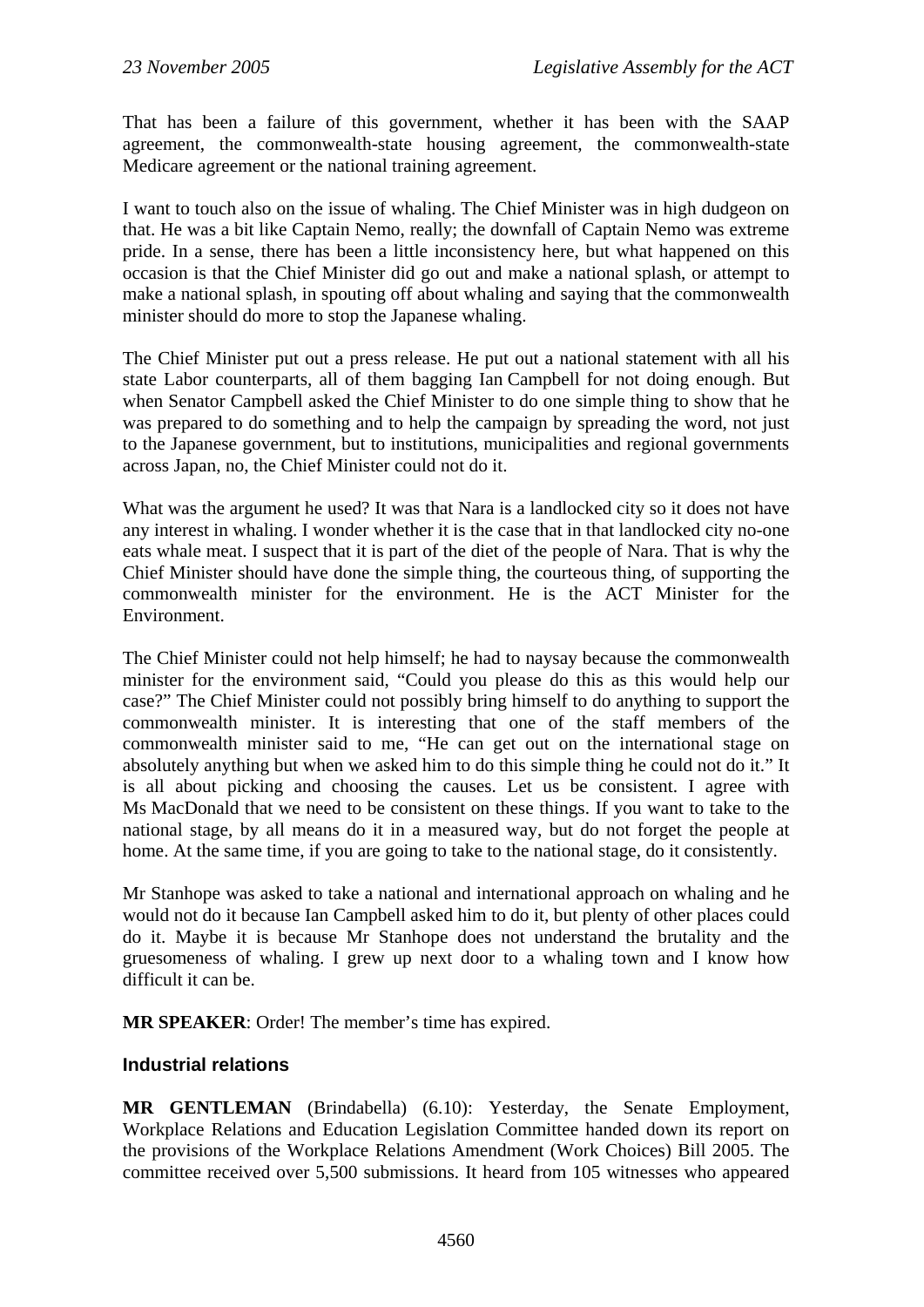over the five days of the inquiry. At least there was an inquiry, be it only five days. So short was the inquiry that neither government nor opposition senators were able to address all the submissions received, but that would not have concerned the federal government, which saw fit to describe these submissions as merely spam because they were received electronically as opposed to citizens participating in a democratic society. But I digress.

The committee did hear from 105 of those 5,500 who wished to participate. One such witness was Mr John Hart, chief executive officer of Restaurant and Catering Australia and a wholehearted supporter of the amendments proposed by the federal government. Why does Mr Hart support these amendments? I quote Mr Hart from the committee *Hansard*:

In short, restaurants, cafes and caterers cannot afford to continue to sustain increases of the magnitude awarded by the Australian Industrial Relations Commission.

I commend Mr Hart for his honesty. He has triumphed where the federal government has failed. He stated quite clearly that WorkChoices is about reducing workers' pay. It is about further disadvantaging young workers, unskilled workers, and women in the workplace.

Mrs Burke said this afternoon that WorkChoices, along with the proposed welfare-to-work program, was about changing outdated systems. Mrs Burke must have been absent from the Assembly when I raised the recent use of a \$6 weekly hire voucher for workers in place of wages—not even a DVD, Mr Speaker. She must not have heard me inform the Assembly that it was in the year 1900 that workers fought for the right to be paid in wages. Mrs Burke should have read the report handed down by her friends on the hill. I quote the government senators' report:

… the objectives of the Work Choices Bill, foremost of which is ensuring Australia's future prosperity, are consistent with the trend and intent of previous Government policies.

Mrs Burke, it is about prosperity. I can think of nothing more preposterous than a video a week in place of a pay increase. I digress again.

There are those who have already prospered from the proposals: those agencies involved in the \$55 million taxpayer-funded advertising campaign and perhaps the Business Council of Australia, which now has the opportunity to display its creativity with new television advertisements. There is one certainty: those already disadvantaged in the workplace have not and will not prosper.

But the government refuses to acknowledge that in the report, nor does it acknowledge the arguments raised by pensioner and disability advocacy groups. The submissions received by these groups highlight how carers in the human services sector are already poorly paid. They highlight that turnover is already a major concern for the sector and that the encouragement of a means to further reduce wages through AWAs would only serve to worsen the situation. Of greater concern is the abuse of the proposals as a means of lowering the wages and conditions of working people with disabilities. So much for prosperity!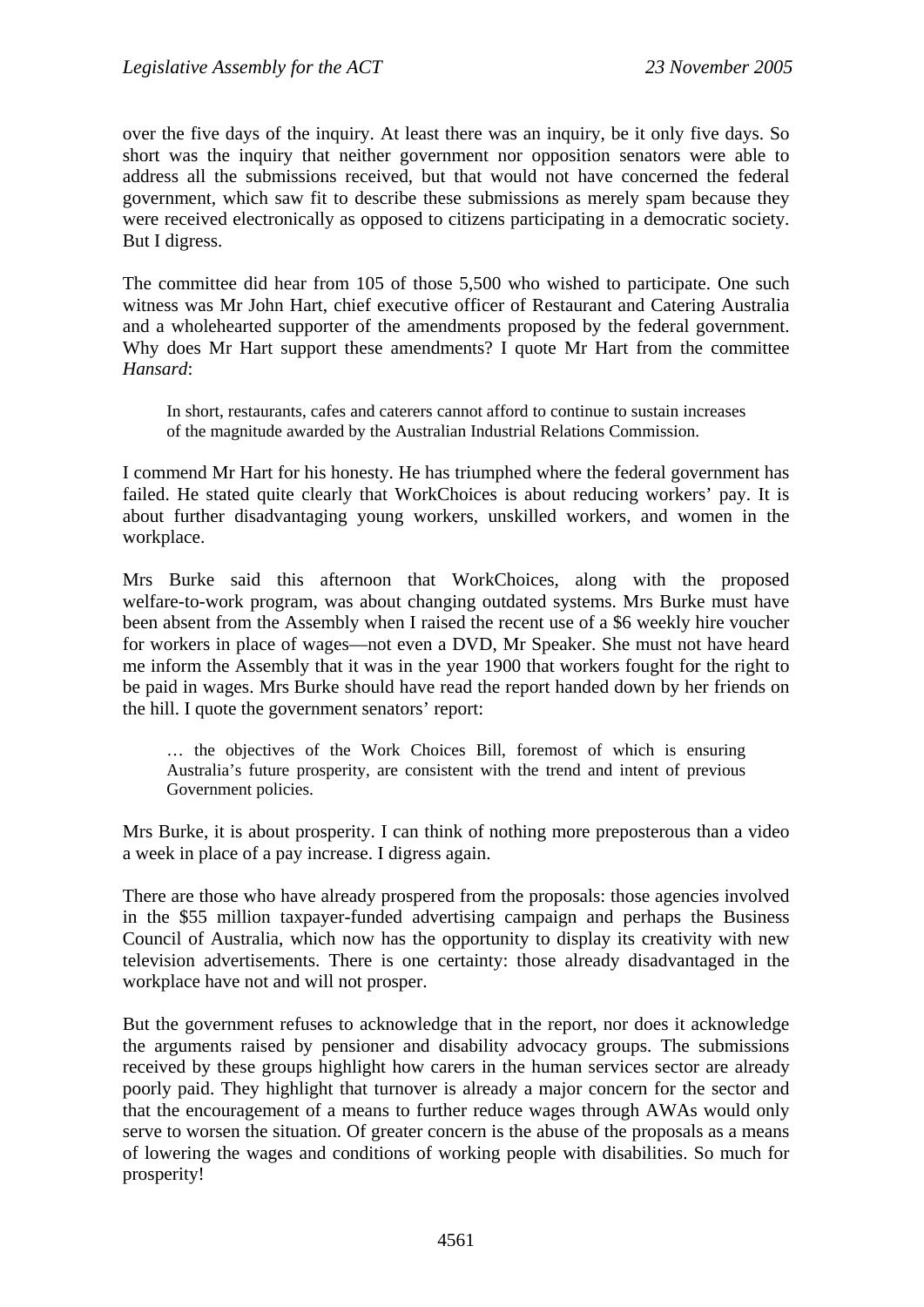The nurses association gave evidence on the decreasing enrolment in nursing degrees across the country. Their prediction is that by 2020 there will be 30,000 nursing vacancies. They raised concerns about the proposed legislation reducing the existing entitlements of overtime loading and shift penalties. If abused, this would mean a 25 per cent pay decrease for workers and nurses and would throw the nursing vacancy predictions out the window.

I was not shocked to read how supportive members of the federal government were of the legislation and I was not even shocked when Mrs Burke tried to justify the federal government's proposals, because nothing surprises me about the Liberal Party anymore.

### **Nguyen Tuong Van**

**DR FOSKEY** (Molonglo) (6.14): I want to follow up on Ms MacDonald's concern about what is happening to Van Nguyen by putting the situation in a larger context. We are probably all aware that Van Nguyen is going to hang because he was found trafficking 396 grams of heroin, but we probably do not know about the links the Singapore government has with the very people who produce those drugs in Burma.

I will quote from a favoured source of mine, the *Sydney Morning Herald*. Connie Levett, who is their correspondent in Singapore, attended a meeting organised by Dr Chee Soon Juan, who is Singapore's leading opposition figure. About 100 people came along to a forum and vigil for Nguyen. I think that this shows that there are people in Singapore who are working with human rights activists here, people who oppose the death penalty and are just as concerned.

I want to put forward here some of the evidence that was produced. Connie Levett reported that Singapore's foreign minister has defended the decision to hang Nguyen by saying, "Due to the seriousness of the offence and the need to hold firm our national position against drug trafficking, we are unable to change our decision." She continued:

Burma and Singapore have close economic relations. In Burma when you use a Visa credit card, the charge is made in Singapore dollars.

Dr Chee challenged the government's right to assume the high moral ground. He cited the Singapore Government Investment Corporation's 1990s investment in the Myanmar Fund, controlled by Lo Hsing Han, one of Burma's most notorious drug lords, through his Asia World Company …

The corporation, established in 1981 to manage Singapore's foreign reserves and with a portfolio of more than \$US100 billion … describes itself as one of the world's largest fund management companies.

"Lo Hsing Han, the entire narcotics world knows, is one of the biggest drug lords, producing and trafficking in opium—

from which heroin is derived, of which Nguyen Tuong Van has been convicted of trafficking 396 grams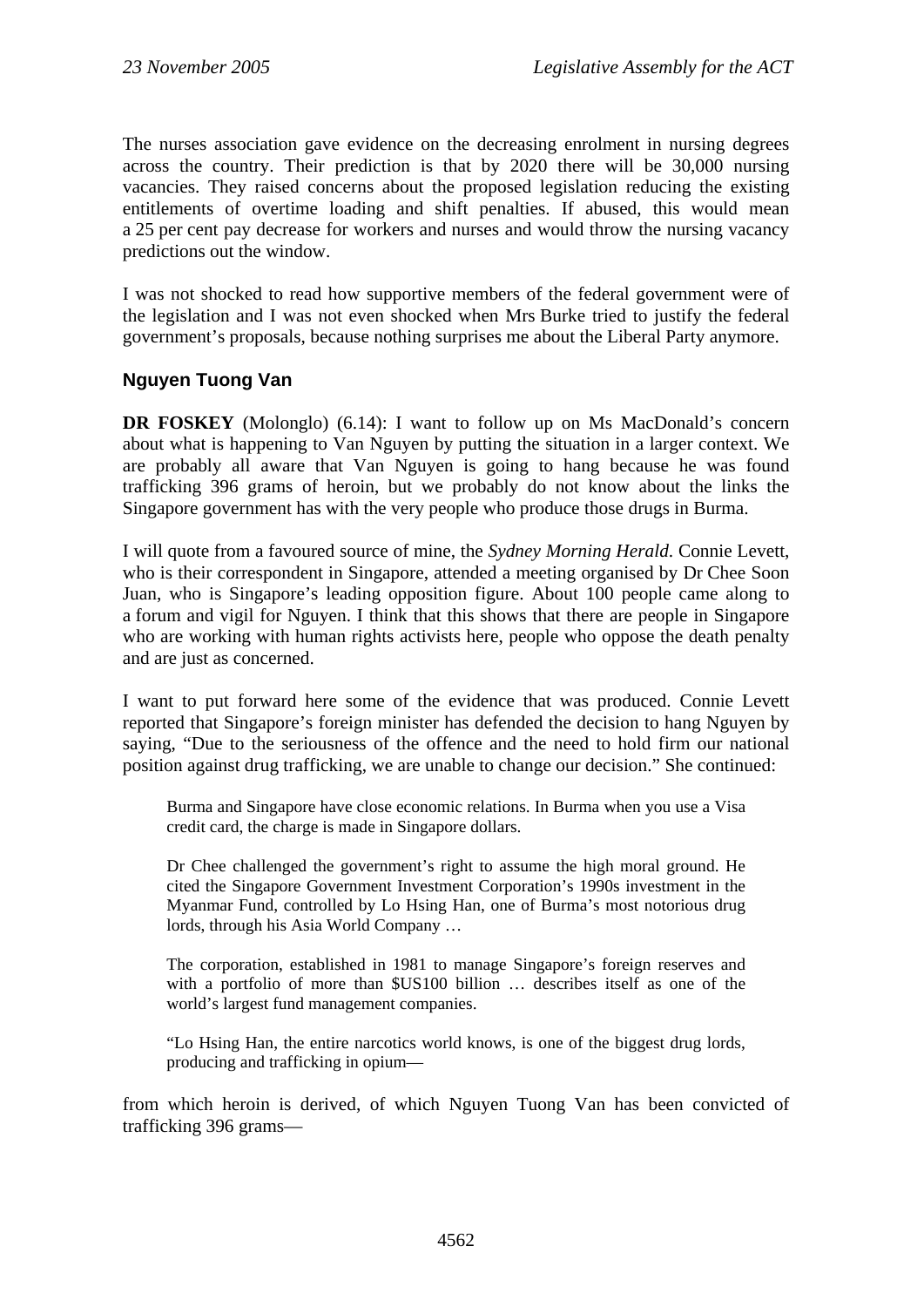… The Singapore Government refused to comment on the Myanmar Fund investment when the connection was first reported in 1997—

in Australia—

by SBS; but when the then prime minister, Goh Chok Tong, was confronted during a US visit later that year he admitted the government had quietly liquidated its investment.

"Singapore has hundreds of millions invested in Burma. The Myanmar Fund was just a very small portion of it," Dr Chee said. "Where has it gone, to other projects with Lo Hsing Han?" He called on the Government to state clearly that the Burmese military junta was not helping or turning a blind eye to drug trafficking.

The 100 people who met in Singapore were warned that police were probably videotaping the event, so it was a very brave move on their part. We also need to remember that the people who are getting jailed, as in Bali, or hanged, probably, as in Singapore, are just a very small part of the chain and that the people who profit and remain invisible while these people are paraded daily through our media are getting off lightly and indeed profiting.

#### **Multicultural council**

**MR PRATT** (Brindabella) (6.18): Mr Speaker, I rise this evening to talk about the attacks on the funding of the ACT Multicultural Council and the dire consequences thereof for the ACT multicultural landscape. We have heard over the last couple of days, confirmed today by the Chief Minister, that the government will be having a crack at their funding. That has come about on the back of four years of neglect in relation to how effective and how efficient the multicultural council has been. We have had damming reports by the Auditor-General on the workings of the multilateral council itself and the lousy relationship that exists between the multilateral council and the Office of Multicultural Affairs and, by extension, the government.

I feel for the Office of Multicultural Affairs and I feel for the minister. I understand the difficulties of making that relationship work. I think, frankly, that the multicultural council is dysfunctional. I think the minister feels that way, too. It is not easy for him. But I have to say that there has been stunning silence for some time now at the political leadership level of government here about what to do and how to fix the ACT Multicultural Council's woes. Secondly, there has clearly been a massive erosion of harmony within the multicultural council and between the council and those ethnic organisations that it is required and supposed to serve. That is clearly a consequence of divisive political behaviour.

I think that things have just got out of control in the last couple of years. I think also that some of the Chief Minister's inflammatory political statements on international issues have divided opinion and polarised opinion within the multicultural community. I have seen evidence of that within the multicultural council. That has not helped things either. What has the government done, firstly, to repair the bridges between government and the multicultural council and, secondly, to depoliticise the council and rebuild harmony? I do not think it has done much at all.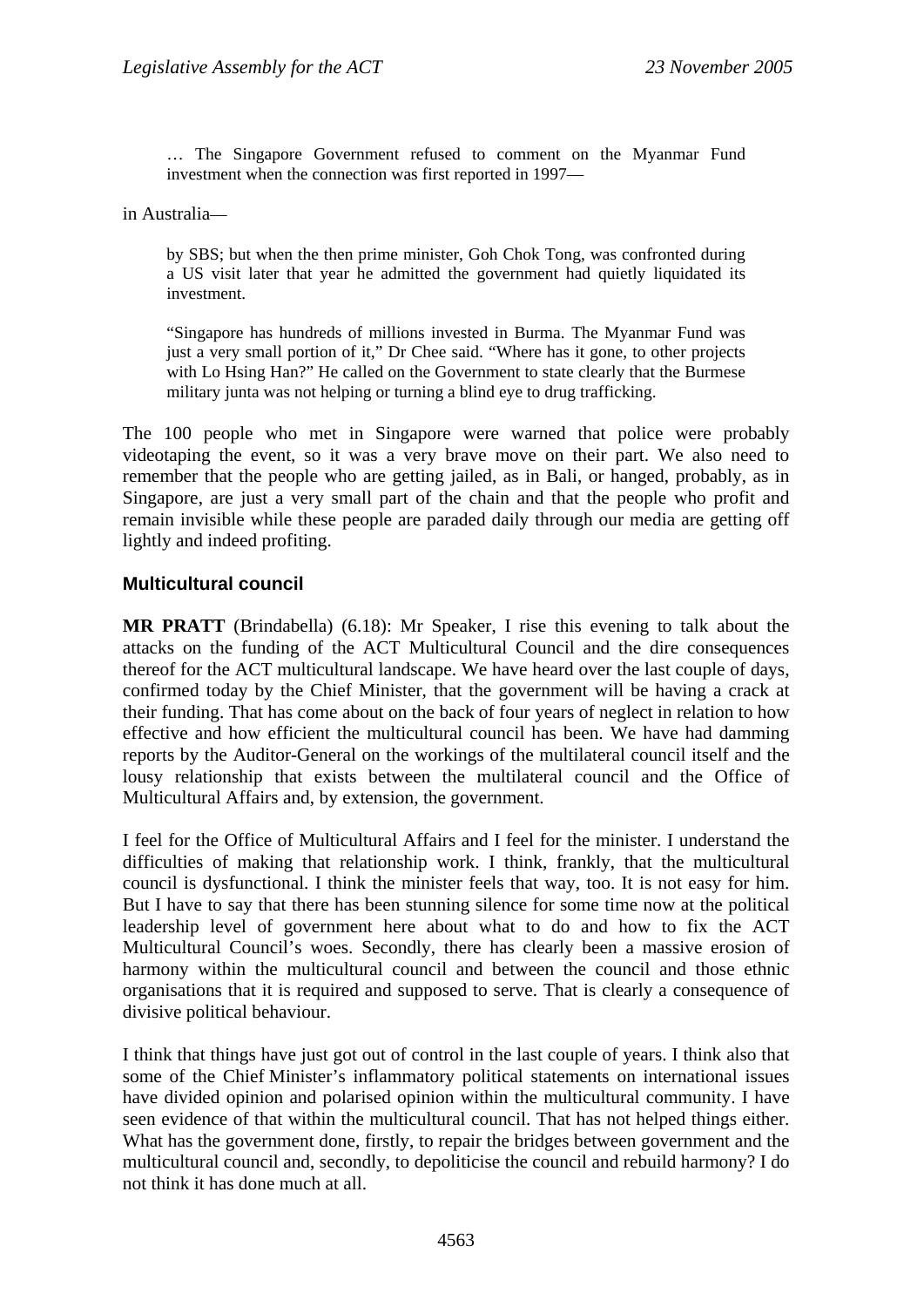I take the point that the minister has done a lot in the last four or five months to talk to and build bridges with a range of ethnic communities, but the fact is that we have this council which has a very important role to play in the ACT multicultural landscape and it has to be made to work and needs to be fixed. I think the multicultural council has been marginalised and now, sadly, we have this process of defunding under way.

As I said before, I understand the difficulties the government has, but there are very significant organisational problems and we know that the council simply has not performed. Its energy and its performance have been focused totally on internal affairs, internal matters. Frankly speaking, the council has played only a minor role in anything constructive to do with multicultural affairs in the ACT for at least three years. Today, we had the Chief Minister, in answer to my question without notice seeking confirmation or denial that he has moved to cut funding, saying that it is essentially because of Mohamed Omari's rather extraordinary reports, perhaps questionable reports, about radical behaviour in the ACT that he is calling for a cut in funding. I wonder about that. He will not deny the concern that we have raised that it may be simply some sort of payback, because we know that Omari has been a major critic of Mr Stanhope.

Mr Omari's claims have to be tested and he will have to answer to the authorities rapidly as to the veracity of those very serious claims. Yes, he is at loggerheads with the government over the poor functioning of the council, but the answer is not to defund the council. I think that attacking one man by defunding an organisation is very poor leadership. I think that we need to have better leadership exercised by our Chief Minister in going in there and sorting out this council. Clearly, the existing committee needs to be looked at. How they build rapport with the rest of the ethnic communities is a major challenge. I do not decry the difficulty of that, but the Chief Minister will have to find that leadership. An act of bastardry of attacking funding simply because he is at loggerheads with one man is not the answer. We expect more of our Chief Minister.

### **Multicultural council**

**MR HARGREAVES** (Brindabella—Minister for Disability, Housing and Community Services, Minister for Urban Services and Minister for Police and Emergency Services) (6.24): Mr Speaker, I need to address some of the points that Mr Pratt has made because I think he is slightly off track. I welcome his understanding of the dysfunctionality of the council. I have to challenge his comments about us providing leadership. Such is not the case. We have provided leadership but not put it under public spotlight. I will take some time now to explain to the house some of the things that we have been putting in place and then some of the reasons behind the decision may be a bit clearer.

Firstly, we need to understand the entity itself. It is a democratically elected council of independent organisations and individuals in the community. It has no relationship in its governance or its structure to the government. We cannot march in there and say, "Fix this or else." We do have a responsibility, however, to the multicultural community and, indeed, the rest of the taxpayers to make sure that the money we give to that council is used properly.

My pronouncement to the multicultural council, and this conversation preceded the Chief Minister's announcement of the last couple of days by a number of months, was that, in my opinion, it was not delivering to the people in the multicultural community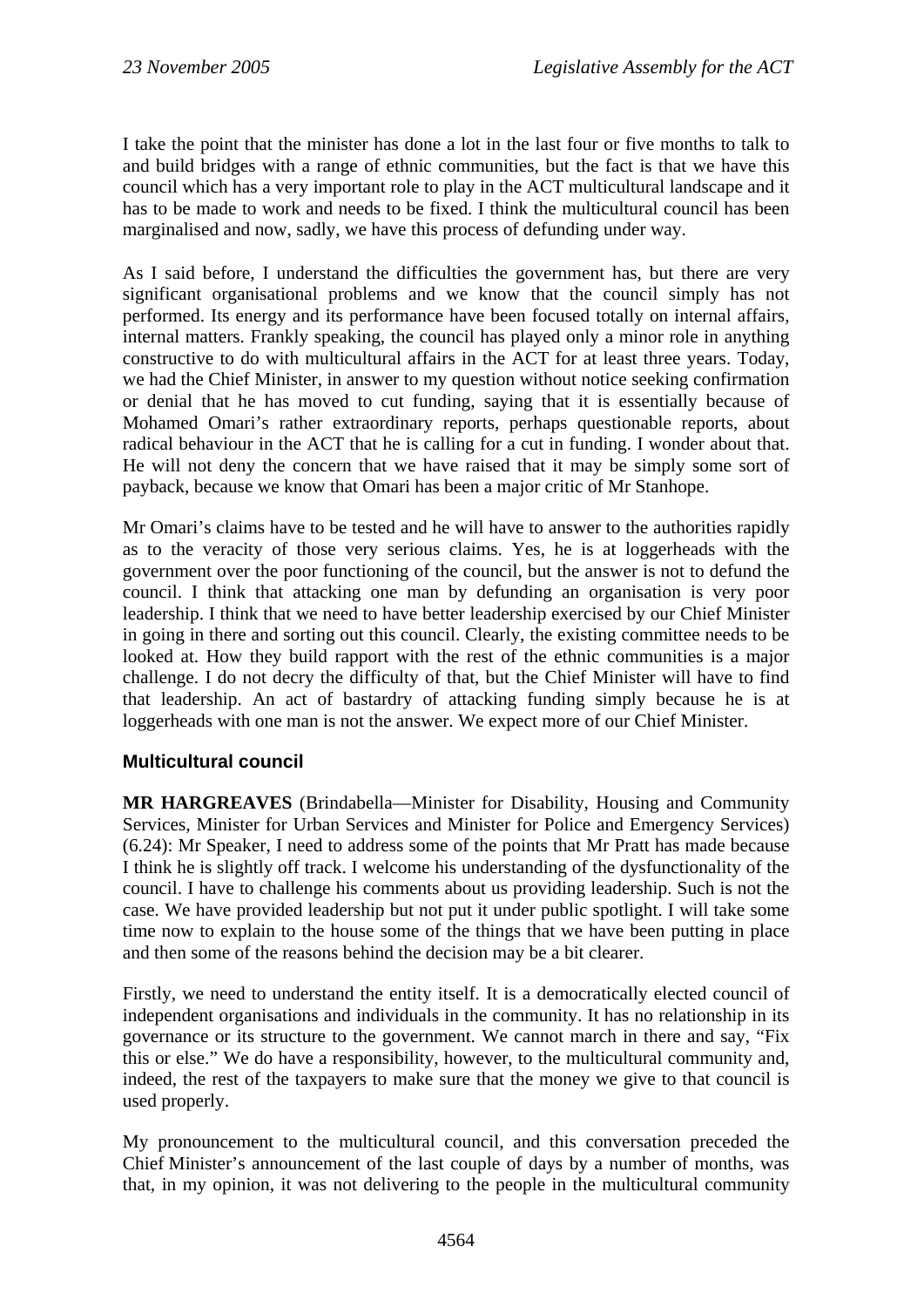and it certainly was not delivering on the requirements of the grant, that is, to equip the council and some other minor administrative issues. I said to the council that I had a concern that the council did not have the confidence of the community it purports to serve and that if it did not, and if that were proven to be so, and if the council did not deliver on the deliverables that we put in the contracts, I would defund it. We acknowledged that governments of both persuasions have never articulated adequately enough exactly what they wanted out of that council for the money. I took it on board to do just that. We did that.

Come March, we will evaluate whether their deliveries have been okay and whether they have the confidence of their community. Make no mistake about it, Mr Speaker: if the contracts are not delivered on and I have strong evidence that the council does not enjoy the confidence of people, I shall defund it, but I will not remove that funding from the multicultural community. What I will do for a period is project fund. We will invite applications for funding from within the multicultural community generally to deliver the projects that these people normally would be charged to deliver.

I have already had approaches from a number of communities wanting to create a rival organisation or umbrella group. I have counselled against that, saying that we need to rejuvenate this one. I would like to pay credit to the work of Albert Flask, who is a member of the executive of the council. Albert is particularly relevant; he is particularly in touch with his community. That council has been the subject of internal strife for some time. Some people within that council have been pushing their own barrows of self-aggrandisement under the incorrect guise of belonging to the Liberal group or the Labor group. The politics that have been played out there have nothing to do with the party political things played out here. There have been individuals in there who have been strutting their own stuff for self-aggrandisement, and that council must deal with them itself.

Just by way of indicating that we do know the seriousness of this matter, I have had six multicultural forums in recent months and I have seen hundreds of people. In the last one, I saw people from nine different communities from Europe. Normally, we talk about a range of issues, but the whole 2½ hours was taken up by nine communities and 30 people complaining about the management of the council, asking me to do something about it.

I have had discussions with a whole range of people on how they can fix their problem. Make no mistake, Mr Speaker, I am responsible to the taxpayer and I am responsible to the multicultural community and I will not allow the taxpayer to fund a dysfunctional organisation when other parts of the multicultural community can deliver for the multicultural communities better than that. But let us hope that they do rejuvenate themselves by March. I wish them the very best of luck and I would like to continue that relationship, but I am involved very heavily, Mr Speaker.

**MR SPEAKER**: The minister's time has expired.

### **Mrs Freda Trowbridge**

**MR MULCAHY** (Molonglo) (6.29): Earlier this afternoon I attended the funeral of a long-term Canberra resident, Mrs Freda Trowbridge. Mrs Trowbridge moved to